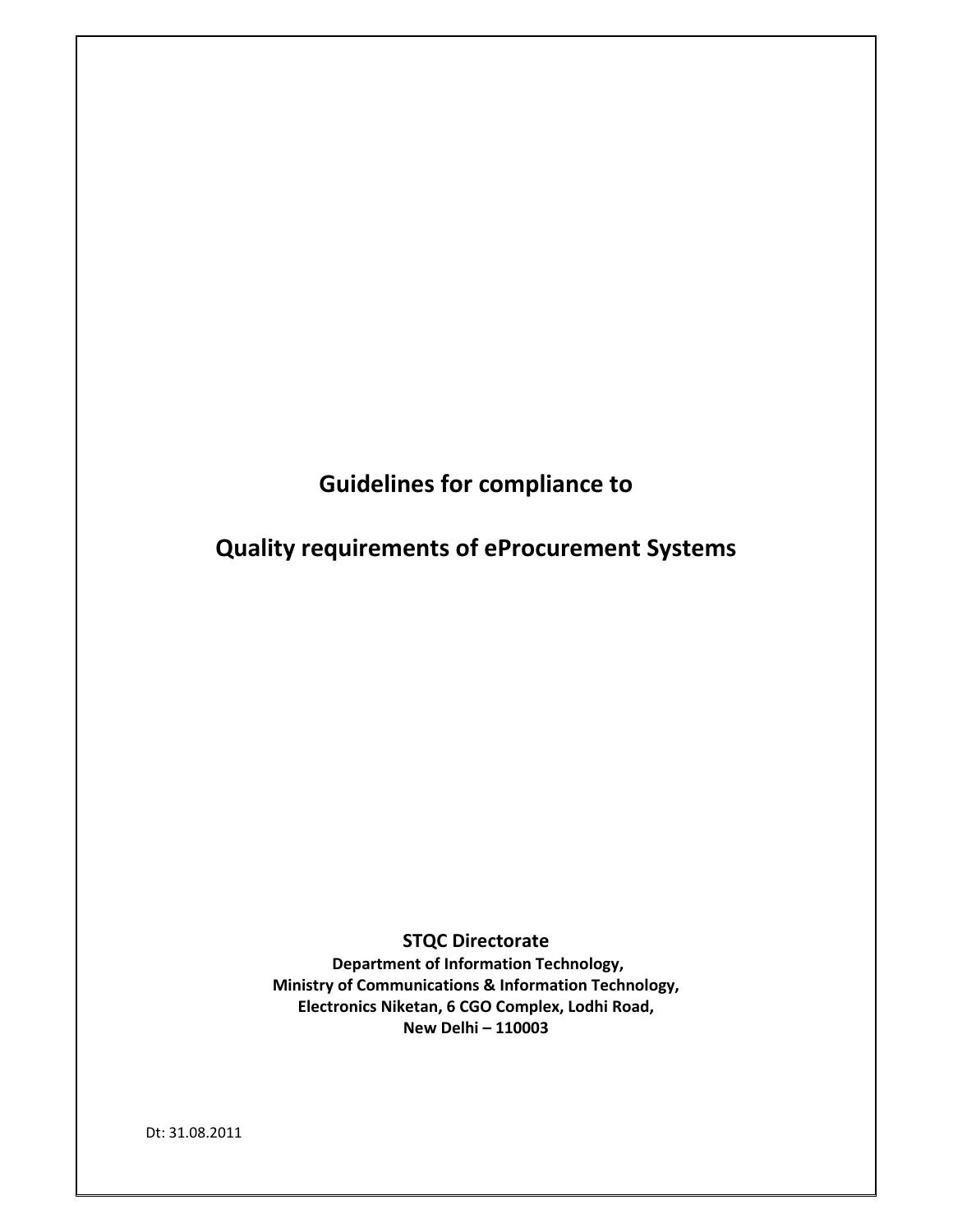# **CONTENTS**

- 1.0 Introduction
- 2.0 Operating Models of eProcurement System
- 3.0 Specific requirements of eProcurement System
- 4.0 Requirements of Conformity
- 5.0 Testing framework for Quality and Security Characteristics
- 6.0 Evaluation & Certification process

#### **Annexures**

| Annexure-I   | : Risks of eProcurement Systems and related ISO 27001 controls  |
|--------------|-----------------------------------------------------------------|
| Annexure-II  | : Checklist for eSecurity Compliance (including CVC Guidelines) |
| Annexure-III | : Checklist for compliance to GOI procurement procedures (GFR)  |
| Annexure-IV  | : Checklist for legal compliance (IT Act - Amendment 2008)      |
| Annexure-V   | : Definitions and Reference Documents                           |

## **Reference documents**:

- 1. eTendering Process
- 2. eTendering Glossary
- 3. eProcurement Integrity Matrix
- 4. OWASP (Open Web Application Security Project) Top10 Application Security Risks‐ 2010
- 5. Business requirements specification‐ cross industry e‐Tendering process (Source CWA 15666)

### **Forms & Templates**:

| Template I  | : Template for defining Usability Requirements Specifications of |
|-------------|------------------------------------------------------------------|
|             | the Software product                                             |
| Template II | : Template for Performance Specification                         |
| Form L      | : Application form for applying for Testing to STQC              |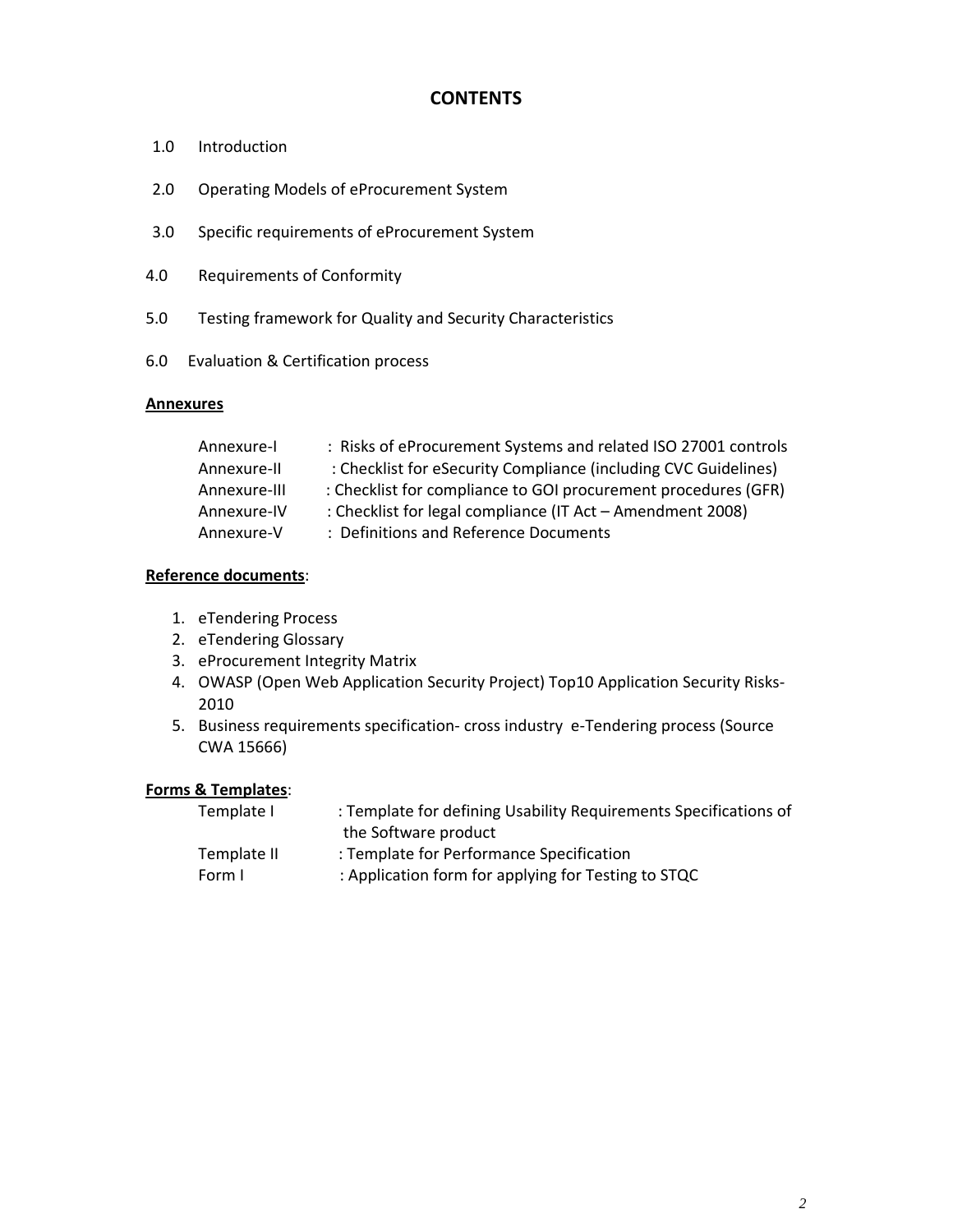### **1.0 Introduction**

## *1.1 Background*

The public sector is one of the biggest purchasers of goods & services in the economy. The Government of India acknowledges that automating procurement process using electronic tools/techniques and enabling opportunities to suppliers fully supports the objective of non-discrimination, fair & open competition. eProcurement is identified as a mission mode project under national eGovernance plan. The objective is to transform public sector purchase activity from labor intensive paper based to efficient eProcurement process.

Electronic Procurement (eProcurement) is the use of Information and Communication Technology (specially the Internet) by the buyer (in this case Government) in conducting their procurement processes with supplier for the acquisition of goods (supplies), works and services. Use of Information Technology promotes the aims of open, non‐discriminatory and efficient government procurement through transparent procedures.It is the technology-enabled acquisition of goods and services, required by an organisation, at the best value obtainable in the most efficient manner possible.

The factors driving the adoption of eProcurement are:

- Reduced purchasing cost and improved efficiency
- Standardized purchasing processes across the organization
- Reduced administrative costs with better effectiveness
- Significant reduction in the procurement cycle
- Reduced discretion

At the same time the inhibitors to adoption are:

- Lack of supplier readiness
- System integration issues (compatibility and interoperability)
- Confidence on the system (Security, Functionality and Performance)
- Insufficient skilled staff

eProcurement involves a set of technology solution which concentrate on different key areas of procurement such as

- e-Tendering,
- e-Auction or Reverse Auction,
- e-Catalogue/Purchasing,
- eMarket Place,
- e-Invocing etc.,.

The focus of the current Guidelines is mainly on e‐Tendering, (i.e. tendering with encrypted bids, the equivalent of which in the manual context would be 'sealed bids').

This document provides the guideline for compliance to quality requirements of eProcurement systems. The essential quality characteristics of eProcurement system cover Security, Transparency & Functionality.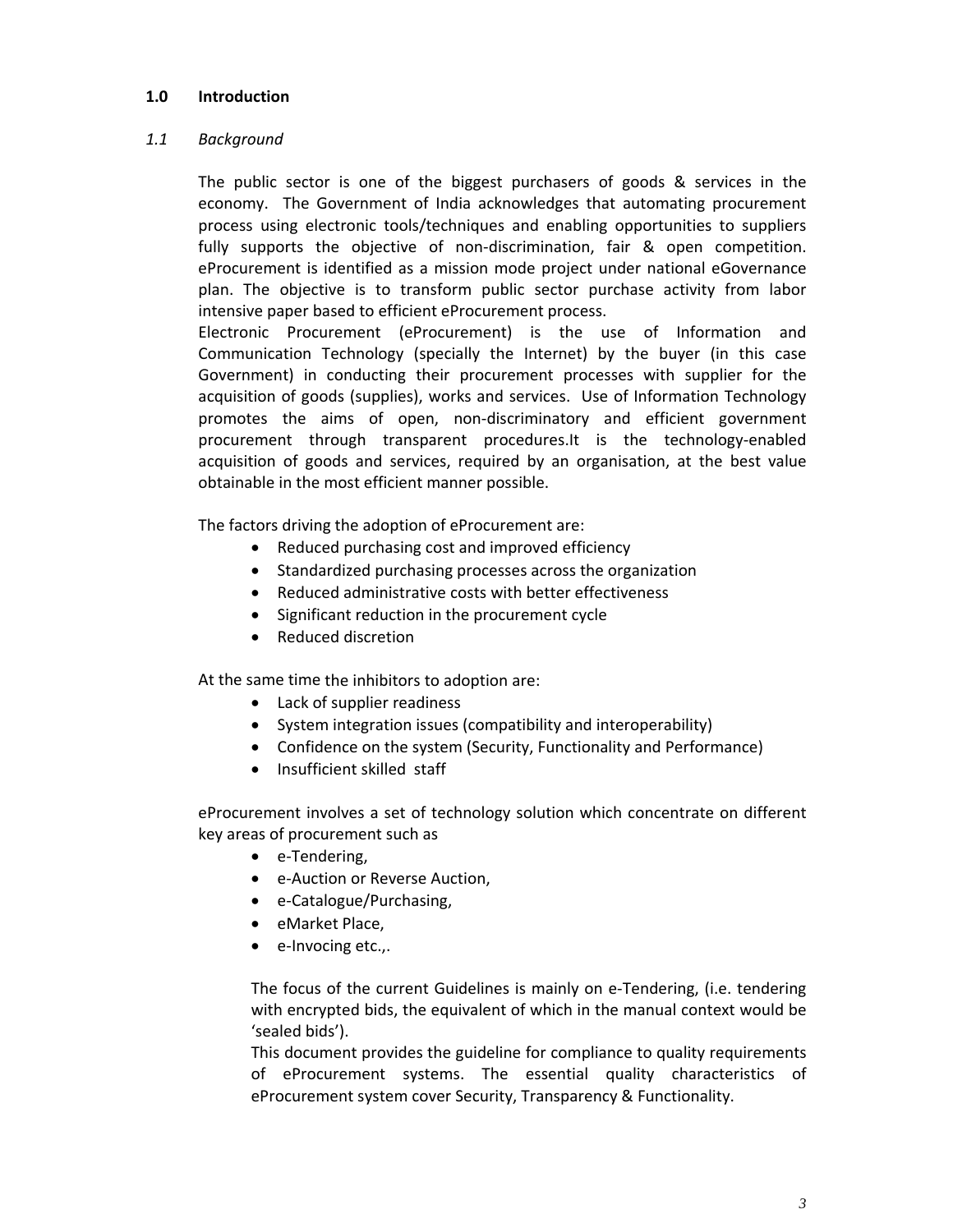## *1.2 General Requirements of eProcurement System*

The basic requirements of any eProcurement system are to achieve the goal of Government procurement, standardisation of procurement processes and information entities in an efficient and transparent way. Hence the key requirements are to:

• Address the requirement of GFR

For public procurement of goods, services, works (e.g. construction) compliance with GFR rules, processes, roles (purchasing officer, local purchasing committee etc) are mandatory requirements. The GFR rules needs to be applied into the application workflow of e‐tendering process. eProcurement System should be designed as per defined workflow with adequate security measures.

## Confidentiality and Integrity of Information

The key requirement of procurement in public service organisation is to maintain the confidentiality & integrity of the information in procurement life cycle to protect the interest of buyer & supplier and to encourage the competitiveness in the business. The e‐procurement platform transacts confidential procurement data and is exposed to several security threats. This requires employing a combination of security technologies and security best practices which result in reduced threat of data loss, leakage or manipulation.

- Address Vigilance Guidelines The system should meet the requirements of guidelines issued from time to time by Central Vigilance Commission.
- System Adaptability & customisation eTendering System need to have templates to offer flexibility in bidding methodologies as prevailing and followed currently in the manual process. Further, system should have templates to adopt bidding methodologies as may be prescribed by respective authorities.

The aim of this document is to provide guidelines that could be followed for designing/developing some critical functionality in an e‐Procurement system as well as the necessary process for monitoring adherence to the security and transparency requirements of an e‐procurement system during the implementation and post implementation by the e-procurement application developers, service providers and other stakeholders.

*1.3 Objective*

To provide Guidelines for assuring Quality and Security of an e‐Procurement system so that confidence can be provided to its stakeholders that the system is secure, transparent, auditable & compliant with government procurement procedures.

- *1.4 Target Audience*
	- Purchase/ Head of Public Service Organization
	- eProcurement Service Provider
	- **•** eProcurement Solution Provider/ Application Developer
	- Third Party Testing and Audit Organization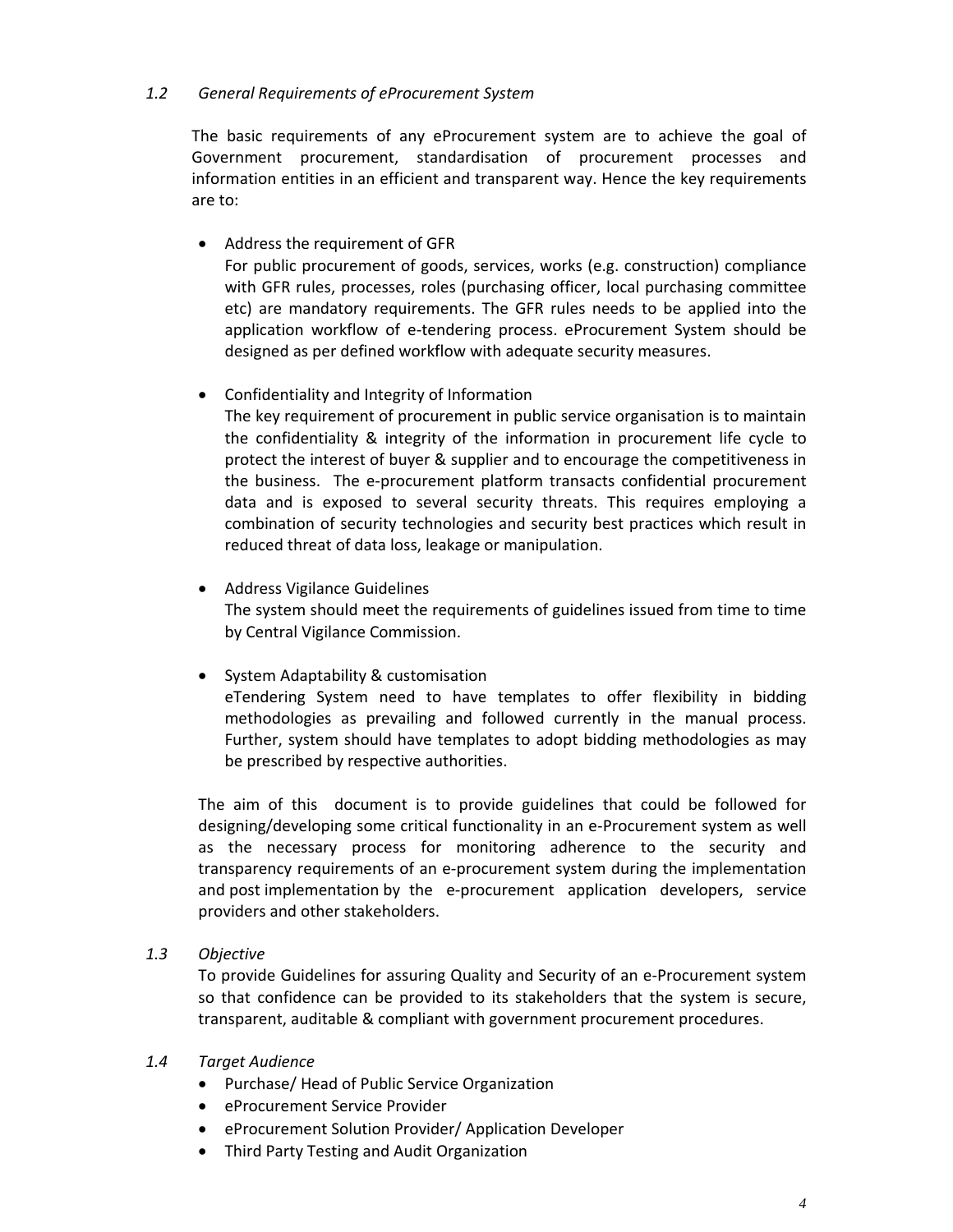## *1.5. Approach*

To achieve the above objective the following approach is recommended.

- Evaluation of eProcurement System (including data, software, hardware, network, process) to ensure
	- Correct & complete implementation of organisation procurement policies & procedures
	- Compliance to GFR rules, CVC guidelines, IT Act (including amendments)
	- Assuring Security by Design & Development (ie some critical security and transparency related functionality has to be built into the e‐procurement software application) , Implementation, Deployment & Use
	- Security of Data Storage and Communication
	- Performance
	- Usability
	- Interoperability
- Identification of risks and concerns of e-procurement system & providing the guidelines for mitigating the identified risks.

## **2.0 Operating Models of eProcurement System**

There are four operating models for eProcurement **(Reference doc – 1)**

- i) Dedicated e‐Procurement System: the Government organization wishing to do e‐ Procurement, owns and controls the system infrastructure, and also controls all the procurement activities carried out.
- ii) Outsourcing Model-1 (Partial Outsourcing Managed Services): The Government organization procures and owns the system, which is managed by service provider with adequate security controls. There is a risk that service providers may get access to vendor data. Issues relating to Official Secrets Act shall be considered for this model.
- iii) Outsourcing Model-2 (Partial Outsourcing Infrastructure Support): The Government organization uses the eProcurement system of a Service Provider. The Service Provider also owns and controls the infrastructure. There is a risk that service providers may get access to vendor data & service provider start participating in core procurement process, Issues relating to Official Secrets Act shall be considered for this model.
- iv) Outsourcing Model-3 (Full Outsourcing (ASP) Model): Multiple Government organizations can register and themselves use the ASP's portal for their various e-tendering/ e-auction activities with complete control of the all the 'core tendering activities' in their hands, without any intervention from the service provider. The registration/ deregistration activities, and the portal infrastructure is managed by the service provider with adequate security controls. In this case, essentially the Service Provider is only a platform‐provider. The powers and responsibility of the tendering process remains in the hands of the duly authorized officers of the government organizations, and does not get transferred to third party service providers as in 'Outsourcing Model‐2 (Full Outsourcing)'. So while there is some outsourcing in respect of infrastructure, there is no outsourcing of the actual tendering/ procurement activities by the concerned user‐Government organizations.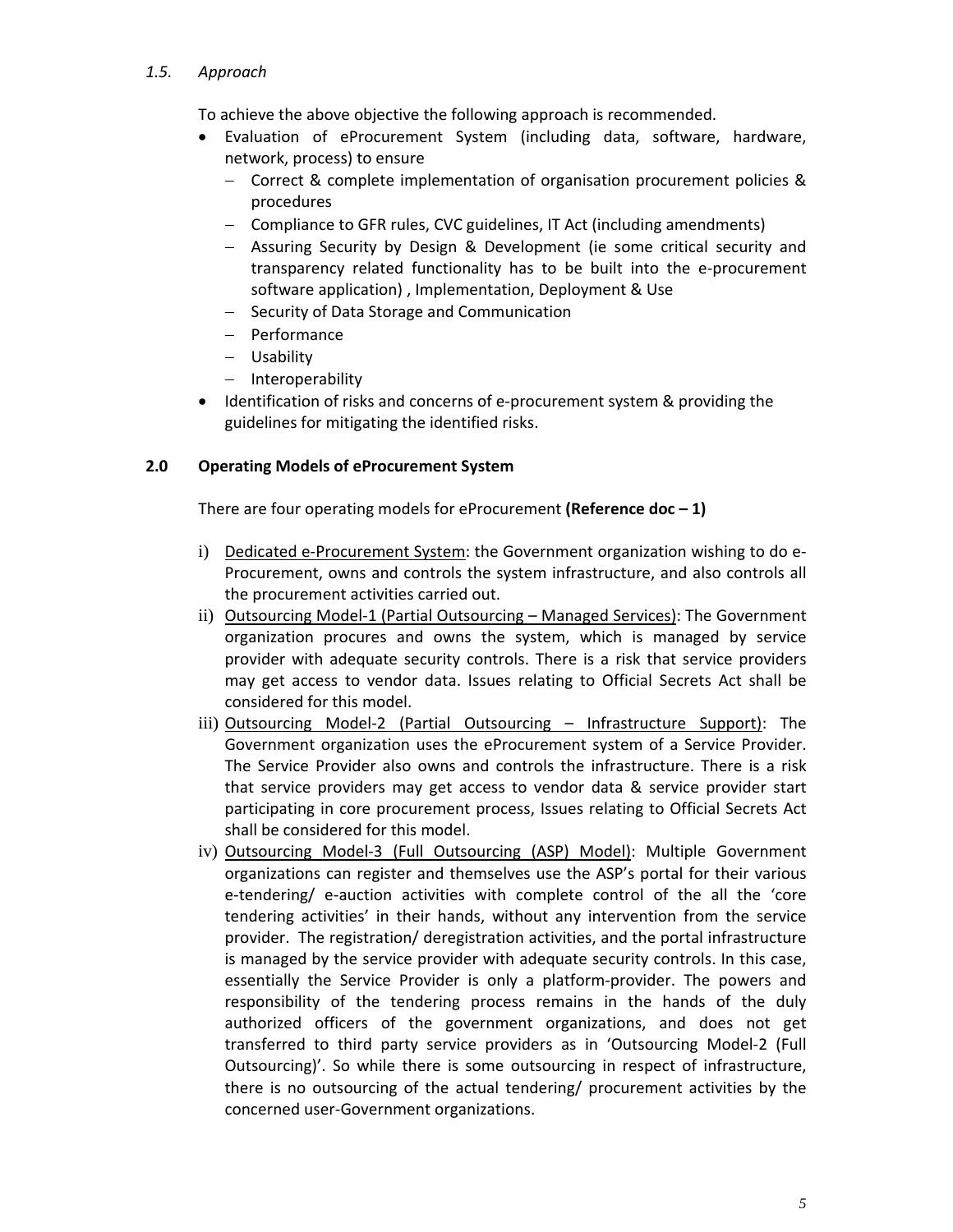All models of e‐procurement system must incorporate functionality, processes and technologies outlined in (**Annexure I, II, III and IV**), and especially apply countermeasures to mitigate known risks (Annexure‐I)

## **3.0 Specific requirement of eProcurement System**

- *3.1* The service provider in consultation with the Purchase Officer shall establish the following process:
	- Business Process Re‐engineering switching from Manual Procurement to eProcurement. (Since Government tendering processes falls within a standard framework, only limited options should be given to the Purchase Officer. The service Provider/ Purchase Officer should not be able to reduce the essential security and transparency aspects of the system on the pretext of re-engineering and customization]).
	- Implementation of Bid-Encryption at client-end (ie bidder's computer) using Symmetric Key, or Asymmetric Key (PKI‐based) subject to issues raised in Annexure‐I and II being suitably addressed
	- Bids before transmission from the bidder's computer should be protected with SSL Encryption.
	- Functionality/ Security/ Transparency related Requirements of a Manual Tendering System and Conformance its Availability in the Offered eProcurement system (functionality requirements of GFR & CVC guidelines)
	- eProcurement System must have templates to offer flexibility in bidding methodology as prevailing and followed currently in the manner of processing. Further, the system should have templates to adopt bidding methodology as may be prescribed by the purchaser, as long as the methodology is a legally acceptable methodology.
	- eProcurement System should deploy PKI based technologies for authenticating the bids, and opening electronic tender box. Secure methodology for decrypting bids should be deployed corresponding to the encryption methodology deployed (viz symmetric, or PKI‐based asymmetric). The entire IT hardware infrastructure of E‐Procurement System which includes application software, hardware, and system software be hardened as relevant. The system must deploy anti‐spyware and anti-spam with a provision to update regularly. The updation of these software on the E‐Procurement System be done using the offline updation mode. The E‐Procurement System must have software tools to protect the operating system from injection of spyware. The entire infrastructure be protected and secured at the perimeter level by installing firewalls and Intrusion Prevention System. The system be configured properly so as to detect any kind of Intrusion into IT system.
	- eProcurement System can be further secured by installing suitable security incident and event management mechanisms SIEM (Security Incident Event Management).
	- eProcurement application should have audit trail facilities.
	- The PKI Key Management System for authenticating the bids or other purposes must specify the holder of private key and public key. The procedure in this case may be prescribed.
	- eProcurement System should not provide read access to password to the Administrator. E‐Procurement System further should not have "forgot password" feature which provides administrator‐generated or system‐generated temporary password. Once the password is forgotten, a new password may be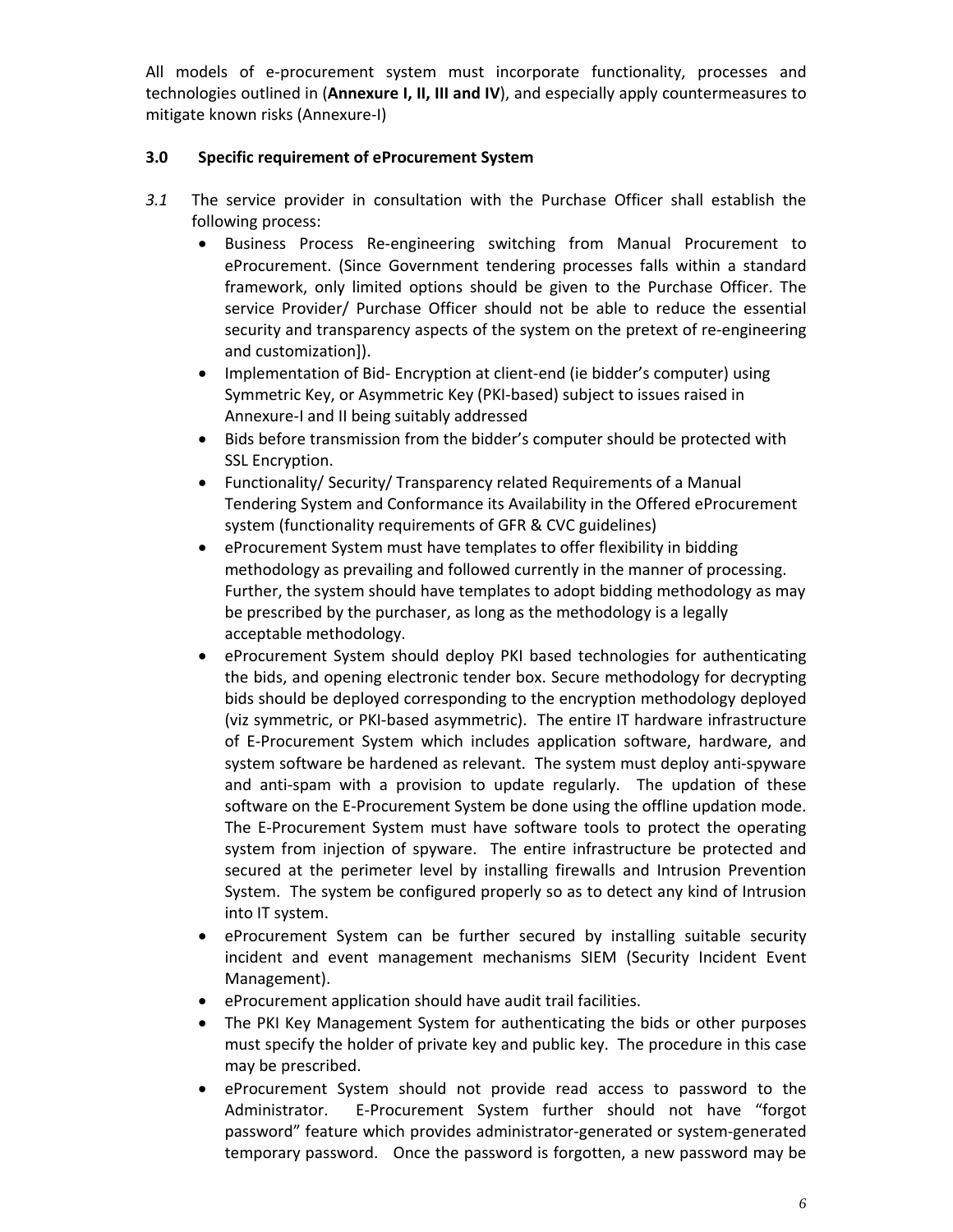allotted following a set of processes needed for allotment of password. The forget password request shall be digitally signed.

- 3.2 The Purchase Officer of a Public Service Organisation (Government Department) must to ensure that e‐Procurement system which he intends to use complies with all the applicable requirements listed in Sections 3 and 4.
- *3.3* The Purchase Officer must analyse the risk arising out of establishment of above mentioned processes and apply suitable controls. The annexure I,II,III and IV may be followed

## *3.4 Escrowing of Source Code*

The source code of the e-procurement application software along with the modification/changes/patches which is implemented by the agency from time to time shall be escrowed with the agency nominated by the user organizations or government in case of dedicated portals.

 An MOU would be entered between purchase officer/ purchase‐organization and service provider.

## **4.0 Requirements of Conformity**

- *4.1* eProcurerement systems must address:
	- E‐procurement application should have provisions of ensuring validation of PKI signature through Certificate revocation list (CRL) and validity of certificate.
	- Shall have mechanism for time synchronisation by using time synchronisation service (TSS) at hosting level, or synchronisation with master-server at the datacentre where the e‐procurement system is hosted
	- Time Stamping [facility should be there in the e-procurement application for time-stamping of all important events like – creation of tender notice, approval of tender notice/ tender documents, submission of bids and supplementary bids (like modification, substitution, alternatives), etc]
	- The system must confirm to GFR rules, processes, roles (purchasing officer, local purchasing committee etc.), compliance to CVC guidelines and Information Technology Act (including amendments) and other laws of the land as applicable.

## *4.2 Other Requirements for Quality and Security Evaluation*

:

The following conditions shall be agreed in writing by service provider

- For Dedicated portal and ASP‐Model, the e‐procurement application should have facility for generating audit-logs, which should be accessible (in downloadable such form) to a specially designated officer of the Purchase organization. For Outsourcing Models 1 and 3, e‐procurement service provider shall submit all the logs of transaction created by the e‐procurement solution including forensic image on quarterly basis or as prescribed by the user organization regularly and as and when demanded by the purchasers. The logs will be duly signed by the administrator of the service provider by his electronic signature.
- The audit for certification of the entire e-procurement solution shall be undertaken after its deployment and prior to its usage.
- The e-procurement solution including the computer server shall be installed in India. No data as captured/stored in the e‐procurement solution will be taken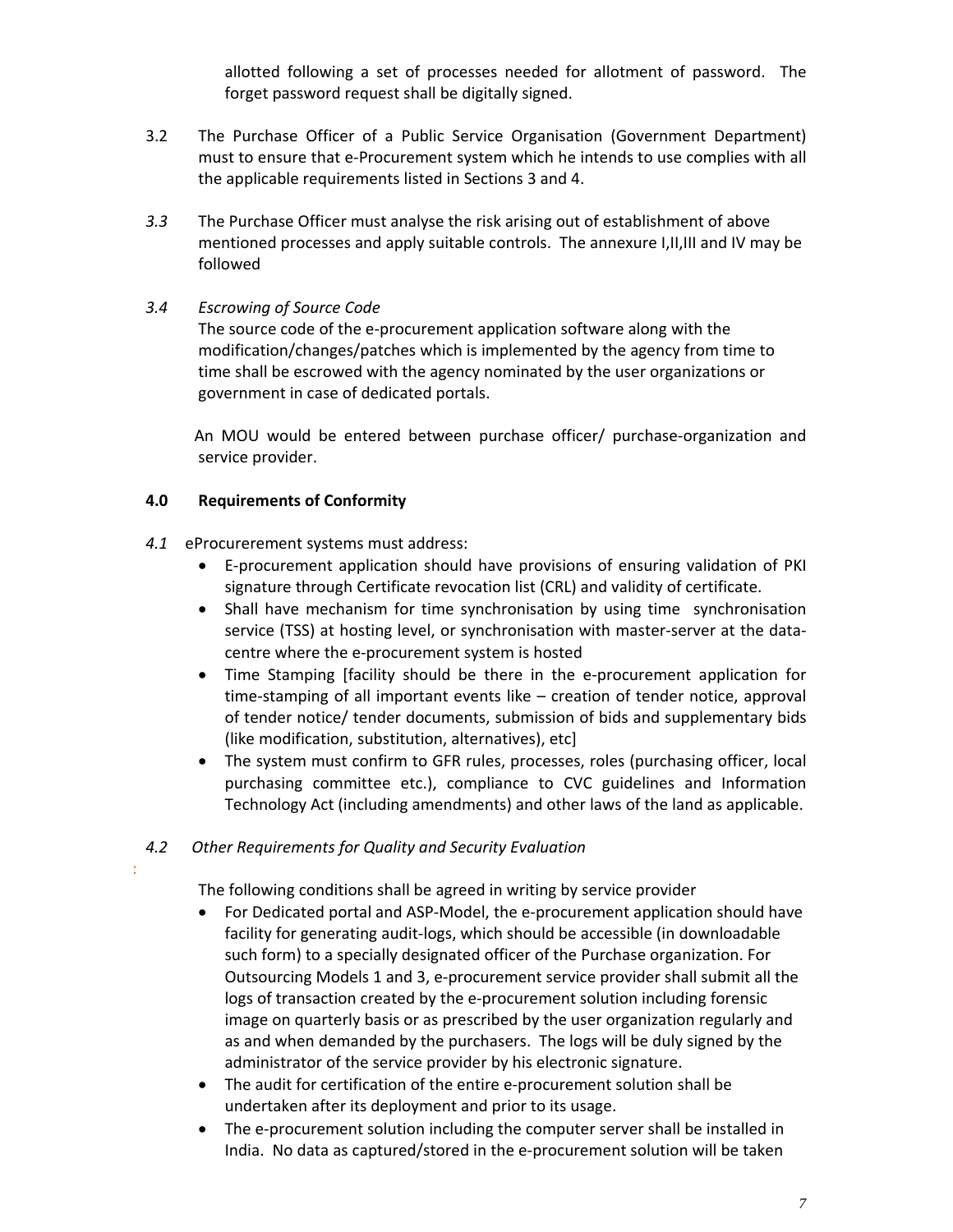out of India. However, bidder outside India should be able to quote and download permitted data/information.

- The audit of the ' complete e-procurement system' shall be undertaken only on the request of the organization/agency who wish to use/install the system. Software application can be tested based on the request of the developer.
- The e-procurement solution shall need to be tested and audited again after it has been significantly modified (addition/ deletion of functions/ modules) or customized for a new organization whether stand alone or shared mode
- The traffic emanating to and from eProcurement systems will be scanned if required by the authorised body. The traffic (netflow) emanating to and from eProcurement System may be provided to CERT‐IN.

## *Storage of Electronic Invoices*

- It is assumed that invoices transmitted electronically will be stored electronically. If public service organisation wish to store invoice in the paper form, same shall be provisioned in local purchase procedure approved from competent authority
- For VAT purpose records must be retained for years as provided in the respective Act.
- The records may be stored anywhere State Data Centre/PSU own data center. The only requirement is that of security, strategic control and record must be made available to public service organisation on demand within two working days.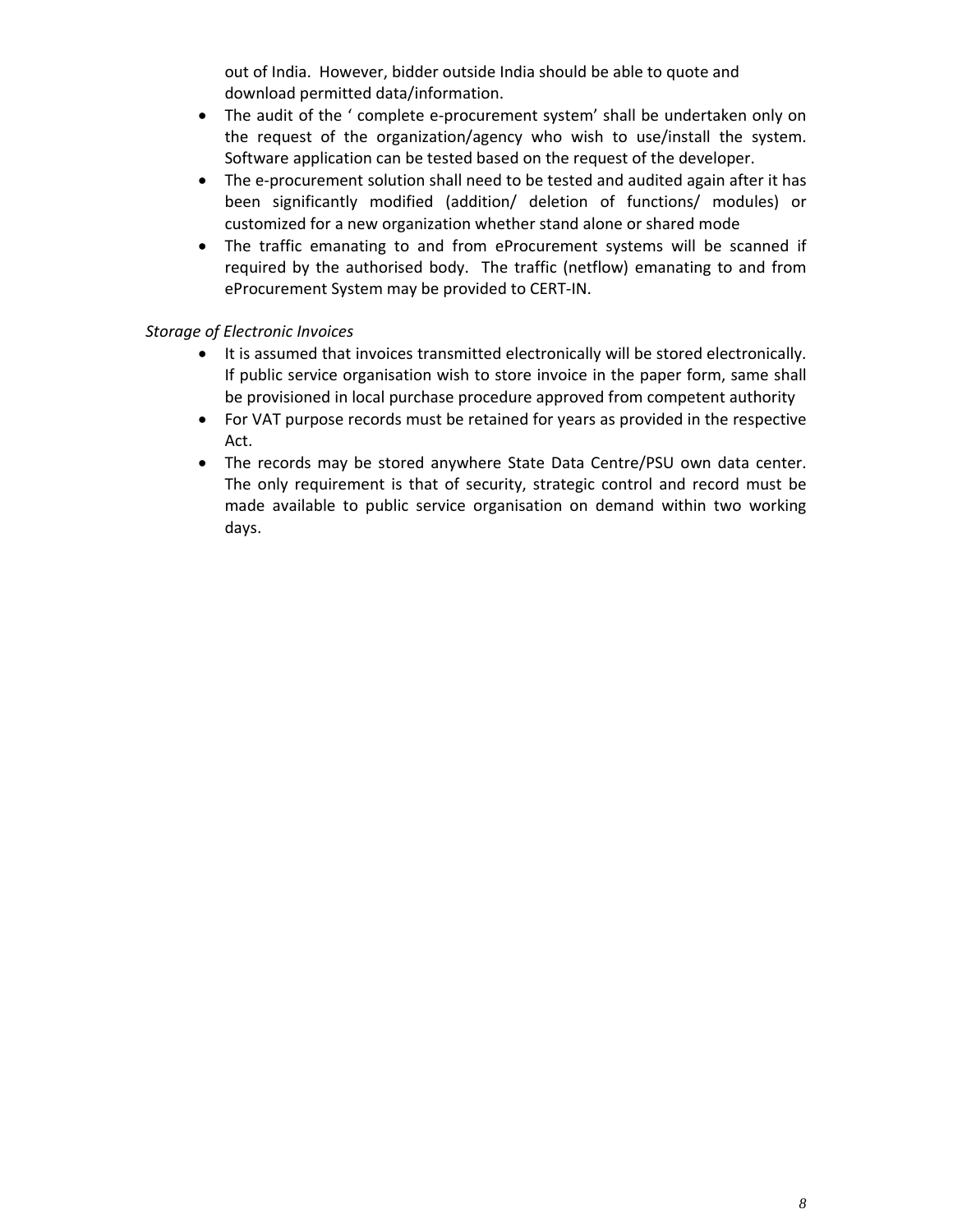## **5.0 Testing framework for Quality and Security Characteristics**

#### *5.1 eProcurement Quality and Security Assurance Model*

A eProcurement Quality and Security Assurance Model is depicted below:



The Quality & Security evaluation model consist of four layers namely, Data, Application, Infrastructure and Process. Layer by layer assessment will ensure compliance with applicable requirements such as CVC, IT Act, GFR 2005 and concerns of other stakeholders.

### *5.2 Description of the model*

Brief description of the layers (from outermost to inner) is given below.

### **Process‐Layer**

### **ISO 27001 Process Audit #**

Verification of the IT security processes to ensure that secure and best practices are followed in operation and maintenance of the e‐Procurement System in line with international standard on Information Security Management System, ISO 27001/27002

To supplement the functionality built into the e-procurement system, where some requirements of the e-procurement system and allied processes are being addressed through organizational procedures under ISO 27001/ 27002, these should be explicitly defined with satisfactory explanations. At the time of certification/ audit, such procedures as outlined by the e‐procurement vendor / service provider in response to Annexure-I, II, III of these Guidelines, shall be reviewed and evaluated.

#### **Monitoring against agreed SLAs #**

SLA monitoring shall ensure that the e‐procurement system is adhering to the agreed upon service related (i.e., user centric) as well as system related (i.e.,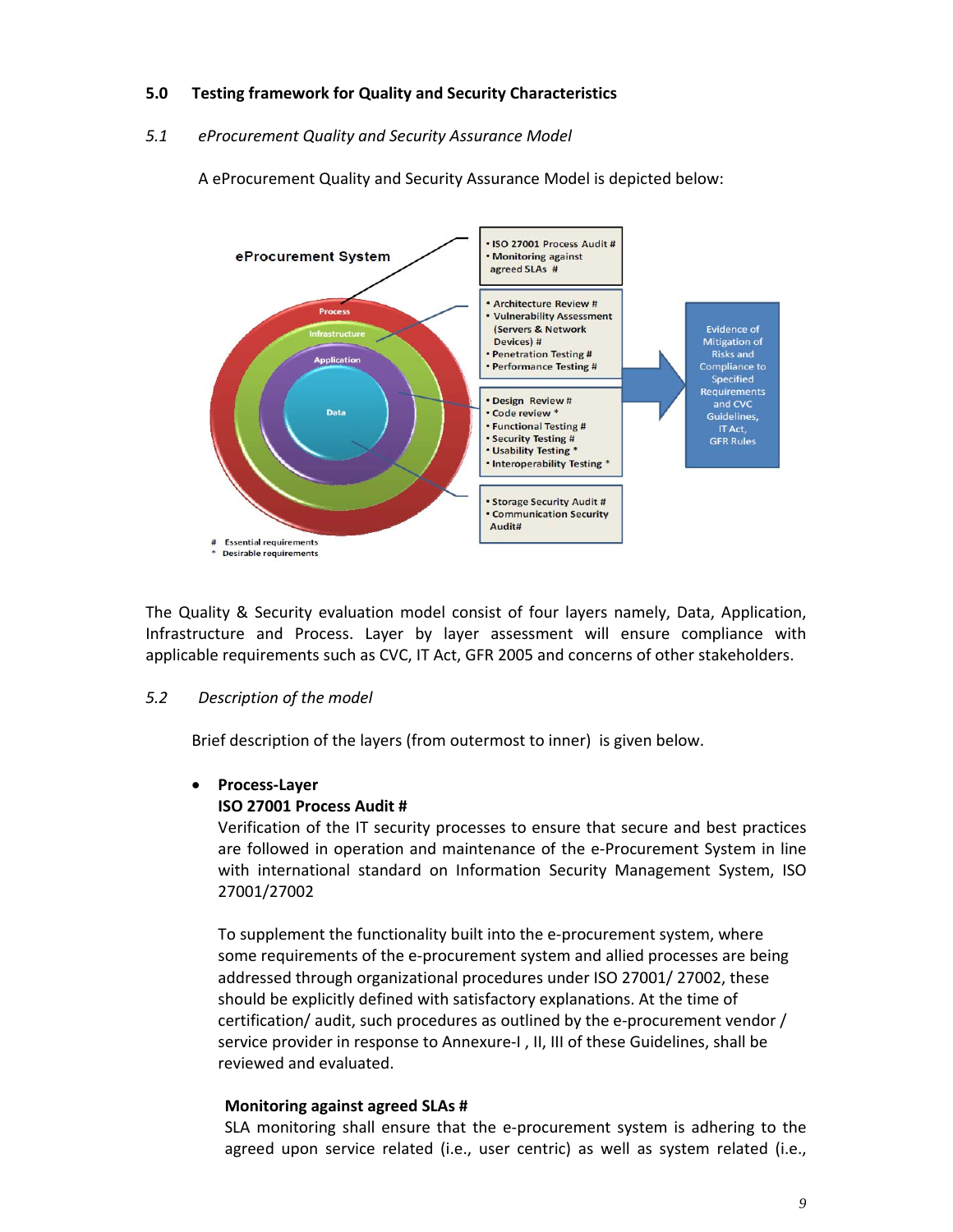technology centric) service quality requirements such as availability, performance, problem resolution, etc. While service related SLAs take care of the services delivery issues, the system related SLAs address IT technology (hardware, software and network) used in delivering the services.

## **Infrastructure Layer Architecture Review #**

The review of e-procurement system shall be done to ensure that the defined architecture of the e‐procurement system is adequate and suitable for meeting the various operational and service delivery requirements such as performance, security, availability, etc.

It is also recommended that once the e‐procurement system is deployed, the deployed architecture should be audited to verify its compliance against the defined architecture. The audit should cover logical positioning of various system components such as firewall, IDS/IPS, servers, load balancer, etc. In addition, end‐ to-end transaction flows should be verified to ensure that they are going through the defined path by using dummy test transactions and analysis of logs at various layers. Certification body shall use standardized checklist for the criteria.

### **Vulnerability Assessment (Servers & Network Devices) #**

System configuration checking or verification of hardening and vulnerability scanning shall be performed to find out weaknesses, vulnerabilities and mis-configuration in the target hosts (Servers, Routers, Firewalls, Switches etc.) which hosts the e‐ procurement application system. Certification body shall use standardized checklist for the criteria.

#### **Penetration Testing of the System #**

Penetration Testing (PT) shall be normally done remotely from public domain (Internet) and also can be done from internal network to find out exploitable vulnerabilities. Series of testing conducted like information gathering from public domain, port scanning, system fingerprinting, service probing, vulnerability scanning, manual testing, password cracking etc. using state‐of‐the‐art tools (commercial and open source) and other techniques shall be used with the objective of unearthing vulnerabilities and weaknesses of the overall e‐procurement system and its underlying IT infrastructure. Certification body shall use standardized checklist for the criteria.

#### **Performance Testing of the System #**

Performance testing of the e-procurement system shall be done to ensure that system is capable of handling defined user as well as transactional load. The performance testing of the e‐procurement system essentially means measuring the response time of the system for defined scenarios. While measuring the response time it is important to record the resource (CPU, Memory, etc.) utilization. The capacity of the e‐procurement system should be checked by systematically increasing the load on the system till performance degradation or system crash is encountered. Also the manner/ trend in which performance changes with load will determine the scalability of the e‐procurement system.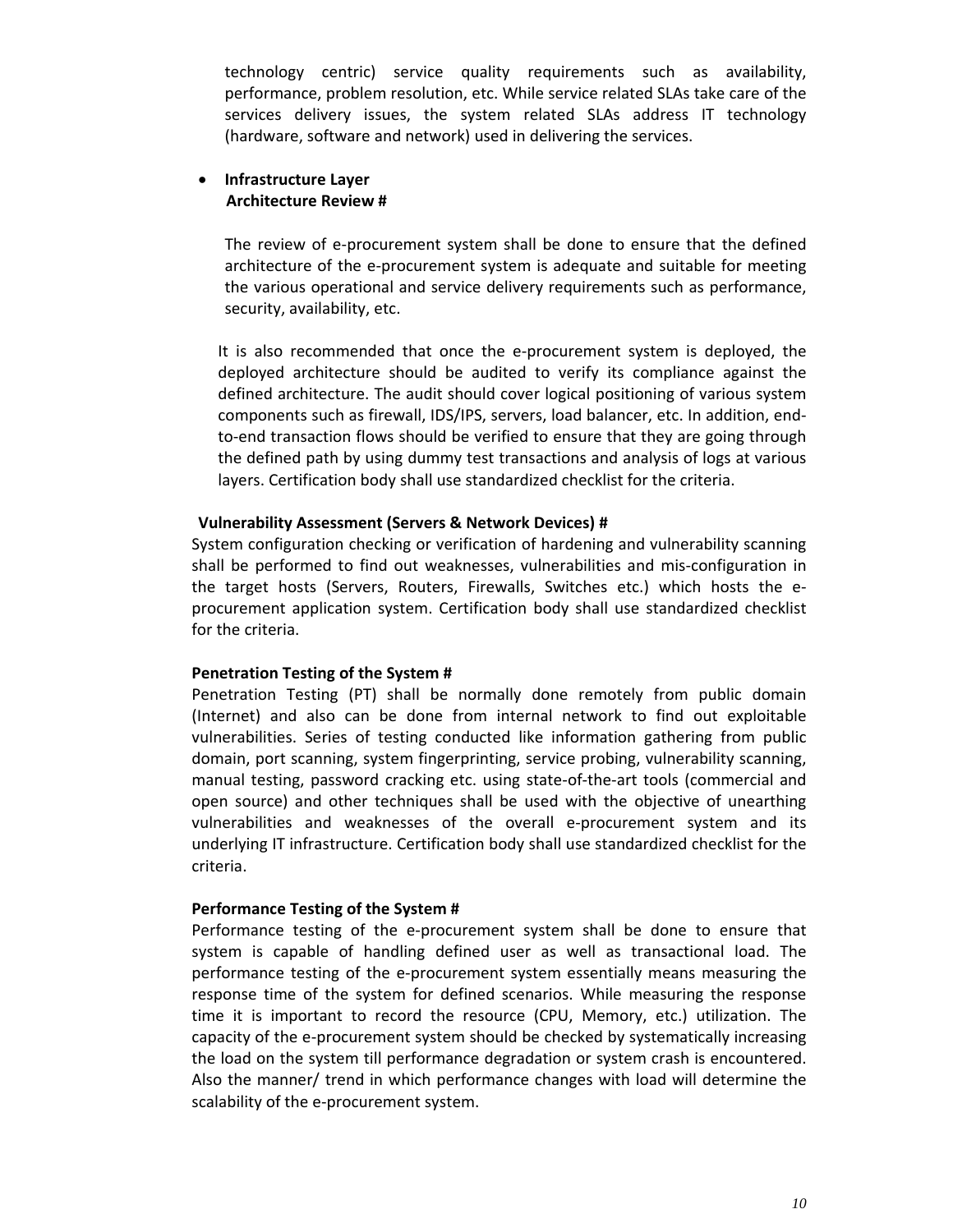# **Application Layer**

### **Application Design Review #**

(Note: This would be applicable only where 'customized software development' is being done for a specific organization. Furthermore, it should be noted that this review would not be a substitute for the review and testing of critical security and functionality outlined in Annexures I, II and III of these Guidelines)

Design review covers the high level design and the low level (detailed) design of the e‐ procurement software application. It will ensure that software has been designed using best practices and design rules. The review will verify that the design has modularity, flexibility, low complexity, structural fan-in & fan-out and it is loosely coupled & highly cohesive. The correctness of logics and algorithms used in the detailed design should be verified including any zero day vulnerability in the algorithm.

## **Application Code review \***

(Note: This would be applicable only where 'customized software development' is being done for a specific organization. Furthermore, it should be noted that this review would not be a substitute for the review and testing of critical security and functionality outlined in Annexures I, II and III of these Guidelines)

The code review (i.e., static analysis) of the software application source code shall be carried out using tool and measure metrics such as lines of Code, Code Complexity, Fan-in & fan-out, Application Call Graph, Dead Codes, Rule Violation, Memory leaks etc. It is also recommended to perform walk through of the source code with code developer to verify the logics and algorithms used for correctness and optimization.

Special focus should be given to identify any unwanted functions (not required by the e‐procurement software application), as these 'not to have functionalities' can be potential security threats.

### **Application Functional Testing #**

The functional testing of the e-procurement software application shall be carried out to validate the application meets the specified functional requirements covering the work flows, navigations, and business & data Validation rules for the defined user categories with access rights. The functional testing should be done following black box approach and using end‐to‐end user scenarios.

(Note: Detailed scenarios would be prepared for each application software to be tested. This would include all important steps and scenarios of Government Tendering , as well as, 'all issues' outlined in Annexures I, II and III of these Guidelines)

### **Application Security Testing #**

The test is conducted to unearth various application security vulnerabilities, weaknesses and concerns related to Data /Input Validation, Authentication, Authorization /Access Control, Session Management, Error Handling, Use of Cryptography, etc. Typical issues which may be discovered in an application security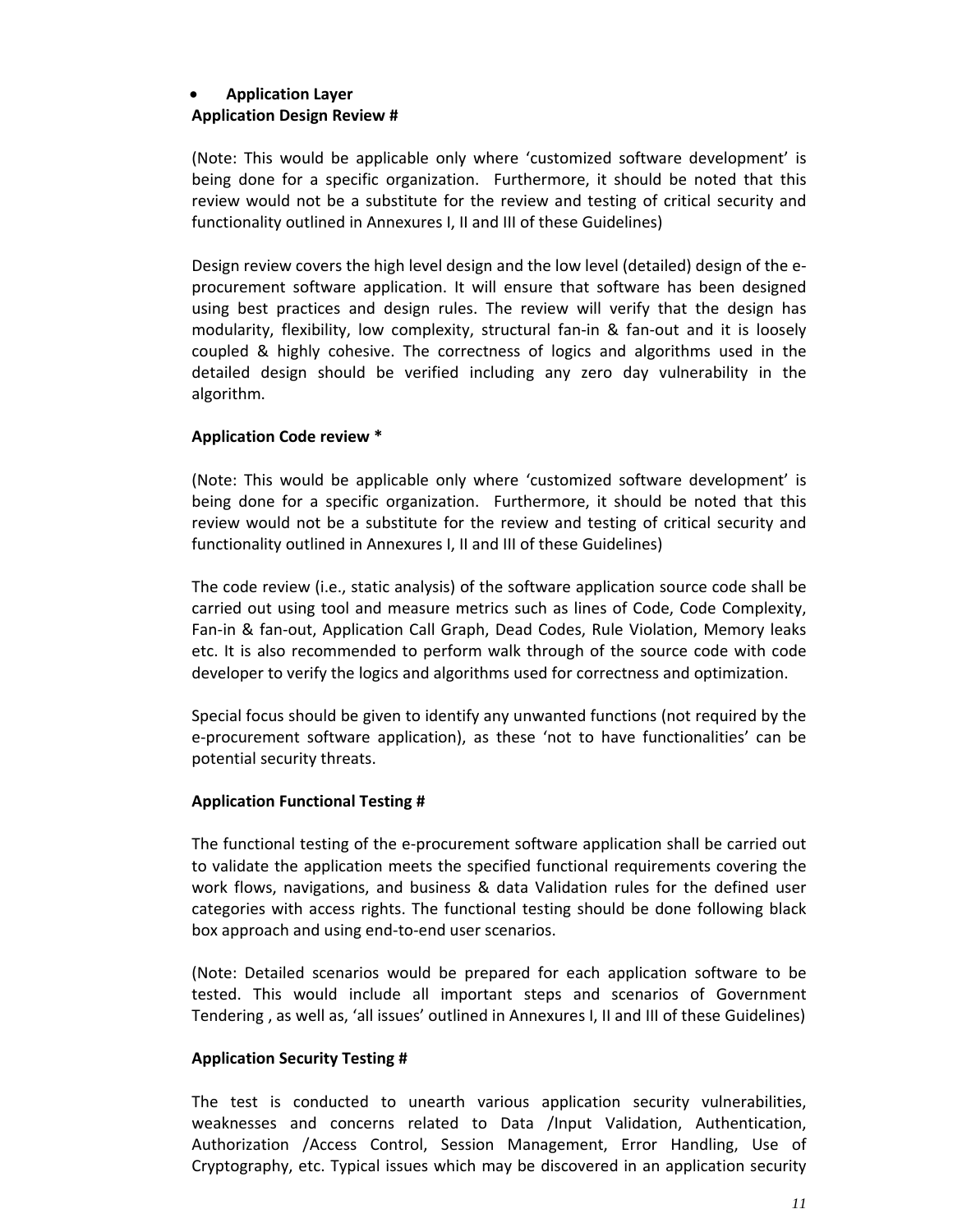testing include Cross‐site scripting, Broken ACLs/Weak passwords, Weak session management, Buffer overflows, Forceful browsing, Form/hidden field manipulation, Command injection, SQL injection, Cookie poisoning, Insecure use of cryptography,, Mis‐configurations, Well‐known platform vulnerabilities, Errors triggering sensitive information leak etc. OWASP (Open Web Application Security Project) guidelines are used for the testing.

(Note: Detailed scenarios would be prepared for each application software to be tested. This would tests to cover 'all' security related issues outlined in Annexures I, II and III of these Guidelines, especially aspects related to bid-encryption. In addition, standard security tests, viz – Cert-In, OWASP, FBI Top 20 (any other?) will be conducted)

### **Application Usability Testing \***

Usability testing usually involves systematic observation under controlled conditions to determine how well people can use the product. e‐procurement system is used by users of different levels of computer knowledge. User expectation varies with different types of user. Usability testing will ensure that the all types of users are comfortable to use the system. This shall be done by using defined international standards which recommend extensive user interaction and analysis of user behaviour for a defined task.

### **Application Interoperability and Compatibility Testing \***

Interoperability Testing shall be done to check if the software can co‐exist and interchange data with other supporting software in the system. Compatibility testing shall check if the software runs on different types of operating systems and other hardware/software/interface according to customer requirements

### **Data Layer**

### **Data Storage Security Audit #**

This is to be done to ensure the use of standard and strong cryptography while storing the sensitive data and user credentials in the application or associated data base. It is also verified that the cryptography used is compliant with the Information Technology Act and the CVC guidelines

### **Data Communication Security Audit#**

This is to be done to ensure that secure communication channel like SSL, TLS or equivalent is used for transmission of sensitive data and credentials by the e‐ procurement system. The cryptographic algorithms and the key size implemented by the system should be standard, strong and compliant with the IT ACT and the CVC guidelines.

It is recommended that the complete data transmission to and from the e‐ procurement website should be SSL/ TLS enabled.

### **6.0 Evaluation and Certification Process**

*6.1* The applicant shall submit the request to Testing and auditing agency (like STQC) to get eProcurement System assessed. The application should specify whether testing is required 'only for the e-procurement application', or for 'the complete e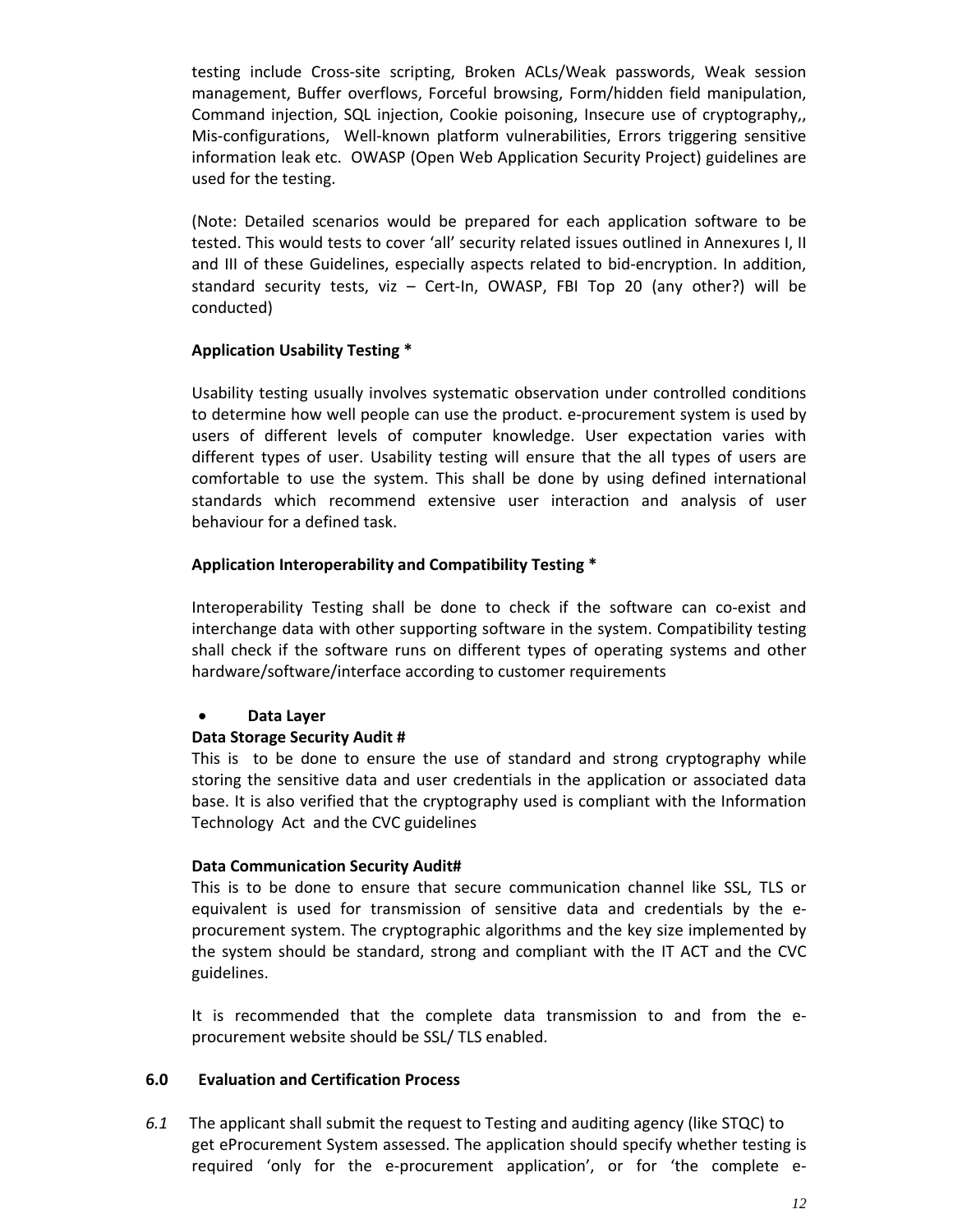procurement system, viz the application along with the server in a specific hosting environment'. Application for the former case can be made by the application software developer or licensor, and will cover only Part‐1 of the two scenarios outlined below. The application for the latter case can be made by the serviceprovider, or the organization which is procuring the system for its dedicated use, and will cover both Part-1 and 2 of the two scenarios outlined below.

## *6.2 Inputs & access required by Certification Body*

## **[Scenario‐A: Where 'Customized Software Development' of an e‐Procurement System is undertaken**]

(Part‐1)

- Inputs required for Application Testing
	- o RFP of the e‐Procurement
	- o Software Requirements Specification (SRS) addressing functional and non‐functional requirements including business functions and applicable regulations, standards and policies.
	- o User manual (operational instructions).
	- o Software application related information such as Work flows/ Navigations, Business logics/ Rules, Validation Rules, Screen shots and User categories with roles & access rights. Specifically for testing, application related information such as – Work flows/ Navigations for creating comprehensive 'System Test Cases' covering various tendering scenarios, User categories with roles & access rights would be required.
	- o Software Design Document
	- o Software Application Source Code (if the need is to assess to all desirable requirements)

The inputs should be available along with access to the application hosted in a staging environment with test data.

Note: Apart from review of the 'developmental aspects', detailed scenarios would be prepared for each application software to be tested. This would cover 'all' security related issues outlined in Annexures I, II and III of these Guidelines, especially aspects related to bid‐encryption.

(Part‐2)

- System Architecture
- Security Architecture for conducting VA&P
- ISMS of eProcurement Information System (eSecurity Manual)
- Access to e-procurement system/ test site with sample data (preferably field data).
- Access to hardware, software, Network & IT infrastructure to connect test tools on to the system, where required.

Non-disclosure Agreement (NDA) will be signed by STQC to cover the confidentiality of the information submitted by the applicant

[**Scenario‐B: Where 'Ready‐to‐Use' e‐Procurement Software License is to provided, or e‐Procurement Services are made available through an ASP**]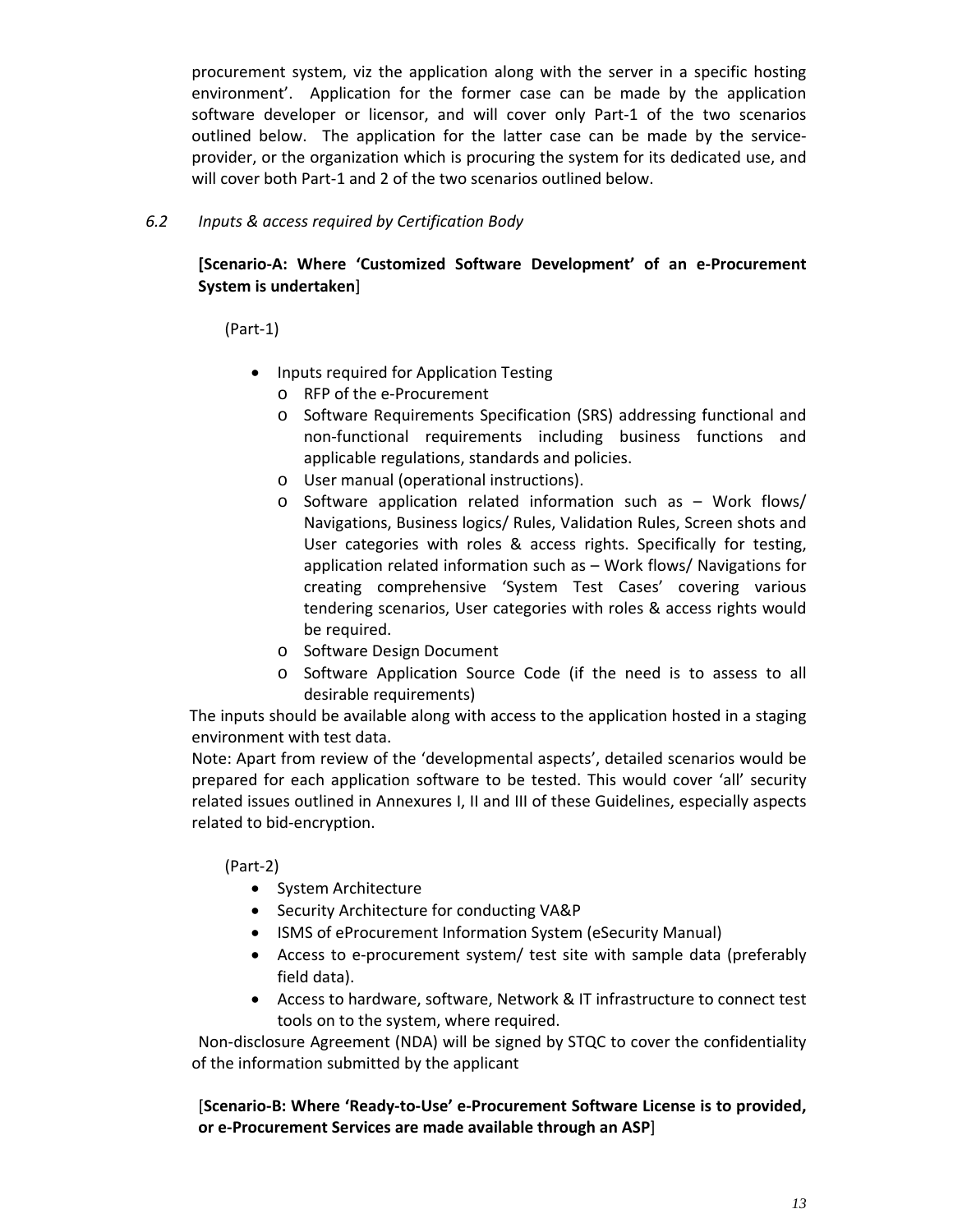Note: The focus Testing/ Certification here is on the 'Functionality'', 'Security' and 'Transparency' related aspects.

(Part‐1)

- o User Manual (operational instructions), or equivalent Guidelines for users provided online on the screens of the application
- o Software application related information such as Work flows/ Navigations for creating comprehensive 'System Test Cases' covering various tendering scenarios, User categories with roles & access rights.

The inputs should be available along with access to the application hosted in a staging environment with test data

Note: Detailed scenarios would be prepared for each application software to be tested. This would tests to cover 'all' security related issues outlined in Annexures I, II and III of these Guidelines, especially aspects related to bid‐encryption.

(Part‐2)

- System Architecture
- Security Architecture for conducting VA&PT
- Access to e-procurement system/ test site with sample data (preferably field data).
- Access to hardware, software, Network & IT infrastructure to connect test tools on to the system, where required.

Non‐disclosure Agreement (NDA) will be signed by STQC to cover the confidentiality of the information submitted by the applicant.

## *6.3 Requirements of Compliance for demonstration*

Testing and assessment as specified in Section 4.0 shall be carried out.

To demonstrate conformity to the **ESSENTIAL** Quality and eSecurity assurance requirements and minimum functionality compliance the following shall be complied:

- Evidence of compliance to implementation of ISO 27001 Information Security Management System with applicable controls in all concerned entities. The Security processes shall be audited as per controls defined in eSecurity Manual provided by the applicant, and/ or in the applicant's response to Annexure I, II, III, and IV.
- The risk analysis methodology used by the service provider shall adequately address the concerns raised in this document (**Annexure‐I**). Mitigation methodology and techniques implemented should ensure eProcurement Information System is secure.
- While implementing the security controls the service provider shall demonstrate that the requirements of vigilance administration (CVC) **(Annexure‐II)** are adequately addressed in the Information Security Management System. Also while implementing ISO 27001, the solution provider shall ensure that adequate controls have been implemented to ensure that security at design and operation level are addressed adequately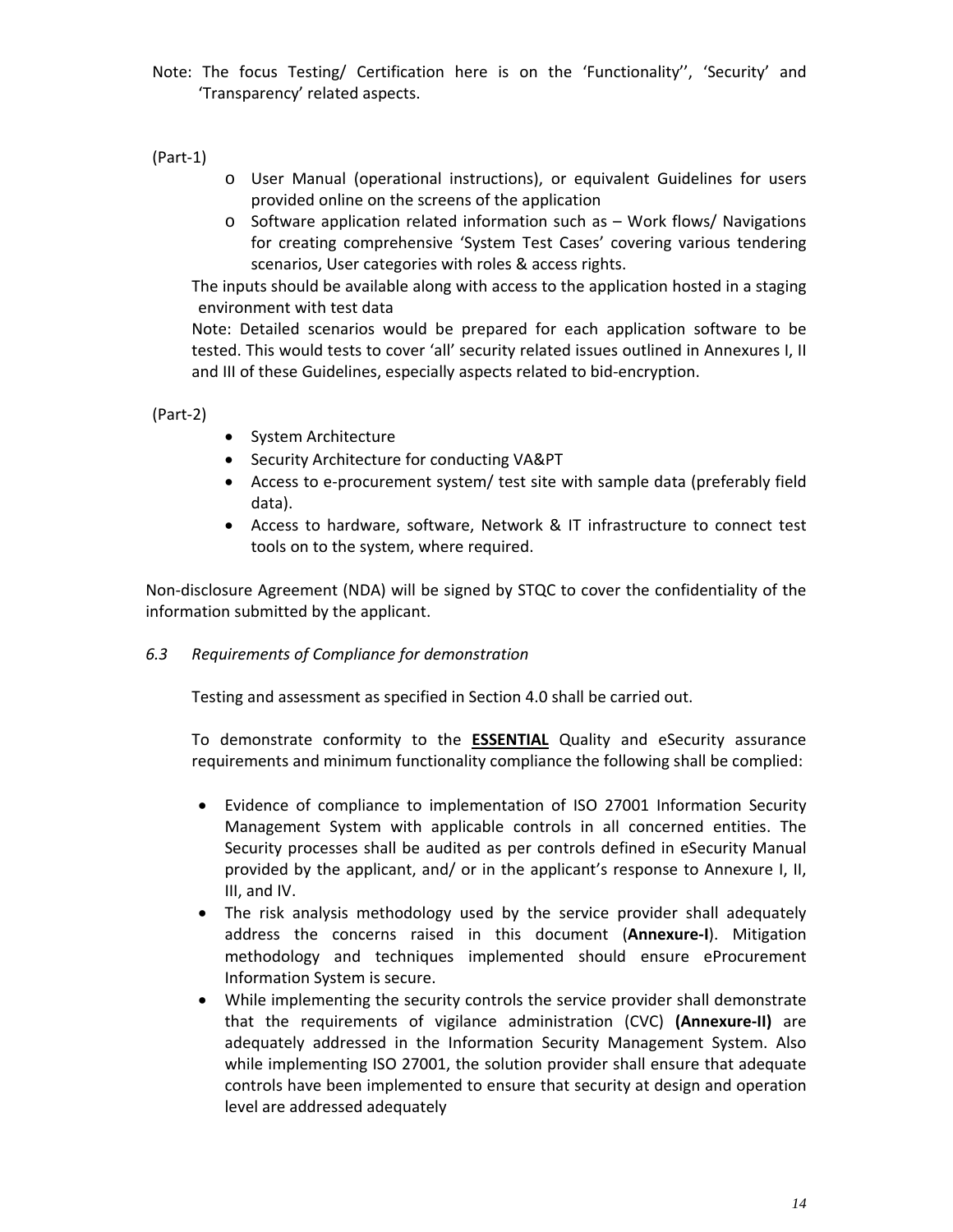- The software shall be tested for functionality, workflow and other essential requirements **(like Central Vigilance Commission Guidelines, GFR, Information Technology Act – Annexure I, II, III, and IV).**
- The application hardening shall be assessed for Top 10 vulnerabilities defined by OWASP **(Reference doc – 3)**
- Network should be assessed for adequate security through penetration testing and vulnerability assessment as per **NIST 800‐115**.To demonstrate that the requirements are implemented and effective, the services of agencies empanelled by CERT‐IN can be used (http://www.cert‐in.org.in).

To demonstrate compliance to the **DESIRABLE** requirements following shall be complied, where applicable:

- The software source code shall be evaluated using white box test approach through code review/ inspection process for identifying malicious codes/ Trojan etc.
- Workflow shall be in line with the requirement of **CWA 15666** to standardized Business Processes and Information Entities using UML Version 1.4 and ebXML Core Components Technical Specification for Data Structure **(Reference doc ‐ 4).** This will attain the objective of Interoperability and Compatibility of various solutions both at buyer and supplier end
- The solution shall be tested to Usability requirements as per Usability information defined in **Template I.**
- **6.4**  If results are satisfactory and meet the requirements of this document, STQC shall issue a letter indicating Conformity with specified requirements.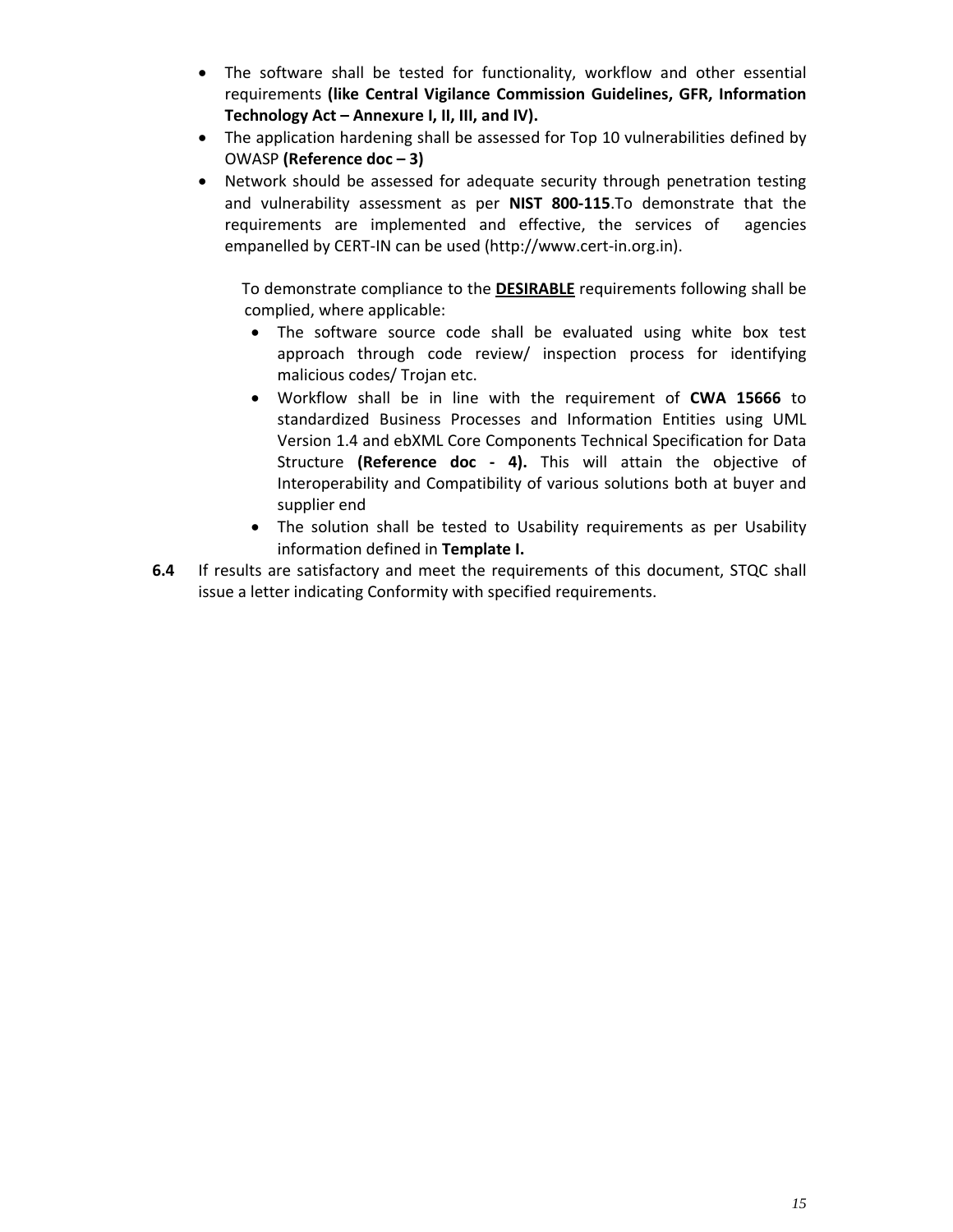#### **Certification Process Flow Chart**

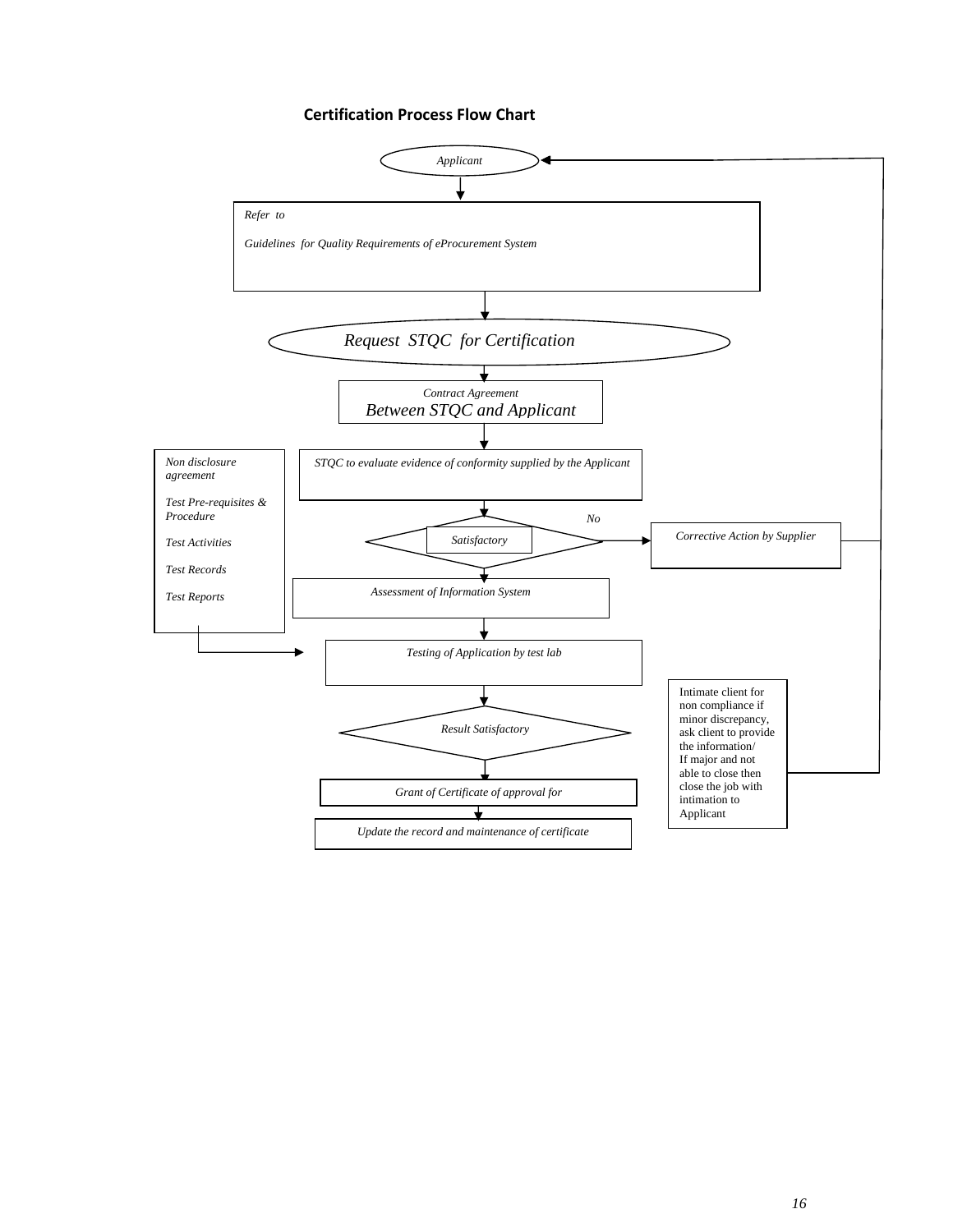### **Scope of Certification**

eProcurement life cycle consist of following activities:

- Purchase to pay
	- o Contract management
	- o Content management
	- o Selection/requisition
	- o Workflow‐approval
	- o order
	- o receive
	- o invoice
	- o payment
- eSourcing
	- o management information
	- o collaboration
	- o specification/notice
	- o expression of interest
	- o invitation to tender
	- o evaluate
	- o negotiate/reverse auction
	- o award

Generally, these activities are covered in different modules e.g.

- ❖ Supplier Registration
- E‐tedenring
- eAuction
- ePayment
- ❖ Accounting
- ❖ Reverse Auction
- ❖ eCatalogue Management
- ❖ MIS
- Contract Management

The applicant can define any module as a part of scope of certification while the eTendering module is the essential requirement to obtain the certification. Depending on the complexity of the module and the scope identified by the applicant the Certification Body/Test Agency will charge for testing and certification.

Note: For any major change in application (e.g. encryption method, tender opening event, process re-engineering). The application requires to be completely re-tested. It is further emphasized the service provider should not have source code and escrowing requirement mentioned earlier should be strictly adhered to.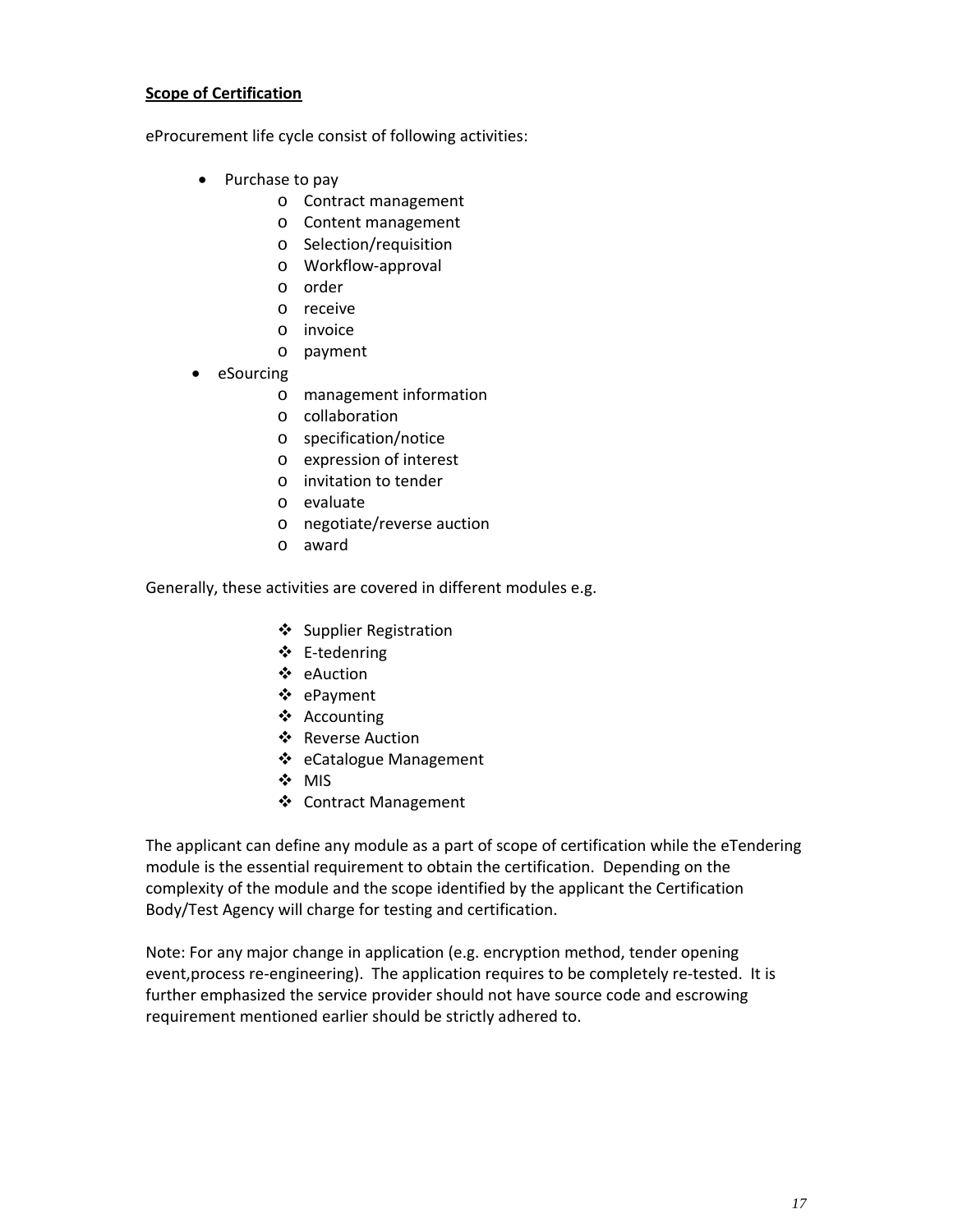# **Annexure‐I ‐ Risks of eProcurement Systems and related ISO 27001 controls**

| SI. | <b>Risks / Concerns</b>                                                                                                                                                                                                                                                                                                                   | <b>Control</b>                                               | <b>ISO 27001</b>                                                                                                                                                                                                                                                                            |
|-----|-------------------------------------------------------------------------------------------------------------------------------------------------------------------------------------------------------------------------------------------------------------------------------------------------------------------------------------------|--------------------------------------------------------------|---------------------------------------------------------------------------------------------------------------------------------------------------------------------------------------------------------------------------------------------------------------------------------------------|
| No. |                                                                                                                                                                                                                                                                                                                                           | <b>Identification</b>                                        | <b>Control</b>                                                                                                                                                                                                                                                                              |
|     |                                                                                                                                                                                                                                                                                                                                           |                                                              | <b>Reference</b>                                                                                                                                                                                                                                                                            |
|     | 1. Concerns related with Electronic vs. Manual Procurement                                                                                                                                                                                                                                                                                |                                                              |                                                                                                                                                                                                                                                                                             |
| 1.1 | While implementing eProcurement system the<br>solution provider may do business process re-<br>engineering to make the system efficient and<br>effective. There is a risk of compromising basic<br>principles of public procurement                                                                                                       | Identification of<br>applicable<br>legislation<br>compliance | A 15.1.1<br>"All relevant<br>statutory, regulatory<br>and contractual<br>requirements and the<br>organization's<br>approach to meet<br>these requirements<br>shall be explicitly<br>defined, documented,<br>and kept up to date<br>for each information<br>system and the<br>organization". |
|     | <b>Guidance and recommended practices</b>                                                                                                                                                                                                                                                                                                 |                                                              |                                                                                                                                                                                                                                                                                             |
|     | The underlying principle of e-tendering and manual tendering process should be                                                                                                                                                                                                                                                            |                                                              |                                                                                                                                                                                                                                                                                             |
|     | same in respect of guidelines of CVC, GFR, Legal and transparency related<br>requirements. While doing reengineering these requirements shall not be negotiated                                                                                                                                                                           |                                                              |                                                                                                                                                                                                                                                                                             |
|     | and compromised.                                                                                                                                                                                                                                                                                                                          |                                                              |                                                                                                                                                                                                                                                                                             |
|     | Since section A15.1.1 of ISO 27001 demands explicit definition of the requirements,                                                                                                                                                                                                                                                       |                                                              |                                                                                                                                                                                                                                                                                             |
|     | Annexures I, II, III of these Guidelines should be treated as a 'Checklist' for this<br>purpose:                                                                                                                                                                                                                                          |                                                              |                                                                                                                                                                                                                                                                                             |
| 1.2 | Incorporation of multiple bidding                                                                                                                                                                                                                                                                                                         | Identification of                                            | A 15.1.1                                                                                                                                                                                                                                                                                    |
|     | methodologies in eProcurement solutions as<br>provisioned in Manual Procurement System<br>and the flexibility in the solution to the extent<br>required                                                                                                                                                                                   | applicable<br>legislation<br>compliance                      | "All relevant<br>statutory, regulatory<br>and contractual<br>requirements and the<br>organization's<br>approach to meet<br>these requirements<br>shall be explicitly<br>defined, documented,<br>and kept up to date<br>for each information<br>system and the<br>organization".             |
|     | Guidance and recommended practices- e Procurement System                                                                                                                                                                                                                                                                                  |                                                              |                                                                                                                                                                                                                                                                                             |
|     | Depending upon the requirements of a tender any one of the multiple bidding<br>methodologies as outlined below shall be provisioned in the application:<br>Single-stage, single-envelope<br>٠<br>Single-stage, two- envelope<br>٠                                                                                                         |                                                              |                                                                                                                                                                                                                                                                                             |
|     | Two stage (with facility for 'technical conformance', and if required, 'revised<br>tender documents')                                                                                                                                                                                                                                     |                                                              |                                                                                                                                                                                                                                                                                             |
|     | Two-stage, two- envelope and requirement of Pre-qualification stage when<br>required submission of one or more Alternative bids as applicable.                                                                                                                                                                                            |                                                              |                                                                                                                                                                                                                                                                                             |
|     | Each bid part (eg technical, financial) may be required to be submitted in a<br>$\bullet$<br>'summary format' along with a 'detailed bid'. The latter could be a large file.<br>There should be provision of appropriate file size (at least 10 MB) in the<br>application with data encryption as outlined elsewhere in these Guidelines. |                                                              |                                                                                                                                                                                                                                                                                             |
|     | After having submitted the 'original' bid for each bid-part, a bidder has a right to<br>submit:<br>'Modification' bid                                                                                                                                                                                                                     |                                                              |                                                                                                                                                                                                                                                                                             |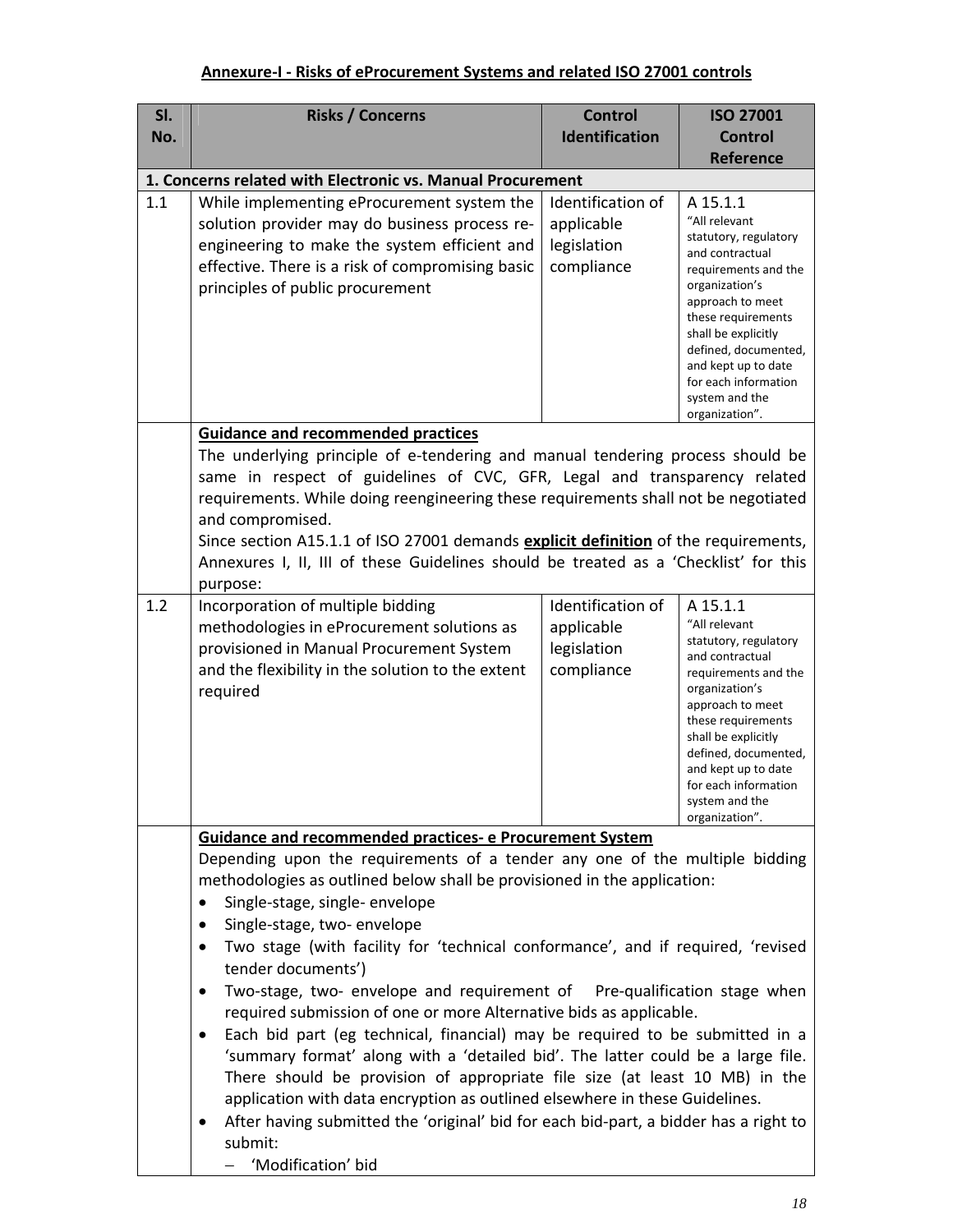|                                                                                                                                                                                                                                                                                                                                                                                                                                                                                                                                              | 'Substitution' bid<br>Or 'Withdrawal' bid for all his bid-submissions.                                                                                                                                                                                                                                                                                                                                                                                                                                                     |                                                        |                                                                                                                                                       |
|----------------------------------------------------------------------------------------------------------------------------------------------------------------------------------------------------------------------------------------------------------------------------------------------------------------------------------------------------------------------------------------------------------------------------------------------------------------------------------------------------------------------------------------------|----------------------------------------------------------------------------------------------------------------------------------------------------------------------------------------------------------------------------------------------------------------------------------------------------------------------------------------------------------------------------------------------------------------------------------------------------------------------------------------------------------------------------|--------------------------------------------------------|-------------------------------------------------------------------------------------------------------------------------------------------------------|
|                                                                                                                                                                                                                                                                                                                                                                                                                                                                                                                                              | The e-tendering system must effectively cater to all these possibilities without<br>compromising security and transparency in any manner at any stage, for any bid part<br>(such as Pre-qualification, Technical, and Financial).<br>The e-tendering system need to have templates to offer flexibility in bidding<br>methodologies as prevailing and followed currently in the manual process. Further,<br>system should have templates to adopt bidding methodologies as may be prescribed<br>by respective authorities. |                                                        |                                                                                                                                                       |
|                                                                                                                                                                                                                                                                                                                                                                                                                                                                                                                                              | 2.0 Concerns relating to Implementation of e-procurement systems using PKI based Bid-                                                                                                                                                                                                                                                                                                                                                                                                                                      |                                                        |                                                                                                                                                       |
| <b>Encryption</b><br>2.1                                                                                                                                                                                                                                                                                                                                                                                                                                                                                                                     | A system in which Public Key of a Tender-                                                                                                                                                                                                                                                                                                                                                                                                                                                                                  | Cryptographic                                          | A 12.3                                                                                                                                                |
|                                                                                                                                                                                                                                                                                                                                                                                                                                                                                                                                              | Opening Officer or of any other officer of the<br>purchase department, or of any person from<br>the service provider's organization is used for<br>bid-encryption, and corresponding Private-Key<br>used for Decryption                                                                                                                                                                                                                                                                                                    | controls<br>Regulation of<br>cryptographic<br>controls | Objective: To protect<br>the confidentiality,<br>authenticity or<br>integrity of<br>information by<br>cryptographic means.<br>A.12.3.1 : "A policy on |
|                                                                                                                                                                                                                                                                                                                                                                                                                                                                                                                                              | Many time bids are encrypted at the bidder's<br>computer with public-key as mentioned<br>above, and the encrypted bids, with additional<br>SSL encryption, reach the e-tendering server<br>through file-upload and/ or filling of online-<br>forms.                                                                                                                                                                                                                                                                        |                                                        | the use of<br>cryptographic<br>controls for<br>protection of<br>information shall be<br>developed and<br>implemented".                                |
|                                                                                                                                                                                                                                                                                                                                                                                                                                                                                                                                              | There are risks related to integrity of persons<br>in (a) purchase (buyer) organization & (b) e-<br>Tendering Service Providers organization. As<br>Typical implementation practices include                                                                                                                                                                                                                                                                                                                               |                                                        | A.12.3.2 : "Key<br>management shall be<br>in place to support<br>the organization's use<br>of cryptographic<br>techniques".                           |
|                                                                                                                                                                                                                                                                                                                                                                                                                                                                                                                                              | Private Key with which decryption is done,<br>is available with the concerned officer<br>before the Public Tender Opening Event<br>Public Key with which bid-encryption is<br>٠<br>done is available publicly.<br>Public Key algorithms are slow.<br>Copy of the decryption-key (ie private key<br>of the encryption-certificate issued by a                                                                                                                                                                               |                                                        | A 15.1.6<br>"Cryptographic<br>controls shall be used<br>in compliance with all<br>relevant<br>agreements, laws,<br>and regulations".                  |
|                                                                                                                                                                                                                                                                                                                                                                                                                                                                                                                                              | CA) is generally available (ie backed up)<br>with the CA. Duplicate can generally be<br>requested in case of loss, however, this<br>can also be misused.                                                                                                                                                                                                                                                                                                                                                                   |                                                        |                                                                                                                                                       |
|                                                                                                                                                                                                                                                                                                                                                                                                                                                                                                                                              | Guidance and recommended practices- Use of PKI technique                                                                                                                                                                                                                                                                                                                                                                                                                                                                   |                                                        |                                                                                                                                                       |
| If the e-procurement system uses PKI for bid-encryption, it has to satisfactorily<br>address the above issues and consequent concerns (Ref 2.2 below) through suitable<br>functionality built into the e-procurement application. Where, in addition, some<br>issues are being further addressed through organizational procedures under ISO<br>27001, these should be explicitly defined with satisfactory explanations, otherwise<br>certification process will become subjective. While doing this, the following can be<br>kept in view: |                                                                                                                                                                                                                                                                                                                                                                                                                                                                                                                            |                                                        |                                                                                                                                                       |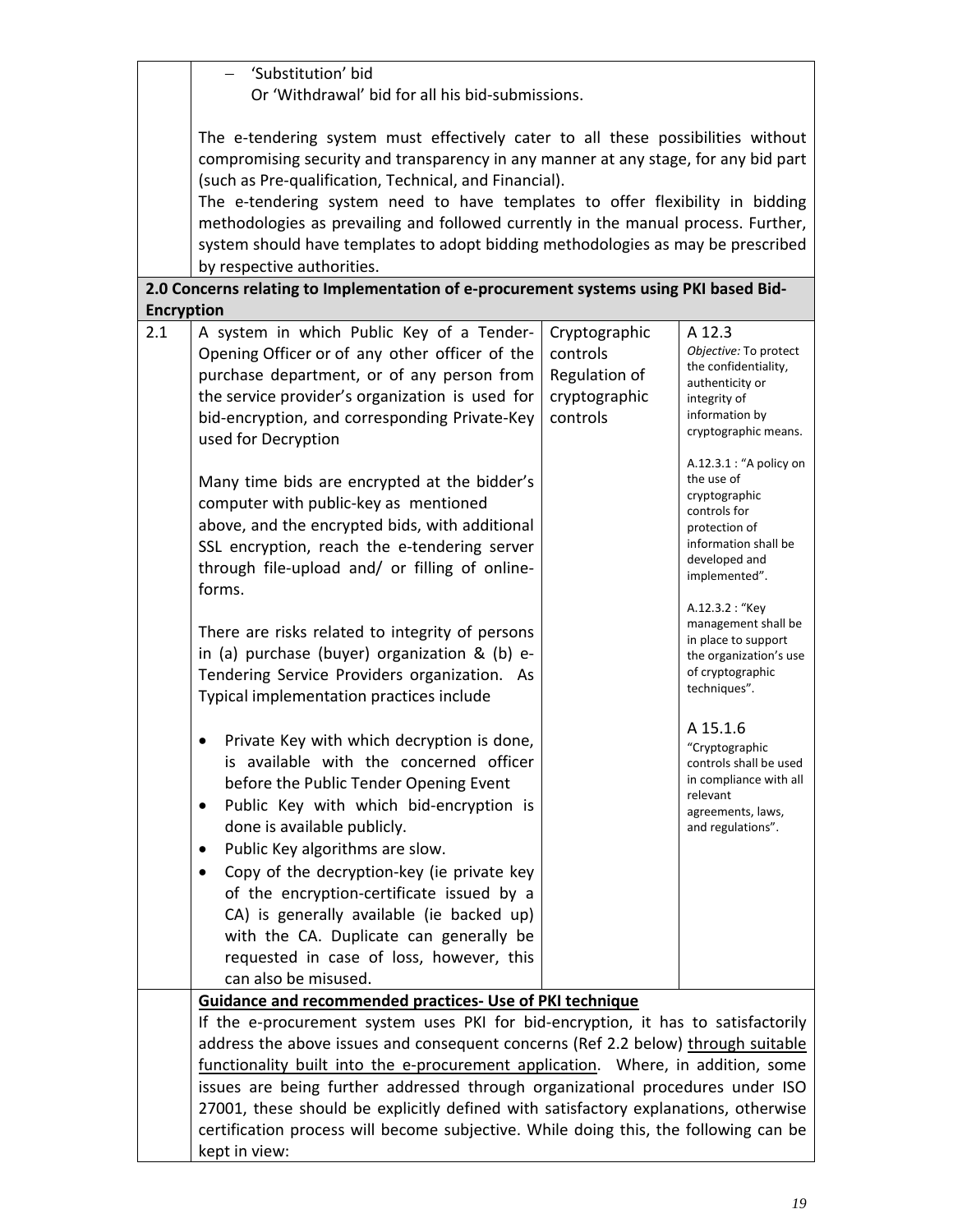|     | Various techniques are available in market for improving implementation of PKI<br>based encryption such as escrowing, splitting and repeated encryption to further<br>strengthening the security of information and implementation.                                                                                                                                                                                                                                                                                                                                                                                                                                                                                                                                                                                                                                                                                                                                                                                                                                                                                                                                                                                                                                                                                                                                                                                                                                       |                                                                                                                                                      |                                                                                                                                                                                                                                                                                                                                                                                                                                                                                                                                                                                                                                                                                                                                                                                                                                                                                                                                                                                                                                                                 |
|-----|---------------------------------------------------------------------------------------------------------------------------------------------------------------------------------------------------------------------------------------------------------------------------------------------------------------------------------------------------------------------------------------------------------------------------------------------------------------------------------------------------------------------------------------------------------------------------------------------------------------------------------------------------------------------------------------------------------------------------------------------------------------------------------------------------------------------------------------------------------------------------------------------------------------------------------------------------------------------------------------------------------------------------------------------------------------------------------------------------------------------------------------------------------------------------------------------------------------------------------------------------------------------------------------------------------------------------------------------------------------------------------------------------------------------------------------------------------------------------|------------------------------------------------------------------------------------------------------------------------------------------------------|-----------------------------------------------------------------------------------------------------------------------------------------------------------------------------------------------------------------------------------------------------------------------------------------------------------------------------------------------------------------------------------------------------------------------------------------------------------------------------------------------------------------------------------------------------------------------------------------------------------------------------------------------------------------------------------------------------------------------------------------------------------------------------------------------------------------------------------------------------------------------------------------------------------------------------------------------------------------------------------------------------------------------------------------------------------------|
|     | If the e-procurement system uses any of the above techniques, it will have to be<br>explained how the related concerns (Ref 2.2 below) have been addressed.<br>Furthermore, practical procedures will have to be put in place which can be<br>implemented at the field level in diverse locations in the country in a user friendly<br>manner.                                                                                                                                                                                                                                                                                                                                                                                                                                                                                                                                                                                                                                                                                                                                                                                                                                                                                                                                                                                                                                                                                                                            |                                                                                                                                                      |                                                                                                                                                                                                                                                                                                                                                                                                                                                                                                                                                                                                                                                                                                                                                                                                                                                                                                                                                                                                                                                                 |
| 2.2 | (i) While all efforts must be made to ensure<br>that no spyware is put in the server which<br>can make clandestine copies of a file or<br>data being uploaded to the server, and then<br>sending this clandestine copy to a secret<br>destination, the possibility of such spyware<br>being planted in the web-server cannot be<br>totally<br>ruled<br>out.<br><b>This</b><br>undesirable<br>eventuality could occur due to connivance<br>of the administrators of the Service<br>Provider, or even through remote injection.<br>For secure & transparent functioning of the<br>e-tendering system, it cannot be assumed<br>that there will never be such a possibility of<br>the spyware being planted in the e-<br>tendering server.<br>(ii) If the spyware is planted at the kernel<br>level, there may not be any audit trail.<br>(iii) Audit Trails (both application level, and<br>Operating system level) are essentially<br>reports. To that extent it is possible to<br>fudge these. Also, other than application-<br>level audit trail reports, the other audit trail<br>be<br>quite<br>complex<br>reports<br>can<br>and<br>impractical<br>analyze<br>for<br>ongoing<br>to<br>operations of this nature. In spite of this,<br>audit trail-reports are useful and should be<br>there as supporting evidence. However, in<br>a sensitive application of this nature, audit<br>trails cannot be depended upon as the sole<br>protection against any mala-fide act. | Control of<br>technical<br>vulnerabilities<br>Protection<br>against<br>malicious and<br>mobile code<br><b>OS Access</b><br>Control<br>Log monitoring | A 12.6.1<br>"Timely information about<br>technical vulnerabilities of<br>information<br>systems being used shall<br>be obtained, the<br>organization's exposure<br>to such vulnerabilities<br>evaluated, and<br>appropriate measures<br>taken to<br>address the associated<br>risk".<br>A 10.4<br>A.10.4.1<br>"Detection, prevention,<br>and recovery controls to<br>protect against<br>malicious code and<br>appropriate user<br>awareness procedures<br>shall be<br>implemented".<br>A.10.4.2<br>"Where the use of mobile<br>code is authorized, the<br>configuration shall<br>ensure that the authorized<br>mobile code operates<br>according to a<br>clearly defined security<br>policy, and unauthorized<br>mobile code shall<br>be prevented from<br>executing".<br>A 11.5<br>A.11.5.1<br>Access to operating<br>systems shall be controlled<br>by a secure log-on<br>procedure.<br>A.11.5.2<br>All users shall have a<br>unique identifier (user ID)<br>for their personal<br>use only, and a suitable<br>authentication technique<br>shall be chosen to |

┑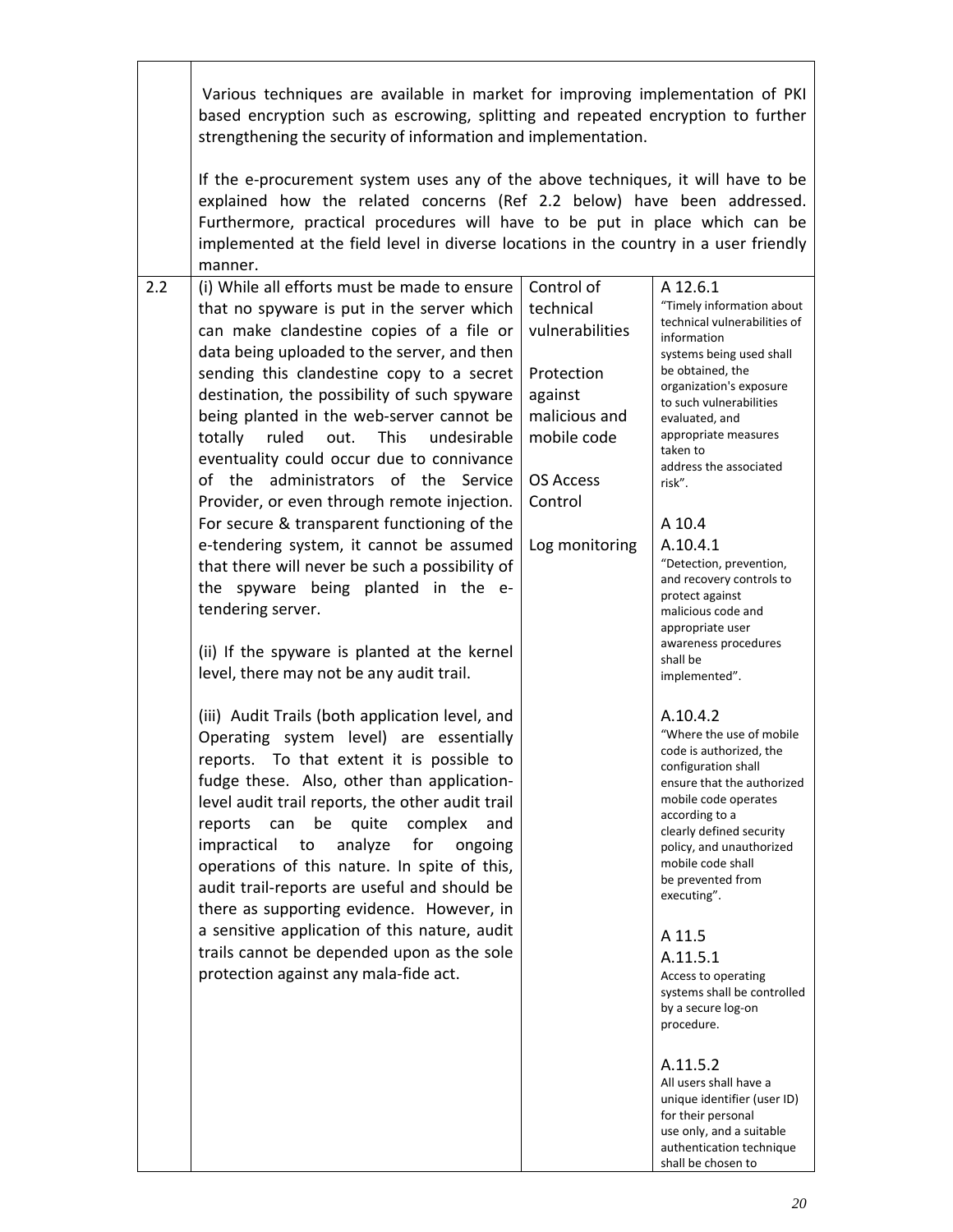substantiate the claimed identity of a user.

#### A.11.5.3

Systems for managing passwords shall be interactive and shall ensure quality passwords.

#### A.11.5.4

The use of utility programs that might be capable of overriding system and application controls shall be restricted and tightly controlled.

#### A.11.5.5

Inactive sessions shall shut down after a defined period of inactivity.

#### A.11.5.6

Restrictions on connection times shall be used to provide additional security for high-risk applications.

# A10.10

A.10.10.1 Audit logs recording user activities, exceptions, and information security events shall be produced and kept for an agreed period to assist in future investigations and access control monitoring.

#### A.10.10.2

Procedures for monitoring use of information processing facilities shall be established and the results of the monitoring activities reviewed regularly.

A.10.10.3 Logging facilities and log information shall be protected against tampering and unauthorized access.

A.10.10.4 System administrator and system operator activities

shall be logged.

A.10.10.5 Faults shall be logged, analyzed, and appropriate action taken.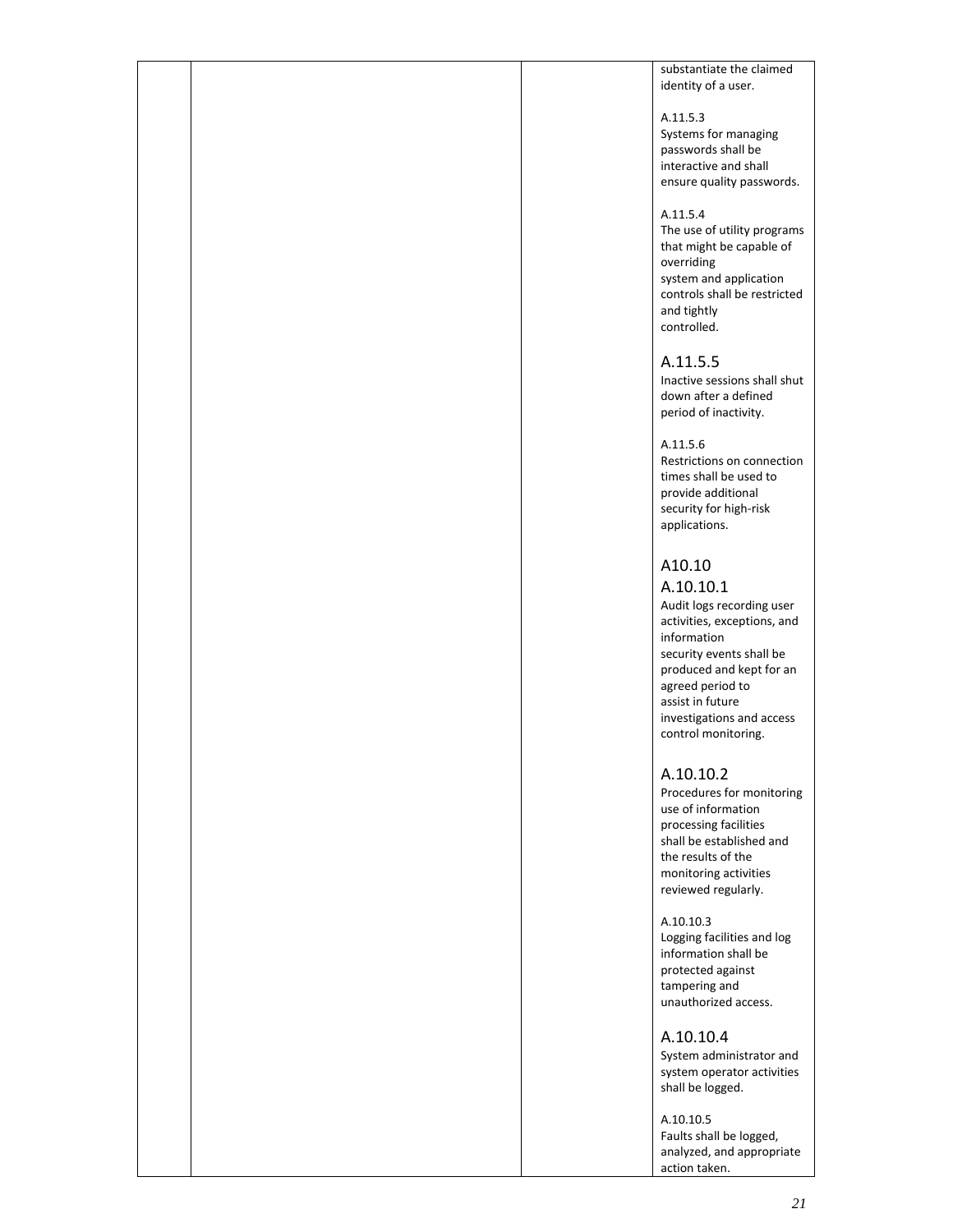|  |                                                                                        | A.10.10.6<br>The clocks of all relevant<br>information processing<br>systems within an<br>organization or security<br>domain shall be<br>synchronized with an<br>agreed accurate time<br>source |
|--|----------------------------------------------------------------------------------------|-------------------------------------------------------------------------------------------------------------------------------------------------------------------------------------------------|
|  | <b>Guidance and recommended practices- Spyware/Trojan/BOTS</b>                         |                                                                                                                                                                                                 |
|  | It is important that even if a clandestine copy is made and stolen as above, the bid-  |                                                                                                                                                                                                 |
|  | encryption methodology should be such that it should not be possible to decrypt the    |                                                                                                                                                                                                 |
|  | bids in connivance with any officer of the Buyer organization or the Service Provider  |                                                                                                                                                                                                 |
|  | organization. While this issue becomes irrelevant if bid encryption is done at bidder- |                                                                                                                                                                                                 |
|  | end with bidder created symmetric pass-phrase, in case PKI-based bid encryption is     |                                                                                                                                                                                                 |
|  | done, the software functionality has to be suitably augmented to mitigate this         |                                                                                                                                                                                                 |

a) The controls should be placed to guard against the possibility of injecting spyware for making clandestine copies of a submitted bid and then sending this clandestine copy to a secret destination.

security threat. This threat has also been explicitly mentioned in CVC guidelines

The spyware are the malicious software codes which can be injected in to the system remotely. To protect the system from injection of spyware, the system needs to be secured. The system need to be secured and protected in the following manner;

- Hardening of hardware and software of the entire Information Technology infrastructure (which include computer system, software, router etc.)
- Installation of anti spyware, anti spam and antivirus software.

(refer security check‐point No. 14 of Annexure‐II)

• Installation of software tools to protect the operating system from injection of spyware. These software need to be upgraded on a continuous basis.

The entire infrastructure needs to be secured at the perimeter level by installing Firewalls and intrusion Prevention System.

After installation of software and protecting by devices as the entire IT infrastructure needs to be audited by the Information Technology Auditors. Indian Computer Emergency Response Team (CERT‐IN), Department of Information Technology has empanelled auditors for auditing systems from the point of view of cyber security. It is always recommended that system should be audited at least once in a year and as and when the infrastructure (i.e hardware and software) is augmented by additions of new hardware and software.

Further people operating these systems need to be trained in monitoring and detecting any intrusion in the system and network.

b) The kernel of the operating system in the IT infrastructure should be secured first by hardening the operating system and installation of software which protects it from inject of spyware or any kind of intrusion.

c) The e-procurement system should have audit trail facilities. These audit trails are complex but dependable. The audit trails reports provide useful information about the instructions which take place in the system both at operating system and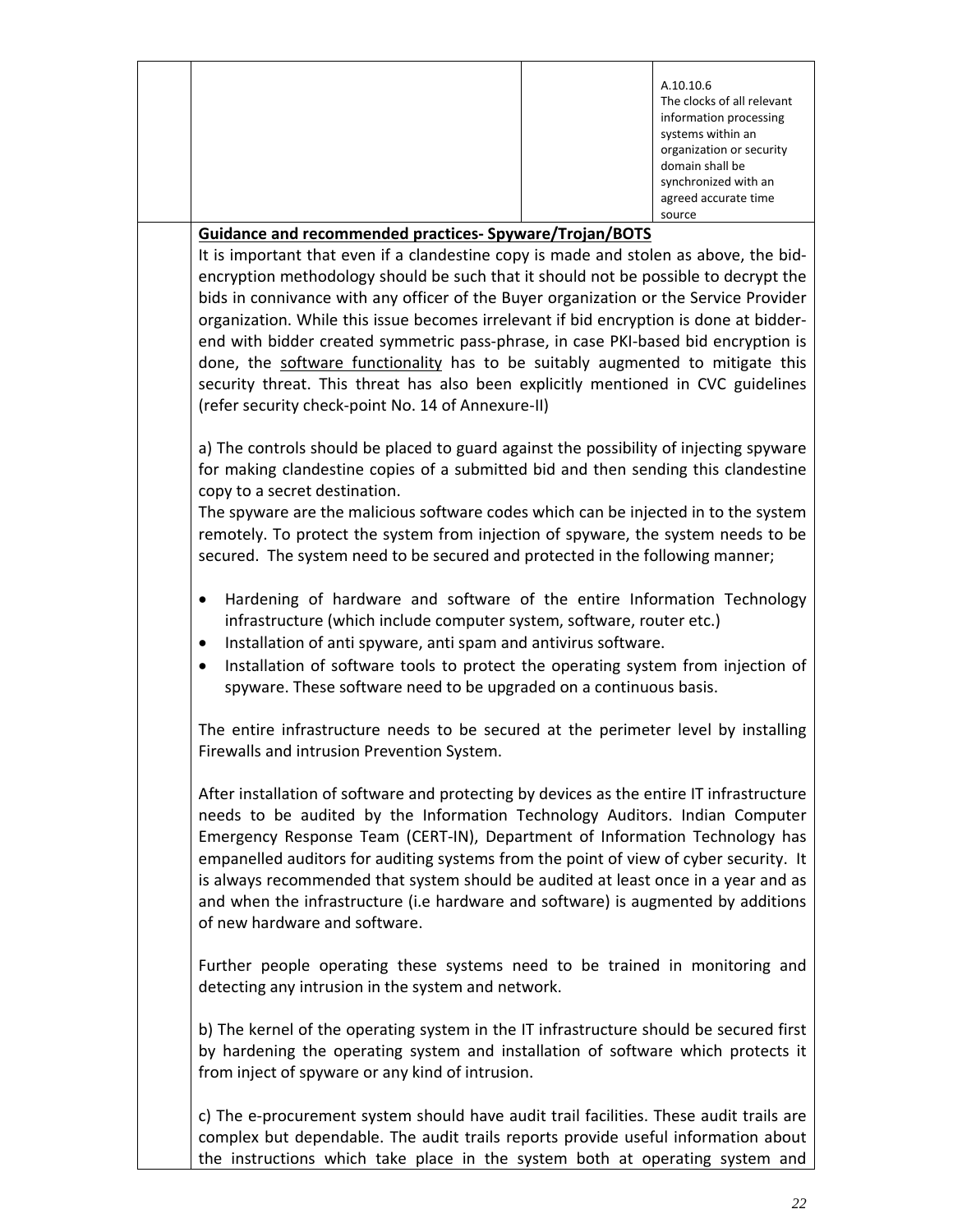|                                                                                                                                                                                                                                                                                                                                                            | application software. This information is necessary to analyze nature of intrusion,<br>vulnerabilities exploited and to track the perpetrators. It also helps in taking steps in<br>preventing future intrusion.                                                                                                                                                                                                                                                                                                                                                                                                                                                                                                                                                                                                                                                                                                                                                                                                                                                                                                                                                                                           |                                      |                                                                                                                                                                                                                                                                                                                                                                                                                                                                                             |
|------------------------------------------------------------------------------------------------------------------------------------------------------------------------------------------------------------------------------------------------------------------------------------------------------------------------------------------------------------|------------------------------------------------------------------------------------------------------------------------------------------------------------------------------------------------------------------------------------------------------------------------------------------------------------------------------------------------------------------------------------------------------------------------------------------------------------------------------------------------------------------------------------------------------------------------------------------------------------------------------------------------------------------------------------------------------------------------------------------------------------------------------------------------------------------------------------------------------------------------------------------------------------------------------------------------------------------------------------------------------------------------------------------------------------------------------------------------------------------------------------------------------------------------------------------------------------|--------------------------------------|---------------------------------------------------------------------------------------------------------------------------------------------------------------------------------------------------------------------------------------------------------------------------------------------------------------------------------------------------------------------------------------------------------------------------------------------------------------------------------------------|
|                                                                                                                                                                                                                                                                                                                                                            | The analysis of audit trail requires appropriate expertise both in respect of<br>application and operating system. Such expertise is available in the country at many<br>places. CERT-In also facilitates the user organization in analyzing the audit trails.                                                                                                                                                                                                                                                                                                                                                                                                                                                                                                                                                                                                                                                                                                                                                                                                                                                                                                                                             |                                      |                                                                                                                                                                                                                                                                                                                                                                                                                                                                                             |
| 2.3                                                                                                                                                                                                                                                                                                                                                        | Private Key with which decryption is done, Cryptographic<br>is available with the concerned officer<br>before the Public Tender Opening Event<br>a) If a clandestine copy of a bid is made as<br>described above before the 'tender opening<br>event (TOE)', and if the concerned tender-<br>opening officer (TOE-officer) connives in<br>decrypting the bid before the TOE, the<br>confidentiality of the bid is compromised.<br>b) The above concern with the difference<br>that the copy of the bid is made with the<br>connivance of the Database Administrator<br>$(DBA)$ .<br>c) If the concerned TOE-officer(s) is/ are<br>absent during the TOE, how the bids will be<br>decrypted especially keeping in view that<br>the private-keys should not be handed over<br>to anybody else.                                                                                                                                                                                                                                                                                                                                                                                                               | controls<br>Segregation<br>of duties | A 12.3<br>A.12.3.1<br>"A policy on the use of<br>cryptographic controls for<br>protection of<br>information shall be<br>developed and<br>implemented."<br>A.12.3.2<br>"Key management shall be in<br>place to support the<br>organization's use<br>of cryptographic techniques"<br>A 10.1.3<br>"Duties and areas of<br>responsibility shall be<br>segregated to reduce<br>opportunities for<br>unauthorized or<br>unintentional modification or<br>misuse of the organization's<br>assets." |
|                                                                                                                                                                                                                                                                                                                                                            | <b>Guidance and recommended practices</b><br>Note: While some guidance is provided below, it is the responsibility of the individual<br>vendors to design and develop their applications in a manner that addresses the<br>outlined concerns. They should first convincingly demonstrate the full methodology<br>to DIT, and then DIT will transparently put this methodology on its website, so that<br>bidders who use such e-procurement systems in future are fully assured against<br>breach of confidentiality of their bid-data.<br>A process needs to be established and followed in respect of key management of<br>encryption keys particularly the key with which the bid would be decrypted at the<br>time of opening of the bids. Such process should avoid compromising confidentiality<br>and possibility of decrypting clandestine copy of the bid. In this regard the following<br>three approaches may be adopted with proper checks while keeping in view the<br>legality of the process for end-users. Furthermore, practical procedures will have to<br>be put in place which can be implemented at the field level in diverse locations in the<br>country in a user friendly manner. |                                      |                                                                                                                                                                                                                                                                                                                                                                                                                                                                                             |
| Splitting of Keys:<br>A bidder would submit the bid document after encrypting it with the public key<br>of the tendering organization, so that the contents are encrypted and are<br>decrypted by the authorized officials at the tendering organization. To minimize<br>the risks associated with "person of dubious integrity" or collusion, private key |                                                                                                                                                                                                                                                                                                                                                                                                                                                                                                                                                                                                                                                                                                                                                                                                                                                                                                                                                                                                                                                                                                                                                                                                            |                                      |                                                                                                                                                                                                                                                                                                                                                                                                                                                                                             |

decryption should be split into `M' parts with the requirement of minimum `N'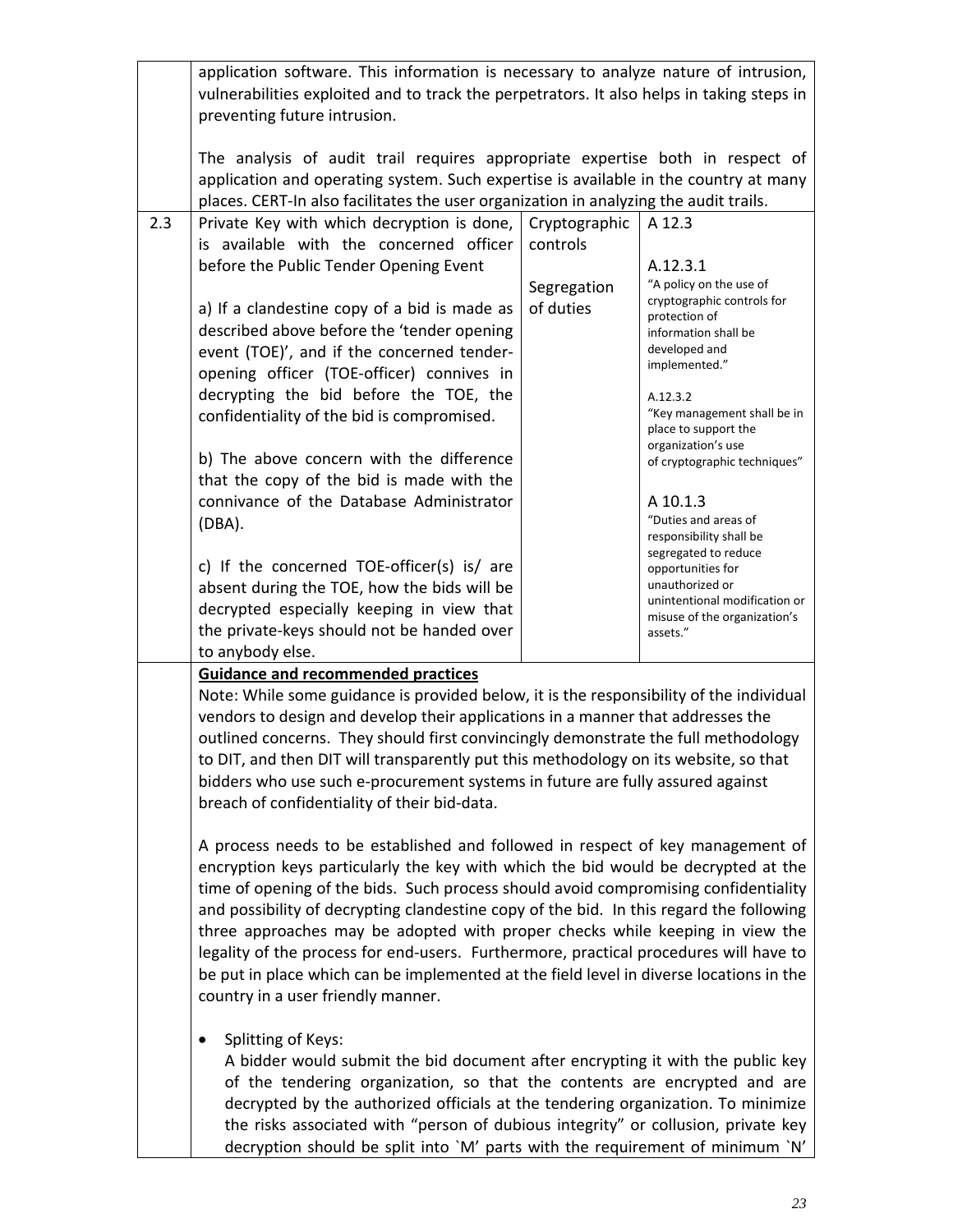|     | splits being required for its use. (`N' should be more than 1 and less than or equal<br>to M). `N' and `M' will be decided by the tendering organization and suitably<br>configured on the system.<br>Multiple encryption of the bid document with multiple public keys and<br>٠                                                                                                                                                                                                                                                                                                                                                                                                                                                             |                                                                         |                                                                                                                                                                                                                                                                          |  |  |
|-----|----------------------------------------------------------------------------------------------------------------------------------------------------------------------------------------------------------------------------------------------------------------------------------------------------------------------------------------------------------------------------------------------------------------------------------------------------------------------------------------------------------------------------------------------------------------------------------------------------------------------------------------------------------------------------------------------------------------------------------------------|-------------------------------------------------------------------------|--------------------------------------------------------------------------------------------------------------------------------------------------------------------------------------------------------------------------------------------------------------------------|--|--|
|     | decryption of document with the multiple corresponding private keys of the<br>tendering organization.                                                                                                                                                                                                                                                                                                                                                                                                                                                                                                                                                                                                                                        |                                                                         |                                                                                                                                                                                                                                                                          |  |  |
|     | Application of multiple encryption of the bid document could be prescribed in a<br>predefined order by authorized officials of the tendering organization. Decryption<br>will have to be carried out in the reverse order. The multiple decryption keys (i.e.<br>private) may be held by different officials of the tender organization. Encrypting the<br>bid document first with public key of the bidder and then by the public key of<br>tendering organization. The bid document may then be decrypted by the private key<br>of the authorized official of tendering organization and then by the private key of<br>bidder. It may be noted that the decryption keys are applied in reverse order in<br>application of encryption keys. |                                                                         |                                                                                                                                                                                                                                                                          |  |  |
|     | The implementation of this system, however, would require physical presence of the<br>bidder who encrypted the bid at the time of submission of bid. Preferably the<br>person of bidding organization should be same who has signed the bid by digital<br>signature. There are logistic issues with this approach.                                                                                                                                                                                                                                                                                                                                                                                                                           |                                                                         |                                                                                                                                                                                                                                                                          |  |  |
| 2.4 | Public Key with which bid-encryption is<br>done is available publicly.<br>The easy<br>availability of the public key makes the<br>data encrypted with it vulnerable to<br>'Chosen Plaintext Attack'                                                                                                                                                                                                                                                                                                                                                                                                                                                                                                                                          | Cryptographic<br>controls<br>Regulation of<br>cryptographic<br>controls | A 12.3<br>A.12.3.1<br>A policy on the use of<br>cryptographic controls for<br>protection of<br>information shall be<br>developed and implemented.<br>A.12.3.2<br>Key management shall be in<br>place to support the<br>organization's use<br>of cryptographic techniques |  |  |
|     |                                                                                                                                                                                                                                                                                                                                                                                                                                                                                                                                                                                                                                                                                                                                              |                                                                         | A 15.1.6<br>Cryptographic controls shall<br>be used in compliance with<br>all relevant<br>agreements, laws, and<br>regulations.                                                                                                                                          |  |  |
|     | <b>Guidance and recommended practices</b>                                                                                                                                                                                                                                                                                                                                                                                                                                                                                                                                                                                                                                                                                                    |                                                                         |                                                                                                                                                                                                                                                                          |  |  |
|     | Note: While some guidance is provided below, it is the responsibility of the individual<br>vendors to design and develop their applications in a manner that addresses the<br>outlined concerns. They should first convincingly demonstrate the full methodology<br>to DIT, and then DIT will transparently put this methodology on its website, so that                                                                                                                                                                                                                                                                                                                                                                                     |                                                                         |                                                                                                                                                                                                                                                                          |  |  |
|     | bidders who use such e-procurement systems in future are fully assured against<br>breach of confidentiality of their bid-data.                                                                                                                                                                                                                                                                                                                                                                                                                                                                                                                                                                                                               |                                                                         |                                                                                                                                                                                                                                                                          |  |  |
| 2.5 | Public Key algorithms are slow. As a result<br>many e-tendering systems which use PKI for<br>bid-encryption, use mainly an encrypted<br>online-form for bid submission, and do not<br>have facility for an encrypted detailed bid (eg<br>detailed technical bid as a file), along with the<br>online form. As a result, the detailed bid is<br>either not submitted, or it is submitted in                                                                                                                                                                                                                                                                                                                                                   | Capacity<br>management                                                  | A 10.3.1<br>The use of resources shall<br>be monitored, tuned, and<br>projections<br>made of future capacity<br>requirements to ensure<br>the required system<br>performance.                                                                                            |  |  |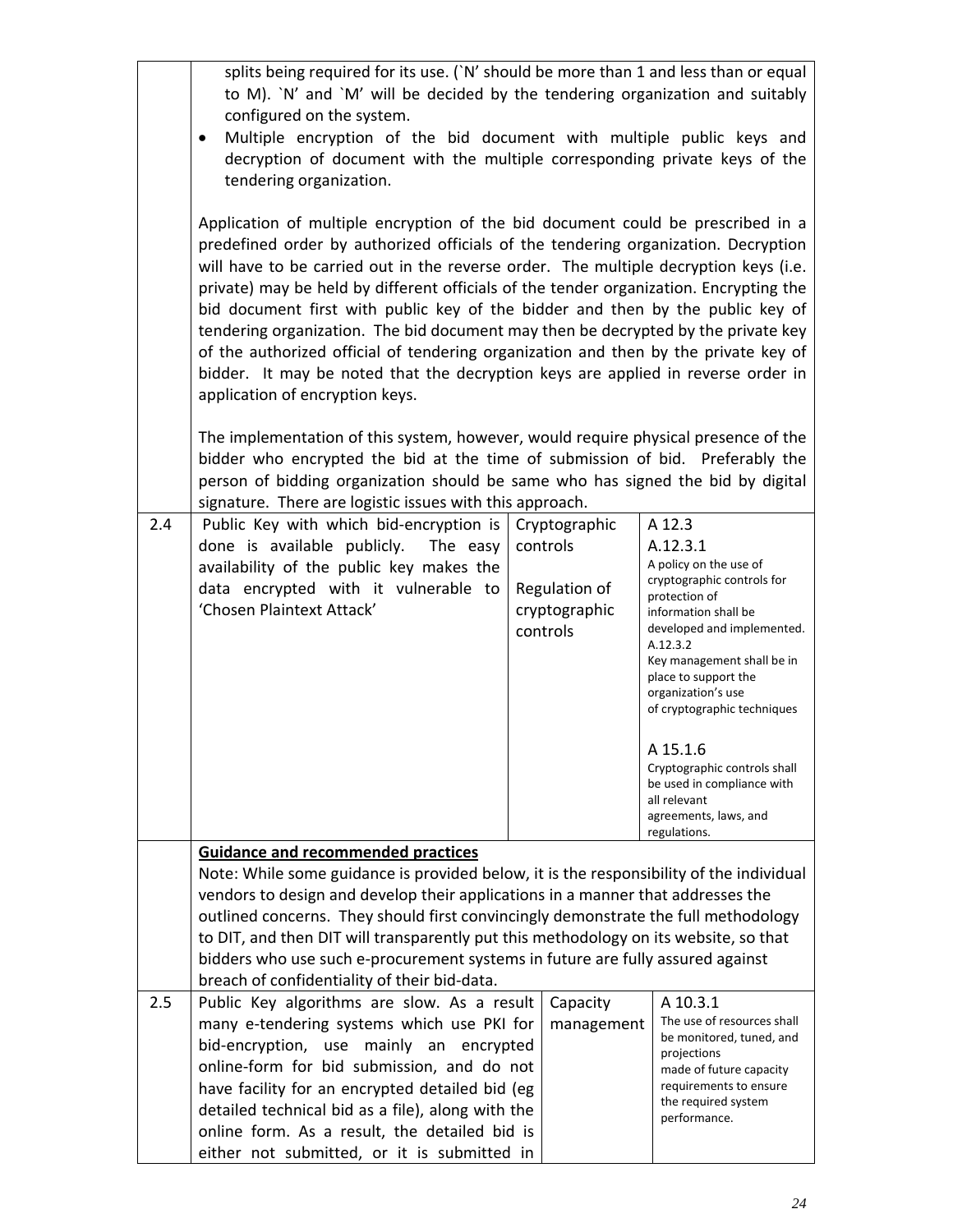|     | unencrypted form.                                                                              |  |  |
|-----|------------------------------------------------------------------------------------------------|--|--|
|     | <b>Guidance and recommended practices</b>                                                      |  |  |
|     | Note: While some guidance is provided below, it is the responsibility of the individual        |  |  |
|     | vendors to design and develop their applications in a manner that addresses the                |  |  |
|     | outlined concerns. They should first convincingly demonstrate the full methodology             |  |  |
|     | to DIT, and then DIT will transparently put this methodology on its website, so that           |  |  |
|     | bidders who use such e-procurement systems in future are fully assured against                 |  |  |
|     | breach of confidentiality of their bid-data.                                                   |  |  |
| 2.6 | A system in which Public Key of a bidder's                                                     |  |  |
|     | representative is used for bid-encryption at                                                   |  |  |
|     | bidder's office, and where decryption will be                                                  |  |  |
|     | done by the bidder's representative himself                                                    |  |  |
|     | using his private key during the Online Public                                                 |  |  |
|     | TOE.                                                                                           |  |  |
|     |                                                                                                |  |  |
|     | Concerns:                                                                                      |  |  |
|     | a)<br>Concerns outlined in 2.4 and 2.5                                                         |  |  |
|     | outlined above are applicable here also, and                                                   |  |  |
|     | should be suitably addressed.                                                                  |  |  |
|     | How would the bids be opened if the<br>b)                                                      |  |  |
|     | bidder's representative with whose key bids                                                    |  |  |
|     | have been encrypted is not available during                                                    |  |  |
|     | the Online Public TOE ? The non-availability                                                   |  |  |
|     | could be due to leave, termination or any                                                      |  |  |
|     | other reason.                                                                                  |  |  |
|     | Copy of the decryption-key (ie private<br>c)                                                   |  |  |
|     | key of the encryption-certificate issued by a                                                  |  |  |
|     | CA) is generally available (ie backed up) with<br>the CA. Duplicate can generally be requested |  |  |
|     | in case of loss, however, this can also be                                                     |  |  |
|     | misused.                                                                                       |  |  |
|     |                                                                                                |  |  |
|     | Note: Private key cannot be transmitted by                                                     |  |  |
|     | the bidder over the internet. Furthermore,                                                     |  |  |
|     | during the Online Public TOE, bids cannot be                                                   |  |  |
|     | allowed to be downloaded from the server to                                                    |  |  |
|     | bidder's<br><b>This</b><br>the<br>computer.<br>would                                           |  |  |
|     | tantamount to the bids being taken away                                                        |  |  |
|     | from the tender-box back to the bidder's                                                       |  |  |
|     | office for opening. This cannot be allowed.                                                    |  |  |
|     | Therefore the bidder will have to be                                                           |  |  |
|     | physically present during the Public TOE, and                                                  |  |  |
|     | such a system will never be able to have a                                                     |  |  |
|     | proper Online Public TOE. This<br>would                                                        |  |  |
|     | immediately remove one of the biggest                                                          |  |  |
|     | benefits of e-procurement. Assuming that all                                                   |  |  |
|     | other concerns are satisfactorily addressed,                                                   |  |  |
|     | this would<br>at best be<br>PARTIAL e-<br>a                                                    |  |  |
|     | procurement system.                                                                            |  |  |
|     |                                                                                                |  |  |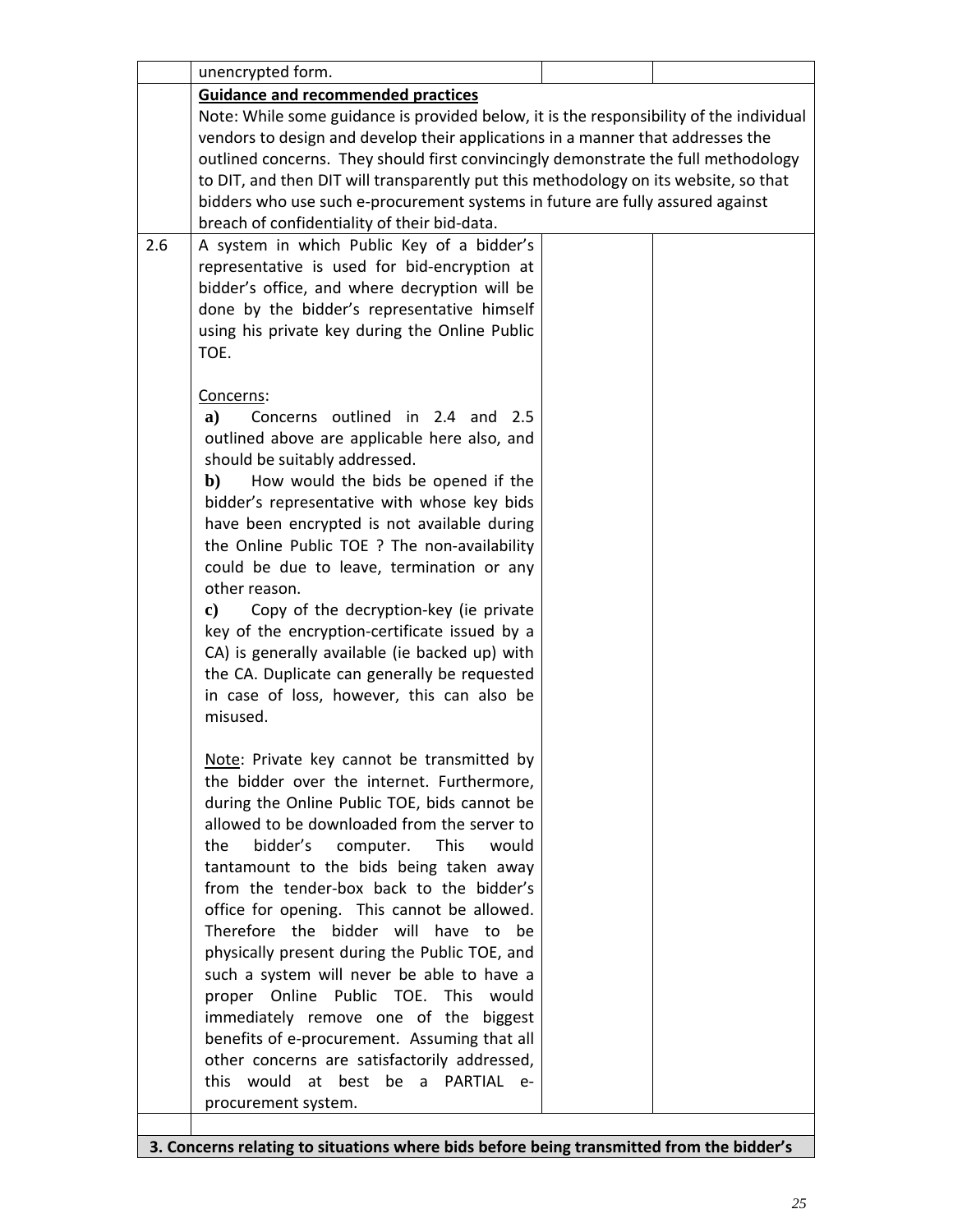|     | computer are protected with only SSL Encryption and Database level Encryption is done<br>before the bid is stored in the Database Server |               |                                                            |  |
|-----|------------------------------------------------------------------------------------------------------------------------------------------|---------------|------------------------------------------------------------|--|
|     |                                                                                                                                          |               |                                                            |  |
| 3.1 | i) For secure and transparent functioning of                                                                                             | Cryptographic | A 12.3                                                     |  |
|     | the e-tendering system, it cannot<br>be                                                                                                  | controls      | A.12.3.1                                                   |  |
|     | assumed that there will never be<br>any                                                                                                  |               | A policy on the use of                                     |  |
|     | "persons of dubious integrity"<br>the<br>in                                                                                              | Regulation of | cryptographic controls for<br>protection of                |  |
|     | Purchase organization                                                                                                                    | cryptographic | information shall be                                       |  |
|     | ii) For secure and transparent functioning of                                                                                            | controls      | developed and                                              |  |
|     | the e-tendering system, it cannot<br>be                                                                                                  |               | implemented.                                               |  |
|     | assumed that there will never be any                                                                                                     |               | A.12.3.2<br>Key management shall be in                     |  |
|     | "persons of dubious integrity" in the e-                                                                                                 |               | place to support the                                       |  |
|     | tendering Service Provider's organization                                                                                                |               | organization's use                                         |  |
|     | iii) While all efforts must be made to ensure                                                                                            |               | of cryptographic techniques                                |  |
|     | that no spyware is put in the server which                                                                                               |               | A 15.1.6                                                   |  |
|     |                                                                                                                                          |               | Cryptographic controls shall<br>be used in compliance with |  |
|     | can make clandestine copies of a file or data                                                                                            |               | all relevant                                               |  |
|     | being uploaded to the<br>server,<br>and                                                                                                  |               | agreements, laws, and                                      |  |
|     | then sending this clandestine copy to a                                                                                                  |               | regulations.                                               |  |
|     | secret destination, the possibility of such                                                                                              |               |                                                            |  |
|     | spyware being planted in the web-server                                                                                                  |               |                                                            |  |
|     | cannot be totally<br>ruled<br>out.<br><b>This</b>                                                                                        |               |                                                            |  |
|     | undesirable eventuality could occur due to                                                                                               |               |                                                            |  |
|     | connivance of the administrators of the                                                                                                  |               |                                                            |  |
|     | Service Provider, or even through remote                                                                                                 |               |                                                            |  |
|     | injection. For secure<br>and<br>transparent                                                                                              |               |                                                            |  |
|     | functioning of the e-tendering system, it                                                                                                |               |                                                            |  |
|     | cannot be<br>assumed that there will never                                                                                               |               |                                                            |  |
|     | be such a possibility of the spyware being                                                                                               |               |                                                            |  |
|     | planted in the e-tendering server.                                                                                                       |               |                                                            |  |
|     | iv) If the spyware is planted at the kernel                                                                                              |               |                                                            |  |
|     | level, there may not be any audit trail.                                                                                                 |               |                                                            |  |
|     | v) Audit Trails (both application level and                                                                                              |               |                                                            |  |
|     | Operating system level) are essentially                                                                                                  |               |                                                            |  |
|     | reports. To that extent it is possible to fudge                                                                                          |               |                                                            |  |
|     |                                                                                                                                          |               |                                                            |  |
|     | these. Also, other than application- level                                                                                               |               |                                                            |  |
|     | audit trail reports, the other audit trail                                                                                               |               |                                                            |  |
|     | quite<br>reports<br>can<br>be<br>complex<br>and                                                                                          |               |                                                            |  |
|     | analyze<br>impractical<br>for<br>to<br>ongoing                                                                                           |               |                                                            |  |
|     | operations of this nature. In spite of this,                                                                                             |               |                                                            |  |
|     | audit trail-reports are useful and should be                                                                                             |               |                                                            |  |
|     | there as supporting evidence. However, in a                                                                                              |               |                                                            |  |
|     | sensitive application of this nature, audit                                                                                              |               |                                                            |  |
|     | trails cannot be depended upon as the sole                                                                                               |               |                                                            |  |
|     | protection against any malafide act.                                                                                                     |               |                                                            |  |
|     | <b>Guidance and recommended practices</b>                                                                                                |               |                                                            |  |
|     | Secure submission of bid from bidder's computer to the server should be done after                                                       |               |                                                            |  |
|     | the bid file/ data is encrypted (with symmetric or asymmetric encryption) at the                                                         |               |                                                            |  |
|     | bidder's computer and further submitted to the e-procurement server through SSL                                                          |               |                                                            |  |
|     | encryption. Only the encrypted file submitted by the bidder should be stored and                                                         |               |                                                            |  |
|     | should be decrypted at the Tender Opening Event (TOE).                                                                                   |               |                                                            |  |
| 3.2 | Assuming that 'only SSL encryption' is applied                                                                                           | Cryptographic | A 12.3                                                     |  |
|     | to a bid while it is being transmitted from the                                                                                          | controls      | A.12.3.1                                                   |  |
|     | bidder's computer to the server, it is a fact the                                                                                        |               | A policy on the use of                                     |  |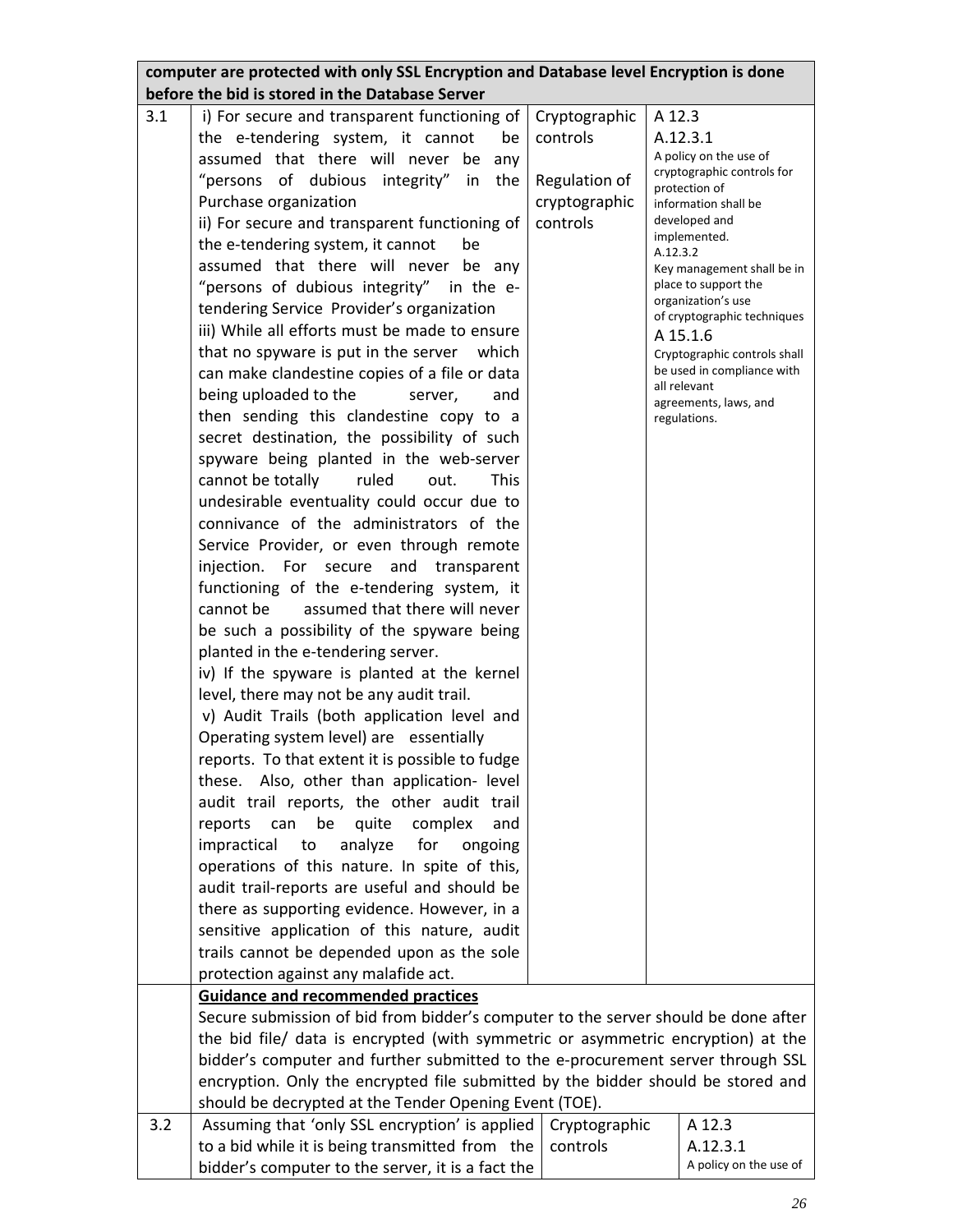|     | role of SSL encryption is limited to the                                                     | Regulation of | cryptographic<br>controls for                    |
|-----|----------------------------------------------------------------------------------------------|---------------|--------------------------------------------------|
|     | transmission phase (ie transportation to the                                                 | cryptographic | protection of                                    |
|     | server), and that on reaching the server the                                                 | controls      | information shall be<br>developed and            |
|     | SSL encryption is removed. The bid is now                                                    |               | implemented.                                     |
|     | presumably encrypted again with PKI or                                                       |               | A.12.3.2                                         |
|     | Symmetric Key. Albeit small, there is an                                                     |               | Key management<br>shall be in place to           |
|     | 'interim period' before the bid is encrypted                                                 |               | support the                                      |
|     | again. In the interim period the bid is actually                                             |               | organization's use                               |
|     | in an unencrypted state and to that extent<br>vulnerable.                                    |               | of cryptographic<br>techniques                   |
|     | Irrespective of whether PKI or Symmetric Key                                                 |               |                                                  |
|     | is used for encryption at Database-level, the                                                |               | A 15.1.6                                         |
|     | encrypting key is available/accessible to some                                               |               | Cryptographic                                    |
|     | officer of the purchase organization, or an                                                  |               | controls shall be used<br>in compliance with all |
|     | administrator of the e-tendering Service                                                     |               | relevant                                         |
|     | Provider, or the DBA.                                                                        |               | agreements, laws,                                |
|     |                                                                                              |               | and regulations.                                 |
|     | The above issues exist irrespective of whether                                               |               |                                                  |
|     | only select data is encrypted, or the entire                                                 |               |                                                  |
|     | database is encrypted.                                                                       |               |                                                  |
|     |                                                                                              |               |                                                  |
|     | If a clandestine copy of a bid is made as                                                    |               |                                                  |
|     | described above in the interim period which                                                  |               |                                                  |
|     | would be before the 'tender opening event                                                    |               |                                                  |
|     | (TOE)', and if the administrator connives, the<br>confidentiality of the bid is compromised. |               |                                                  |
|     |                                                                                              |               |                                                  |
|     | 1b. The above concern with the difference                                                    |               |                                                  |
|     | that the copy of the bid is made with the                                                    |               |                                                  |
|     | connivance of the Database Administrator                                                     |               |                                                  |
|     | (DBA) and decryption done in connivance with                                                 |               |                                                  |
|     | the person holding the decryption key.                                                       |               |                                                  |
|     | <b>Guidance and recommended practices</b>                                                    |               |                                                  |
|     | Secure submission of bid from bidder's computer to the server should be done after           |               |                                                  |
|     | the bid file is encrypted (with symmetric or asymmetric encryption) at the bidder's          |               |                                                  |
|     | computer and further submitted to the e-procurement server through SSL                       |               |                                                  |
|     | encryption. Only the encrypted file submitted by the bidder should be stored and             |               |                                                  |
|     | should be decrypted at the Tender Opening Event (TOE).                                       |               |                                                  |
|     | The two-way process as suggested may be followed strictly. This will address the             |               |                                                  |
|     | concerns raised. The information on reaching the server where e-procurement                  |               |                                                  |
|     | software is deployed through SSL mode will remain encrypted even after the SSL               |               |                                                  |
|     | encryption is removed. Information will lie encrypted in the system hosting e-               |               |                                                  |
|     | procurement software. Data Base Administrator (DBA) will not be able to decrypt the          |               |                                                  |
|     | information as he will not be having the decryption keys. It may be mentioned here           |               |                                                  |
|     | that at no point of time the System Administrator or Data Base Administrator should          |               |                                                  |
|     | be authorized to hold the private (decryption) key. The organization shall have a            |               |                                                  |
|     | procedure which can include three different approaches to address three different            |               |                                                  |
|     | scenarios.                                                                                   |               |                                                  |
|     | 4. Concern about Symmetric key based Bid-Encryption done at the Bidder's computer            |               |                                                  |
| 4.1 | a) While bidders' representatives should be                                                  | Cryptographic | A 12.3                                           |
|     | welcome during Online Public TOE, it should                                                  | controls      | A.12.3.1                                         |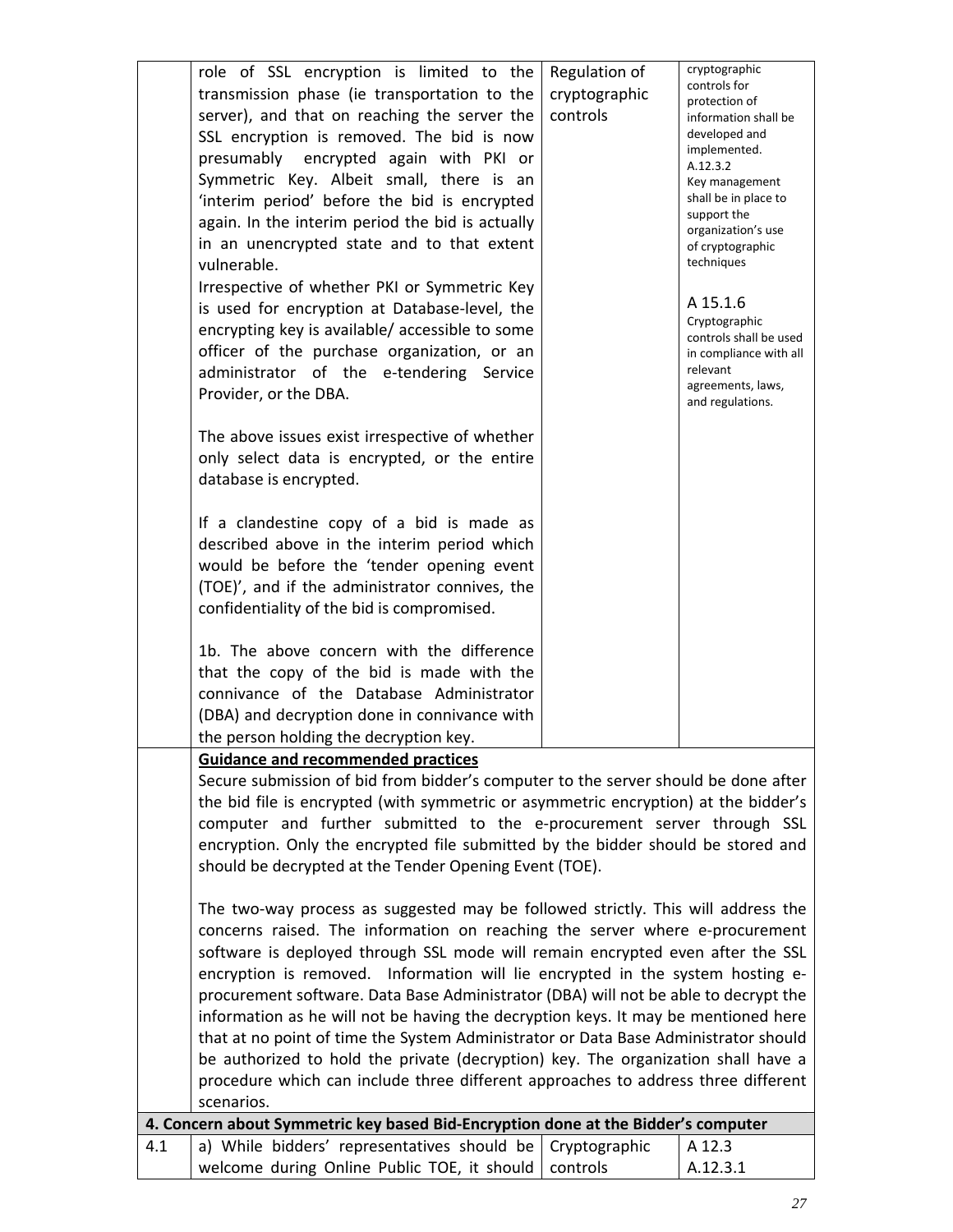|     | not be mandatory for them to be present if                                                                                                                                 |               | A policy on the use of                           |
|-----|----------------------------------------------------------------------------------------------------------------------------------------------------------------------------|---------------|--------------------------------------------------|
|     | their bids are to be opened.                                                                                                                                               | Regulation of | cryptographic<br>controls for                    |
|     |                                                                                                                                                                            | cryptographic | protection of                                    |
|     | b) How the security of the symmetric key (i.e.                                                                                                                             | controls      | information shall be                             |
|     | the key used for encryption of each bid-part) is                                                                                                                           |               | developed and                                    |
|     | ensured, between the<br>period<br>οf<br>bid-                                                                                                                               |               | implemented.<br>A.12.3.2                         |
|     | submission and the Online Public TOE, keeping                                                                                                                              |               | Key management                                   |
|     | in view the concerns outlined above.                                                                                                                                       |               | shall be in place to                             |
|     |                                                                                                                                                                            |               | support the                                      |
|     | It should be allowed for a bidder to have<br>C)                                                                                                                            |               | organization's use<br>of cryptographic           |
|     | different keys for bid-encryption of each bid-                                                                                                                             |               | techniques                                       |
|     |                                                                                                                                                                            |               |                                                  |
|     | part (such as Pre-qualification, Technical, and                                                                                                                            |               | A 15.1.6                                         |
|     | Financial) he submits.                                                                                                                                                     |               | Cryptographic                                    |
|     |                                                                                                                                                                            |               | controls shall be used<br>in compliance with all |
|     |                                                                                                                                                                            |               | relevant                                         |
|     |                                                                                                                                                                            |               | agreements, laws,                                |
|     |                                                                                                                                                                            |               | and regulations.                                 |
|     | <b>Guidance and recommended practices</b>                                                                                                                                  |               |                                                  |
|     | The organization shall have procedure to address above. E-Procurement system                                                                                               |               |                                                  |
|     | should have functionality such that the physical presence of bidders should not be                                                                                         |               |                                                  |
|     | mandatory during Online Public TOE.                                                                                                                                        |               |                                                  |
|     | 5. Concerns/ clarifications based on s42(1) of the IT Act 2000 relating to Digital Signatures,<br>a User Organization's Administrative Hierarchy, and some related aspects |               |                                                  |
| 5.1 | In any large Government or PSU Purchase                                                                                                                                    | Cryptographic | A 12.3                                           |
|     |                                                                                                                                                                            |               |                                                  |
|     | organization, there can be multiple indenting                                                                                                                              | controls      | A.12.3.1<br>A policy on the use of               |
|     | departments, multiple tendering authorities                                                                                                                                |               | cryptographic                                    |
|     | (ie entities which can invite tenders in their                                                                                                                             | Regulation of | controls for                                     |
|     | name), and tens (and sometimes hundreds) of                                                                                                                                | cryptographic | protection of<br>Information shall be            |
|     | officers involved with different activities                                                                                                                                | controls      | developed and                                    |
|     | relating to various tenders.                                                                                                                                               |               | implemented.                                     |
|     | A situation should not arise in the e-tendering                                                                                                                            |               | A.12.3.2                                         |
|     | system where due to limitation of the e-                                                                                                                                   |               | Key management<br>shall be in place to           |
|     | tendering system, these departments and                                                                                                                                    |               | support the                                      |
|     | officers are not able to themselves execute                                                                                                                                |               | organization's use                               |
|     | their duly assigned roles as in the manual                                                                                                                                 |               | of cryptographic<br>techniques                   |
|     | process, and are constrained to re-assign/                                                                                                                                 |               |                                                  |
|     | abdicate their roles and responsibilities to a                                                                                                                             |               | A 15.1.6                                         |
|     | few tech-savvy technicians or the personnel of                                                                                                                             |               | Cryptographic                                    |
|     | service-provider of the e-tendering<br>the                                                                                                                                 |               | controls shall be used                           |
|     | system.                                                                                                                                                                    |               | in compliance with all                           |
|     |                                                                                                                                                                            |               | relevant agreements,<br>laws, and regulations.   |
|     | The concerns in this regard are :                                                                                                                                          |               |                                                  |
|     | a) No such limitations exist in the offered e-                                                                                                                             |               |                                                  |
|     | tendering system, and the system supports                                                                                                                                  |               |                                                  |
|     | departments<br>and<br>multiple<br>a                                                                                                                                        |               |                                                  |
|     | comprehensive hierarchy of officers which                                                                                                                                  |               |                                                  |
|     | is such that each officer can continue to                                                                                                                                  |               |                                                  |
|     | perform his/ her tendering related role in a                                                                                                                               |               |                                                  |
|     | secure manner with full accountability, and                                                                                                                                |               |                                                  |
|     | with no need for any re-assigning of                                                                                                                                       |               |                                                  |
|     | responsibilities. It is being clarified that the                                                                                                                           |               |                                                  |
|     | objective here is not to provide a full-                                                                                                                                   |               |                                                  |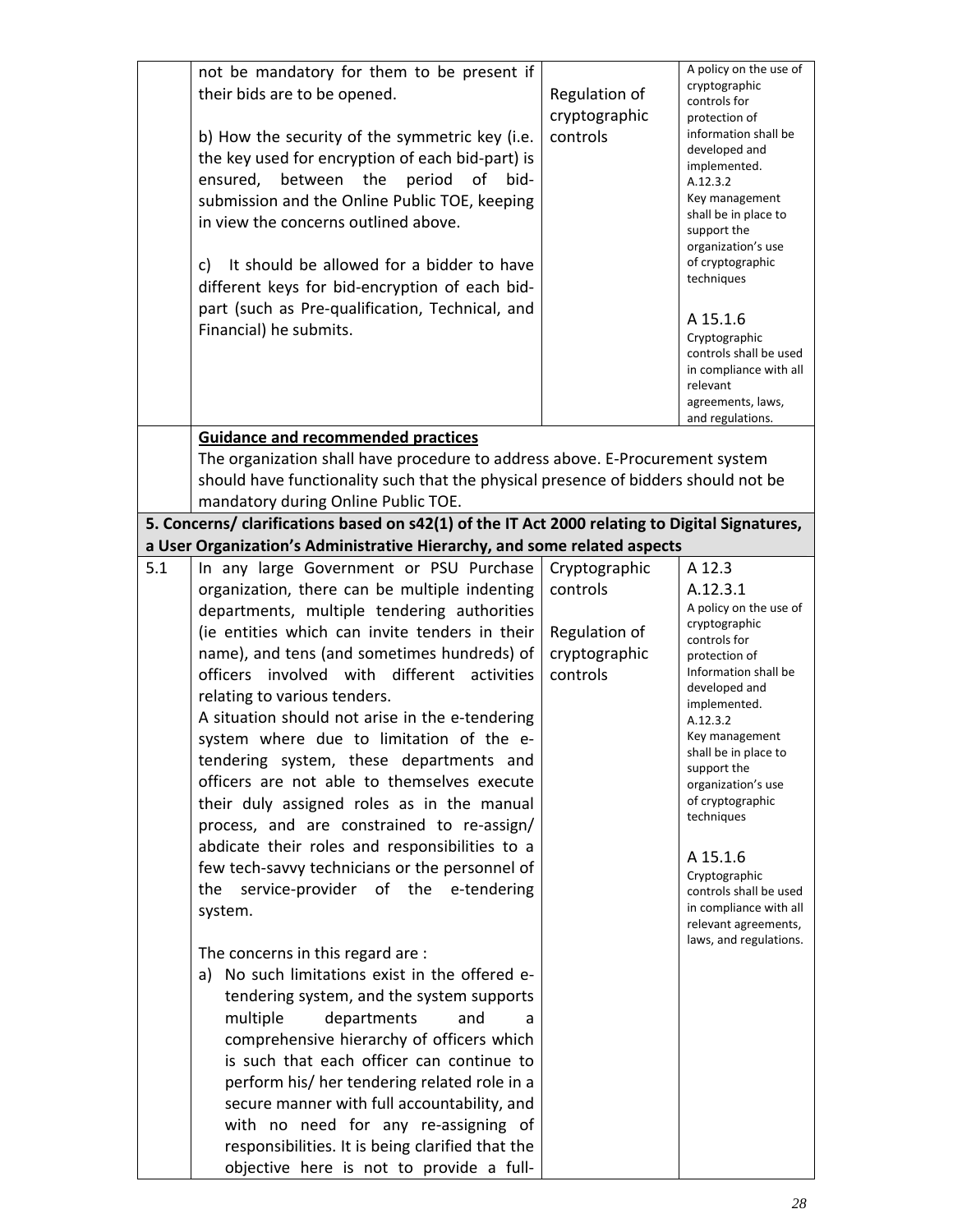|    | fledged virtual office to the officers, but to                                             |  |
|----|--------------------------------------------------------------------------------------------|--|
|    | provide adequate facilities within the                                                     |  |
|    | application for multiple officers of multiple                                              |  |
|    | departments to carry out their respective                                                  |  |
|    | tendering related activities with proper                                                   |  |
|    | security and full accountability. Roles                                                    |  |
|    | relating to various tendering activities                                                   |  |
|    | within each department, and which could                                                    |  |
|    | vary from tender to tender, would inter                                                    |  |
|    | alia include - deciding methodology and                                                    |  |
|    | rules pertaining to a particular tender,                                                   |  |
|    | creation of tender notice, approval/                                                       |  |
|    | rejection of tender notice, creation of                                                    |  |
|    | corrigendum, approval of corrigendum,                                                      |  |
|    | creation tender document forms, approval                                                   |  |
|    | of<br>tender document forms,<br>overall                                                    |  |
|    | approval/ rejection of tender documents,                                                   |  |
|    | providing responses to clarification of                                                    |  |
|    | tender documents, uploading minutes of                                                     |  |
|    | pre-bid meeting, one or more officers                                                      |  |
|    | conducting public online tender opening                                                    |  |
|    | event (TOE), approving minutes of the<br>public online TOE, short-listing responsive       |  |
|    | bidders<br>for the next stage (where                                                       |  |
|    | applicable), managing roles of various                                                     |  |
|    | personnel,<br>and assigning<br>alternative                                                 |  |
|    | personnel in case the original assignees are                                               |  |
|    | absent, etc.                                                                               |  |
| b) | The offered e-tendering system<br>has                                                      |  |
|    | facility, such that roles with conflict of                                                 |  |
|    | be offered to different<br>interest can                                                    |  |
|    | persons within the organization, so that                                                   |  |
|    | conflict of interest is avoided.                                                           |  |
| C) | There should be one authorized person as                                                   |  |
|    | an overall coordinator and representative                                                  |  |
|    | of that organization in the e-tendering                                                    |  |
|    | system, with powers to delegate different                                                  |  |
|    | roles to different users from time to time,                                                |  |
|    | and all such role-changes must be audit-                                                   |  |
|    | trailed in the application. The credentials                                                |  |
|    | of this<br>overall coordinator<br>must<br>be                                               |  |
|    | verified.                                                                                  |  |
| d) | There should be provision for having                                                       |  |
|    | separate authorized user (at the corporate                                                 |  |
|    | level of each Buyer organization, i.e.                                                     |  |
|    | external to its tendering departments) who                                                 |  |
|    | can access the application-level audit-trail<br>(ie audit-log) reports. Other users of the |  |
|    | organization should not have access to                                                     |  |
|    | these reports.                                                                             |  |
| e) | Under no circumstances will it be required                                                 |  |
|    | for any officer to hand over his/ her                                                      |  |
|    |                                                                                            |  |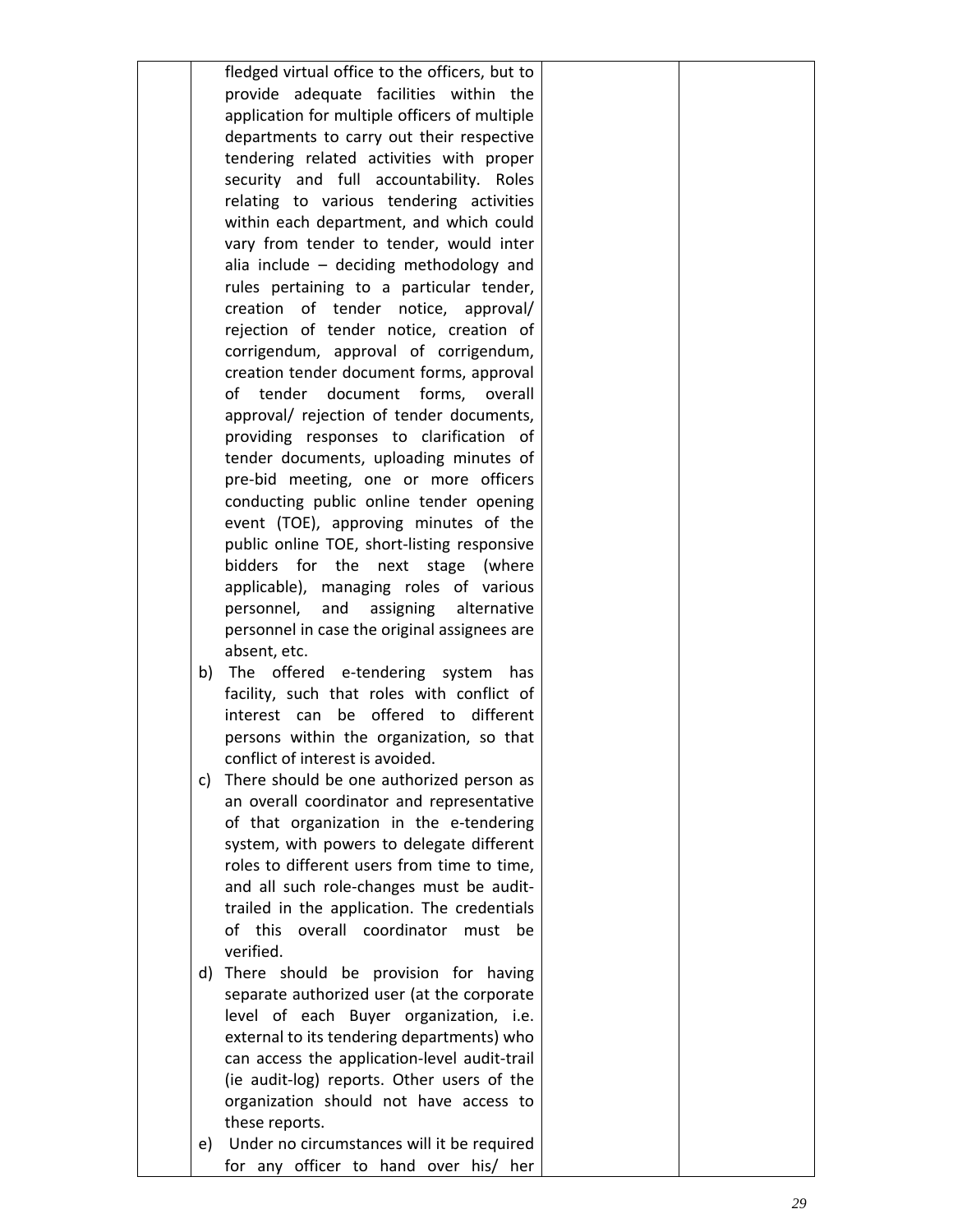|     | private-key (used for digital-signing, or bid-<br>decryption if applicable in the offered<br>system) to anyone else - within the<br>organization, or to anyone in the service<br>provider's organization, or to anybody<br>else.<br>f)<br>There could be occasions when<br>an<br>authorized officer of a Purchase/Buyer<br>organization is on leave, gets transferred,<br>resigns or his/ her services are terminated.                                                                                                                                                                                   |
|-----|----------------------------------------------------------------------------------------------------------------------------------------------------------------------------------------------------------------------------------------------------------------------------------------------------------------------------------------------------------------------------------------------------------------------------------------------------------------------------------------------------------------------------------------------------------------------------------------------------------|
|     | One example where such an eventuality<br>may arise is if the public key of the tender<br>opening officer is used for bid encryption,<br>and his private key required for bid<br>decryption during the online tender<br>opening event. There should no limitation<br>in the e-tendering system which may<br>necessitate that the private key of such an<br>officer be handed over to anybody else for<br>the scheduled tendering processes to<br>continue uninterrupted.                                                                                                                                  |
|     | Note: The above is necessary for compliance                                                                                                                                                                                                                                                                                                                                                                                                                                                                                                                                                              |
|     | with s-42(1) of the IT Act 2000.<br><b>Guidance and recommended practices</b>                                                                                                                                                                                                                                                                                                                                                                                                                                                                                                                            |
|     | The e-procurement system should have the features to address above. Under the IT<br>Act, 2000 any holder of a Digital Signature, who's Digital Signature Certificate has<br>been issued by a licensed CA, is responsible for protecting the corresponding private<br>key. Unless the certificate validity has expired or the certificate has been revoked by<br>the issuing CA, any digital signature will be legally valid and will be attributed to the<br>person listed in the Digital Signature Certificate. Similar mechanism measures<br>should be evolved for encryption key pair as well.        |
|     | Handing over of private (decryption) key by one officer to another officer both in<br>case of digital signature as well as in case of encryption should not be allowed                                                                                                                                                                                                                                                                                                                                                                                                                                   |
|     | In case of digital signature, private key should be one of the two factor<br>authentication method which must be implemented. The other could be Personal<br>Identification Number (PIN) or biometric etc., so that nobody else can use the<br>private key for signing the document.                                                                                                                                                                                                                                                                                                                     |
|     | Further, it is the responsibility of the e-procurement system to reject the Digital<br>Signature (except for verification) in case the corresponding Digital Signature<br>Certificate has expired. It is suggested that e-procurement tendering system must<br>have signing interface which can keep track of corresponding certificate particularly<br>relating to expiry aspect of digital signature. There should also be a clause in the<br>tender document stating that tender will not be considered for evaluation if the<br>digital signature certificate has expired (except for verification). |
| 5.2 | A 12.3<br>In any large Supplier/ Vendor organization,<br>Cryptographic<br>there can be multiple sales departments<br>controls<br>A.12.3.1<br>A policy on the use of<br>which can bid for different tenders.<br>Also<br>cryptographic<br>Regulation of<br>within each such department there can be                                                                                                                                                                                                                                                                                                        |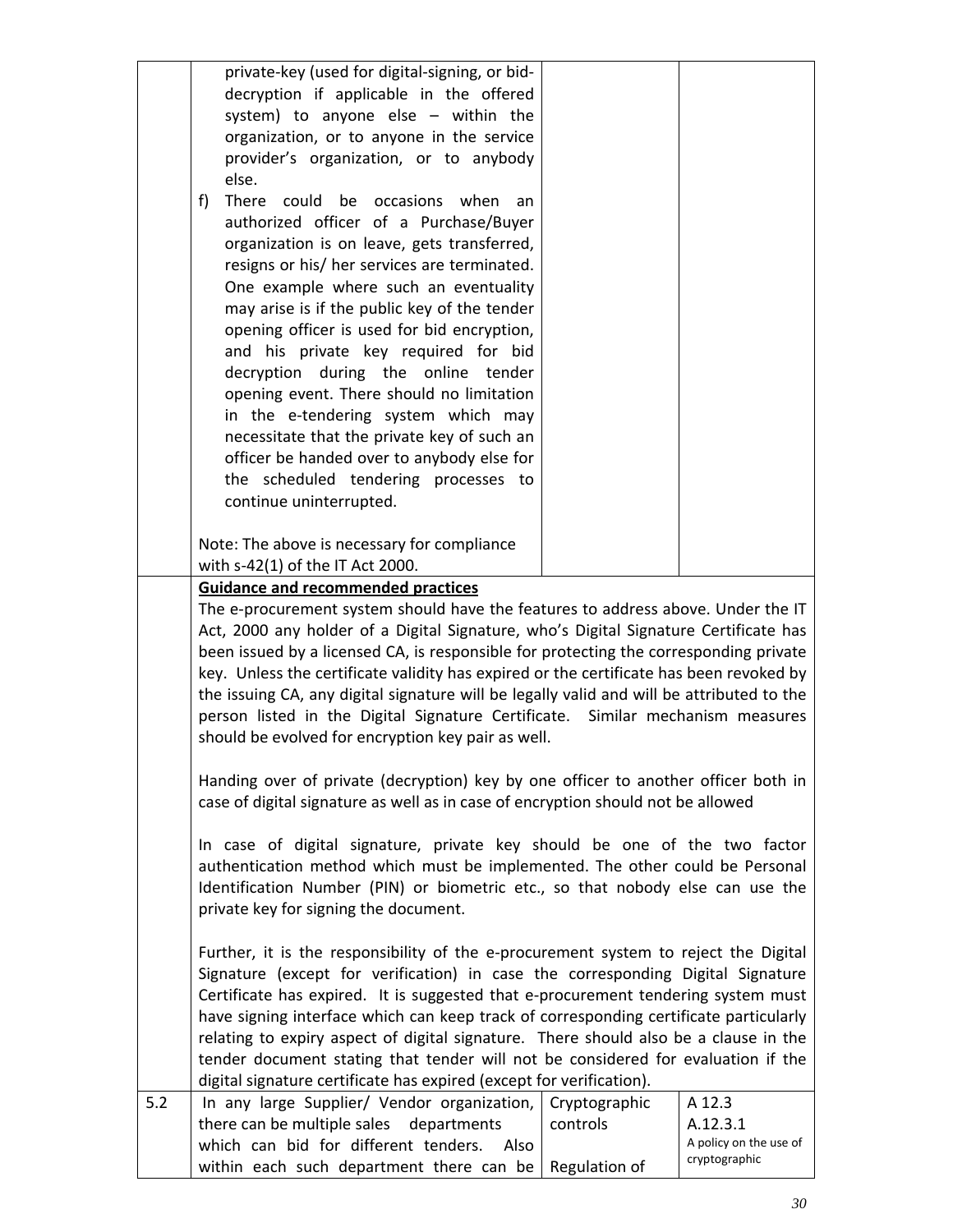|     | many executives involved with different<br>relating to various tenders.<br>activities<br>A situation should not arise in the e-tendering<br>system where due to limitation of the e-<br>tendering system, these departments and<br>executives are not able to themselves execute<br>their duly assigned roles as in the manual<br>process, and are constrained to re-assign/<br>abdicate their roles and responsibilities to a<br>few tech-savvy technicians or the personnel of<br>the service-provider of the e-tendering<br>system.                                                                                                                                                                                                                                                                                                                                                                                                                                                                                                                                                                                                                                                                           | cryptographic<br>controls                                               | controls for<br>protection of<br>information shall be<br>developed and<br>implemented.<br>A.12.3.2<br>Key management<br>shall be in place to<br>support the<br>organization's use<br>of cryptographic<br>techniques<br>A 15.1.6<br>Cryptographic<br>controls shall be used<br>in compliance with all<br>relevant<br>agreements, laws,<br>and regulations. |
|-----|------------------------------------------------------------------------------------------------------------------------------------------------------------------------------------------------------------------------------------------------------------------------------------------------------------------------------------------------------------------------------------------------------------------------------------------------------------------------------------------------------------------------------------------------------------------------------------------------------------------------------------------------------------------------------------------------------------------------------------------------------------------------------------------------------------------------------------------------------------------------------------------------------------------------------------------------------------------------------------------------------------------------------------------------------------------------------------------------------------------------------------------------------------------------------------------------------------------|-------------------------------------------------------------------------|-----------------------------------------------------------------------------------------------------------------------------------------------------------------------------------------------------------------------------------------------------------------------------------------------------------------------------------------------------------|
|     |                                                                                                                                                                                                                                                                                                                                                                                                                                                                                                                                                                                                                                                                                                                                                                                                                                                                                                                                                                                                                                                                                                                                                                                                                  |                                                                         |                                                                                                                                                                                                                                                                                                                                                           |
|     | <b>Guidance and recommended practices</b><br>This has implication on process and technology. There would be scenarios regarding<br>multiple tendering within organization. e-Procurement software must have features<br>to address such suggested issues' viz $-$ multiple sales departments within a bidder/<br>supplier organization, multiple executives (each with his own digital signature<br>certificate) for performing various e-procurement related tasks within each such<br>department; system for managing roles and authorizations of such executives in case<br>of transfer, leave, termination etc; independent executive within each bidder/<br>supplier organization for accessing audit trails relating to that organization. Apart<br>from from ensuring security within a supplier/ bidder organization, such functionality<br>is necessary to ensure that users within a supplier/ bidder organization do not<br>handover their private keys to each other for completing an ongoing tendering<br>process. If these concerns are not addressed, it would result in violation of s-42(1) of<br>the IT Act.<br>Further, it is suggested that organizations implementing e-procurement system |                                                                         |                                                                                                                                                                                                                                                                                                                                                           |
|     | should conduct training programmes for persons who have been assigned roles and                                                                                                                                                                                                                                                                                                                                                                                                                                                                                                                                                                                                                                                                                                                                                                                                                                                                                                                                                                                                                                                                                                                                  |                                                                         |                                                                                                                                                                                                                                                                                                                                                           |
|     | are using the system on functional aspect related to process and technical aspects of                                                                                                                                                                                                                                                                                                                                                                                                                                                                                                                                                                                                                                                                                                                                                                                                                                                                                                                                                                                                                                                                                                                            |                                                                         |                                                                                                                                                                                                                                                                                                                                                           |
|     | the system. The training programme should also cover dos and don'ts for using the                                                                                                                                                                                                                                                                                                                                                                                                                                                                                                                                                                                                                                                                                                                                                                                                                                                                                                                                                                                                                                                                                                                                |                                                                         |                                                                                                                                                                                                                                                                                                                                                           |
|     | system.                                                                                                                                                                                                                                                                                                                                                                                                                                                                                                                                                                                                                                                                                                                                                                                                                                                                                                                                                                                                                                                                                                                                                                                                          |                                                                         |                                                                                                                                                                                                                                                                                                                                                           |
|     | 6. Some other functionality/ Security/ Transparency related requirements of a Manual                                                                                                                                                                                                                                                                                                                                                                                                                                                                                                                                                                                                                                                                                                                                                                                                                                                                                                                                                                                                                                                                                                                             |                                                                         |                                                                                                                                                                                                                                                                                                                                                           |
|     | Tendering System and Conformance its Availability in the offered e-tendering system                                                                                                                                                                                                                                                                                                                                                                                                                                                                                                                                                                                                                                                                                                                                                                                                                                                                                                                                                                                                                                                                                                                              |                                                                         |                                                                                                                                                                                                                                                                                                                                                           |
| 6.1 | <b>Concern</b><br>(Manual System)A Tender Notice is issued<br>after internal clearance. Once a Tender Notice<br>is published in a newspaper, it becomes an<br>authentic record.                                                                                                                                                                                                                                                                                                                                                                                                                                                                                                                                                                                                                                                                                                                                                                                                                                                                                                                                                                                                                                  | Cryptographic<br>controls<br>Regulation of<br>cryptographic<br>controls | A 12.3<br>A.12.3.1<br>A policy on the use of<br>cryptographic controls for<br>protection of information<br>shall be developed and<br>implemented.                                                                                                                                                                                                         |
|     | (Electronic System)<br>a) At a higher level, there should be clearance<br>(which is audit-trailed within the application<br>and digitally signed) before a Tender Notice is<br>issued.                                                                                                                                                                                                                                                                                                                                                                                                                                                                                                                                                                                                                                                                                                                                                                                                                                                                                                                                                                                                                           |                                                                         | A.12.3.2<br>Key management shall be<br>in place to support the<br>organization's use<br>of cryptographic<br>techniques                                                                                                                                                                                                                                    |
|     | b) For authenticity and for assurance that it                                                                                                                                                                                                                                                                                                                                                                                                                                                                                                                                                                                                                                                                                                                                                                                                                                                                                                                                                                                                                                                                                                                                                                    |                                                                         | A 15.1.6<br>Cryptographic controls                                                                                                                                                                                                                                                                                                                        |

has not been tampered, the electronic Tender

shall be used in compliance with all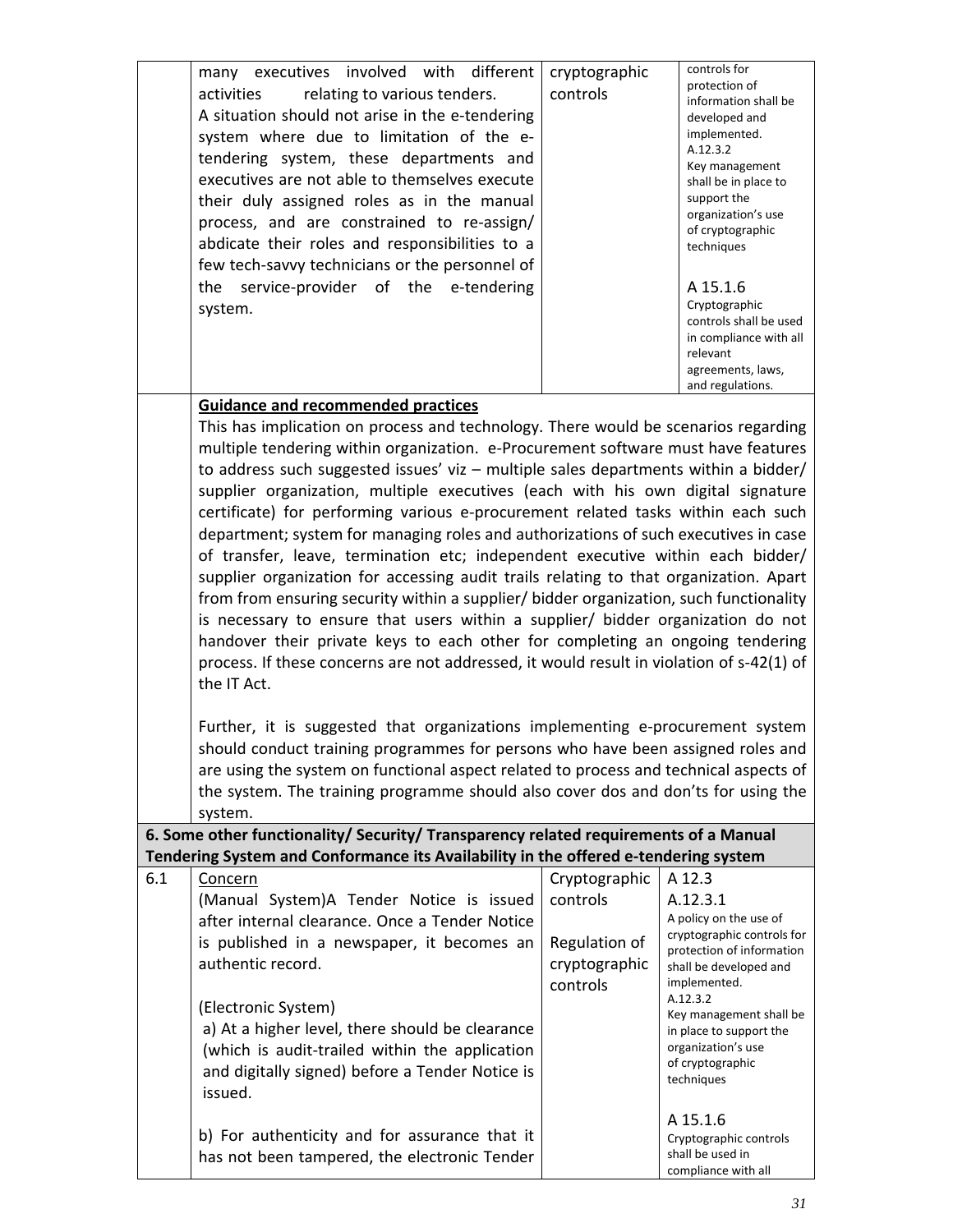| Notice (which is an electronic record), should<br>have an audit-trail within the application of its<br>creation/ approval/ posting. Also, the tender<br>notice should be digitally signed by an<br>authorized officer of the Purchase/ Buyer<br>organization.                                                                                                                                                                                                                                                                                             | relevant agreements,<br>laws, and regulations. |
|-----------------------------------------------------------------------------------------------------------------------------------------------------------------------------------------------------------------------------------------------------------------------------------------------------------------------------------------------------------------------------------------------------------------------------------------------------------------------------------------------------------------------------------------------------------|------------------------------------------------|
| Concern<br>(Manual System)<br>A Corrigendum is issued after<br>internal<br>clearance/ approval. Once a Corrigendum to a<br>Tender Notice is published in a newspaper, it<br>becomes an authentic record.                                                                                                                                                                                                                                                                                                                                                  |                                                |
| (Electronic System)<br>a) At a higher level, there should be clearance<br>(which is audit-trailed within the application<br>and digitally signed) before a Corrigendum is<br>issued.<br>b) For authenticity and for assurance that it<br>has not been tampered, the electronic<br>Corrigendum (which is an electronic record),<br>should<br>have an audit-trail within<br>the<br>application of its creation/ approval / posting.<br>Also, the Corrigendum should be digitally<br>signed by an authorized officer of the<br>Purchase/ Buyer organization. |                                                |
| Concern<br>(Manual System)<br>Once Tender Documents are published, and<br>sold with official receipt and serial no. for each<br>copy sold, these become an authentic record.                                                                                                                                                                                                                                                                                                                                                                              |                                                |
| (Electronic System)<br>a) For authenticity and for assurance that it<br>has not been tampered, the electronic Tender<br>Documents (which is an electronic record),<br>have<br>audit-trail<br>within<br>should<br>an<br>the<br>application of its posting. Also, the Tender<br>Documents should be digitally signed by an<br>authorized officer of the Purchase/ Buyer<br>organization.<br>b) At the time of online sale/ downloading of<br>the tender documents, official serial number<br>should be given along with the receipt.                        |                                                |
| Concern<br>(Manual System)<br>An Addendum is<br>issued<br>after<br>internal<br>Addendum to<br>clearance/ approval. Once<br>Tender Documents<br>published, and<br>are                                                                                                                                                                                                                                                                                                                                                                                      |                                                |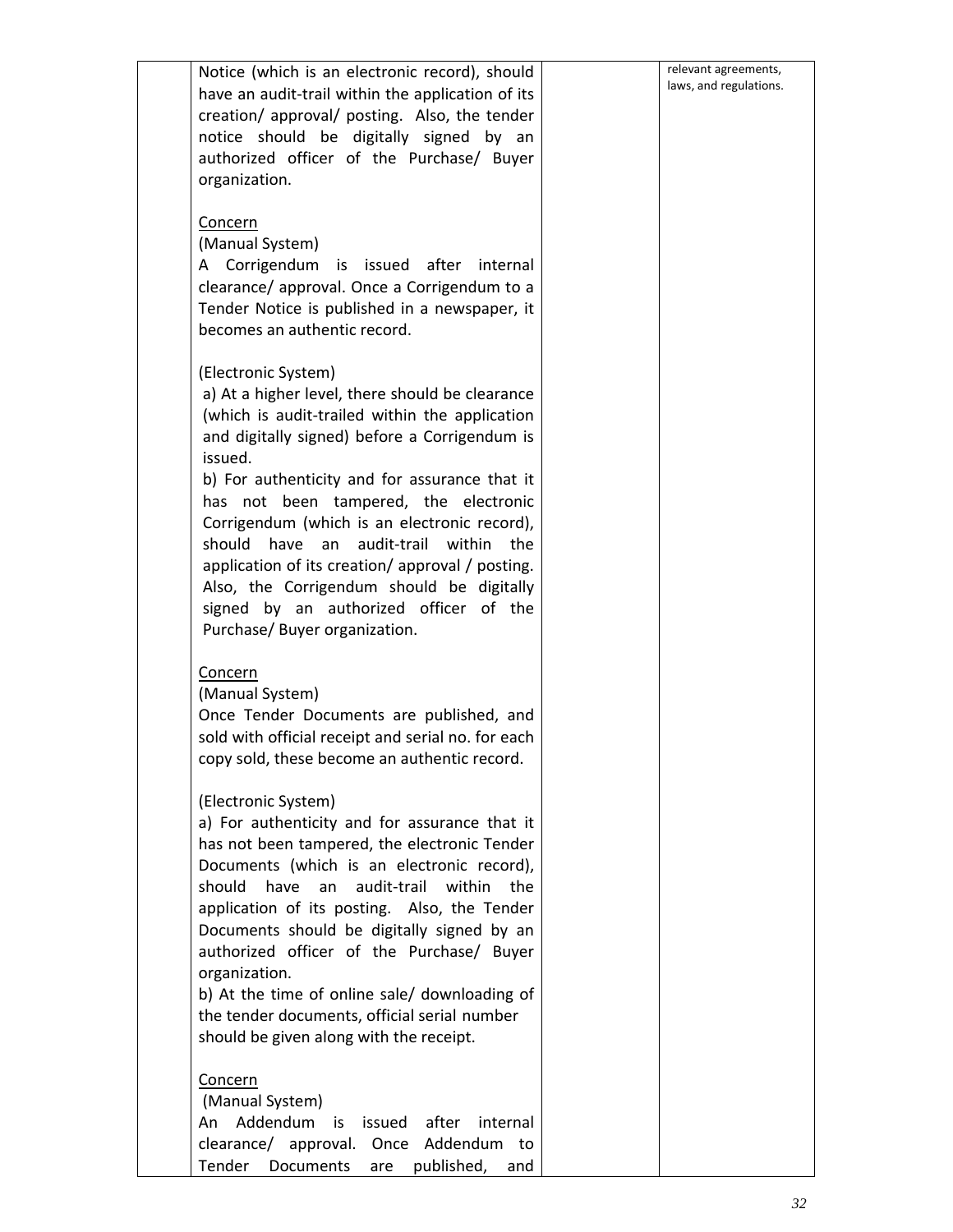| distributed, these become<br>authentic<br>an<br>record.                                                                                                                                                                                                                                                                                                                                                                                                                                                                                         |  |
|-------------------------------------------------------------------------------------------------------------------------------------------------------------------------------------------------------------------------------------------------------------------------------------------------------------------------------------------------------------------------------------------------------------------------------------------------------------------------------------------------------------------------------------------------|--|
| (Electronic System)<br>a) At a higher level, there should be clearance<br>(which is audit-trailed within the application<br>and digitally signed) before an Addendum is<br>issued.<br>b) For authenticity and for assurance that it<br>has not been tampered, the electronic<br>Addendum (which is an electronic record),<br>audit-trail<br>should<br>have<br>an<br>within<br>the<br>application of its approval/ posting. Also, the<br>Addendum should be digitally signed by an<br>authorized officer of the Purchase/ Buyer<br>organization. |  |
| Concern<br>(Manual System)<br>Clarification of Tender Documents. In response<br>to a bidder's query, an authorized officer of<br>the Purchase/ Buyer organization responds to<br>the querist with a copy to<br>all other<br>prospective bidders who have purchased<br>tender documents (without revealing the<br>identity of the querist). The response is signed<br>by the concerned officer for authenticity.                                                                                                                                 |  |
| (Electronic System)<br>The e-tendering system should also have such<br>a facility with all the functionality as described<br>in the previous column. For authenticity and<br>for assurance that it has not been tampered,<br>the response from the authorized officer of<br>the Purchase/ Buyer organization should be<br>digitally signed by him.                                                                                                                                                                                              |  |
| Concern<br>(Manual System)<br>Pre-Bid meeting. The minutes of the Pre-bid<br>meeting are signed for authenticity by an<br>authorized officer of the Purchaser/ Buyer<br>organization and made available to the<br>prospective bidders.                                                                                                                                                                                                                                                                                                          |  |
| (Electronic System)<br>The e-tendering system should also have such<br>a facility with all the functionality as described<br>in the previous column. For authenticity and<br>for assurance that it has not been tampered,<br>the Minutes should be digitally signed by an<br>authorized officer of the Purchaser/ Buyer                                                                                                                                                                                                                         |  |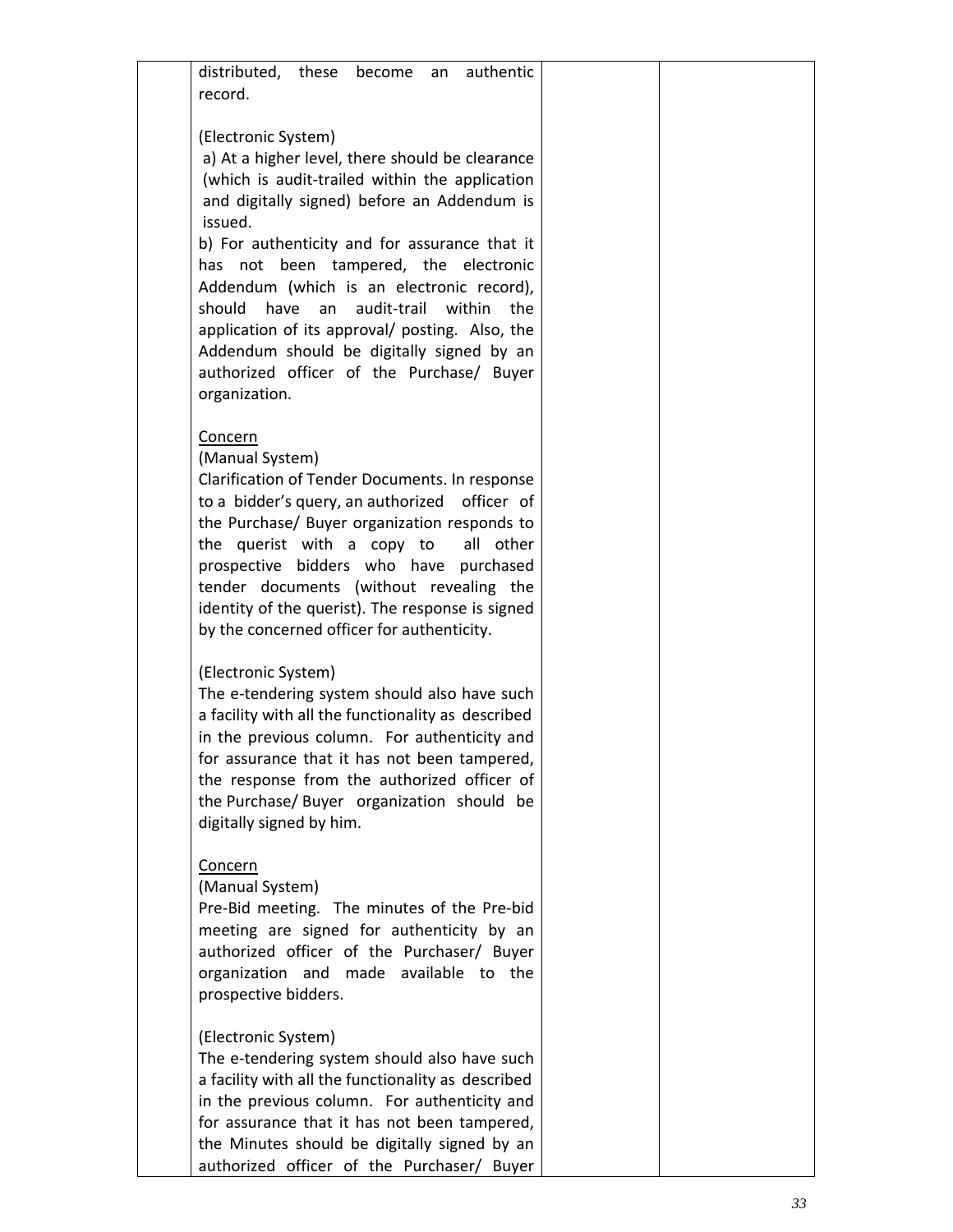|     | organization.                                                                                                                                                                                                                                                                                                                                                                                                                                                                                                                                                                                                                                                                                                                                                                                                                                                                                                                                                                                                                                                                                           |               |        |
|-----|---------------------------------------------------------------------------------------------------------------------------------------------------------------------------------------------------------------------------------------------------------------------------------------------------------------------------------------------------------------------------------------------------------------------------------------------------------------------------------------------------------------------------------------------------------------------------------------------------------------------------------------------------------------------------------------------------------------------------------------------------------------------------------------------------------------------------------------------------------------------------------------------------------------------------------------------------------------------------------------------------------------------------------------------------------------------------------------------------------|---------------|--------|
|     | Concern<br>(Manual System)<br>Bid Methodologies/ Formats:<br>Depending on the circumstances and nature of<br>tender, one of the<br>many<br>bidding<br>a<br>methodologies may be prescribed by a Buyer,<br>and the bidder would have to respond<br>accordingly.<br>Single-stage, single- envelope<br>$\bullet$<br>Single-stage, two- envelope<br>$\bullet$<br>Two stage (with facility for 'technical<br>conformance', and if required, 'revised<br>tender documents')<br>Two-stage, two-envelope<br>$\bullet$<br>Where required, the above<br>may<br>be<br>$\bullet$<br>combined with a Pre-qualification stage<br>In some cases, the Purchaser may allow<br>$\bullet$<br>submission of one or more Alternative bids<br>Each bid part (eg technical, financial) may<br>be required to be submitted in a 'summary<br>format' along with a 'detailed bid'. The<br>latter could be a large file.<br>After having submitted the 'original' bid<br>for each bid-part, a bidder has a right to<br>submit:<br>'Modification' bid<br>'Substitution' bid<br>Or 'Withdrawal' bid for all his bid-<br>submissions. |               |        |
|     | (Electronic System)<br>The e-tendering system should<br>support all the bidding methodologies/<br>formats as outlined above without<br>sacrificing any aspect of<br>security and transparency                                                                                                                                                                                                                                                                                                                                                                                                                                                                                                                                                                                                                                                                                                                                                                                                                                                                                                           |               |        |
|     | including those listed elsewhere in this document.<br><b>Guidance and recommended practices</b>                                                                                                                                                                                                                                                                                                                                                                                                                                                                                                                                                                                                                                                                                                                                                                                                                                                                                                                                                                                                         |               |        |
|     | CVC Circular No. Office Order No.43/7/04 dated 2nd July 2004 had also required that<br>tender documents posted on an e-tendering/ e-procurement website should be<br>digitally signed by an officer of the tendering organization, and for the assurance of<br>the bidder who is viewing or downloading the tender documents, the CVC circular<br>required that facility be provided to verify the digital signature to ensure the<br>authenticity and integrity of the tender documents.                                                                                                                                                                                                                                                                                                                                                                                                                                                                                                                                                                                                               |               |        |
|     | The e-procurement system should have functionality as outlined above under<br>(Electronic System)', and the Buyer organization should have related procedures to<br>implement this.                                                                                                                                                                                                                                                                                                                                                                                                                                                                                                                                                                                                                                                                                                                                                                                                                                                                                                                     |               |        |
| 6.2 | Concern                                                                                                                                                                                                                                                                                                                                                                                                                                                                                                                                                                                                                                                                                                                                                                                                                                                                                                                                                                                                                                                                                                 | Cryptographic | A 12.3 |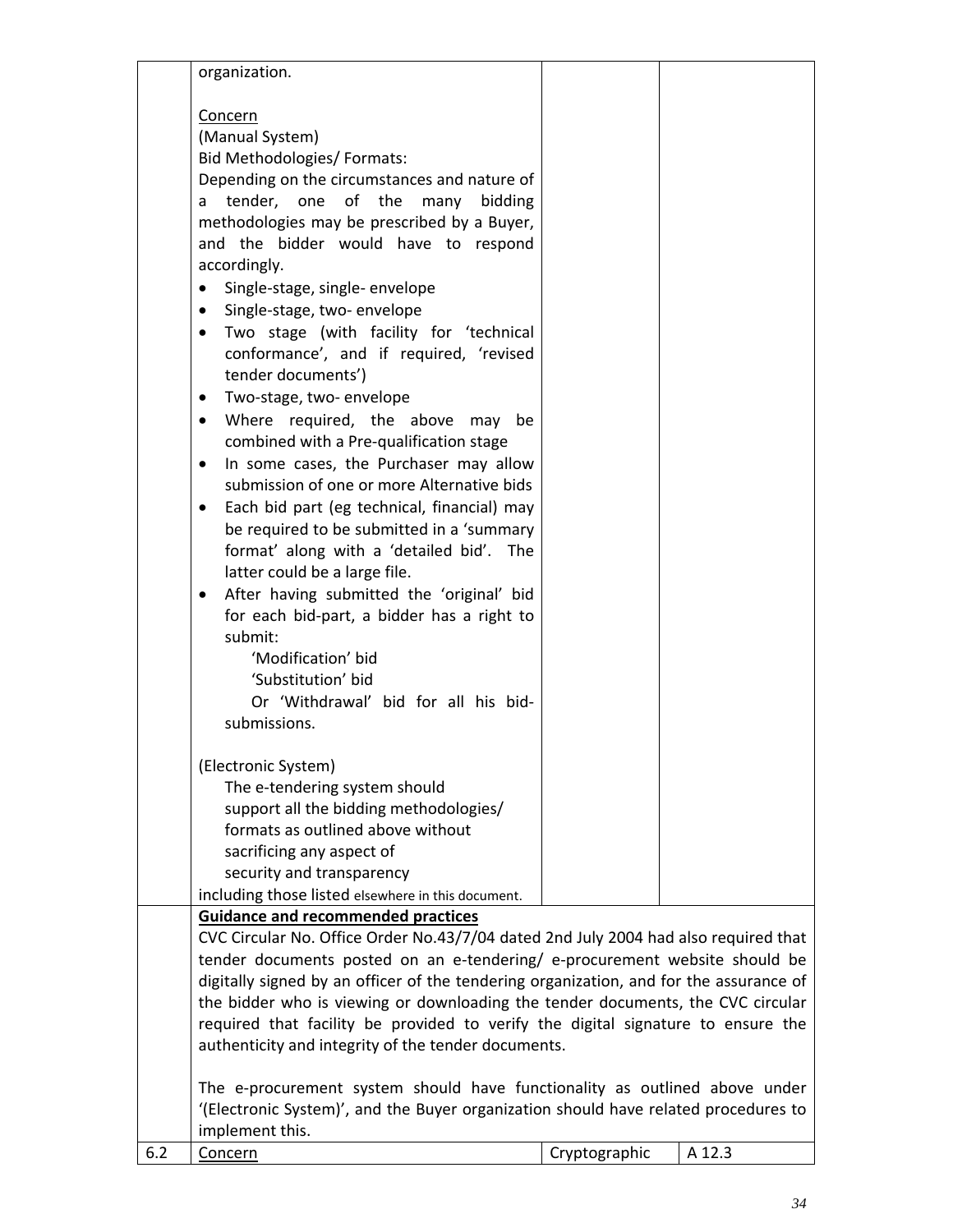|     | (Manual System)<br>Signing of each page of each bid part (pre-<br>qualification, technical, financial) especially<br>the 'summary format' and the<br>'detailed' bid including modification,<br>substitution, withdrawal.<br>The sealed bids are deposited securely in a<br>locked tender box, and stored securely till the<br>box is opened during the public tender<br>opening event.<br>(Electronic System)<br>The e-tendering system should have the<br>corresponding facilities without sacrificing any<br>aspect of security and transparency including<br>those listed elsewhere in these Guidelines.<br>It should not be possible to open the 'e-<br>$\bullet$<br>tender boxes' till the specified time has<br>occurred or elapsed, and till all the<br>authorized Tender-Opening Officers have<br>formally instructed the system to do so<br>with PKI-based Digital Signatures<br>Till the Public Tender Opening Event,<br>٠<br>security related features should be such<br>that the contents of the bids which are<br>being stored cannot be 'accessed and<br>decrypted' by even the authorized officers<br>Purchaser/ Buyer<br>of<br>the<br>the<br>or<br>Administrators of the Service Provider<br>(even if they wish to do so with mala-fide | controls<br>Regulation of<br>cryptographic<br>controls | A.12.3.1<br>A policy on the use of<br>cryptographic<br>controls for<br>protection of<br>information shall be<br>developed and<br>implemented.<br>A.12.3.2<br>Key management<br>shall be in place to<br>support the<br>organization's use<br>of cryptographic<br>techniques<br>A 15.1.6<br>Cryptographic<br>controls shall be used<br>in compliance with all<br>relevant agreements,<br>laws, and regulations. |
|-----|---------------------------------------------------------------------------------------------------------------------------------------------------------------------------------------------------------------------------------------------------------------------------------------------------------------------------------------------------------------------------------------------------------------------------------------------------------------------------------------------------------------------------------------------------------------------------------------------------------------------------------------------------------------------------------------------------------------------------------------------------------------------------------------------------------------------------------------------------------------------------------------------------------------------------------------------------------------------------------------------------------------------------------------------------------------------------------------------------------------------------------------------------------------------------------------------------------------------------------------------------------|--------------------------------------------------------|---------------------------------------------------------------------------------------------------------------------------------------------------------------------------------------------------------------------------------------------------------------------------------------------------------------------------------------------------------------------------------------------------------------|
|     | intentions).<br><b>Guidance and recommended practices</b>                                                                                                                                                                                                                                                                                                                                                                                                                                                                                                                                                                                                                                                                                                                                                                                                                                                                                                                                                                                                                                                                                                                                                                                               |                                                        |                                                                                                                                                                                                                                                                                                                                                                                                               |
|     | The e-procurement system should have features to address the suggestions made in<br>this document.                                                                                                                                                                                                                                                                                                                                                                                                                                                                                                                                                                                                                                                                                                                                                                                                                                                                                                                                                                                                                                                                                                                                                      |                                                        |                                                                                                                                                                                                                                                                                                                                                                                                               |
|     | Any e-procurement/e-tendering services must provide the facility of Time Stamping<br>which is critical for establishing data and time of document submission and its<br>acknowledgement. Time Stamping feature should be built within the application and<br>synchronisation of e-tendering/ e-procurement server should be done with master-<br>server at the data-center where the e-procurement system is hosted (as mentioned<br>in section 4.1 of these Guidelines). Alternatively, the e-procurement service provider<br>can take Time Stamping services being provided by licensed CAs.                                                                                                                                                                                                                                                                                                                                                                                                                                                                                                                                                                                                                                                          |                                                        |                                                                                                                                                                                                                                                                                                                                                                                                               |
| 6.3 | (Manual System)<br>Public Tender Opening Event(s) [Public TOEs]                                                                                                                                                                                                                                                                                                                                                                                                                                                                                                                                                                                                                                                                                                                                                                                                                                                                                                                                                                                                                                                                                                                                                                                         | Cryptographic<br>controls                              | A 12.3<br>A.12.3.1<br>A policy on the use of<br>cryptographic controls for                                                                                                                                                                                                                                                                                                                                    |
|     | For Transparency, there is an<br>elaborate<br>procedure for opening of bids in the presence<br>of authorized bidders. A few salient aspects of                                                                                                                                                                                                                                                                                                                                                                                                                                                                                                                                                                                                                                                                                                                                                                                                                                                                                                                                                                                                                                                                                                          | Regulation of<br>cryptographic<br>controls             | protection of information<br>shall be developed and<br>implemented.<br>A.12.3.2                                                                                                                                                                                                                                                                                                                               |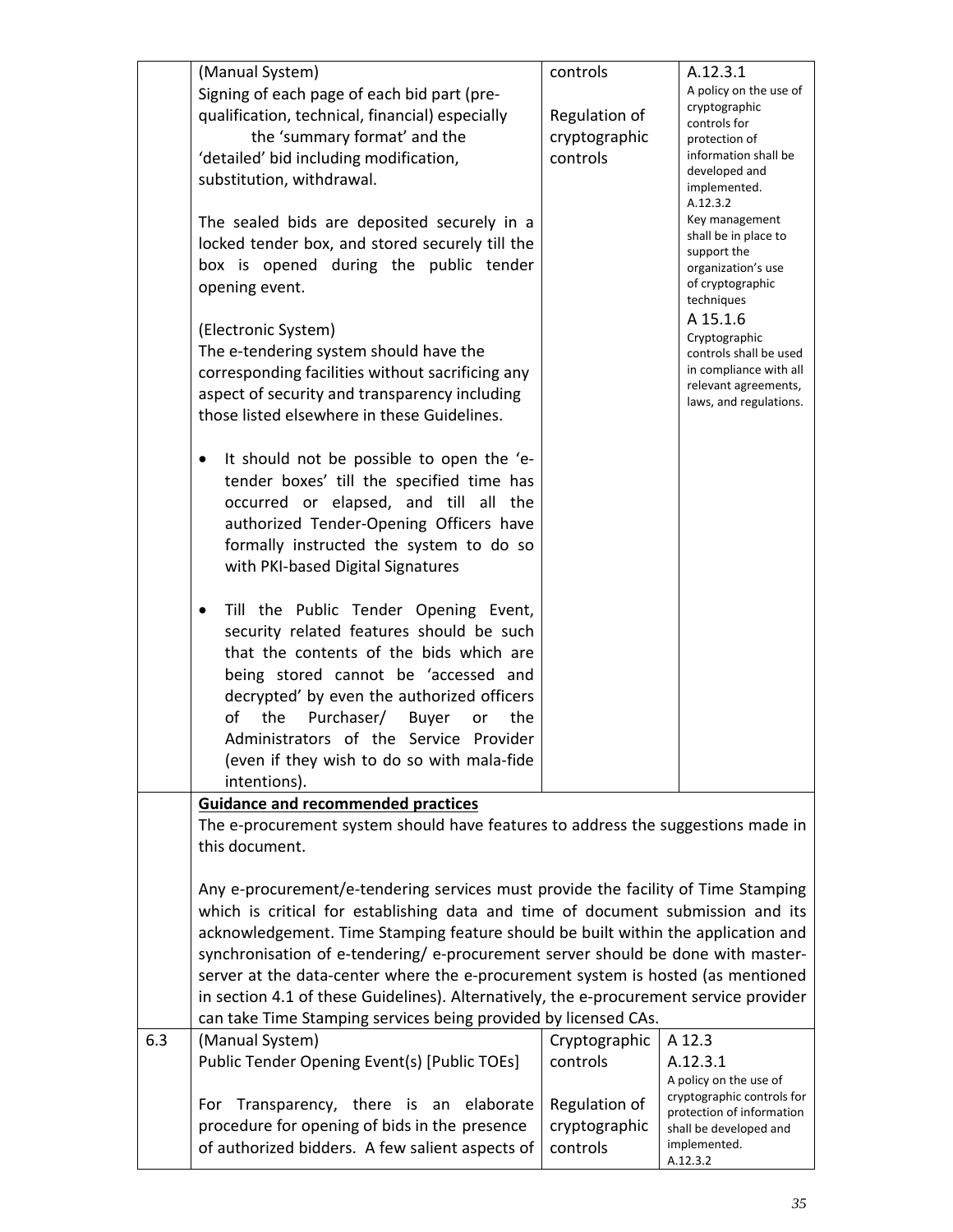|    | Authorized<br>bidder<br>representatives of                                              |  |
|----|-----------------------------------------------------------------------------------------|--|
|    | organizations                                                                           |  |
|    | a) Who have submitted their bids are entitled                                           |  |
|    | to be present and have to sign in their                                                 |  |
|    | attendance.                                                                             |  |
| b) | Each bid is opened one at a time in front of                                            |  |
|    | participating bidders, and<br>the<br>the                                                |  |
|    | concerned bidder is entitled to satisfy                                                 |  |
|    | himself that his bid packet is intact and has                                           |  |
|    | not been tampered with.                                                                 |  |
| c) | If Bid security [earnest money deposit                                                  |  |
|    | (EMD)] is applicable for a tender, then                                                 |  |
|    | EMD submitted, or<br>details of the                                                     |  |
|    | exemption claimed with basis thereof is                                                 |  |
|    | disclosed to the participants.                                                          |  |
| d) | Salient points of each opened bid are read                                              |  |
|    | for the benefit of<br>aloud<br>the<br>out                                               |  |
|    | participating bidders, and to ensure that                                               |  |
|    | no change is made in the bid contents later                                             |  |
|    | on with connivance.                                                                     |  |
| e) | Clarifications may be sought from a bidder                                              |  |
|    | whose bid has been opened and record is                                                 |  |
| f) | made of the query and the response.                                                     |  |
|    | page of the opened<br>Each<br>bid<br>İS.                                                |  |
|    | countersigned during the TOE itself (by<br>each tender opening officer (typically up to |  |
|    | 3) to ensure that no change is made in the                                              |  |
|    | bid contents later on with connivance.                                                  |  |
| g) | After<br>all<br>the bids<br>are<br>opened<br>and                                        |  |
|    | countersigned by the TOE-officers, the                                                  |  |
|    | minutes of the meeting (ie TOE) are to be                                               |  |
|    | recorded.                                                                               |  |
| h) | Each bid part may be opened in a separate                                               |  |
|    | tender opening event in which only the                                                  |  |
|    | authorized bidders are allowed. This is                                                 |  |
|    | supposed to be done in a very transparent                                               |  |
|    | manner with proper scheduling of events                                                 |  |
|    | and proper information to the concerned                                                 |  |
|    | bidders.                                                                                |  |
| i) | Bid parts which are due for opening in a                                                |  |
|    | subsequent tender opening event are                                                     |  |
|    | securely stored till that event.                                                        |  |
| j) | If in a particular TOE, if it is decided not to                                         |  |
|    | open the bid of a bidder, then such bids                                                |  |
|    | are returned opened.                                                                    |  |
|    | (Electronic System)                                                                     |  |

with Bidders attending from remote

management shall be blace to support the anization's use cryptographic niques

#### A 15.1.6

ptographic controls shall be used in npliance with all evant agreements, is, and regulations.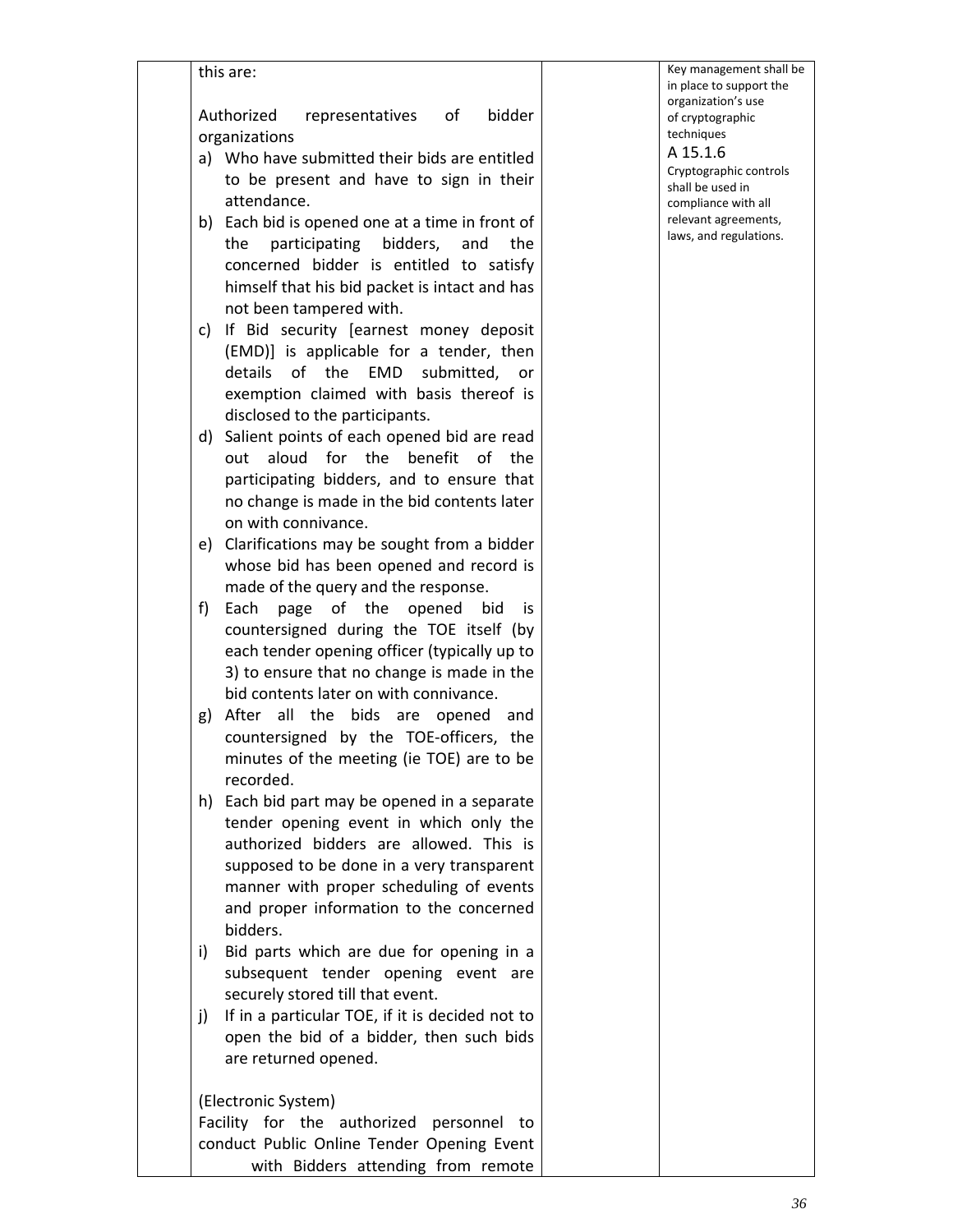| locations electronically with full security<br>procedures. Tender-Opening Event should be<br>simultaneously viewable by all attendees from<br>their respective locations                                                                                                                                                                                                                                                                                                                                                                                                                                                                                                                                                                                                                                                                                                                                                                                                                                                                                         |  |
|------------------------------------------------------------------------------------------------------------------------------------------------------------------------------------------------------------------------------------------------------------------------------------------------------------------------------------------------------------------------------------------------------------------------------------------------------------------------------------------------------------------------------------------------------------------------------------------------------------------------------------------------------------------------------------------------------------------------------------------------------------------------------------------------------------------------------------------------------------------------------------------------------------------------------------------------------------------------------------------------------------------------------------------------------------------|--|
| The e-tendering system should support all the<br>salient aspects, viz a, b, c, d, e, f, g, h, i as listed<br>in the previous column without sacrificing any<br>aspect of security and transparency including                                                                                                                                                                                                                                                                                                                                                                                                                                                                                                                                                                                                                                                                                                                                                                                                                                                     |  |
| those<br>listed elsewhere in this<br>matrix/<br>questionnaire. As soon as a bid is opened,<br>bidders should be<br>participating<br>able to<br>simultaneously download the salient points (ie<br>the summary information) of the opened bid.                                                                                                                                                                                                                                                                                                                                                                                                                                                                                                                                                                                                                                                                                                                                                                                                                     |  |
| For (j) keeping in view the nature of the<br>internet, such bids may be archived unopened.                                                                                                                                                                                                                                                                                                                                                                                                                                                                                                                                                                                                                                                                                                                                                                                                                                                                                                                                                                       |  |
| Note: In addition, in cases where some bidders<br>have bid offline (ie manually), and<br>this<br>has<br>been allowed, then the following should be<br>ensured:                                                                                                                                                                                                                                                                                                                                                                                                                                                                                                                                                                                                                                                                                                                                                                                                                                                                                                   |  |
| That the offline bids are opened first and<br>their salient points entered into the system<br>before the online bids are opened. This is<br>all done in the presence of the online                                                                                                                                                                                                                                                                                                                                                                                                                                                                                                                                                                                                                                                                                                                                                                                                                                                                               |  |
| bidders who are simultaneously witnessing<br>this exercise.<br>The compiled/ integrated data of the both<br>the online and offline bidders should be<br>made available in the form of an online                                                                                                                                                                                                                                                                                                                                                                                                                                                                                                                                                                                                                                                                                                                                                                                                                                                                  |  |
| comparison chart to all the participants.<br><b>Guidance and recommended practices</b>                                                                                                                                                                                                                                                                                                                                                                                                                                                                                                                                                                                                                                                                                                                                                                                                                                                                                                                                                                           |  |
| The GFR requires that tenders be opened in public in the presence of the authorized<br>representatives of the bidders. The Finance Ministry Manual on procurement<br>procedures outlines in details the requirements of a transparently conducted Public<br>Tender Opening Event. CVC Guidelines on security aspects of e-procurement also<br>stae the requirement of 'Online Public Tender Opening Event'. Merely opening bids<br>'online', and then separately making them available for display to the bidders<br>subsequently, and/ or from a different location/ screen (ie user interface) without<br>the simultaneous online presence of bidders, does not fulfill the requirements of a<br>proper and transparent online Public TOE. A comprehensive and transparent Public<br>Tender Opening Event is the 'backbone of transparency and fairness' of the Public<br>Procurement process, manual or electronic. This has an impact on technical as well as<br>procedural aspects.<br>It must be ensured that e-tendering/ e-procurement has comprehensive |  |
| functionality for a transparent Public Online Tender Opening Event (Public OTOE).<br>Well established practices of manual tender opening (with legal and transparency<br>related significance) should have corresponding electronic equivalents for<br>transparent e-tendering/ e-procurement. Some relevant processes of a fair and                                                                                                                                                                                                                                                                                                                                                                                                                                                                                                                                                                                                                                                                                                                             |  |

transparent online public TOE should include: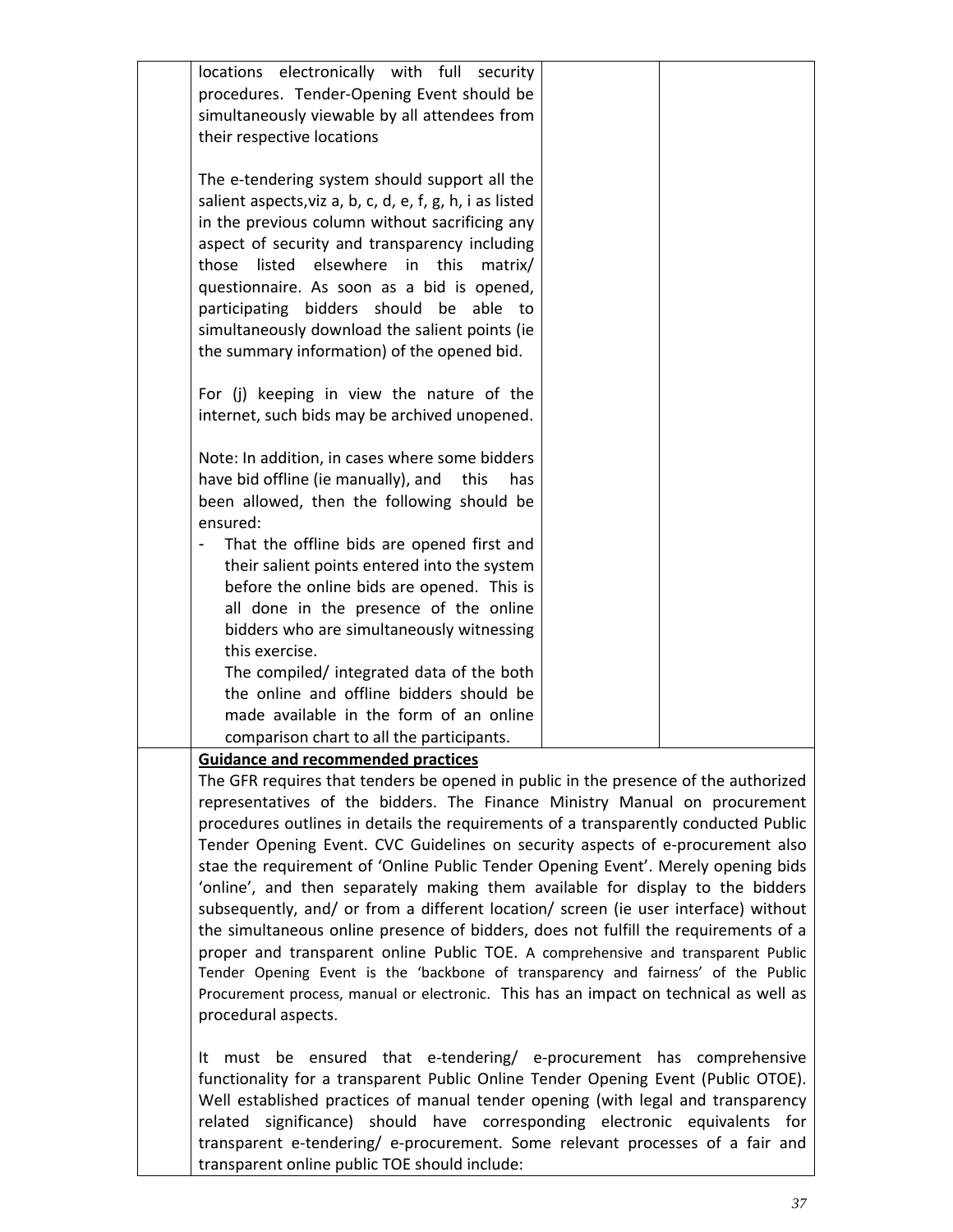|     | i. Opening of the bids in the simultaneous online presence of the bidders with proper<br>online attendance record of the authorized representatives of the bidders. Merely<br>opening bids online, and then subsequently displaying some results to the bidders<br>does not fulfill the requirements of a transparent Online Public Tender Opening<br>Event |                 |                                                    |
|-----|-------------------------------------------------------------------------------------------------------------------------------------------------------------------------------------------------------------------------------------------------------------------------------------------------------------------------------------------------------------|-----------------|----------------------------------------------------|
|     | ii. Security Checks to assure bidders of non-tampering of their bids, et al during the<br>online TOE itself<br>iii. One-by-one opening of the sealed bids in the simultaneous online presence of the                                                                                                                                                        |                 |                                                    |
|     | bidders                                                                                                                                                                                                                                                                                                                                                     |                 |                                                    |
|     | iv. Online verification of the digital signatures of bidders affixed to their respective<br>bids                                                                                                                                                                                                                                                            |                 |                                                    |
|     | v. Reading out, ie allowing bidders to download the electronic version of the salient<br>points of each opened bid (opened in the simultaneous online presence of the<br>bidders)                                                                                                                                                                           |                 |                                                    |
|     | vi. There should be a procedure for seeking clarifications by the TOE officers during<br>online Public TOE from a bidder in the online presence of other bidders, and<br>recording such clarifications                                                                                                                                                      |                 |                                                    |
|     | vii. Digital counter-signing (by all the tender opening officers) of each opened bid, in                                                                                                                                                                                                                                                                    |                 |                                                    |
|     | the simultaneous online presence of all participating bidders<br>viii. Preparation of the 'Minutes of the Tender Opening Event' and its signing by the                                                                                                                                                                                                      |                 |                                                    |
|     | concerned officers in the simultaneous online presence of the bidders                                                                                                                                                                                                                                                                                       |                 |                                                    |
|     | While bidders should be welcome to be present physically during the TOE, it should<br>not be mandatory for them to do so. All the above should be achieved online in a<br>user-friendly manner.                                                                                                                                                             |                 |                                                    |
|     | The e-procurement system has to satisfactorily address the above requirements<br>through suitable functionality built into the e-procurement application. Where, in<br>addition, some issues are being further addressed through organizational procedures<br>under ISO 27001, these should be explicitly defined with satisfactory explanations.           |                 |                                                    |
|     | 7. Concerns/clarifications relating to preventing other Bidders from Bidding in the e-                                                                                                                                                                                                                                                                      |                 |                                                    |
| 7.1 | Tendering Scenario, and Miscellaneous Concerns/ Clarifications<br>Can the e-tendering prevent competitors/                                                                                                                                                                                                                                                  | Control of      | A 12.6.1                                           |
|     | tender mafia from locking the accounts (target                                                                                                                                                                                                                                                                                                              | technical       | Timely information about                           |
|     | accounts) of<br>other<br>users/<br>bidders<br>by                                                                                                                                                                                                                                                                                                            | vulnerabilities | technical vulnerabilities<br>of information        |
|     | deliberately entering incorrect authentication                                                                                                                                                                                                                                                                                                              | Cryptographic   | systems being used shall<br>be obtained, the       |
|     | information against user-names (which are not<br>secret) of such bidders/ users?                                                                                                                                                                                                                                                                            | controls        | organization's exposure                            |
|     |                                                                                                                                                                                                                                                                                                                                                             | Regulation of   | to such vulnerabilities<br>evaluated, and          |
|     |                                                                                                                                                                                                                                                                                                                                                             | cryptographic   | appropriate measures                               |
|     |                                                                                                                                                                                                                                                                                                                                                             | controls        | taken to address the<br>associated risk.           |
|     |                                                                                                                                                                                                                                                                                                                                                             |                 | A 12.3                                             |
|     |                                                                                                                                                                                                                                                                                                                                                             |                 | A.12.3.1<br>A policy on the use of                 |
|     |                                                                                                                                                                                                                                                                                                                                                             |                 | cryptographic controls for                         |
|     |                                                                                                                                                                                                                                                                                                                                                             |                 | protection of<br>information shall be              |
|     |                                                                                                                                                                                                                                                                                                                                                             |                 | developed and<br>implemented.                      |
|     |                                                                                                                                                                                                                                                                                                                                                             |                 | A.12.3.2                                           |
|     |                                                                                                                                                                                                                                                                                                                                                             |                 | Key management shall be<br>in place to support the |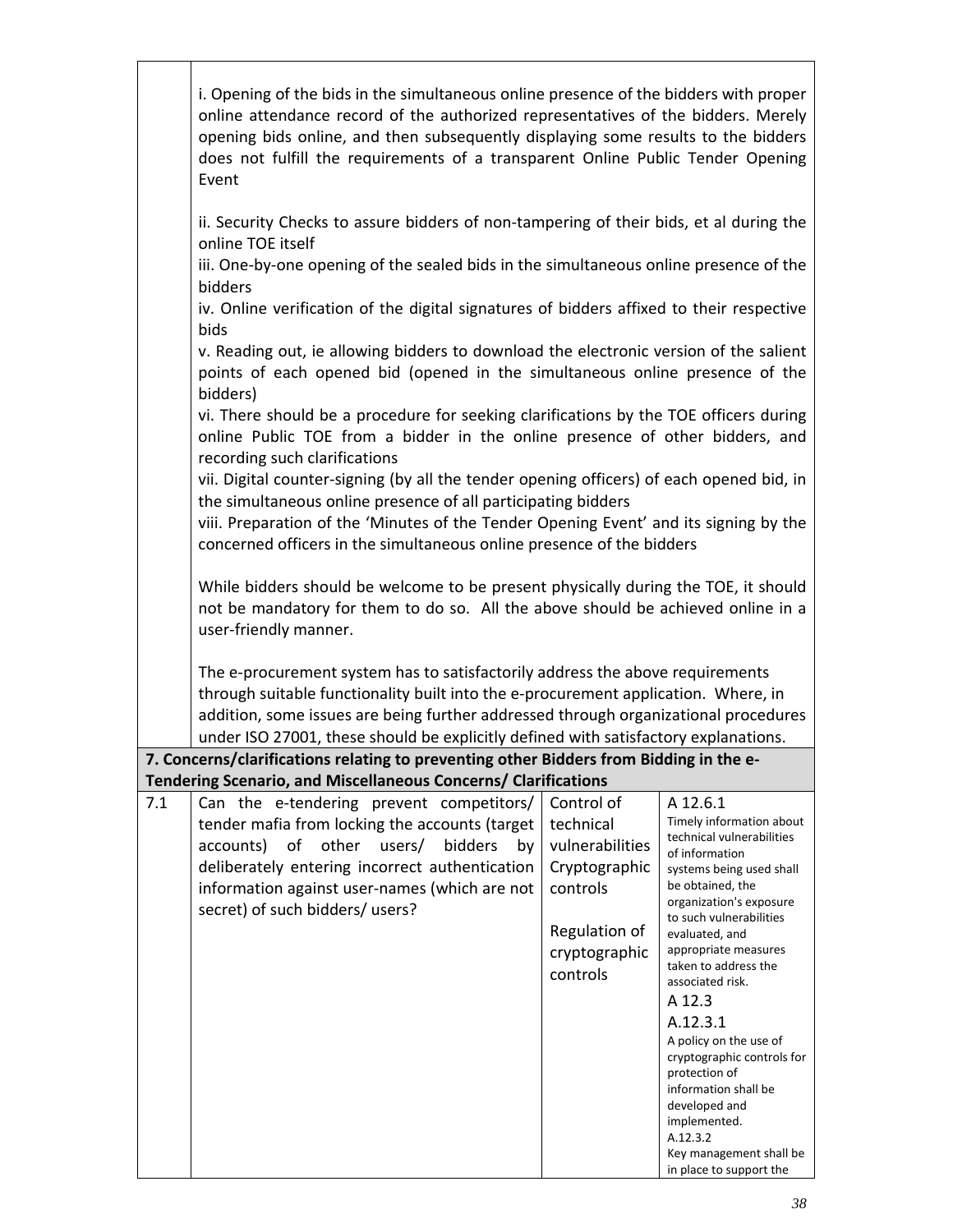| techniques<br>A 15.1.6<br>Cryptographic controls<br>shall be used in<br>compliance with all<br>relevant agreements,<br>laws, and regulations.<br><b>Guidance and recommended practices</b><br>Generally any system are designed in such a manner that it gets locked/denied<br>permission after repeated login attempts based on wrong passwords and user IDs.<br>Such a scenario, if it exists, in e-procurement system may be exploited by the<br>competitors/tender mafia to prevent the genuine bidders. To avoid such a situation<br>the e-procurement system should not have features for locking the system on<br>account of repetitive login attempts based on wrong passwords and user IDs and<br>digital signatures. It is also suggested that login to the e-procurement system should<br>be based on digital signatures. It has also been suggested that e-procurement system<br>should have interface software to check the validity of digital signature/certificate.<br>Other innovative methods may also be developed to address this concern.<br>7.2<br>For security reasons, Administrators of the e-<br>Control of<br>A 12.6.1<br>Timely information about<br>tendering application/ portal should not have<br>technical<br>technical vulnerabilities<br>vulnerabilities<br>any access to the passwords of the various<br>of information<br>users. Neither should the<br>Administrators<br>Cryptographic<br>systems being used shall<br>be obtained, the<br>be able to generate passwords for the users.<br>controls<br>organization's exposure<br>Regulation of<br>to such vulnerabilities<br>cryptographic<br>evaluated, and<br>appropriate measures<br>controls<br>taken to address the<br>associated risk.<br>A 12.3<br>A.12.3.1<br>A policy on the use of<br>cryptographic controls for<br>protection of information<br>shall be developed and<br>implemented.<br>A.12.3.2<br>Key management shall be<br>in place to support the<br>organization's use<br>of cryptographic<br>techniques<br>A 15.1.6<br>Cryptographic controls<br>shall be used in<br>compliance with all<br>relevant<br>agreements, laws, and<br>regulations.<br><b>Guidance and recommended practices</b><br>The Administrators of the e-tendering application/portal should not have any access<br>to the passwords of the various users. Neither the software should allow the<br>Administrator to generate password for the users.<br>The designer/developer should factor this at the design stage/development stage, ie<br>the e-procurement system has to satisfactorily address the above requirements |                                                                          | organization's use |
|---------------------------------------------------------------------------------------------------------------------------------------------------------------------------------------------------------------------------------------------------------------------------------------------------------------------------------------------------------------------------------------------------------------------------------------------------------------------------------------------------------------------------------------------------------------------------------------------------------------------------------------------------------------------------------------------------------------------------------------------------------------------------------------------------------------------------------------------------------------------------------------------------------------------------------------------------------------------------------------------------------------------------------------------------------------------------------------------------------------------------------------------------------------------------------------------------------------------------------------------------------------------------------------------------------------------------------------------------------------------------------------------------------------------------------------------------------------------------------------------------------------------------------------------------------------------------------------------------------------------------------------------------------------------------------------------------------------------------------------------------------------------------------------------------------------------------------------------------------------------------------------------------------------------------------------------------------------------------------------------------------------------------------------------------------------------------------------------------------------------------------------------------------------------------------------------------------------------------------------------------------------------------------------------------------------------------------------------------------------------------------------------------------------------------------------------------------------------------------------------------------------------------------------------------------------------------------------------------------|--------------------------------------------------------------------------|--------------------|
|                                                                                                                                                                                                                                                                                                                                                                                                                                                                                                                                                                                                                                                                                                                                                                                                                                                                                                                                                                                                                                                                                                                                                                                                                                                                                                                                                                                                                                                                                                                                                                                                                                                                                                                                                                                                                                                                                                                                                                                                                                                                                                                                                                                                                                                                                                                                                                                                                                                                                                                                                                                                         |                                                                          | of cryptographic   |
|                                                                                                                                                                                                                                                                                                                                                                                                                                                                                                                                                                                                                                                                                                                                                                                                                                                                                                                                                                                                                                                                                                                                                                                                                                                                                                                                                                                                                                                                                                                                                                                                                                                                                                                                                                                                                                                                                                                                                                                                                                                                                                                                                                                                                                                                                                                                                                                                                                                                                                                                                                                                         |                                                                          |                    |
|                                                                                                                                                                                                                                                                                                                                                                                                                                                                                                                                                                                                                                                                                                                                                                                                                                                                                                                                                                                                                                                                                                                                                                                                                                                                                                                                                                                                                                                                                                                                                                                                                                                                                                                                                                                                                                                                                                                                                                                                                                                                                                                                                                                                                                                                                                                                                                                                                                                                                                                                                                                                         |                                                                          |                    |
|                                                                                                                                                                                                                                                                                                                                                                                                                                                                                                                                                                                                                                                                                                                                                                                                                                                                                                                                                                                                                                                                                                                                                                                                                                                                                                                                                                                                                                                                                                                                                                                                                                                                                                                                                                                                                                                                                                                                                                                                                                                                                                                                                                                                                                                                                                                                                                                                                                                                                                                                                                                                         |                                                                          |                    |
|                                                                                                                                                                                                                                                                                                                                                                                                                                                                                                                                                                                                                                                                                                                                                                                                                                                                                                                                                                                                                                                                                                                                                                                                                                                                                                                                                                                                                                                                                                                                                                                                                                                                                                                                                                                                                                                                                                                                                                                                                                                                                                                                                                                                                                                                                                                                                                                                                                                                                                                                                                                                         |                                                                          |                    |
|                                                                                                                                                                                                                                                                                                                                                                                                                                                                                                                                                                                                                                                                                                                                                                                                                                                                                                                                                                                                                                                                                                                                                                                                                                                                                                                                                                                                                                                                                                                                                                                                                                                                                                                                                                                                                                                                                                                                                                                                                                                                                                                                                                                                                                                                                                                                                                                                                                                                                                                                                                                                         |                                                                          |                    |
|                                                                                                                                                                                                                                                                                                                                                                                                                                                                                                                                                                                                                                                                                                                                                                                                                                                                                                                                                                                                                                                                                                                                                                                                                                                                                                                                                                                                                                                                                                                                                                                                                                                                                                                                                                                                                                                                                                                                                                                                                                                                                                                                                                                                                                                                                                                                                                                                                                                                                                                                                                                                         |                                                                          |                    |
|                                                                                                                                                                                                                                                                                                                                                                                                                                                                                                                                                                                                                                                                                                                                                                                                                                                                                                                                                                                                                                                                                                                                                                                                                                                                                                                                                                                                                                                                                                                                                                                                                                                                                                                                                                                                                                                                                                                                                                                                                                                                                                                                                                                                                                                                                                                                                                                                                                                                                                                                                                                                         |                                                                          |                    |
|                                                                                                                                                                                                                                                                                                                                                                                                                                                                                                                                                                                                                                                                                                                                                                                                                                                                                                                                                                                                                                                                                                                                                                                                                                                                                                                                                                                                                                                                                                                                                                                                                                                                                                                                                                                                                                                                                                                                                                                                                                                                                                                                                                                                                                                                                                                                                                                                                                                                                                                                                                                                         |                                                                          |                    |
|                                                                                                                                                                                                                                                                                                                                                                                                                                                                                                                                                                                                                                                                                                                                                                                                                                                                                                                                                                                                                                                                                                                                                                                                                                                                                                                                                                                                                                                                                                                                                                                                                                                                                                                                                                                                                                                                                                                                                                                                                                                                                                                                                                                                                                                                                                                                                                                                                                                                                                                                                                                                         |                                                                          |                    |
|                                                                                                                                                                                                                                                                                                                                                                                                                                                                                                                                                                                                                                                                                                                                                                                                                                                                                                                                                                                                                                                                                                                                                                                                                                                                                                                                                                                                                                                                                                                                                                                                                                                                                                                                                                                                                                                                                                                                                                                                                                                                                                                                                                                                                                                                                                                                                                                                                                                                                                                                                                                                         |                                                                          |                    |
|                                                                                                                                                                                                                                                                                                                                                                                                                                                                                                                                                                                                                                                                                                                                                                                                                                                                                                                                                                                                                                                                                                                                                                                                                                                                                                                                                                                                                                                                                                                                                                                                                                                                                                                                                                                                                                                                                                                                                                                                                                                                                                                                                                                                                                                                                                                                                                                                                                                                                                                                                                                                         |                                                                          |                    |
|                                                                                                                                                                                                                                                                                                                                                                                                                                                                                                                                                                                                                                                                                                                                                                                                                                                                                                                                                                                                                                                                                                                                                                                                                                                                                                                                                                                                                                                                                                                                                                                                                                                                                                                                                                                                                                                                                                                                                                                                                                                                                                                                                                                                                                                                                                                                                                                                                                                                                                                                                                                                         |                                                                          |                    |
|                                                                                                                                                                                                                                                                                                                                                                                                                                                                                                                                                                                                                                                                                                                                                                                                                                                                                                                                                                                                                                                                                                                                                                                                                                                                                                                                                                                                                                                                                                                                                                                                                                                                                                                                                                                                                                                                                                                                                                                                                                                                                                                                                                                                                                                                                                                                                                                                                                                                                                                                                                                                         |                                                                          |                    |
|                                                                                                                                                                                                                                                                                                                                                                                                                                                                                                                                                                                                                                                                                                                                                                                                                                                                                                                                                                                                                                                                                                                                                                                                                                                                                                                                                                                                                                                                                                                                                                                                                                                                                                                                                                                                                                                                                                                                                                                                                                                                                                                                                                                                                                                                                                                                                                                                                                                                                                                                                                                                         |                                                                          |                    |
|                                                                                                                                                                                                                                                                                                                                                                                                                                                                                                                                                                                                                                                                                                                                                                                                                                                                                                                                                                                                                                                                                                                                                                                                                                                                                                                                                                                                                                                                                                                                                                                                                                                                                                                                                                                                                                                                                                                                                                                                                                                                                                                                                                                                                                                                                                                                                                                                                                                                                                                                                                                                         |                                                                          |                    |
|                                                                                                                                                                                                                                                                                                                                                                                                                                                                                                                                                                                                                                                                                                                                                                                                                                                                                                                                                                                                                                                                                                                                                                                                                                                                                                                                                                                                                                                                                                                                                                                                                                                                                                                                                                                                                                                                                                                                                                                                                                                                                                                                                                                                                                                                                                                                                                                                                                                                                                                                                                                                         |                                                                          |                    |
|                                                                                                                                                                                                                                                                                                                                                                                                                                                                                                                                                                                                                                                                                                                                                                                                                                                                                                                                                                                                                                                                                                                                                                                                                                                                                                                                                                                                                                                                                                                                                                                                                                                                                                                                                                                                                                                                                                                                                                                                                                                                                                                                                                                                                                                                                                                                                                                                                                                                                                                                                                                                         |                                                                          |                    |
|                                                                                                                                                                                                                                                                                                                                                                                                                                                                                                                                                                                                                                                                                                                                                                                                                                                                                                                                                                                                                                                                                                                                                                                                                                                                                                                                                                                                                                                                                                                                                                                                                                                                                                                                                                                                                                                                                                                                                                                                                                                                                                                                                                                                                                                                                                                                                                                                                                                                                                                                                                                                         |                                                                          |                    |
|                                                                                                                                                                                                                                                                                                                                                                                                                                                                                                                                                                                                                                                                                                                                                                                                                                                                                                                                                                                                                                                                                                                                                                                                                                                                                                                                                                                                                                                                                                                                                                                                                                                                                                                                                                                                                                                                                                                                                                                                                                                                                                                                                                                                                                                                                                                                                                                                                                                                                                                                                                                                         |                                                                          |                    |
|                                                                                                                                                                                                                                                                                                                                                                                                                                                                                                                                                                                                                                                                                                                                                                                                                                                                                                                                                                                                                                                                                                                                                                                                                                                                                                                                                                                                                                                                                                                                                                                                                                                                                                                                                                                                                                                                                                                                                                                                                                                                                                                                                                                                                                                                                                                                                                                                                                                                                                                                                                                                         |                                                                          |                    |
|                                                                                                                                                                                                                                                                                                                                                                                                                                                                                                                                                                                                                                                                                                                                                                                                                                                                                                                                                                                                                                                                                                                                                                                                                                                                                                                                                                                                                                                                                                                                                                                                                                                                                                                                                                                                                                                                                                                                                                                                                                                                                                                                                                                                                                                                                                                                                                                                                                                                                                                                                                                                         |                                                                          |                    |
|                                                                                                                                                                                                                                                                                                                                                                                                                                                                                                                                                                                                                                                                                                                                                                                                                                                                                                                                                                                                                                                                                                                                                                                                                                                                                                                                                                                                                                                                                                                                                                                                                                                                                                                                                                                                                                                                                                                                                                                                                                                                                                                                                                                                                                                                                                                                                                                                                                                                                                                                                                                                         |                                                                          |                    |
|                                                                                                                                                                                                                                                                                                                                                                                                                                                                                                                                                                                                                                                                                                                                                                                                                                                                                                                                                                                                                                                                                                                                                                                                                                                                                                                                                                                                                                                                                                                                                                                                                                                                                                                                                                                                                                                                                                                                                                                                                                                                                                                                                                                                                                                                                                                                                                                                                                                                                                                                                                                                         |                                                                          |                    |
|                                                                                                                                                                                                                                                                                                                                                                                                                                                                                                                                                                                                                                                                                                                                                                                                                                                                                                                                                                                                                                                                                                                                                                                                                                                                                                                                                                                                                                                                                                                                                                                                                                                                                                                                                                                                                                                                                                                                                                                                                                                                                                                                                                                                                                                                                                                                                                                                                                                                                                                                                                                                         |                                                                          |                    |
|                                                                                                                                                                                                                                                                                                                                                                                                                                                                                                                                                                                                                                                                                                                                                                                                                                                                                                                                                                                                                                                                                                                                                                                                                                                                                                                                                                                                                                                                                                                                                                                                                                                                                                                                                                                                                                                                                                                                                                                                                                                                                                                                                                                                                                                                                                                                                                                                                                                                                                                                                                                                         |                                                                          |                    |
|                                                                                                                                                                                                                                                                                                                                                                                                                                                                                                                                                                                                                                                                                                                                                                                                                                                                                                                                                                                                                                                                                                                                                                                                                                                                                                                                                                                                                                                                                                                                                                                                                                                                                                                                                                                                                                                                                                                                                                                                                                                                                                                                                                                                                                                                                                                                                                                                                                                                                                                                                                                                         |                                                                          |                    |
|                                                                                                                                                                                                                                                                                                                                                                                                                                                                                                                                                                                                                                                                                                                                                                                                                                                                                                                                                                                                                                                                                                                                                                                                                                                                                                                                                                                                                                                                                                                                                                                                                                                                                                                                                                                                                                                                                                                                                                                                                                                                                                                                                                                                                                                                                                                                                                                                                                                                                                                                                                                                         |                                                                          |                    |
|                                                                                                                                                                                                                                                                                                                                                                                                                                                                                                                                                                                                                                                                                                                                                                                                                                                                                                                                                                                                                                                                                                                                                                                                                                                                                                                                                                                                                                                                                                                                                                                                                                                                                                                                                                                                                                                                                                                                                                                                                                                                                                                                                                                                                                                                                                                                                                                                                                                                                                                                                                                                         |                                                                          |                    |
|                                                                                                                                                                                                                                                                                                                                                                                                                                                                                                                                                                                                                                                                                                                                                                                                                                                                                                                                                                                                                                                                                                                                                                                                                                                                                                                                                                                                                                                                                                                                                                                                                                                                                                                                                                                                                                                                                                                                                                                                                                                                                                                                                                                                                                                                                                                                                                                                                                                                                                                                                                                                         |                                                                          |                    |
|                                                                                                                                                                                                                                                                                                                                                                                                                                                                                                                                                                                                                                                                                                                                                                                                                                                                                                                                                                                                                                                                                                                                                                                                                                                                                                                                                                                                                                                                                                                                                                                                                                                                                                                                                                                                                                                                                                                                                                                                                                                                                                                                                                                                                                                                                                                                                                                                                                                                                                                                                                                                         |                                                                          |                    |
|                                                                                                                                                                                                                                                                                                                                                                                                                                                                                                                                                                                                                                                                                                                                                                                                                                                                                                                                                                                                                                                                                                                                                                                                                                                                                                                                                                                                                                                                                                                                                                                                                                                                                                                                                                                                                                                                                                                                                                                                                                                                                                                                                                                                                                                                                                                                                                                                                                                                                                                                                                                                         |                                                                          |                    |
|                                                                                                                                                                                                                                                                                                                                                                                                                                                                                                                                                                                                                                                                                                                                                                                                                                                                                                                                                                                                                                                                                                                                                                                                                                                                                                                                                                                                                                                                                                                                                                                                                                                                                                                                                                                                                                                                                                                                                                                                                                                                                                                                                                                                                                                                                                                                                                                                                                                                                                                                                                                                         |                                                                          |                    |
|                                                                                                                                                                                                                                                                                                                                                                                                                                                                                                                                                                                                                                                                                                                                                                                                                                                                                                                                                                                                                                                                                                                                                                                                                                                                                                                                                                                                                                                                                                                                                                                                                                                                                                                                                                                                                                                                                                                                                                                                                                                                                                                                                                                                                                                                                                                                                                                                                                                                                                                                                                                                         |                                                                          |                    |
|                                                                                                                                                                                                                                                                                                                                                                                                                                                                                                                                                                                                                                                                                                                                                                                                                                                                                                                                                                                                                                                                                                                                                                                                                                                                                                                                                                                                                                                                                                                                                                                                                                                                                                                                                                                                                                                                                                                                                                                                                                                                                                                                                                                                                                                                                                                                                                                                                                                                                                                                                                                                         |                                                                          |                    |
|                                                                                                                                                                                                                                                                                                                                                                                                                                                                                                                                                                                                                                                                                                                                                                                                                                                                                                                                                                                                                                                                                                                                                                                                                                                                                                                                                                                                                                                                                                                                                                                                                                                                                                                                                                                                                                                                                                                                                                                                                                                                                                                                                                                                                                                                                                                                                                                                                                                                                                                                                                                                         |                                                                          |                    |
|                                                                                                                                                                                                                                                                                                                                                                                                                                                                                                                                                                                                                                                                                                                                                                                                                                                                                                                                                                                                                                                                                                                                                                                                                                                                                                                                                                                                                                                                                                                                                                                                                                                                                                                                                                                                                                                                                                                                                                                                                                                                                                                                                                                                                                                                                                                                                                                                                                                                                                                                                                                                         |                                                                          |                    |
|                                                                                                                                                                                                                                                                                                                                                                                                                                                                                                                                                                                                                                                                                                                                                                                                                                                                                                                                                                                                                                                                                                                                                                                                                                                                                                                                                                                                                                                                                                                                                                                                                                                                                                                                                                                                                                                                                                                                                                                                                                                                                                                                                                                                                                                                                                                                                                                                                                                                                                                                                                                                         |                                                                          |                    |
|                                                                                                                                                                                                                                                                                                                                                                                                                                                                                                                                                                                                                                                                                                                                                                                                                                                                                                                                                                                                                                                                                                                                                                                                                                                                                                                                                                                                                                                                                                                                                                                                                                                                                                                                                                                                                                                                                                                                                                                                                                                                                                                                                                                                                                                                                                                                                                                                                                                                                                                                                                                                         |                                                                          |                    |
|                                                                                                                                                                                                                                                                                                                                                                                                                                                                                                                                                                                                                                                                                                                                                                                                                                                                                                                                                                                                                                                                                                                                                                                                                                                                                                                                                                                                                                                                                                                                                                                                                                                                                                                                                                                                                                                                                                                                                                                                                                                                                                                                                                                                                                                                                                                                                                                                                                                                                                                                                                                                         |                                                                          |                    |
|                                                                                                                                                                                                                                                                                                                                                                                                                                                                                                                                                                                                                                                                                                                                                                                                                                                                                                                                                                                                                                                                                                                                                                                                                                                                                                                                                                                                                                                                                                                                                                                                                                                                                                                                                                                                                                                                                                                                                                                                                                                                                                                                                                                                                                                                                                                                                                                                                                                                                                                                                                                                         |                                                                          |                    |
|                                                                                                                                                                                                                                                                                                                                                                                                                                                                                                                                                                                                                                                                                                                                                                                                                                                                                                                                                                                                                                                                                                                                                                                                                                                                                                                                                                                                                                                                                                                                                                                                                                                                                                                                                                                                                                                                                                                                                                                                                                                                                                                                                                                                                                                                                                                                                                                                                                                                                                                                                                                                         |                                                                          |                    |
|                                                                                                                                                                                                                                                                                                                                                                                                                                                                                                                                                                                                                                                                                                                                                                                                                                                                                                                                                                                                                                                                                                                                                                                                                                                                                                                                                                                                                                                                                                                                                                                                                                                                                                                                                                                                                                                                                                                                                                                                                                                                                                                                                                                                                                                                                                                                                                                                                                                                                                                                                                                                         |                                                                          |                    |
|                                                                                                                                                                                                                                                                                                                                                                                                                                                                                                                                                                                                                                                                                                                                                                                                                                                                                                                                                                                                                                                                                                                                                                                                                                                                                                                                                                                                                                                                                                                                                                                                                                                                                                                                                                                                                                                                                                                                                                                                                                                                                                                                                                                                                                                                                                                                                                                                                                                                                                                                                                                                         |                                                                          |                    |
|                                                                                                                                                                                                                                                                                                                                                                                                                                                                                                                                                                                                                                                                                                                                                                                                                                                                                                                                                                                                                                                                                                                                                                                                                                                                                                                                                                                                                                                                                                                                                                                                                                                                                                                                                                                                                                                                                                                                                                                                                                                                                                                                                                                                                                                                                                                                                                                                                                                                                                                                                                                                         |                                                                          |                    |
|                                                                                                                                                                                                                                                                                                                                                                                                                                                                                                                                                                                                                                                                                                                                                                                                                                                                                                                                                                                                                                                                                                                                                                                                                                                                                                                                                                                                                                                                                                                                                                                                                                                                                                                                                                                                                                                                                                                                                                                                                                                                                                                                                                                                                                                                                                                                                                                                                                                                                                                                                                                                         |                                                                          |                    |
|                                                                                                                                                                                                                                                                                                                                                                                                                                                                                                                                                                                                                                                                                                                                                                                                                                                                                                                                                                                                                                                                                                                                                                                                                                                                                                                                                                                                                                                                                                                                                                                                                                                                                                                                                                                                                                                                                                                                                                                                                                                                                                                                                                                                                                                                                                                                                                                                                                                                                                                                                                                                         |                                                                          |                    |
|                                                                                                                                                                                                                                                                                                                                                                                                                                                                                                                                                                                                                                                                                                                                                                                                                                                                                                                                                                                                                                                                                                                                                                                                                                                                                                                                                                                                                                                                                                                                                                                                                                                                                                                                                                                                                                                                                                                                                                                                                                                                                                                                                                                                                                                                                                                                                                                                                                                                                                                                                                                                         |                                                                          |                    |
|                                                                                                                                                                                                                                                                                                                                                                                                                                                                                                                                                                                                                                                                                                                                                                                                                                                                                                                                                                                                                                                                                                                                                                                                                                                                                                                                                                                                                                                                                                                                                                                                                                                                                                                                                                                                                                                                                                                                                                                                                                                                                                                                                                                                                                                                                                                                                                                                                                                                                                                                                                                                         |                                                                          |                    |
|                                                                                                                                                                                                                                                                                                                                                                                                                                                                                                                                                                                                                                                                                                                                                                                                                                                                                                                                                                                                                                                                                                                                                                                                                                                                                                                                                                                                                                                                                                                                                                                                                                                                                                                                                                                                                                                                                                                                                                                                                                                                                                                                                                                                                                                                                                                                                                                                                                                                                                                                                                                                         |                                                                          |                    |
|                                                                                                                                                                                                                                                                                                                                                                                                                                                                                                                                                                                                                                                                                                                                                                                                                                                                                                                                                                                                                                                                                                                                                                                                                                                                                                                                                                                                                                                                                                                                                                                                                                                                                                                                                                                                                                                                                                                                                                                                                                                                                                                                                                                                                                                                                                                                                                                                                                                                                                                                                                                                         |                                                                          |                    |
|                                                                                                                                                                                                                                                                                                                                                                                                                                                                                                                                                                                                                                                                                                                                                                                                                                                                                                                                                                                                                                                                                                                                                                                                                                                                                                                                                                                                                                                                                                                                                                                                                                                                                                                                                                                                                                                                                                                                                                                                                                                                                                                                                                                                                                                                                                                                                                                                                                                                                                                                                                                                         |                                                                          |                    |
|                                                                                                                                                                                                                                                                                                                                                                                                                                                                                                                                                                                                                                                                                                                                                                                                                                                                                                                                                                                                                                                                                                                                                                                                                                                                                                                                                                                                                                                                                                                                                                                                                                                                                                                                                                                                                                                                                                                                                                                                                                                                                                                                                                                                                                                                                                                                                                                                                                                                                                                                                                                                         |                                                                          |                    |
|                                                                                                                                                                                                                                                                                                                                                                                                                                                                                                                                                                                                                                                                                                                                                                                                                                                                                                                                                                                                                                                                                                                                                                                                                                                                                                                                                                                                                                                                                                                                                                                                                                                                                                                                                                                                                                                                                                                                                                                                                                                                                                                                                                                                                                                                                                                                                                                                                                                                                                                                                                                                         | through suitable functionality built into the e-procurement application. |                    |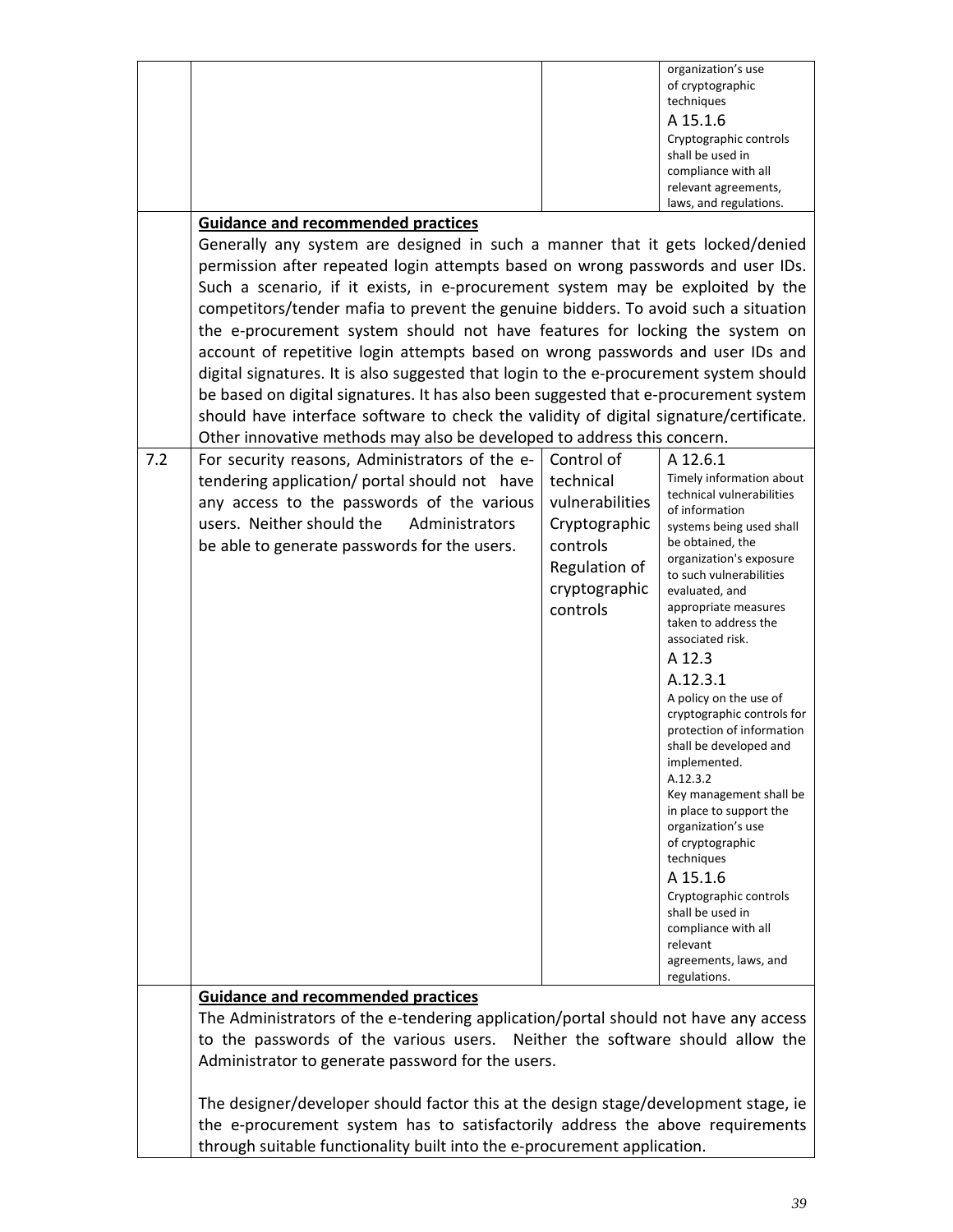| 7.3 | The Forgot Password feature should not be                                     | Control of      | A 12.6.1                                                 |
|-----|-------------------------------------------------------------------------------|-----------------|----------------------------------------------------------|
|     | based on some questions and answers which                                     | technical       | Timely information about                                 |
|     |                                                                               | vulnerabilities | technical vulnerabilities                                |
|     | can be guessed by a competitor/ hacker.                                       |                 | of information                                           |
|     | Please explain how this is achieved.                                          | Cryptographic   | systems being used shall                                 |
|     |                                                                               | controls        | be obtained, the                                         |
|     |                                                                               |                 | organization's exposure                                  |
|     |                                                                               |                 | to such vulnerabilities                                  |
|     |                                                                               | Regulation of   | evaluated, and                                           |
|     |                                                                               | cryptographic   | appropriate measures                                     |
|     |                                                                               | controls        | taken to address the                                     |
|     |                                                                               |                 | associated risk.                                         |
|     |                                                                               |                 | A 12.3                                                   |
|     |                                                                               |                 | A.12.3.1                                                 |
|     |                                                                               |                 | A policy on the use of                                   |
|     |                                                                               |                 | cryptographic controls for                               |
|     |                                                                               |                 | protection of information                                |
|     |                                                                               |                 | shall be developed and                                   |
|     |                                                                               |                 | implemented.                                             |
|     |                                                                               |                 | A.12.3.2                                                 |
|     |                                                                               |                 | Key management shall be                                  |
|     |                                                                               |                 | in place to support the<br>organization's use            |
|     |                                                                               |                 | of cryptographic                                         |
|     |                                                                               |                 | techniques                                               |
|     |                                                                               |                 | A 15.1.6                                                 |
|     |                                                                               |                 | Cryptographic controls                                   |
|     |                                                                               |                 | shall be used in                                         |
|     |                                                                               |                 | compliance with all                                      |
|     |                                                                               |                 | relevant agreements,                                     |
|     |                                                                               |                 | laws, and regulations.                                   |
|     | <b>Guidance and recommended practices</b>                                     |                 |                                                          |
|     | If the e-procurement system has "Forgot Passwords feature", it should address |                 |                                                          |
|     |                                                                               |                 |                                                          |
|     | these concerns.                                                               |                 |                                                          |
| 7.4 | There should be facility for Comprehensive                                    |                 |                                                          |
|     |                                                                               |                 |                                                          |
|     | Electronic Audit-Trail (ie Audit-Log, or                                      | Log             | A 10.10                                                  |
|     |                                                                               |                 | A.10.10.1                                                |
|     | Vigilance Reports) within the application with                                | monitoring      |                                                          |
|     | provision for Archiving.                                                      |                 | Audit logs recording user<br>activities, exceptions, and |
|     |                                                                               |                 | information                                              |
|     | Specifically:                                                                 |                 | security events shall be                                 |
|     | i)                                                                            |                 | produced and kept for an                                 |
|     | There should be audit trail reports for --                                    |                 | agreed period to assist in                               |
|     | each tender of each Buyer organization, as                                    |                 | future investigations and                                |
|     | well as, non-tender specific activities (like                                 |                 | access control monitoring.                               |
|     | of<br>user-hierarchy<br>creation<br>and<br>role                               |                 | A.10.10.2                                                |
|     | authorization), which is viewable only to                                     |                 | Procedures for monitoring                                |
|     | the                                                                           |                 | use of information                                       |
|     | authorized<br>user<br>of<br>that<br>Buyer                                     |                 | processing facilities shall be                           |
|     | Other<br>the<br>organization.<br>οf<br>users                                  |                 | established and the results                              |
|     | organization should not have access to                                        |                 | of the monitoring activities                             |
|     | these audit trail reports.                                                    |                 | reviewed regularly.<br>A.10.10.3                         |
|     | ii)<br>Similarly, there should be audit trail                                 |                 |                                                          |
|     |                                                                               |                 | Logging facilities and log<br>information shall be       |
|     | reports for -- each tender of each Supplier/                                  |                 | protected against                                        |
|     | Bidder organization, as well as, non-tender                                   |                 | tampering and                                            |
|     | specific activities (like creation of user-                                   |                 | unauthorized access.                                     |
|     | hierarchy and role authorization), which is                                   |                 | A.10.10.4                                                |
|     |                                                                               |                 | System administrator and                                 |
|     | viewable only to the authorized user of                                       |                 | system operator activities                               |
|     | that Supplier organization. Other users of                                    |                 | shall be logged.                                         |
|     | the organization should not have access to                                    |                 | A.10.10.5                                                |
|     | audit trail reports.                                                          |                 | Faults shall be logged,<br>analyzed, and appropriate     |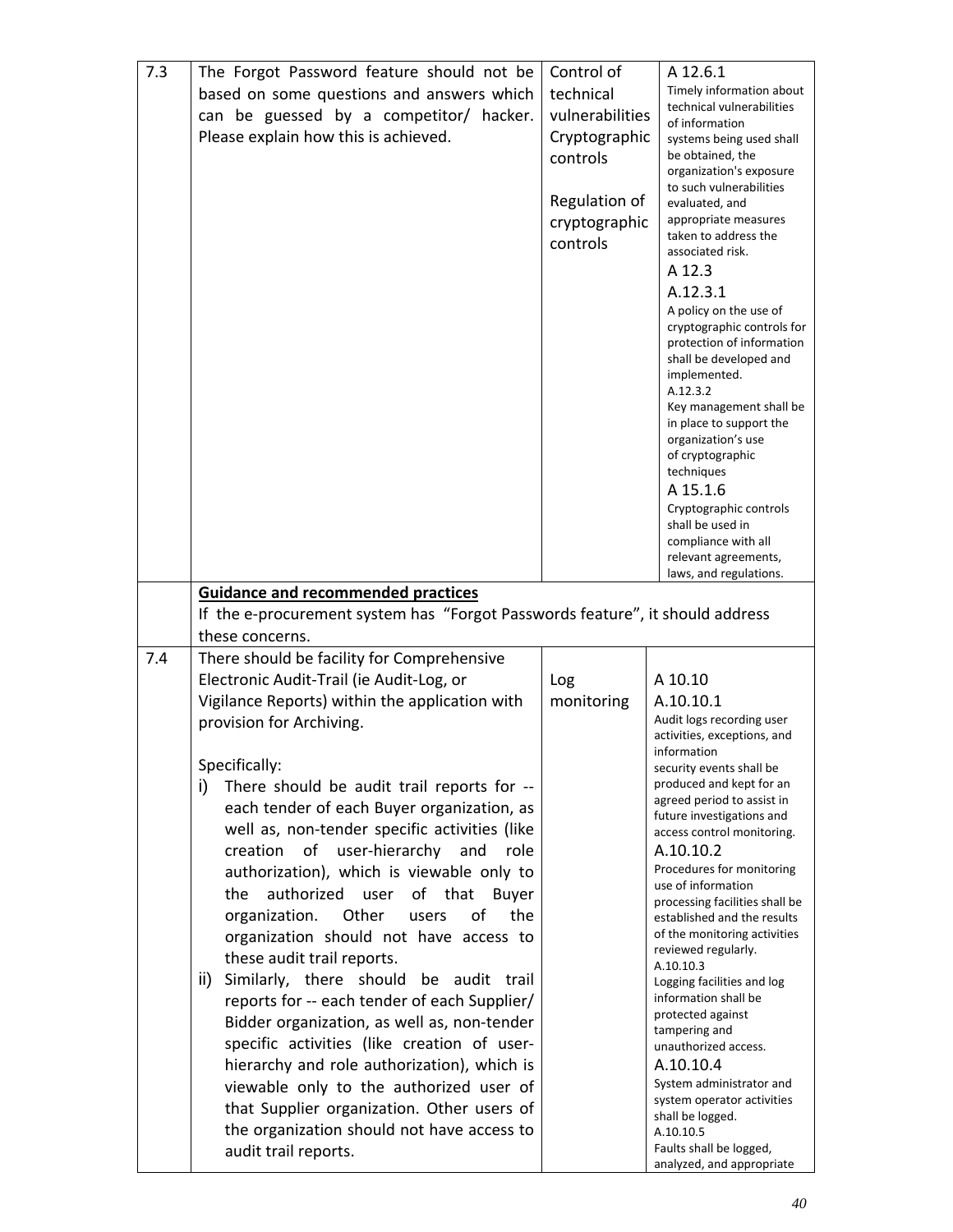|     | iii) As backup, and as protection against<br>tampering of audit-trail reports saved by<br>an individual organization at its end,<br>facility should be available<br>for the<br>authorized e-procurement application<br>administrator to have parallel access to<br>such reports of both Buyer organizations,<br>well<br>Supplier organizations.<br>as,<br>as<br>information<br>Furthermore,<br>pertaining<br>content of bids and Bid Submission [which<br>is sensitive till the Tender-Opening Event<br>(TOE)], should not be accessible to the e-<br>procurement application administrator till<br>the start of the TOE.<br>iv) The authorized administrator of the e-<br>procurement/ e-tendering<br>application<br>should also have access to audit trail<br>reports of other administrators within the<br>application.<br>v) The application should not provide any<br>facility to modify or delete audit logs, or<br>suspend logging operations |                                            | action taken.<br>A.10.10.6<br>The clocks of all relevant<br>information processing<br>systems within an<br>organization or security<br>domain shall be<br>synchronized with an<br>agreed accurate time<br>source                                                                |
|-----|------------------------------------------------------------------------------------------------------------------------------------------------------------------------------------------------------------------------------------------------------------------------------------------------------------------------------------------------------------------------------------------------------------------------------------------------------------------------------------------------------------------------------------------------------------------------------------------------------------------------------------------------------------------------------------------------------------------------------------------------------------------------------------------------------------------------------------------------------------------------------------------------------------------------------------------------------|--------------------------------------------|---------------------------------------------------------------------------------------------------------------------------------------------------------------------------------------------------------------------------------------------------------------------------------|
|     | <b>Guidance and recommended practices</b>                                                                                                                                                                                                                                                                                                                                                                                                                                                                                                                                                                                                                                                                                                                                                                                                                                                                                                            |                                            |                                                                                                                                                                                                                                                                                 |
|     | The e-procurement system and software should have the facility and functionality.<br>There should be facility for Reports relating to Tendering-Activities, and<br>corresponding MIS Reports which are accessible to the relevant authorized users of<br>that organization.                                                                                                                                                                                                                                                                                                                                                                                                                                                                                                                                                                                                                                                                          |                                            |                                                                                                                                                                                                                                                                                 |
| 7.5 | As required in a CVC order, the e-tendering                                                                                                                                                                                                                                                                                                                                                                                                                                                                                                                                                                                                                                                                                                                                                                                                                                                                                                          | CVC Order                                  | <b>NA</b>                                                                                                                                                                                                                                                                       |
|     | system should have facility for displaying                                                                                                                                                                                                                                                                                                                                                                                                                                                                                                                                                                                                                                                                                                                                                                                                                                                                                                           |                                            |                                                                                                                                                                                                                                                                                 |
|     | 'Award of Contracts'                                                                                                                                                                                                                                                                                                                                                                                                                                                                                                                                                                                                                                                                                                                                                                                                                                                                                                                                 |                                            |                                                                                                                                                                                                                                                                                 |
|     | <b>Guidance and recommended practices</b><br>The application shall have this functionality. Furthermore, this information should be<br>digitally signed by the concerned user of the Buyer organization with facility for<br>verification by the viewer.                                                                                                                                                                                                                                                                                                                                                                                                                                                                                                                                                                                                                                                                                             |                                            |                                                                                                                                                                                                                                                                                 |
| 7.6 | It is important that officers of a Buyer<br>organization involved in procurement related<br>activities continue to perform their related<br>roles without re-assigning or abdicating<br>responsibilities. A pre-requisite to enable<br>officers to perform their roles is the existence<br>of comprehensive virtual hierarchy and role-<br>authorization as outlined above.<br>Another requirement to enable this is that e-<br>Tendering Systems must design their user<br>interfaces to be "user friendly", and that all<br>information that the user needs to perform<br>each transaction is available easily and clearly<br>from the screen<br>Concern                                                                                                                                                                                                                                                                                           | Control of<br>technical<br>vulnerabilities | A 12.6.1<br>Timely information about<br>technical vulnerabilities<br>of information<br>systems being used shall<br>be obtained, the<br>organization's exposure<br>to such vulnerabilities<br>evaluated, and<br>appropriate measures<br>taken to address the<br>associated risk. |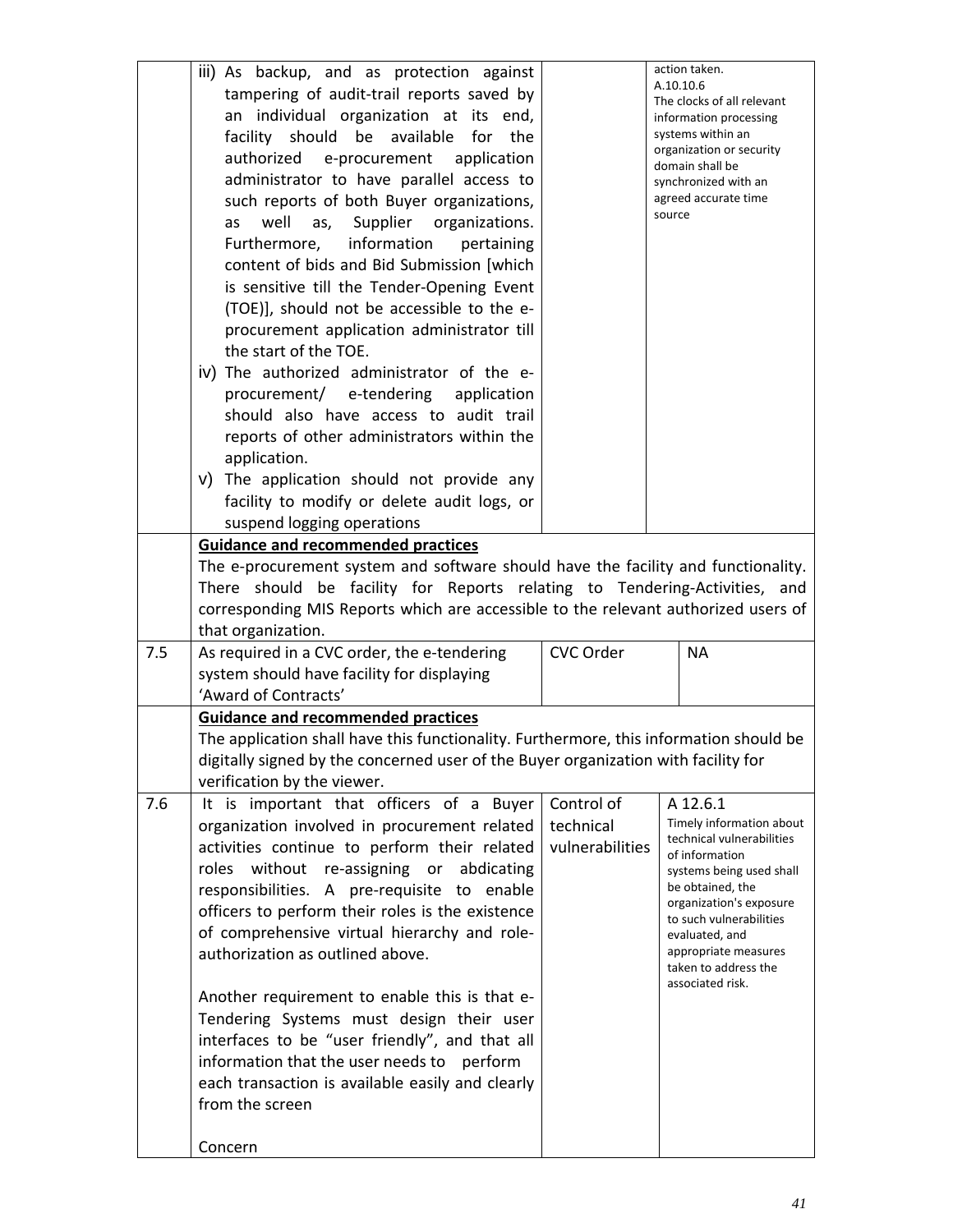| The e-Tendering application must be designed,<br>developed and deployed using reputed and<br>secure platforms such as -- .DotNet, J2EE etc,                               |                         |           |
|---------------------------------------------------------------------------------------------------------------------------------------------------------------------------|-------------------------|-----------|
| minimize<br>defects<br>like<br>that<br>bugs<br>and                                                                                                                        |                         |           |
| vulnerabilities. It is important to ensure that                                                                                                                           |                         |           |
| during deployment; only compiled codes of                                                                                                                                 |                         |           |
| the e-tendering application software are used,                                                                                                                            |                         |           |
| with further protection to prevent run-time                                                                                                                               |                         |           |
| modifications in the code. Please clarify how                                                                                                                             |                         |           |
| this is achieved.                                                                                                                                                         |                         |           |
| Concern                                                                                                                                                                   |                         |           |
| It should not be possible to compromise the                                                                                                                               |                         |           |
| security of the e-tendering application, even                                                                                                                             |                         |           |
| with knowledge of its architecture, design and                                                                                                                            |                         |           |
| encryption algorithm used.                                                                                                                                                |                         |           |
| <b>Guidance and recommended practices</b>                                                                                                                                 |                         |           |
| The application shall be architectured, designed and developed (ie the required                                                                                           |                         |           |
| functionality should be inbuilt in the application) to address above concerns. The                                                                                        |                         |           |
| best practices and processes to develop secure software shall be followed.<br>8. Concerns relating to Bidders making false assertions based on non-existing functionality |                         |           |
| in their e-tendering software (Important Eligibility/ Qualifying Criteria)                                                                                                |                         |           |
| References may be given of various clients                                                                                                                                | $\bullet$<br>Quality    | <b>NA</b> |
| who<br>have<br>used<br>the<br>e-tendering/<br>e-                                                                                                                          | assessment              |           |
| procurement software before the date of                                                                                                                                   | of solution             |           |
| submission of bids. Such references should                                                                                                                                | Publically<br>$\bullet$ |           |
| state whether or not the e-Tendering software                                                                                                                             | available               |           |
| supplied to each reference client was capable                                                                                                                             | capability              |           |
| of<br>of<br>handling<br>each<br>the<br>following                                                                                                                          | <b>No</b><br>$\bullet$  |           |
| requirements: composite technical & financial                                                                                                                             | monopolizati            |           |
| bids (single stage- single envelope); technical<br>and financial bids in separate envelopes (single                                                                       | on                      |           |
| stage- two envelope); single stage two                                                                                                                                    |                         |           |
| envelope preceded by pre-qualification; and                                                                                                                               |                         |           |
| various security and transparency related                                                                                                                                 |                         |           |
| outlined<br>this<br>concerns<br>in<br>Annexure-I,                                                                                                                         |                         |           |
| (which<br>Annexure-II<br>is<br>based<br>on<br><b>CVC</b>                                                                                                                  |                         |           |
| Guidelines).                                                                                                                                                              |                         |           |
| <b>Guidance and recommended practices</b>                                                                                                                                 |                         |           |
| The solution should be assessed in respect of various security and transparency                                                                                           |                         |           |
| related concerns outline in these Guidelines, and its scope of Capability should be in<br>public domain, ie the functionality claimed should have references. This will   |                         |           |
| discourage monopolizing a particular vendor and solution and will encourage new                                                                                           |                         |           |
| entrants from offering such systems thereby affecting the competitiveness of                                                                                              |                         |           |
| procurement of systems. To encourage new entrants, while there should be no                                                                                               |                         |           |
| compromise on security, transparency and crucial functionality related concerns                                                                                           |                         |           |
| highlighted herein, the eligibility criteria in respect of 'number of tenders', 'revenue                                                                                  |                         |           |
| criteria from e-procurement', etc should be minimum.                                                                                                                      |                         |           |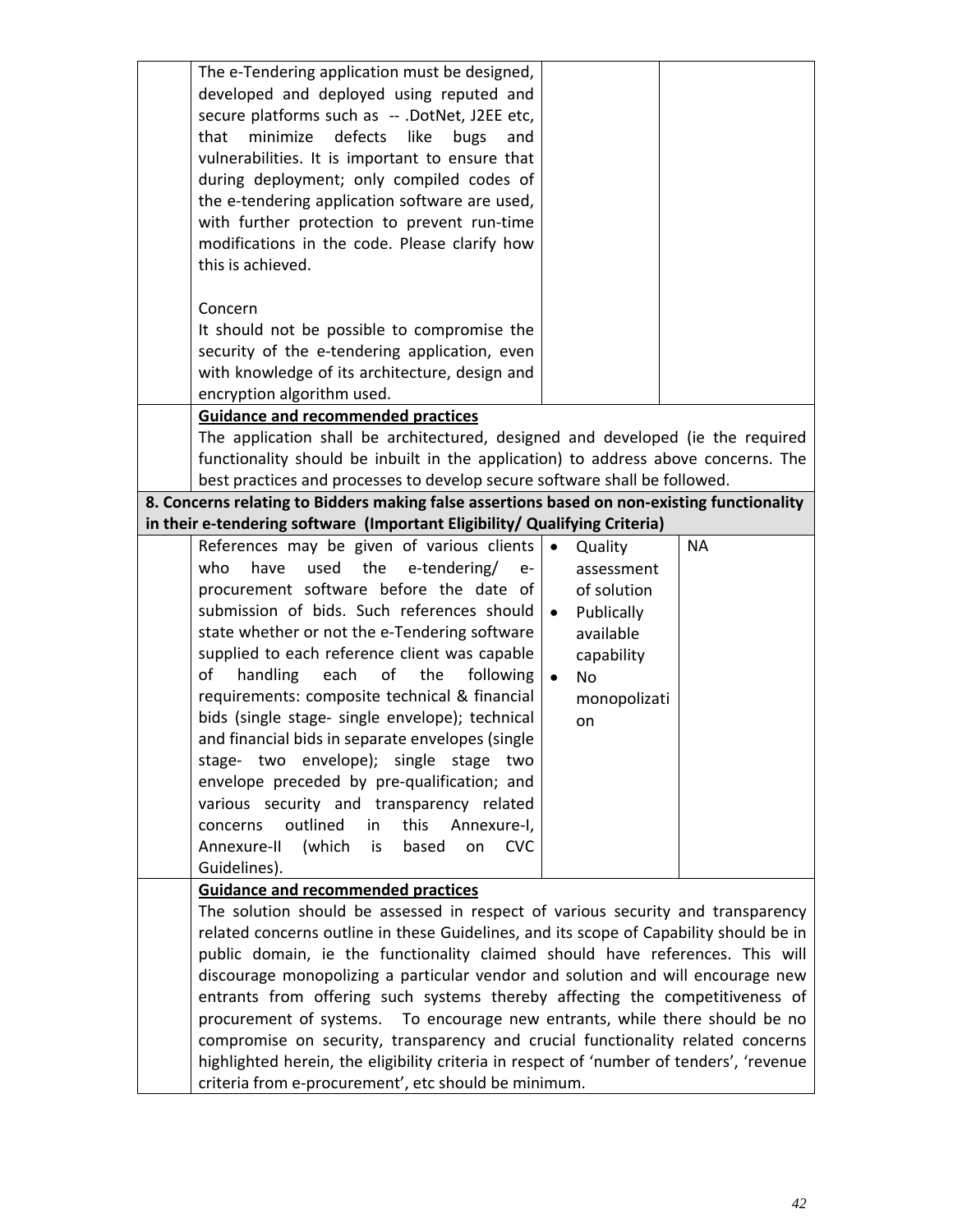### **Summary‐ Analysis of Risk of eProcurement Systems**

| <b>Security Risks</b>                                        |                                                                                                                                                                                                                                                                                                                                                                                                                                                                                        |
|--------------------------------------------------------------|----------------------------------------------------------------------------------------------------------------------------------------------------------------------------------------------------------------------------------------------------------------------------------------------------------------------------------------------------------------------------------------------------------------------------------------------------------------------------------------|
| Security                                                     | Compromise through potential weaknesses in the system                                                                                                                                                                                                                                                                                                                                                                                                                                  |
| Availability                                                 | The need for services to be 'on' all the time                                                                                                                                                                                                                                                                                                                                                                                                                                          |
| Authentication                                               | Masquerading identity or repudiation of message<br>Any purchasing system must support authentication of users so<br>that individual transaction can be traced back to the relevant<br>person. Generally, this is by user name and password.<br>Alternatively, the authentication mechanism could be network<br>login or other directory services, while higher security<br>requirement may demand token based method such as digital<br>certificate, smart card or biometrics devices. |
| Access                                                       | To ensure users only have access to the functions required to do<br>their jobs, an eProcurement system should incorporate "roles -<br>based" access control mechanism. This should allow a particular<br>role to be assigned to each user of the application, and to<br>determine which function areas this role incorporates.                                                                                                                                                         |
| <b>Audit Trail</b>                                           | A robust eProcurement solution should incorporate a<br>comprehensive audit trail, with recording of who did what and<br>when at various key stages of the purchasing process. The<br>system should also allow rules to be incorporated, example the<br>person who approves a requisition must be different from the<br>requisition originator. Setting such principles within the<br>purchasing application can be a useful counter major against<br>possible fraud.                   |
| Liability                                                    | Through employment or legal contractual obligations                                                                                                                                                                                                                                                                                                                                                                                                                                    |
| <b>Computer Fraud</b>                                        | Internal abuse and misuse                                                                                                                                                                                                                                                                                                                                                                                                                                                              |
| Breach by external                                           | External attack by various parties, whether corporate espionage                                                                                                                                                                                                                                                                                                                                                                                                                        |
| party                                                        | or terrorists                                                                                                                                                                                                                                                                                                                                                                                                                                                                          |
| Virus affecting the<br>system                                | Email viruses such as NIMDA or Melissa which have capability of<br>crippling systems                                                                                                                                                                                                                                                                                                                                                                                                   |
| Denial of service                                            | Flooding a computer's internet connection with requests to<br>disrupt traffic flow                                                                                                                                                                                                                                                                                                                                                                                                     |
| Intellectual property                                        | Misappropriation or release of intellectual property                                                                                                                                                                                                                                                                                                                                                                                                                                   |
| <b>Software Risks</b>                                        |                                                                                                                                                                                                                                                                                                                                                                                                                                                                                        |
| Switching Cost and<br>compliance with Rules<br>of Government | Control of spending to specific suppliers as part of e-Commerce                                                                                                                                                                                                                                                                                                                                                                                                                        |
| Procurement<br>Applets, scripting and<br>punch-out           | Some applications which only require users to have access to the<br>internet via a web browser may also require additional software<br>to be installed and run on the local machine, such as ActiveX<br>components, Java Applets, browser script and cookies. Security<br>policy should allow these software components to be installed<br>and run.                                                                                                                                    |
| Interoperability                                             | Lack of interoperability between the system of the bidder and<br>system of the procurement body<br>System interoperability is the smooth transition of data between<br>systems internally within an organisation, example between an                                                                                                                                                                                                                                                   |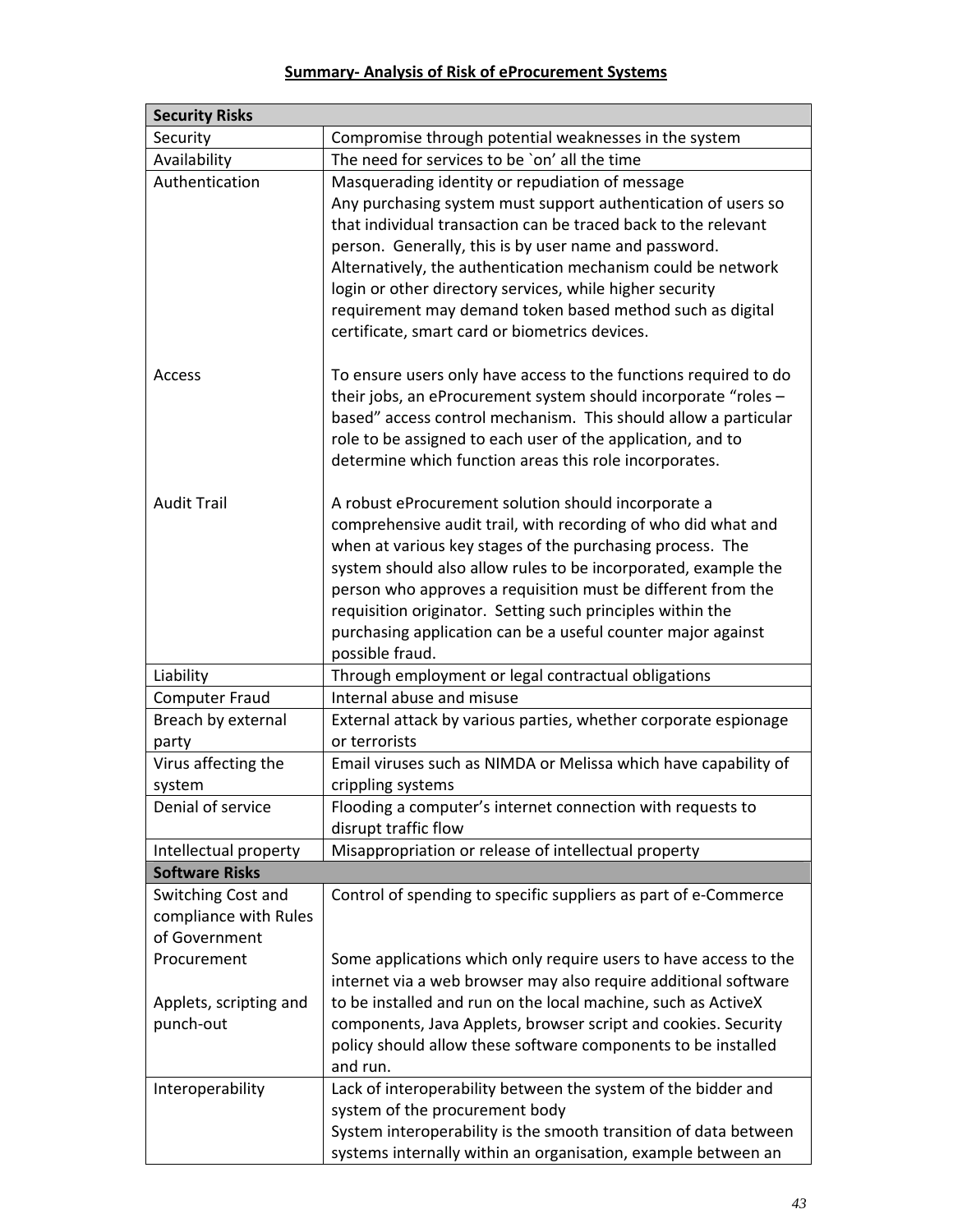|                            | eProcurement system and a finance system and externally                   |
|----------------------------|---------------------------------------------------------------------------|
|                            | example between a buyers eProcurement system and suppliers                |
|                            | eCommerce System.                                                         |
|                            | The preferred method of data flow today is eXtensible Mark-Up             |
|                            | Language (XML). XML is accepted a core standard for data                  |
|                            | exchange between the Government and Business.                             |
| <b>Project Risks</b>       |                                                                           |
| Competitive                | Risk to customer and supplier data, as well as other commercially         |
| information                | sensitive information                                                     |
| Lack of required skills    | Staff not being properly equipped with the correct skill set.             |
|                            | Repercussion of not adhering to roles & responsibilities while            |
|                            | handling private key/ user secret of personnel involved in e              |
|                            | procurement life cycle.                                                   |
| Wrong technology           | Investing in the wrong technology, this may lead to greater costs         |
| choice                     | than initially projected, or being stuck with a vendor                    |
| Complexity and             | Increasing complexity of organisation, systems and models                 |
| Management of              | The increasing electronic delivery of public services to business         |
| electronic records         | and citizens, in turn, producing more electronic records.                 |
|                            | Electronic records unlock content previously difficult to assess in       |
|                            | paper form, enable more effective sharing of information and              |
|                            | contribute to knowledge exchange. However, they need to be                |
|                            | retained and maintained over the medium to long term as the               |
|                            | records also demonstrate accountability.                                  |
|                            | Privacy and excess issues and particularly right to information act,      |
|                            | VAT and other taxation act required that electronic records be            |
|                            | managed constantly within regulatory environment.                         |
| <b>Reputational Risk</b>   | The risk of damaging goodwill or brand equity as a result of e-           |
|                            | Commerce mishap                                                           |
| <b>Business Continuity</b> | To protect historic data in the event of a system failure, or to          |
|                            | allow a purchase department to continue off-site in the event of          |
|                            | disaster, security arrangement should also include a business             |
|                            | continuity plan. This should detail :                                     |
|                            | Precautions to prevent disaster from occurring such as virus<br>$\bullet$ |
|                            | checking                                                                  |
|                            | Physical security in the premises where the application is                |
|                            | held and                                                                  |
|                            | Duplication of data onto multiple storage devices                         |
|                            | <b>Procedures</b> to follow in the event of an unrecoverable              |
|                            |                                                                           |
|                            | disaster e.g. retrieval of off-site back-ups or relocating to a           |
|                            | "warm recovery" server which contains all historical data.                |
|                            | Finally, it is important to test any continuity plans on a regular        |
|                            | basis. The time to discover that not all relevant files are backed        |
|                            | up is during a test drill, not when trying to recover after a             |
|                            | catastrophic failure.                                                     |
| <b>Environmental Risks</b> |                                                                           |
| Natural hazard             | Because of involvement of remotely located additional body                |
| Changing technology        | Rate of change of technology progressing ahead of the ability to          |
|                            | secure it                                                                 |
| Maverick                   | Procurement risk, describing employee's expenditure via non-              |
| Spend/compliance           | preferred suppliers, resulting in a blow-out in costs.                    |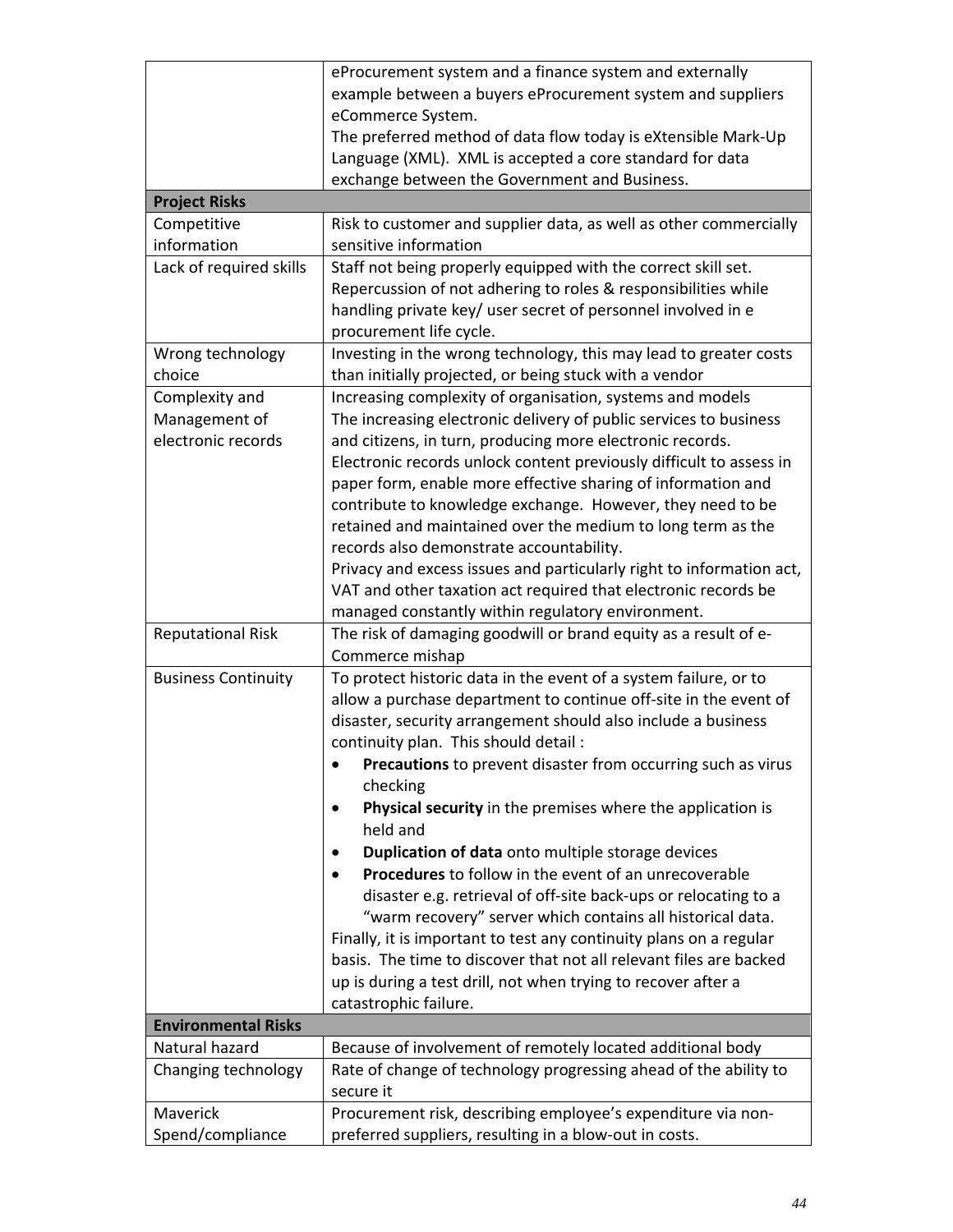| SI.<br>No.     | <b>Issues to be Checked</b>                                                                                                                                                                                                                                                                                 | <b>Means of Checking</b>                                                                                                                                                                                                                                               |
|----------------|-------------------------------------------------------------------------------------------------------------------------------------------------------------------------------------------------------------------------------------------------------------------------------------------------------------|------------------------------------------------------------------------------------------------------------------------------------------------------------------------------------------------------------------------------------------------------------------------|
| $\mathbf{1}$   | Whether the application is secure from making any<br>temporary distortion in the electronic posing of tender<br>notice, just to mislead certain vendors?                                                                                                                                                    | Functionality<br>Verification/Testing<br>(Application level)                                                                                                                                                                                                           |
| $\overline{2}$ | If yes at 2 above, then whether any automatic systems<br>alert is provided in the form of daily exception report in<br>the application in this regards?                                                                                                                                                     | Functionality<br>Verification/Testing<br>(Application level)                                                                                                                                                                                                           |
| 3              | Whether application ensures that the tender documents<br>issued to/downloaded by bidders are complete in shape<br>as per the approved tender documents including all its<br>corrigendum?                                                                                                                    | Functionality<br>Verification/Testing<br>(Application level)                                                                                                                                                                                                           |
| 4              | Is there any check available in the application to detect<br>and alert about the missing pages to the tenderer, if any?                                                                                                                                                                                     | Functionality<br>Verification/Testing<br>(Application level)                                                                                                                                                                                                           |
| 5              | Whether application ensures that all the corrigendum<br>issued by the Competent Authority are being fully<br>communicated in proper fashion to all bidders including<br>those who had already purchased/downloaded the bid<br>documents well ahead of the due date and before<br>uploading the corrigendum? | Functionality<br>Verification/Testing<br>(Application level)                                                                                                                                                                                                           |
| 6              | Whether system is safe from sending discriminatory<br>communication to different bidders about the same e-<br>tendering process?                                                                                                                                                                            | Functionality<br>Verification/Testing<br>(Application level)                                                                                                                                                                                                           |
| 7              | Whether e-procurement solution has also been<br>customized to process all type of tenders viz<br>Limited/Open/Global Tenders?                                                                                                                                                                               | Functionality<br>Verification/Testing<br>(Application level)                                                                                                                                                                                                           |
| 8              | Whether online Public Tender opening events feature are<br>available in the application?                                                                                                                                                                                                                    | Functionality<br>Verification/Testing<br>(Application level)                                                                                                                                                                                                           |
| 9              | Whether facilities for evaluation/loading of bids, strictly in<br>terms of criteria laid down in bid documents are available<br>in the application?                                                                                                                                                         | Functionality<br>Verification/Testing                                                                                                                                                                                                                                  |
| 10             | Whether sufficient safeguards have been provided in the<br>application to deal with failed attempt blocking?                                                                                                                                                                                                | Functionality<br>Verification/Testing<br>(Application level)                                                                                                                                                                                                           |
| 11             | Whether application is safe from submission of fake bids?                                                                                                                                                                                                                                                   | Functionality<br>Verification/Testing to<br>check that a bid can be<br>submitted only by a duly<br>authorized user of the<br>bidder organization, and<br>that all bidder<br>organizations are<br>authenticated.<br>(Application level)<br>Application<br>Vulnerability |

### **Table 1: General Security Issues**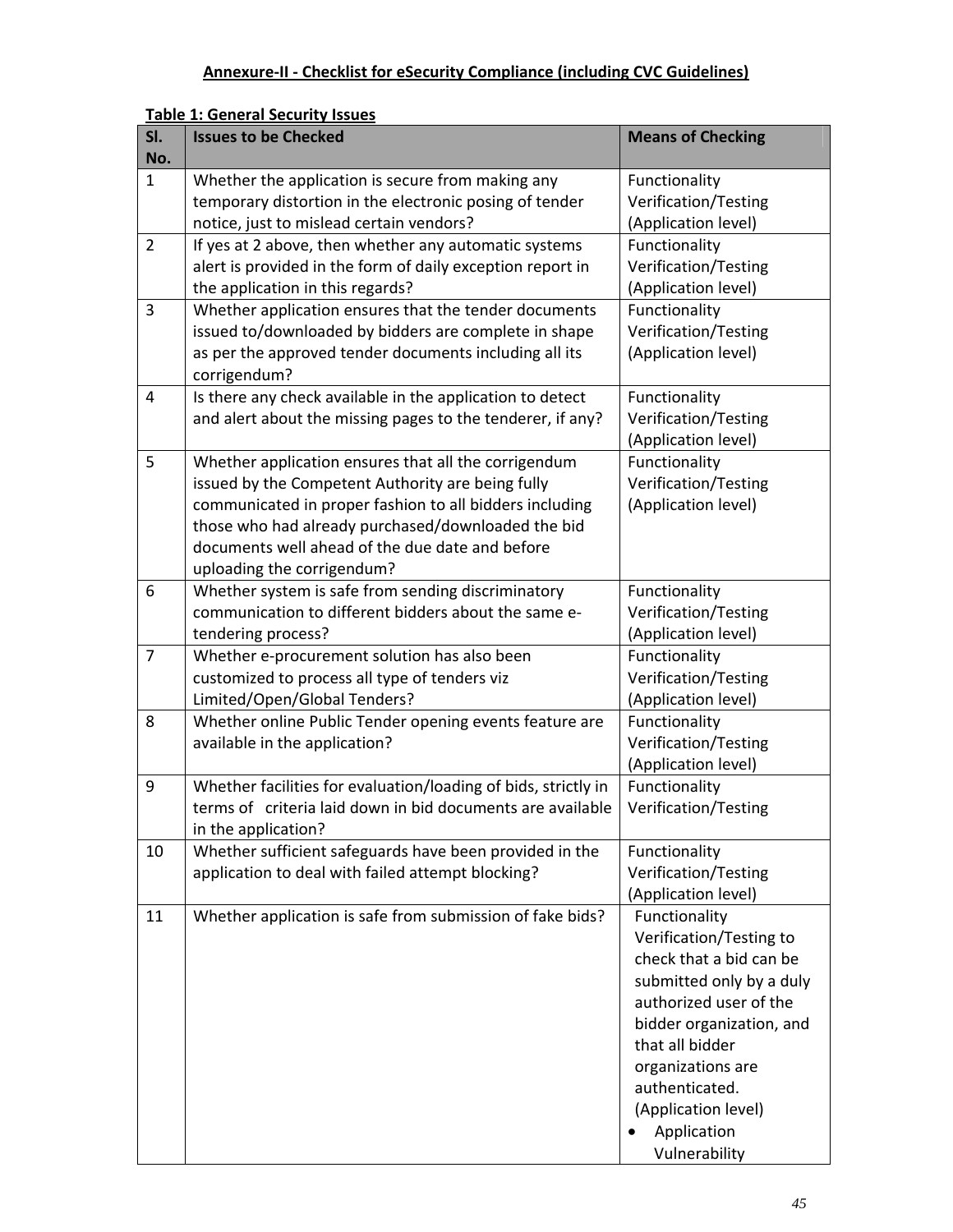|    |                                                                                                                                 | Assessment (Test for                                                                                                                                                                                                                                                                                                                                                                                                                |
|----|---------------------------------------------------------------------------------------------------------------------------------|-------------------------------------------------------------------------------------------------------------------------------------------------------------------------------------------------------------------------------------------------------------------------------------------------------------------------------------------------------------------------------------------------------------------------------------|
|    |                                                                                                                                 | OWASP Top 10 and                                                                                                                                                                                                                                                                                                                                                                                                                    |
|    |                                                                                                                                 | other known                                                                                                                                                                                                                                                                                                                                                                                                                         |
|    |                                                                                                                                 | vulnerabilities)                                                                                                                                                                                                                                                                                                                                                                                                                    |
|    |                                                                                                                                 | (Application level)<br>٠                                                                                                                                                                                                                                                                                                                                                                                                            |
| 12 | Whether encryptions of bids are done at clients end?                                                                            | Functionality                                                                                                                                                                                                                                                                                                                                                                                                                       |
|    |                                                                                                                                 | Verification/Testing                                                                                                                                                                                                                                                                                                                                                                                                                |
|    |                                                                                                                                 | (Application level)                                                                                                                                                                                                                                                                                                                                                                                                                 |
| 13 | Whether safety against tampering and stealing<br>information of submitted bid, during storage before its<br>opening is ensured? | Functionality<br>$\bullet$<br>Verification/Testing of<br>related 'features' and<br>'explanations' given by<br>the e-procurement/e-<br>tendering software/<br>service provider<br>against relevant<br>sections and points of<br>Annexure-I, viz<br>sections 2, 3 and 4 of<br>Annexure-I.                                                                                                                                             |
|    |                                                                                                                                 | (Application level, as<br>well as, Network level)<br>Application<br>٠<br>Vulnerability<br>Assessment (Test for<br>OWASP Top 10 and<br>other known<br>vulnerabilities)<br>(Application level, as<br>well as, Network level)                                                                                                                                                                                                          |
| 14 | Whether application is safe from siphoning off and                                                                              | Functionality<br>$\bullet$                                                                                                                                                                                                                                                                                                                                                                                                          |
|    | decrypting the clandestine copy of a bid encrypted with<br>Public key of tender opening officer?                                | Verification/Testing of<br>related 'features' and<br>'explanations' given by<br>the e-procurement/e-<br>tendering software/<br>service provider<br>against relevant<br>sections and points of<br>Annexure-I, viz<br>sections 2, 3 and 4 of<br>Annexure-I.<br>(Application level)<br>Application<br>$\bullet$<br>Vulnerability<br>Assessment (Test for<br>OWASP Top 10 and<br>other known<br>vulnerabilities)<br>(Application level) |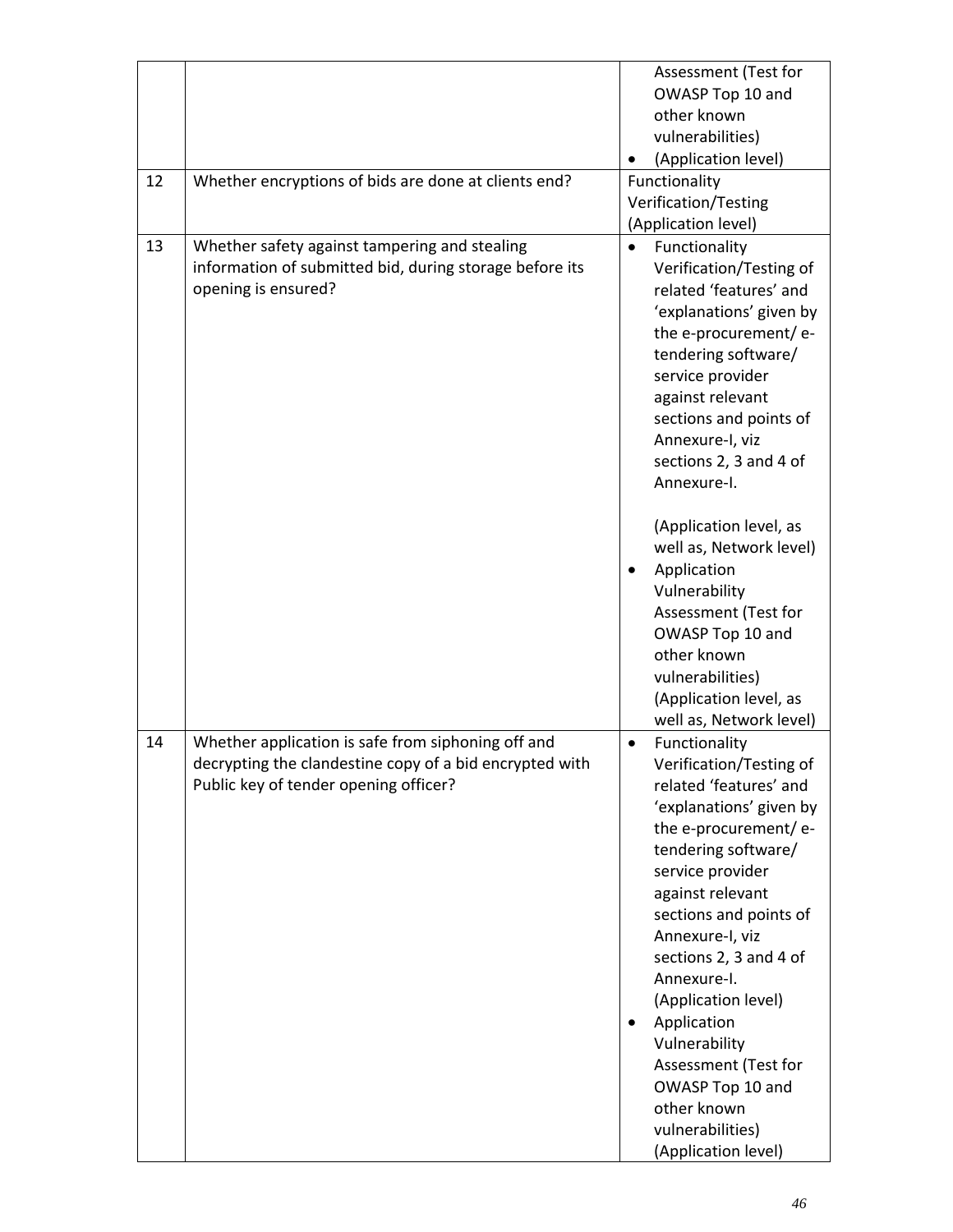| 15 | Whether application is safe from mutilation/sabotage of<br>otherwise rendering the encrypted bid in the e-tender box<br>during storage, to make it unreadable/invalid in any form,<br>before opening of the bids? | Functionality<br>$\bullet$<br>Verification/Testing of<br>related 'features' and<br>'explanations' given by<br>the e-procurement/e-<br>tendering software/<br>service provider<br>against relevant<br>sections and points of<br>Annexure-I, viz<br>sections 2, 3 and 4 of<br>Annexure-I. |
|----|-------------------------------------------------------------------------------------------------------------------------------------------------------------------------------------------------------------------|-----------------------------------------------------------------------------------------------------------------------------------------------------------------------------------------------------------------------------------------------------------------------------------------|
|    |                                                                                                                                                                                                                   | (Application level, as<br>well as, Network level)                                                                                                                                                                                                                                       |
|    |                                                                                                                                                                                                                   | Application<br>٠<br>Vulnerability<br>Assessment (Test for<br>OWASP Top 10 and<br>other known<br>vulnerabilities)<br>(Application level, as<br>well as, Network level)                                                                                                                   |
| 16 | Whether introduction of special characters/executable<br>files etc by users are restricted in the application?                                                                                                    | <b>Testing of Input Validation</b><br>(Refer OWASP Testing<br>Guide)<br>(Application level)                                                                                                                                                                                             |
| 17 | Whether validity check of DSC is being done at server<br>end?                                                                                                                                                     | Verification of the<br>implementation<br>(Application level)                                                                                                                                                                                                                            |
| 18 | Whether system supports the feature that even though if<br>a published tender is being deleted from the application,<br>does not allow permanent deletion of the published<br>tender from the Database?           | Verification of the<br>implementation<br>(Application level)                                                                                                                                                                                                                            |
| 19 | Whether sufficient security features are provided in the<br>application for authentication procedure of the system<br>administrator like ID, password, digital signature,<br>biometric etc.                       | Review of the<br>authentication mechanism<br>implemented.<br>(Application level, as well<br>as, Network level)                                                                                                                                                                          |
| 20 | Whether audit trails are being captured in the application<br>on media not prone to tampering, such as optical write<br>once?                                                                                     | Verification of the<br>implementation<br>(Application level, as well<br>as, Network level)                                                                                                                                                                                              |
| 21 | Whether log shipping featuring available, where a<br>separate dedicated server receives the logs from the<br>application over web service in real time?                                                           | Verification of the<br>implementation<br>(Network level)                                                                                                                                                                                                                                |
| 22 | Whether integrity and non-tampering is ensured in<br>maintaining the server clock synchronization and time<br>stamping?                                                                                           | Verification of the<br>implementation<br>(Network level)                                                                                                                                                                                                                                |
| 23 | Whether application generates any exception<br>report/system alerts etc to indicate the resetting of the                                                                                                          | Functionality<br>Verification/Testing                                                                                                                                                                                                                                                   |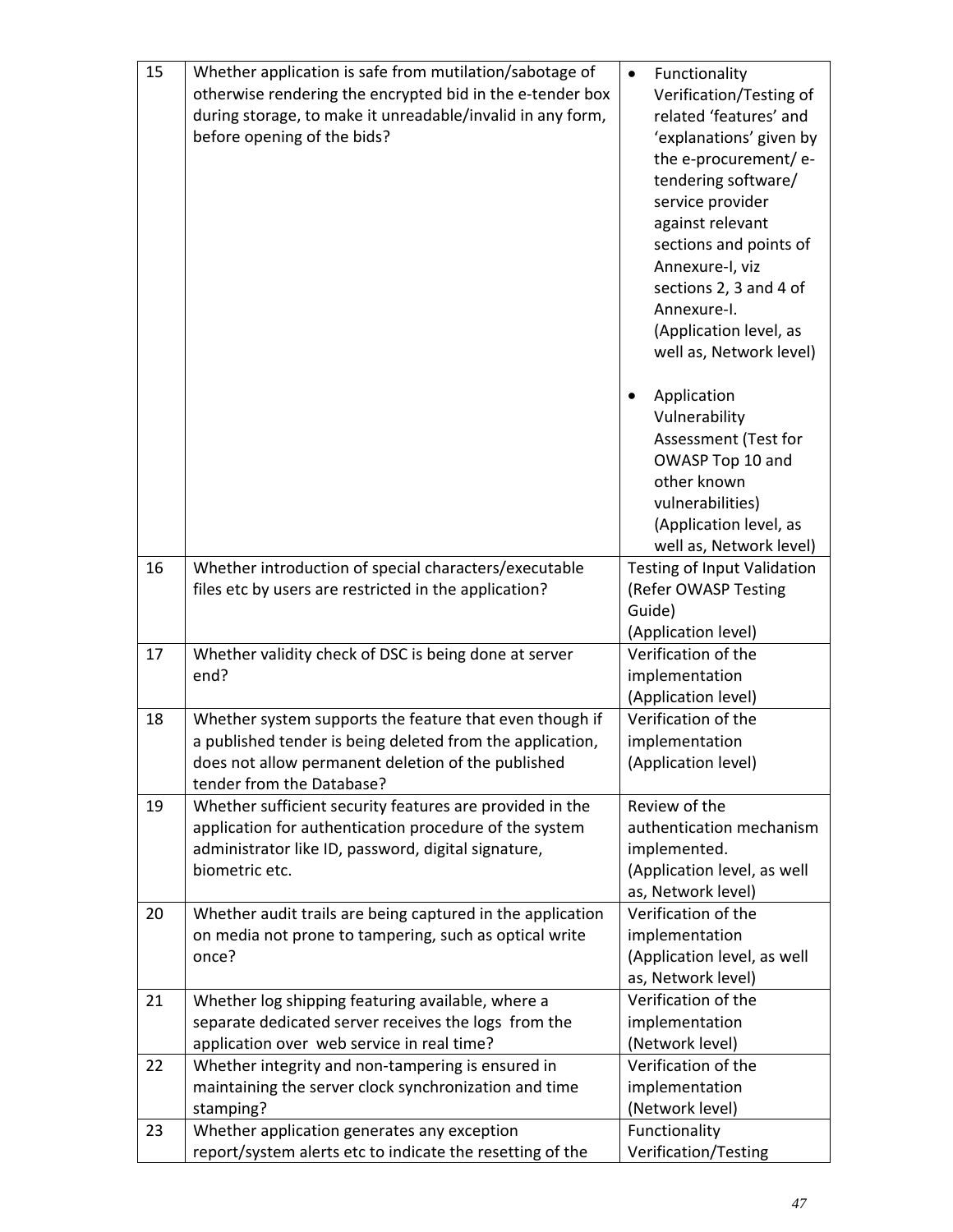|     | clock, in case the application for time stamping is killing at<br>the server level and time is manipulated?                                                                                                                     | (Network level)                                                                                          |
|-----|---------------------------------------------------------------------------------------------------------------------------------------------------------------------------------------------------------------------------------|----------------------------------------------------------------------------------------------------------|
| 24. | Whether application ensures that the quotes from various<br>bidders with their name are not being displayed to anyone<br>including to the organization during carrying out of the e-<br>reverse auctioning process?             | Functionality<br>Verification/Testing<br>(Application level)                                             |
| 25  | Whether application is fit for usage complying with the<br>requirements of tender processing viz authenticity of<br>tender, non-repudiation and secrecy of information till the<br>actual opening of tenders                    | Functionality<br>Verification/Testing<br>(Refer GFR for the<br>requirements)<br>(Application level)      |
| 26  | Whether any comprehensive third party audit (as per<br>statutory requirement and also as per the requirements of<br>e-tender processing (compliance to IT Act 2000) was got<br>conducted before first putting it to public use? | Verification of<br>records/reports/certificate<br>S<br>(Application level, as well<br>as, Network level) |
| 27  | Whether application complies with the Commission/s<br>Guidelines dated 17.9.2009 on Security consideration for<br>e-procurement systems                                                                                         | Covered below                                                                                            |

### **Table 2: Infrastructure Security Issues**

| SI.<br>No.     | <b>Issues to be Checked</b>                                                                                                                                                                                                                                                    | <b>Means of Checking</b>                                                                                                                                                                                                                   |
|----------------|--------------------------------------------------------------------------------------------------------------------------------------------------------------------------------------------------------------------------------------------------------------------------------|--------------------------------------------------------------------------------------------------------------------------------------------------------------------------------------------------------------------------------------------|
| $\mathbf{1}$   | Perimeter Defence:<br>Deployment of routers, firewalls. IPS/IDS, Remote<br>Access and network segmentation.                                                                                                                                                                    | Network Architecture<br>$\bullet$<br>Review<br>Assessment of<br>$\bullet$<br>vulnerabilities and<br>hardening/configuration of<br>network and security<br>devices e.g. routers,<br>switches, firewalls, IPS/IDS<br>etc.<br>(Network level) |
| $\overline{2}$ | Authentication:<br>Network authentication through deployment of<br>password policy for accessing the network resources.<br>To minimize unauthorised access to the e-<br>procurement system, at system level.                                                                   | Review of authentication<br>policies and mechanisms<br>(Network level)                                                                                                                                                                     |
| 3              | Monitoring:<br>Deployment of logging at OS/ network level and<br>monitoring the same.                                                                                                                                                                                          | Review of logging and<br>monitoring policies,<br>procedures & mechanisms<br>(Network level)                                                                                                                                                |
| 4              | Secure configuration of network host:<br>The security of individual servers & workstations is a<br>critical factor in the defence of any environment,<br>especially when remote access is allowed<br>workstations should have Safeguards in place to resist<br>common attacks. | Assessment of vulnerabilities<br>and hardening/configuration<br>of the hosts (servers, client<br>work stations etc.)<br>(Network level)                                                                                                    |
| 5              | System patching:<br>As the vulnerability of the system is discovered almost                                                                                                                                                                                                    | Review of Patch<br><b>Management Procedure</b>                                                                                                                                                                                             |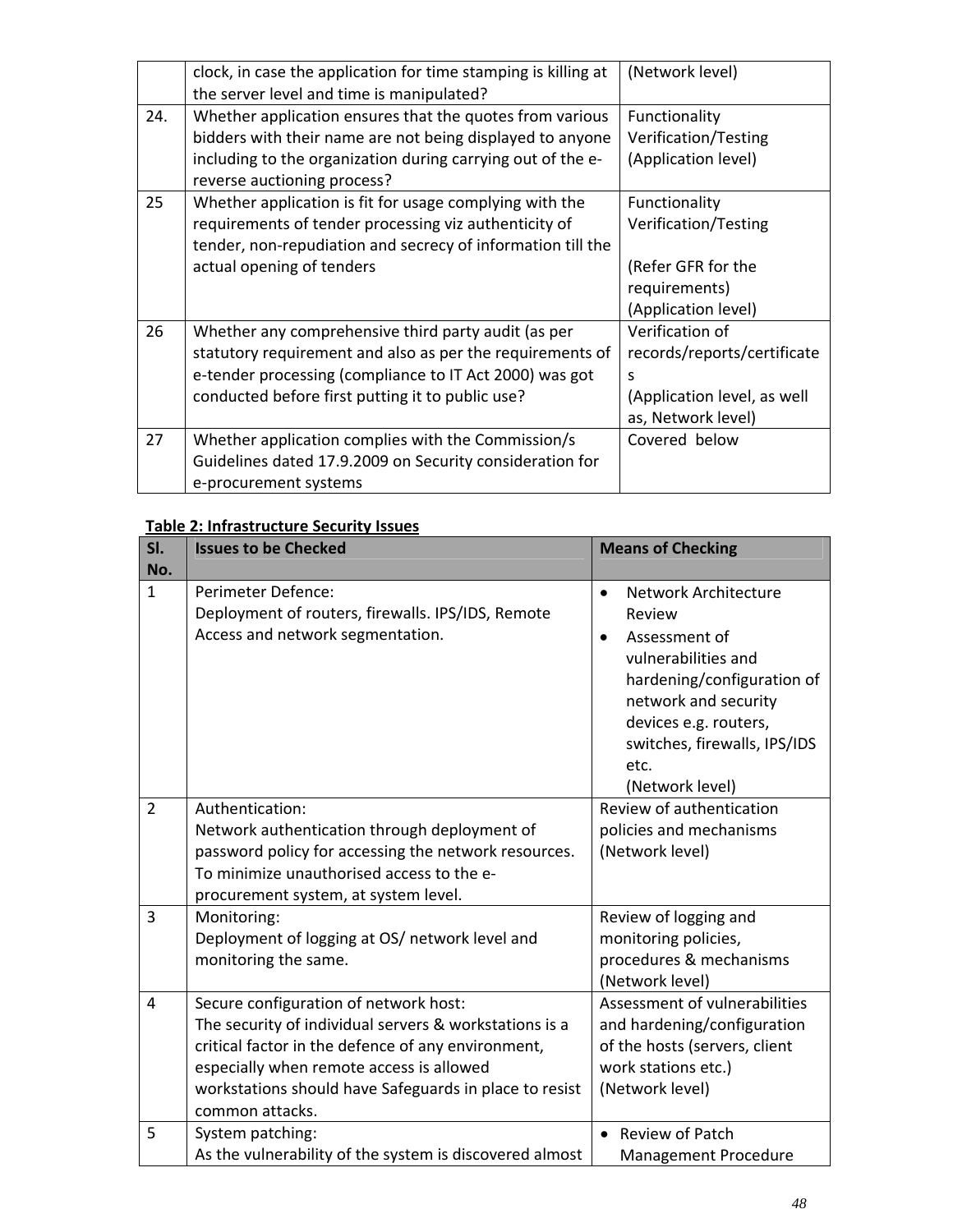|   | regularly and the system vendors are also releasing<br>the patches, It is expected that the host are patched<br>with latest security updates.                                                                                                                                                                                                                          | Verification of the<br>system patching status<br>(Network level)                              |
|---|------------------------------------------------------------------------------------------------------------------------------------------------------------------------------------------------------------------------------------------------------------------------------------------------------------------------------------------------------------------------|-----------------------------------------------------------------------------------------------|
| 6 | <b>Control of Malware:</b><br>Suitable control like anti-virus, anti spyware ext.<br>should be deployed on the host associated with e-<br>procurement system. However, option for running the<br>services at non-privileged user profile may be looked<br>for. Otherwise suitable operating system which is<br>immune to virus, Trojan and malware may be<br>deployed. | <b>Review of Malware Control</b><br>policies, procedures and<br>mechanisms<br>(Network level) |
| 7 | Structured cabling:<br>The availability of the network services is critically<br>dependent on the quality of interconnection between<br>the hosts through structured including termination &<br>marking. It is expected the e-procurement system has<br>implemented structured cabling and other controls<br>related with network and interconnection.                 | Verification of the cabling<br>(Network level)                                                |

# **Table 3: Application Security Issues at Design Level**

| SI.<br>No.     | <b>Issues to be Checked</b>                                                                                                                                                                                                                                                                                                                                                                                                                                                     | <b>Means of Checking</b>                                                        |
|----------------|---------------------------------------------------------------------------------------------------------------------------------------------------------------------------------------------------------------------------------------------------------------------------------------------------------------------------------------------------------------------------------------------------------------------------------------------------------------------------------|---------------------------------------------------------------------------------|
| $\mathbf{1}$   | Authentication:                                                                                                                                                                                                                                                                                                                                                                                                                                                                 | <b>Functionality Verification of</b>                                            |
|                | The authentication mechanism of the e-procurement<br>application should ensure that the credentials are                                                                                                                                                                                                                                                                                                                                                                         | the implementation                                                              |
|                | submitted on the pages that are served under SSL                                                                                                                                                                                                                                                                                                                                                                                                                                | (Application level, and SSL<br>verification at Network Level)                   |
| $\overline{2}$ | <b>Access Control:</b><br>The application shall enforce proper access control<br>model to ensure that the parameter available to the<br>user cannot be used for launching any attack.                                                                                                                                                                                                                                                                                           | Assessment/Testing (Refer<br><b>OWASP Testing Guide)</b><br>(Application level) |
| 3              | Session management:<br>The design should ensure that session tokens are<br>adequately protected from guessing during an<br>authenticated session.                                                                                                                                                                                                                                                                                                                               | Assessment/Testing (Refer<br><b>OWASP Testing Guide)</b><br>(Application level) |
| 4              | Error handling:<br>The design should ensure that the application does<br>not present user error messages to the outside world<br>which can be used for attacking the application.                                                                                                                                                                                                                                                                                               | Assessment/Testing (Refer<br><b>OWASP Testing Guide)</b><br>(Application level) |
| 5              | Input validation:<br>The application may accept input at multiple points<br>from external sources, such as users, client<br>applications, and data feeds. It should perform<br>validation checks of the syntactic and semantic<br>validity of the input. It should also check that input<br>data does not violate limitations of underlying or<br>dependent components, particularly string length and<br>character set.<br>All user-supplied fields should be validated at the | Assessment/Testing (Refer<br><b>OWASP Testing Guide)</b><br>(Application level) |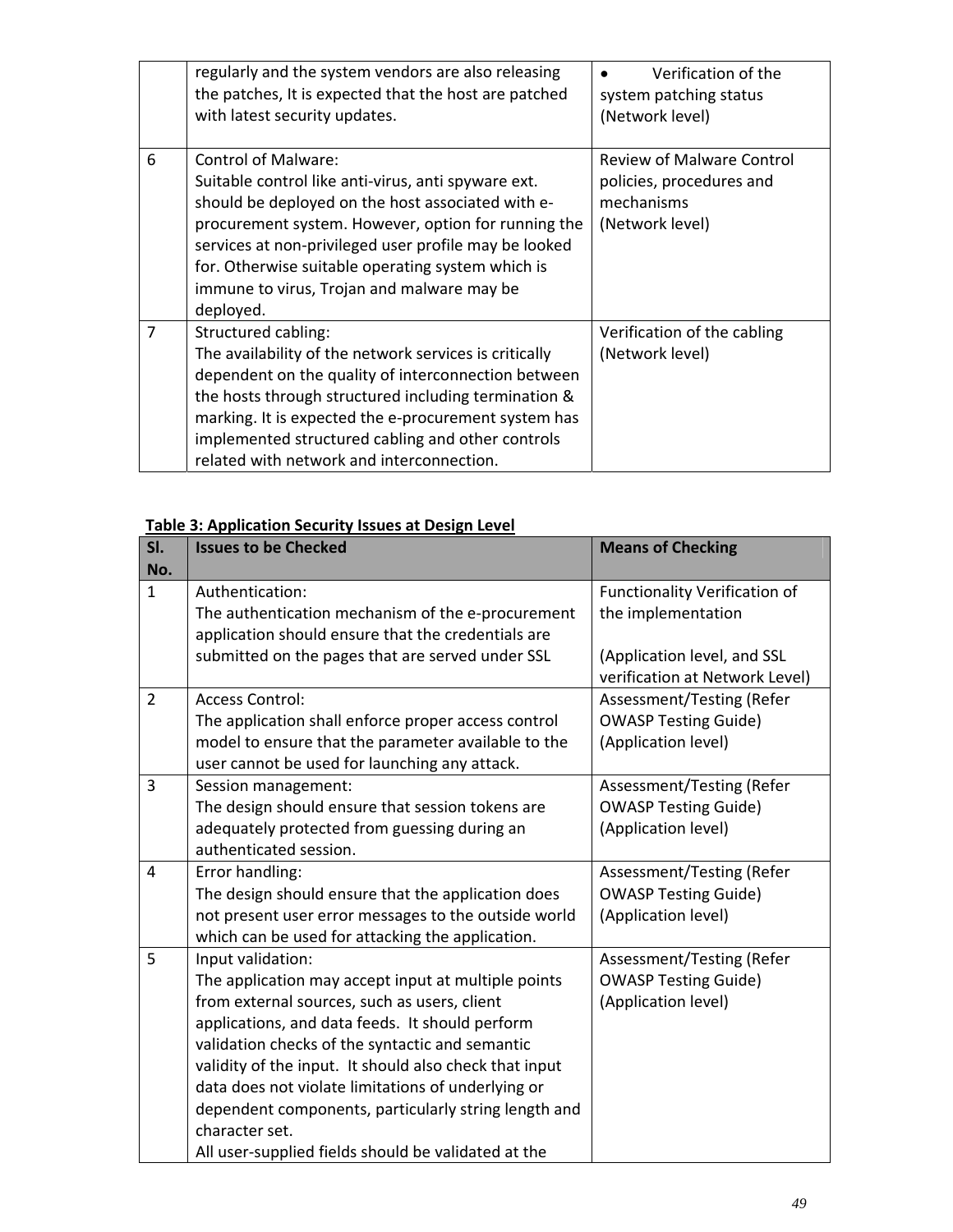|   | server side.                                                                                                                                                                                                       |                                                                                   |
|---|--------------------------------------------------------------------------------------------------------------------------------------------------------------------------------------------------------------------|-----------------------------------------------------------------------------------|
| 6 | Application logging and monitoring:<br>Logging should be enabled across all applications in<br>the environment. Log file data is important for<br>incident and trend analysis as well as for auditing<br>purposes. | <b>Functionality Verification of</b><br>the implementation<br>(Application level) |
|   | The application should log failed and successful<br>authentication attempts, changes to application data<br>including user accounts, serve application errors, and<br>failed and successful access to resources    |                                                                                   |

#### **Table 4: Application Security Issues During Deployment & Use**

| SI.<br>No.     | <b>Issues to be Checked</b>                                                                                                                                                                                                                                                                                            | <b>Means of Checking</b>                                                                                       |
|----------------|------------------------------------------------------------------------------------------------------------------------------------------------------------------------------------------------------------------------------------------------------------------------------------------------------------------------|----------------------------------------------------------------------------------------------------------------|
| $\mathbf{1}$   | Availability / Clustering / Load balancing:<br>Depending on the number of expected hits and<br>access the option for clustering of servers and load<br>balancing of the web application shall be<br>implemented                                                                                                        | Verification of the<br>implementation<br>(Network level)                                                       |
| $\overline{2}$ | Application and data recovery:<br>Suitable management procedure shall be deployed<br>for regular back-up of application and data. The<br>regularity of data backup shall be in commensurate<br>with the nature of transaction/ business translated<br>into the e-procurement system.                                   | Review of backup policies,<br>procedures and the backup<br>and restoration records.<br>(Network level)         |
| 3              | Integrity of the Application, Control of source code.<br>Configuration management:<br>Suitable management control shall be implemented<br>on availability of updated source code and its<br>deployment. Strict configuration control is<br>recommended to ensure that the latest software in<br>the production system. | Review of the configuration<br>management procedure,<br>mechanism and its<br>implementation<br>(Network level) |

#### **Table 5: Application Security Issues during Data Storage & Communication**

| SI.            | <b>Issues to be Checked</b>                         | <b>Means of Checking</b>        |
|----------------|-----------------------------------------------------|---------------------------------|
| No.            |                                                     |                                 |
| $\mathbf{1}$   | Encryption for data storage:                        | Verification of the             |
|                | Sensitive data should be encrypted or hashed in the | implementation                  |
|                | database and file system. The application should    | (Application level)             |
|                | differentiate between data that is sensitive to     |                                 |
|                | disclosure and must be encrypted, data that is      |                                 |
|                | sensitive only to tampering and for which a keyed   |                                 |
|                | hash value (HMAC) must be generated, and data       |                                 |
|                | that can be irreversibly transformed (hashed)       |                                 |
|                | without loss of functionality (such as passwords).  |                                 |
|                | The application should store keys used for          |                                 |
|                | decryption separately from the encrypted data.      |                                 |
| $\overline{2}$ | Data transfer security:                             | Verification of the             |
|                | Sensitive data should be encrypted prior to         | implementation                  |
|                | transmission to other components. Verify that       | (Application level, as well as, |
|                | intermediate components that handle the data in     | Network level)                  |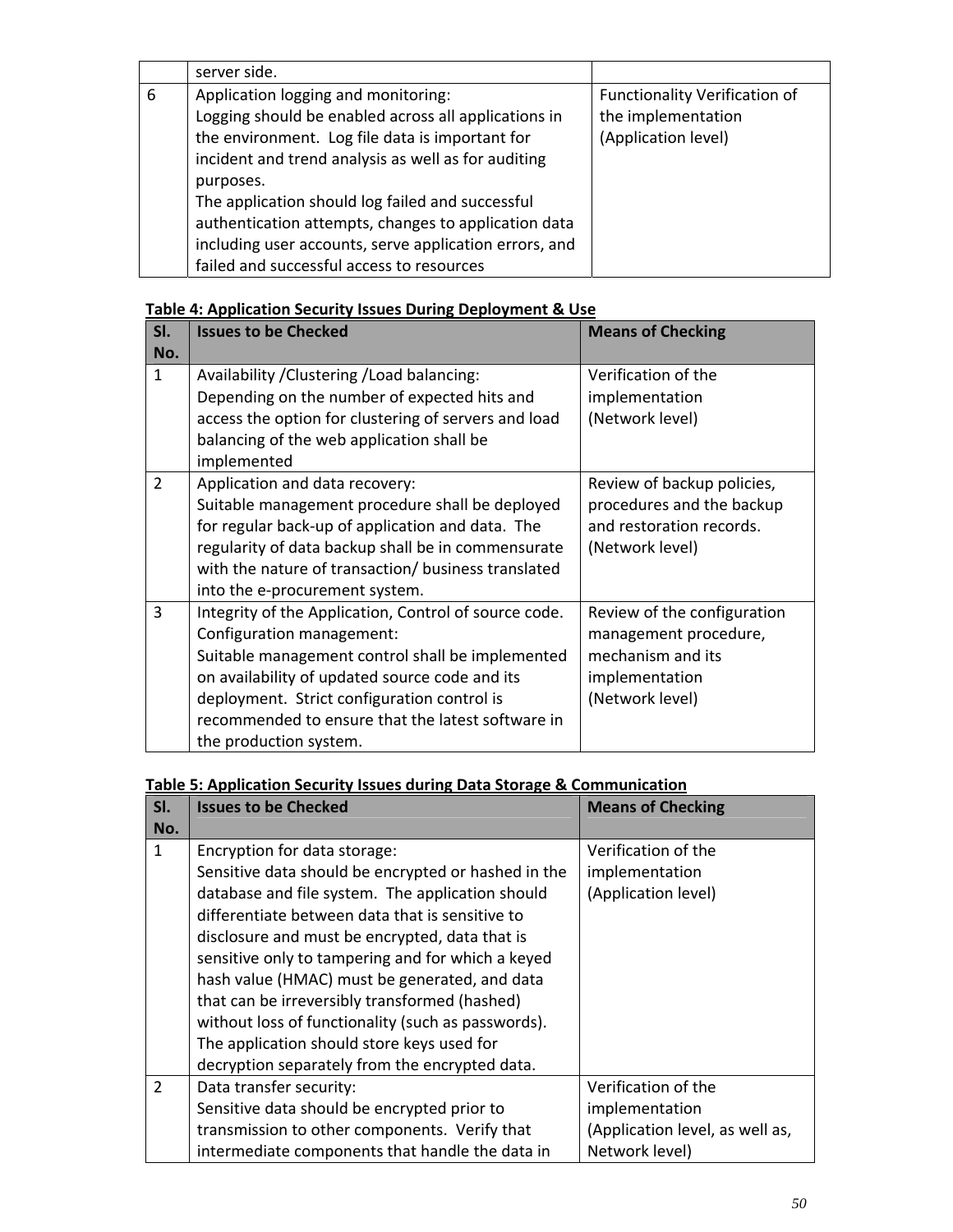|   | clear-text form, prior to transmission or subsequent<br>to receipt, do not present an undue threat to the<br>data. The application should take advantage of<br>authentication features available within the<br>transport security mechanism.<br>Specially, encryption methodology like SSL must be<br>deployed while communicating with the payment<br>gateway over public network.                                                                                                                                                                                                                                                                                                                                                                                                                                                                                                |                                                                                                                  |
|---|------------------------------------------------------------------------------------------------------------------------------------------------------------------------------------------------------------------------------------------------------------------------------------------------------------------------------------------------------------------------------------------------------------------------------------------------------------------------------------------------------------------------------------------------------------------------------------------------------------------------------------------------------------------------------------------------------------------------------------------------------------------------------------------------------------------------------------------------------------------------------------|------------------------------------------------------------------------------------------------------------------|
| 3 | Access control:<br>Applications should enforce an authorization<br>mechanism that provides access to sensitive data<br>and functionality only to suitably permitted users or<br>clients.<br>Role-based access controls should be enforced at<br>the database level as well as at the application<br>interface. This will protect the database in the<br>event that the client application is exploited.<br>Authorization checks should require prior successful<br>authentication to have occurred.<br>All attempts to obtain access, without proper<br>authorization should be logged<br>Conduct regular testing of key applications that<br>process sensitive data and of the interfaces<br>available to users from the Internet include both<br>"black box" informed" testing against<br>the<br>application. Determine if users can gain access to<br>data from other accounts. | Testing/Assessment of the<br>access control<br>implementation as per<br>defined policies.<br>(Application level) |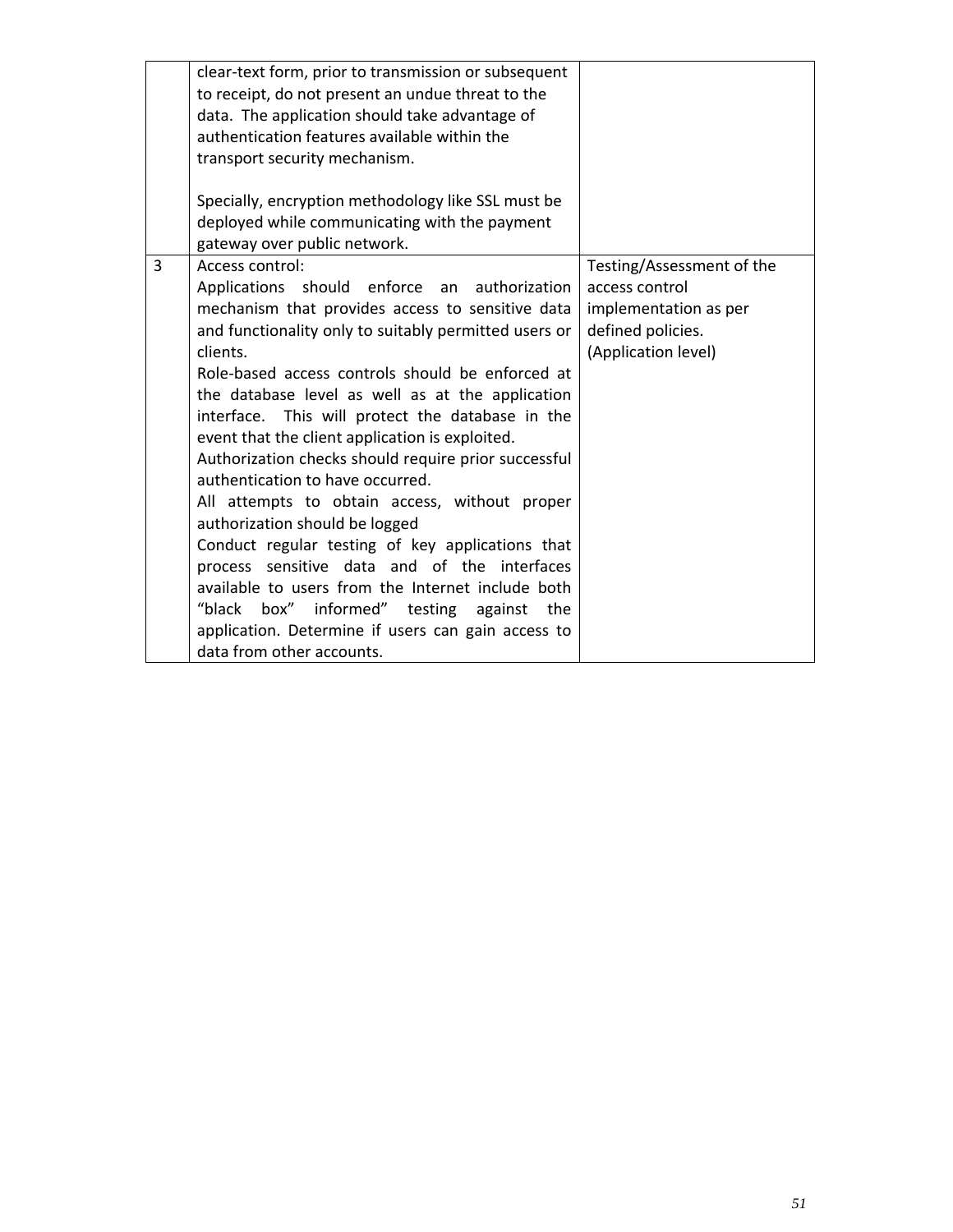#### **Annexure‐III – Checklist for Compliance to GOI procurement procedures GFR 2005, Government of India, Ministry of Finance, Department of Expenditure**

The contents of GFR 2005 are as follows:

| <b>Chapter</b> | <b>Name of the Chapter</b>                                       |
|----------------|------------------------------------------------------------------|
| 1.             | Introduction                                                     |
| 2.             | General System of Financial Management                           |
|                | I. General Principles relating to expenditure & payment of money |
|                | II. Defalcation and losses                                       |
|                | III. Submission of records & information                         |
| 3.             | Budget formulation and implementation                            |
| 4.             | <b>Government Accounts</b>                                       |
| 5.             | Works                                                            |
| 6.             | <b>Procurement of Goods and Services</b>                         |
|                | I. Procurement of Goods                                          |
|                | II. Procurement of Services                                      |
| 7.             | <b>Inventory Management</b>                                      |
| 8.             | <b>Contract Management</b>                                       |
| 9.             | Grants-in-aid and Loans                                          |
| 10.            | Budgeting and Accounting for Externally Aided Projects           |
| 11.            | <b>Government Guarantees</b>                                     |
| 12.            | Miscellaneous Subjects                                           |
|                | I. Establishment                                                 |
|                | II. Refund of revenue                                            |
|                | III. Debt and misc. obligations of Govt.                         |
|                | IV. Security deposits                                            |
|                | V. Transfer of land and buildings                                |
|                | VI. Charitable endowments and other trusts                       |
|                | VII. Local bodies                                                |
|                | VIII. Destruction of records connected with Accounts             |
|                | IX. Contingent and Miscellaneous Expenditure.                    |

#### Chapter‐6, Procurement of Good & Services is applicable for e‐Procurement System (EPS).

The list of GFR requirements given below provides general guidelines about the applicability of the requirements in the EPS and the verification mechanism. The assumption has been made that in an ideal situation, all the GFR requirements will be applicable to the EPS. However, in actual situation, depending on the client's (buyer organization) requirements, all the GFR requirements may not be applicable and hence not addressed by the EPS. Therefore, it is recommended that the EPS solution/ service provider uses this list as a guideline and prepares similar list for the EPS being developed as per the applicability of the GFR requirements.

The compliance to applicable GFR requirements may be verified as follows:

- In case of manual procurement system, compliance verification may be done through process audit of the policy & procedures of the client's (buyer organization). It is up to the client to perform the process audit to ensure compliance.
- In case of e-procurement system, compliance verification shall be done through **testing and audit of the functionalities in the EPS solution**. It is recommended; that internal verification may be done by the EPS solution provider and also be externally verified by Third Party Agency for client's acceptance.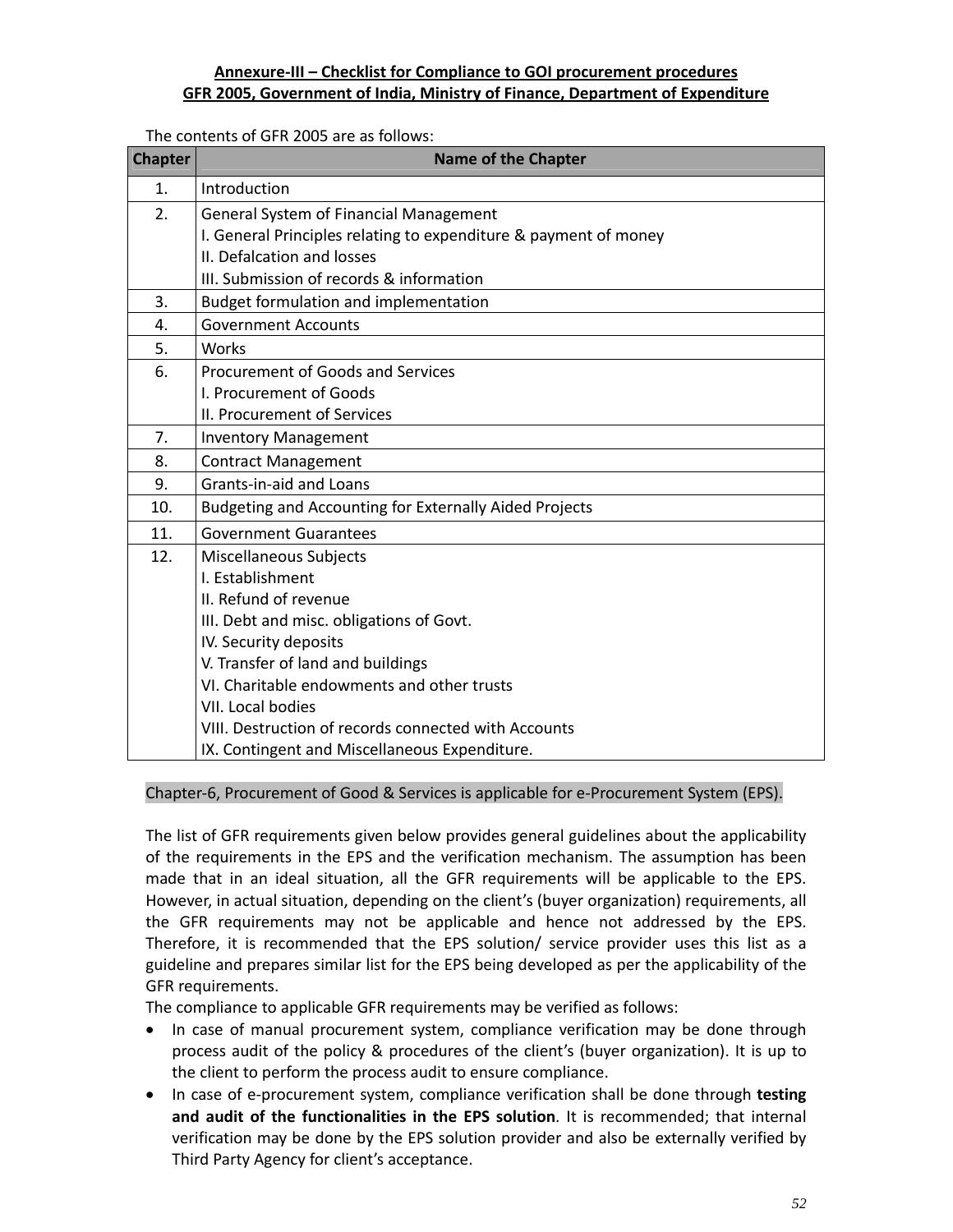| Rule | <b>Description</b>                                                                                                                                                                                                                                                                                   | <b>To Be Addressed</b> | Compliance          |
|------|------------------------------------------------------------------------------------------------------------------------------------------------------------------------------------------------------------------------------------------------------------------------------------------------------|------------------------|---------------------|
|      |                                                                                                                                                                                                                                                                                                      | By                     | <b>Verification</b> |
|      | General                                                                                                                                                                                                                                                                                              |                        |                     |
|      | GFR covers Rules relating to $-$ Tenders relating to Works,<br>Goods and Services. The e-procurement system should                                                                                                                                                                                   |                        |                     |
|      | have functionality to cover all kinds of tenders, whether<br>the tenders relate to Works, Goods or Services. While some<br>specific rules relating to procurement of Goods and<br>Services are outlined below, corresponding functionality<br>for Works tenders should also be implemented in the e- |                        |                     |
|      | procurement system.                                                                                                                                                                                                                                                                                  |                        |                     |

# **Chapter 6: Procurement of Goods and Services ‐ Guidelines**

| <b>Rule</b> | <b>Description</b>                                                                                                                                                                                                                                                                                                                                                                                                                                                                                                                                                                                                                                                                                                                                                                                                                                                                                                                                                                     | To Be Addressed By                                                                                                          | <b>Compliance</b><br><b>Verification</b>                                                                                                                                                                                                      |
|-------------|----------------------------------------------------------------------------------------------------------------------------------------------------------------------------------------------------------------------------------------------------------------------------------------------------------------------------------------------------------------------------------------------------------------------------------------------------------------------------------------------------------------------------------------------------------------------------------------------------------------------------------------------------------------------------------------------------------------------------------------------------------------------------------------------------------------------------------------------------------------------------------------------------------------------------------------------------------------------------------------|-----------------------------------------------------------------------------------------------------------------------------|-----------------------------------------------------------------------------------------------------------------------------------------------------------------------------------------------------------------------------------------------|
|             | A) Procurement of Goods: Rule 135 to 162                                                                                                                                                                                                                                                                                                                                                                                                                                                                                                                                                                                                                                                                                                                                                                                                                                                                                                                                               |                                                                                                                             |                                                                                                                                                                                                                                               |
| 135         | This chapter contains the general rules applicable<br>to all Ministries or Departments, regarding<br>procurement of goods required for use in the<br>public service. Detailed instructions relating to<br>procurement of goods may be issued by the<br>procuring departments broadly in conformity                                                                                                                                                                                                                                                                                                                                                                                                                                                                                                                                                                                                                                                                                     |                                                                                                                             |                                                                                                                                                                                                                                               |
|             | with the general rules contained in this Chapter.                                                                                                                                                                                                                                                                                                                                                                                                                                                                                                                                                                                                                                                                                                                                                                                                                                                                                                                                      |                                                                                                                             |                                                                                                                                                                                                                                               |
| 136         | Definition of Goods The term 'goods' used in this<br>all<br><i>includes</i><br>articles,<br>chapter<br>material,<br>commodities, livestock, furniture, fixtures, raw<br>material,<br>spares,<br>instruments,<br>machinery,<br>equipment, industrial plant etc. purchased or<br>otherwise acquired for the use of Government<br>but excludes books, publications, periodicals, etc.<br>for a library.                                                                                                                                                                                                                                                                                                                                                                                                                                                                                                                                                                                   |                                                                                                                             |                                                                                                                                                                                                                                               |
| 137         | Fundamental principles of public buying:                                                                                                                                                                                                                                                                                                                                                                                                                                                                                                                                                                                                                                                                                                                                                                                                                                                                                                                                               | e-procurement System                                                                                                        | Functionality                                                                                                                                                                                                                                 |
|             | Every authority delegated with the financial should have functionality<br>powers of procuring goods in public interest shall to ensure transparency,<br>have the responsibility and accountability to bring accountability, fairness<br>efficiency, economy, and transparency in matters and equitable treatment<br>relating to public procurement and for fair and<br>equitable treatment of suppliers and promotion<br>of competition in public procurement.<br>The procedure to be followed in making public strictly and satisfactorily<br>procurement must conform to the following<br>yardsticks:<br>(i) The specifications in terms of quality, type etc., in Annexure-I of these<br>as also quantity of goods to be procured, should Guidelines. Specifically for<br>be clearly spelt out keeping in view the specific fairness it must be<br>needs of the procuring organisations. The ensured that the e-<br>specifications so worked out should meet the procurement system | of suppliers. This should<br>be ensured by e-<br>procurement system<br>addressing the various<br>issues especially outlined | Verification/Testing<br>of related<br>'features' and<br>'explanations'<br>given by the e-<br>procurement/ e-<br>tendering<br>software/ service<br>provider against<br>relevant sections<br>and points of<br>Annexure-I of<br>these Guidelines |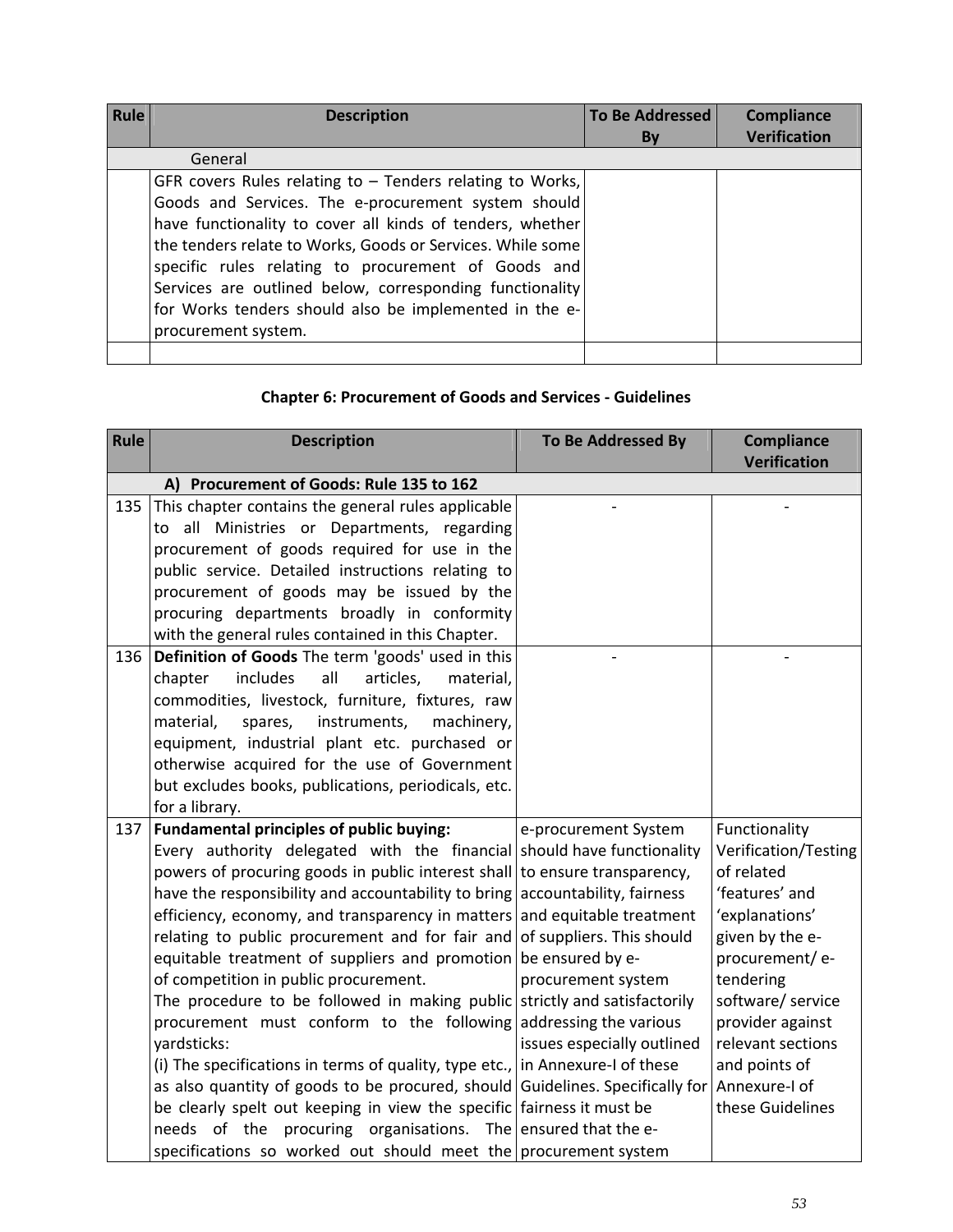|     | basic needs of the organisation without including supports all legitimate  |                              |                      |
|-----|----------------------------------------------------------------------------|------------------------------|----------------------|
|     | superfluous and non-essential features, which processes and                |                              |                      |
|     | may result in unwarranted expenditure. Care methodologies for              |                              |                      |
|     | should also be taken to avoid purchasing inviting bids in a                |                              |                      |
|     | quantities in excess of requirement to avoid transparent manner, and       |                              |                      |
|     | inventory carrying costs;                                                  | under no circumstances       |                      |
|     | (ii) Offers should be invited following a fair, should the confidentiality |                              |                      |
|     | transparent and reasonable procedure;                                      | of the bid be                |                      |
|     |                                                                            |                              |                      |
|     | (iii) The procuring authority should be satisfied compromised before the   |                              |                      |
|     | that the selected offer adequately meets the Online Public Tender          |                              |                      |
|     | requirement in all respects;                                               | Opening Event.               |                      |
|     | (iv) The procuring authority should satisfy itself Importantly, a properly |                              |                      |
|     | that the price of the selected offer is reasonable conducted Public Tender |                              |                      |
|     | and consistent with the quality required;                                  | Opening Event is the         |                      |
|     | (v) At each stage of procurement the concerned backbone of transparency    |                              |                      |
|     | procuring authority must place on record, in in public procurement.        |                              |                      |
|     | precise terms, the considerations which weighed                            | The e-procurement            |                      |
|     |                                                                            |                              |                      |
|     | with it while taking the procurement decision.                             | system must have a very      |                      |
|     |                                                                            | transparent and              |                      |
|     |                                                                            | comprehensive Online         |                      |
|     |                                                                            | <b>Public Tender Opening</b> |                      |
|     |                                                                            | Event. For accountability,   |                      |
|     |                                                                            | there should be a            |                      |
|     |                                                                            | comprehensive Hierarchy      |                      |
|     |                                                                            | and Role Authorization of    |                      |
|     |                                                                            | officers with detailed       |                      |
|     |                                                                            | Audit Trails as outlined in  |                      |
|     |                                                                            | Annexure-I of these          |                      |
|     |                                                                            | Guidelines.                  |                      |
|     |                                                                            |                              |                      |
|     |                                                                            |                              |                      |
|     |                                                                            | Where required,              |                      |
|     |                                                                            | functionality of the e-      |                      |
|     |                                                                            | procurement system           |                      |
|     |                                                                            | should be supplemented       |                      |
|     |                                                                            | with Procurement Policy      |                      |
|     |                                                                            | & Procedures internal to     |                      |
|     |                                                                            | the Buyer organization.      |                      |
|     | 138 Authorities competent to purchase goods:                               | e-procurement System         | Functionality        |
|     | An authority which is competent to incur should have functionality         |                              | Verification/Testing |
|     | sanction<br>contingent<br>expenditure<br>may                               | the for Requisition          | & Audit              |
|     | purchase of goods required for use in public Management (ie Indent         |                              |                      |
|     |                                                                            |                              |                      |
|     | service in accordance with Schedule V of the Management) with digital      |                              |                      |
|     | Delegation of Financial Powers Rules, 1978, signatures.                    |                              |                      |
|     | following the general procedure contained in the                           |                              |                      |
|     | following rules.                                                           |                              |                      |
| 139 | <b>Procurement of goods required on mobilisation:</b> Procurement Policy & |                              | <b>Process Audit</b> |
|     | Procurement of goods required on mobilisation Procedures internal to       |                              |                      |
|     | and/ or during the continuance of Military the Buyer organization          |                              |                      |
|     | operations shall be regulated by special rules and                         |                              |                      |
|     | orders issued by the Government on this behalf Note: Generally no          |                              |                      |
|     | from time to time.                                                         | specific requirements for    |                      |
|     |                                                                            | e-procurement.               |                      |
|     |                                                                            |                              |                      |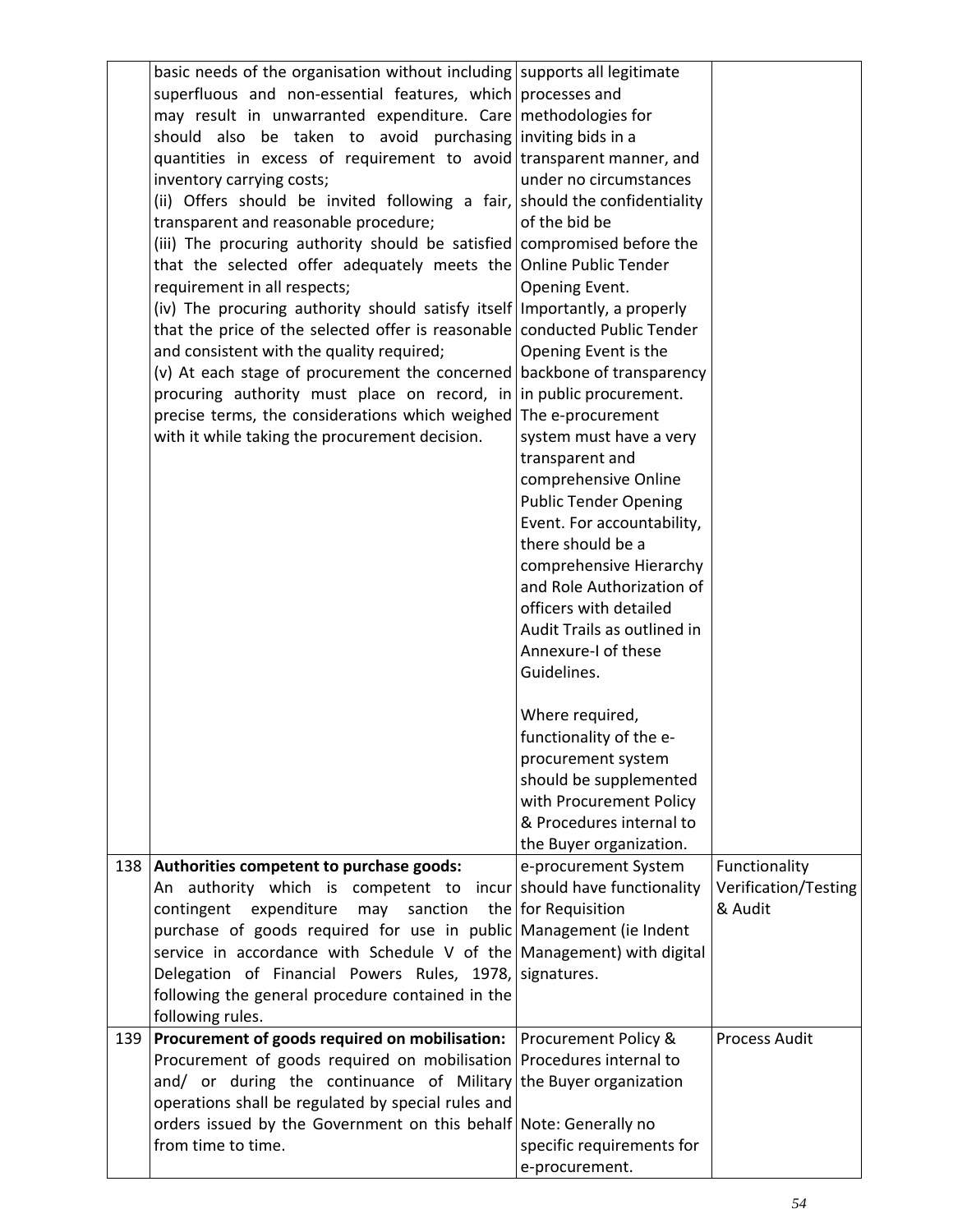| 140 | Powers for procurement of goods:                                                             | Procurement Policy & | Process              |
|-----|----------------------------------------------------------------------------------------------|----------------------|----------------------|
|     | The Ministries or Departments have been Procedures internal to                               |                      | Audit                |
|     | delegated full powers to make their own the Buyer organization                               |                      |                      |
|     | arrangements for procurement of goods. In case                                               |                      |                      |
|     | however, a Ministry or Department does not have Note: Generally no                           |                      |                      |
|     | the required expertise, it may project its indent to specific requirements for               |                      |                      |
|     | the Central Purchase Organisation (e.g. DGS&D) e-procurement.                                |                      |                      |
|     | with the approval of competent authority. The                                                |                      |                      |
|     | indent form to be utilised for this purpose will be                                          |                      |                      |
|     | as per the standard form evolved by the Central                                              |                      |                      |
|     |                                                                                              |                      |                      |
|     | Purchase Organisation.                                                                       |                      |                      |
| 141 | Rate contract:                                                                               | Procurement Policy & | Process              |
|     | The Central Purchase Organisation (e.g. DGS&D) Procedures internal to                        |                      | Audit                |
|     | shall conclude rate contracts with the registered the Buyer organization                     |                      |                      |
|     | suppliers, for goods and items of standard types,                                            |                      |                      |
|     | which are identified as common user items and Note: Generally no                             |                      |                      |
|     | are needed on recurring basis by various Central specific requirements for                   |                      |                      |
|     | Government Ministries or Departments.                                                        | e-procurement.       |                      |
|     | Definition of Registered suppliers is given in Rule                                          |                      |                      |
|     | 142 below. The Central Purchase Organisation                                                 |                      |                      |
|     | will furnish and update all the relevant details of                                          |                      |                      |
|     | the rate contracts in its web site. The Ministries                                           |                      |                      |
|     | or Departments shall follow those rate contracts                                             |                      |                      |
|     | to the maximum extent possible.                                                              |                      |                      |
| 142 | <b>Registration of suppliers:</b>                                                            | Procurement Policy & | Process              |
|     | With a view to establishing reliable sources for Procedures internal to                      |                      | Audit                |
|     | procurement of goods commonly required for the Buyer organization                            |                      |                      |
|     |                                                                                              |                      |                      |
|     |                                                                                              |                      |                      |
|     | the<br>Central<br>Purchase<br>Government<br>use,                                             |                      | Functionality        |
|     | Organisation (e.g. DGS&D) will prepare and Note: Generally no                                |                      | Verification/Testing |
|     | maintain item-wise lists of eligible and capable specific requirements for                   |                      |                      |
|     | suppliers. Such approved suppliers will be known e-procurement.                              |                      |                      |
|     | as "Registered Suppliers". All Ministries or                                                 |                      |                      |
|     | Departments may utilise these lists as and when                                              |                      |                      |
|     | necessary. Such registered suppliers are prima                                               |                      |                      |
|     | facie eligible for consideration for procurement of                                          |                      |                      |
|     | goods through Limited Tender Enquiry. They are                                               |                      |                      |
|     | also ordinarily exempted from furnishing bid                                                 |                      |                      |
|     | security along with their bids. A Head of                                                    |                      |                      |
|     | Department may also register suppliers of goods                                              |                      |                      |
|     | which<br>specifically<br>are<br>required<br>by<br>that                                       |                      |                      |
|     | Department or Office.                                                                        |                      |                      |
|     | (ii) Credentials, manufacturing capability, quality                                          |                      |                      |
|     | control systems, past performance, after-sales                                               |                      |                      |
|     | service, financial background etc.<br>of the                                                 |                      |                      |
|     |                                                                                              |                      |                      |
|     | supplier(s) should be carefully verified before                                              |                      |                      |
|     | registration.                                                                                |                      |                      |
|     | (iii) The supplier(s) will be registered for a fixed                                         |                      |                      |
|     | period (between 1 to 3 years) depending on the                                               |                      |                      |
|     | nature of the goods. At the end of this period, the                                          |                      |                      |
|     | registered supplier(s) willing to continue with                                              |                      |                      |
|     | registration are to apply afresh for renewal of<br>registration. New supplier(s) may also be |                      |                      |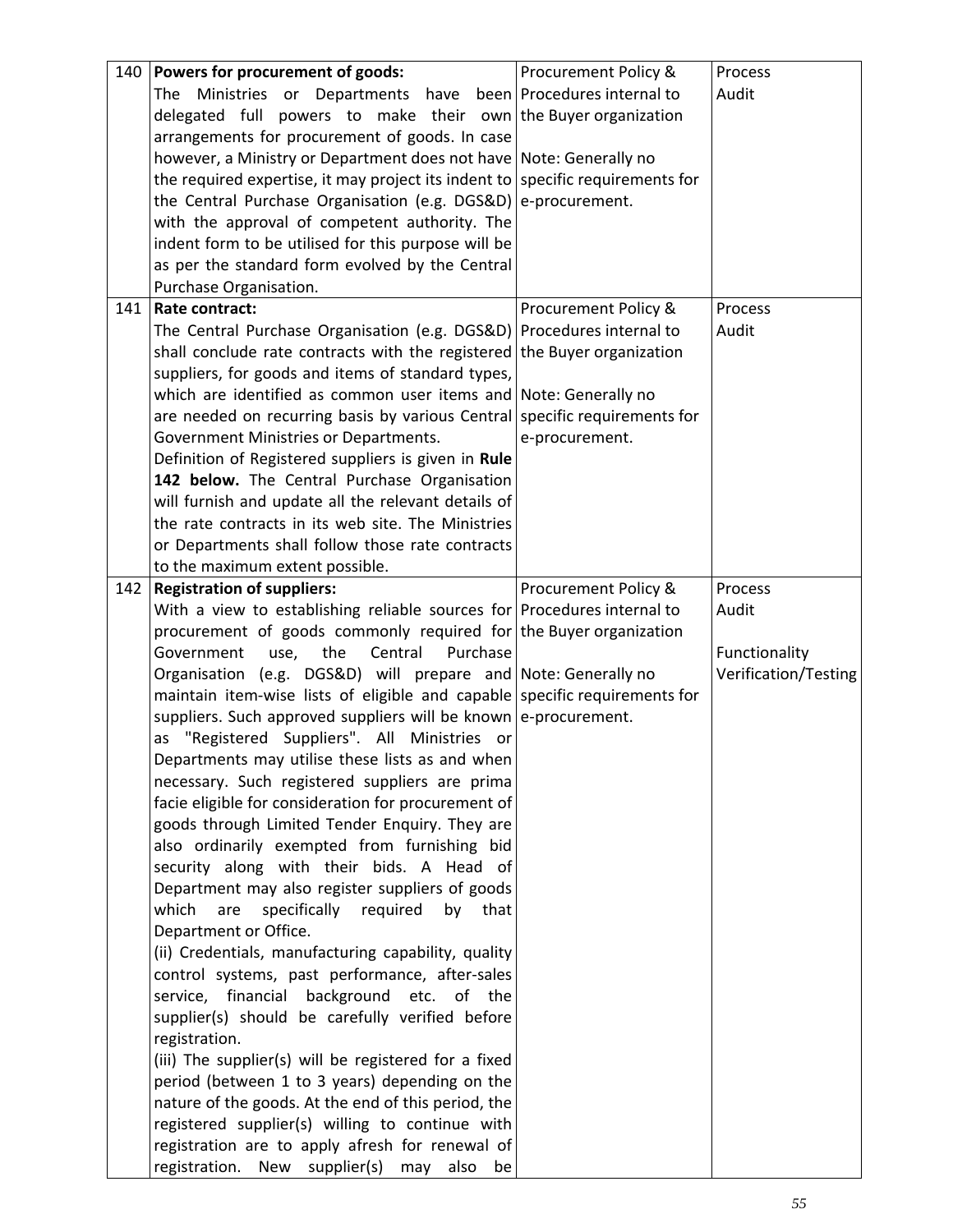|     | considered for registration at any time, provided                             |                        |                      |
|-----|-------------------------------------------------------------------------------|------------------------|----------------------|
|     | they fulfil all the required conditions.                                      |                        |                      |
|     | (iv) Performance and conduct of every registered                              |                        |                      |
|     | supplier is to be watched by the concerned                                    |                        |                      |
|     | Ministry<br>Department. The<br>or<br>registered                               |                        |                      |
|     | supplier(s) are liable to be removed from the list                            |                        |                      |
|     | of approved suppliers if they fail to abide by the                            |                        |                      |
|     | terms and conditions of the registration or fail to                           |                        |                      |
|     | supply the goods on time or supply substandard                                |                        |                      |
|     | goods or make any false declaration to any                                    |                        |                      |
|     | Government agency or for any ground which, in                                 |                        |                      |
|     | the opinion of the Government, is not in public                               |                        |                      |
|     | interest.                                                                     |                        |                      |
| 143 | <b>Enlistment of Indian agents:</b>                                           | e-procurement System   | Functionality        |
|     | As per the Compulsory Enlistment Scheme of the should have feature for        |                        | Verification/Testing |
|     | Department of Expenditure, Ministry of Finance, bidder (Indian Agent) to      |                        | & Audit              |
|     | it is compulsory for Indian agents, who desire to be able to furnish details  |                        |                      |
|     | quote directly on behalf of their foreign of their enlisting with the         |                        |                      |
|     | principals, to get themselves enlisted with the concerned Central             |                        |                      |
|     | Central Purchase Organisation (eg. DGS&D). Purchase Organization in           |                        |                      |
|     | However, such enlistment is not equivalent to the bid.                        |                        |                      |
|     |                                                                               |                        |                      |
|     | registration of suppliers as mentioned under Rule                             |                        |                      |
|     | 142 above.<br><b>Reserved items:</b>                                          |                        |                      |
| 144 |                                                                               | e-procurement System   | Functionality        |
|     | The Central Government, through administrative should have feature for        |                        | Verification/        |
|     | instructions, has reserved all items of handspun Tender Notice to highlight   |                        | Testing              |
|     | handwoven textiles (khadi goods) for such special reservations.<br>and        |                        |                      |
|     | exclusive purchase from Khadi Village Industries                              |                        |                      |
|     | Commission (KVIC). It has also reserved all items                             |                        |                      |
|     | handloom textiles<br>required<br>of<br>by Central                             |                        |                      |
|     | Government departments for exclusive purchase                                 |                        |                      |
|     | from KVIC and/or the notified handloom units of                               |                        |                      |
|     | ACASH (Association of Corporations and Apex                                   |                        |                      |
|     | Societies of Handlooms). The Central Government                               |                        |                      |
|     | has also reserved some items for purchase from                                |                        |                      |
|     | registered Small Scale Industrial Units. The                                  |                        |                      |
|     | Central Departments or Ministries are to make                                 |                        |                      |
|     | their purchases for such reserved goods and                                   |                        |                      |
|     | items from such units as per the instructions                                 |                        |                      |
|     | issued by the Central Government in this regard.                              |                        |                      |
| 145 | Purchase of goods without quotation (Upto Procurement Policy &                |                        | <b>Process Audit</b> |
|     | Rs.15,000/-):                                                                 | Procedures internal to |                      |
|     | Purchase of goods upto the value of Rs. 15,000/- the Buyer organization       |                        |                      |
|     | (Rupees Fifteen Thousand) only on each occasion                               |                        |                      |
|     | may be made without inviting quotations or bids Note: Generally no            |                        |                      |
|     | on the basis of a certificate to be recorded by the specific requirements for |                        |                      |
|     | competent authority in the following format.                                  | e-procurement.         |                      |
|     | "I, ______________________, am personally satisfied                           |                        |                      |
|     | that these goods purchased are of the requisite                               |                        |                      |
|     | and<br>specification<br>and<br>have<br>been<br>quality                        |                        |                      |
|     |                                                                               |                        |                      |
|     | purchased from a reliable supplier at a reasonable                            |                        |                      |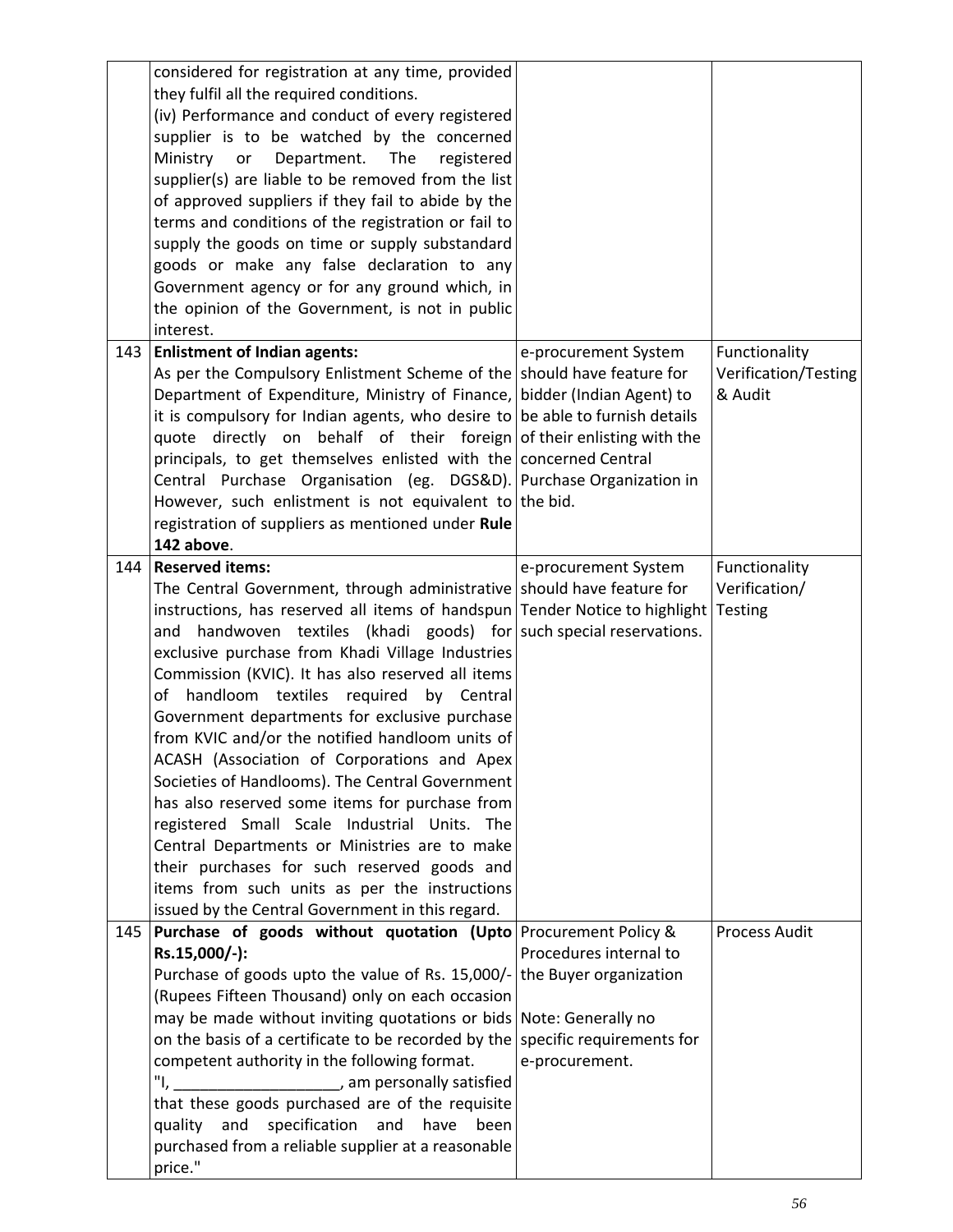| 146 | <b>Purchase of goods by purchase committee</b> Procurement Policy &        |                           | <b>Process Audit</b> |
|-----|----------------------------------------------------------------------------|---------------------------|----------------------|
|     | (Above Rs.15,000/- & upto Rs.1,00,000/-):                                  | Procedures internal to    |                      |
|     | Purchase of goods costing above Rs. 15,000/- the Buyer organization        |                           |                      |
|     | (Rupees Fifteen Thousand) only and upto Rs.                                |                           |                      |
|     | 1,00,000/- (Rupees One lakh) only on each Note: Generally no               |                           |                      |
|     | occasion may be made on the recommendations specific requirements for      |                           |                      |
|     | of a duly constituted Local Purchase Committee e-procurement.              |                           |                      |
|     | consisting of three members of an appropriate                              |                           |                      |
|     | level as decided by the Head of the Department.                            |                           |                      |
|     | The committee will survey the market to                                    |                           |                      |
|     | ascertain the reasonableness of rate, quality and                          |                           |                      |
|     | specifications and identify the appropriate                                |                           |                      |
|     | supplier. Before recommending placement of the                             |                           |                      |
|     | purchase order, the members of the committee                               |                           |                      |
|     | will jointly record a certificate as under.                                |                           |                      |
|     | "Certified that we                                                         |                           |                      |
|     | members of the purchase                                                    |                           |                      |
|     | committee are jointly and individually satisfied                           |                           |                      |
|     | that the goods recommended for purchase are of                             |                           |                      |
|     | the requisite specification and quality, priced at                         |                           |                      |
|     | the prevailing market rate and the supplier                                |                           |                      |
|     | recommended is reliable and competent to                                   |                           |                      |
|     |                                                                            |                           |                      |
| 147 | supply the goods in question."                                             |                           | <b>Process Audit</b> |
|     | Purchase of goods directly under rate contract:                            | Procurement Policy &      |                      |
|     | $(1)$ In case a Ministry or Department directly Procedures internal to     |                           |                      |
|     | procures Central Purchase Organisation (e.g. the Buyer organization        |                           |                      |
|     | DGS&D) rate contracted goods from suppliers,                               |                           |                      |
|     | the prices to be paid for such goods shall not Note: Generally no          |                           |                      |
|     | exceed those stipulated in the rate contract and specific requirements for |                           |                      |
|     | the other salient terms and conditions of the $ e$ -procurement.           |                           |                      |
|     | purchase should be in line with those specified in                         |                           |                      |
|     | the rate contract. The Ministry or Department                              |                           |                      |
|     | shall make its own arrangement for inspection                              |                           |                      |
|     | and testing of such goods where required.                                  |                           |                      |
|     | (2) The Central Purchase Organisation (e.g.                                |                           |                      |
|     | DGS&D) should host the specifications, prices and                          |                           |                      |
|     | other salient details of different rate contracted                         |                           |                      |
|     | items, appropriately updated, on the web site for                          |                           |                      |
|     | use by the procuring Ministry or Department.                               |                           |                      |
| 148 | A demand for goods should not be divided into Procurement Policy &         |                           | <b>Process Audit</b> |
|     | small quantities to make piece meal purchases to                           | Procedures internal to    |                      |
|     | avoid the necessity of obtaining the sanction of the Buyer organization    |                           |                      |
|     | higher authority required with reference to the                            |                           |                      |
|     | estimated value of the total demand.                                       | Note: Generally no        |                      |
|     |                                                                            | specific requirements for |                      |
|     |                                                                            | e-procurement.            |                      |
| 149 | Purchase of goods by obtaining bids:                                       | Procurement Policy &      | Process              |
|     | Except in cases covered under Rule 145, 146 and Procedures                 |                           | Audit                |
|     | 147(1), Ministries or Departments shall procure                            |                           |                      |
|     | goods under the powers referred to in Rule 140 e-procurement system        |                           | Functionality        |
|     | above by following the standard method of should have functionality        |                           | Verification/Testing |
|     | obtaining bids in:                                                         | for creating and          | of related           |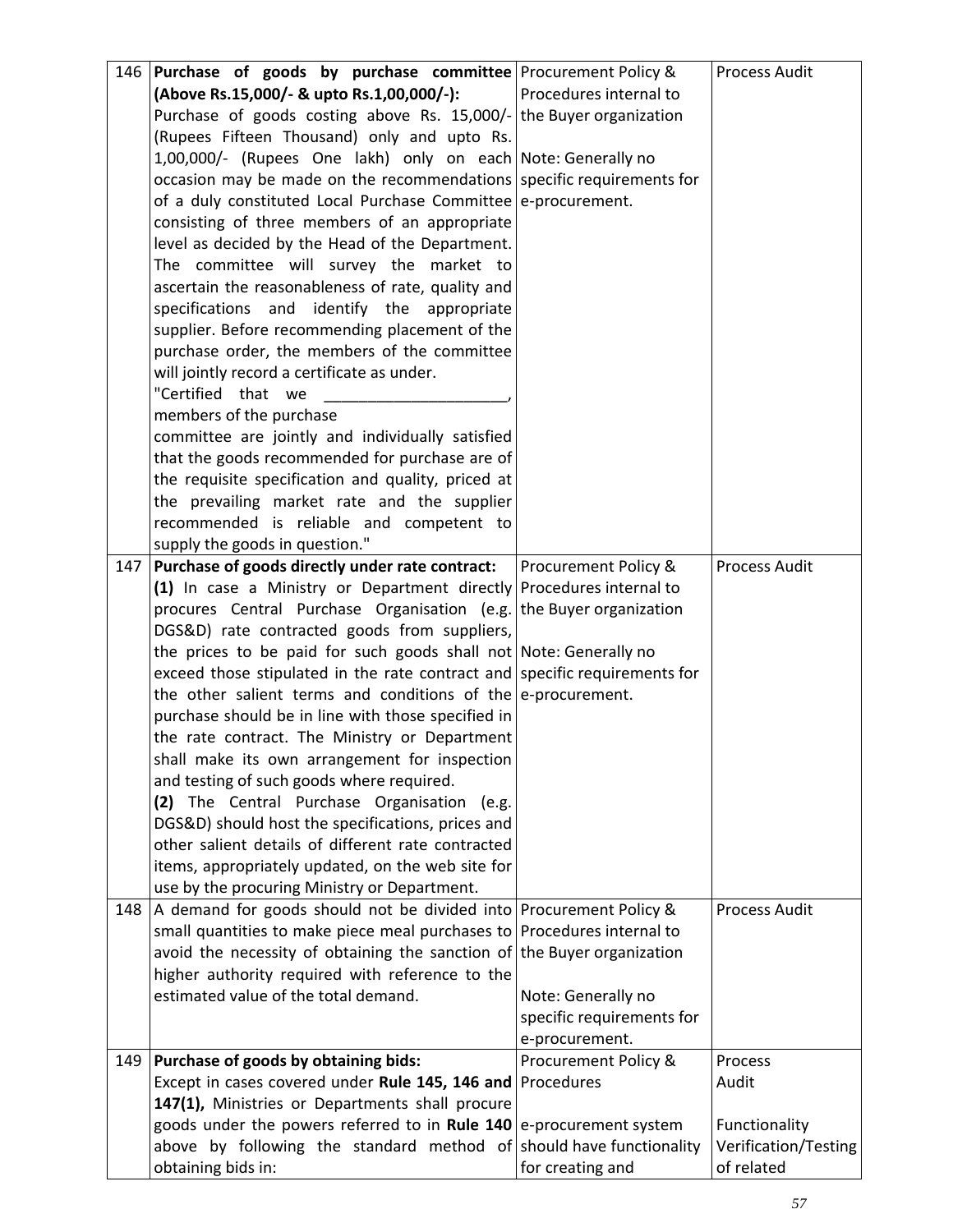|     | (i) Advertised Tender Enquiry;                                                                                                                   | managing Tender Notices,  | 'features' and                |
|-----|--------------------------------------------------------------------------------------------------------------------------------------------------|---------------------------|-------------------------------|
|     | (ii) Limited Tender Enquiry;                                                                                                                     | Corrigenda, Tender        | 'explanations'                |
|     | (iii) Single Tender Enquiry.                                                                                                                     | Documents, Addenda;       | given by the e-               |
|     |                                                                                                                                                  | floating Open Tenders, as | procurement/e-                |
|     |                                                                                                                                                  | well as, Limited Tenders  | tendering                     |
|     |                                                                                                                                                  | (Single Tenders being a   | software/ service             |
|     |                                                                                                                                                  | special case of Limited   | provider against              |
|     |                                                                                                                                                  | Tenders);                 | relevant sections             |
|     |                                                                                                                                                  | and functionality for     | and points of                 |
|     |                                                                                                                                                  | other associated          | Annexure-I                    |
|     |                                                                                                                                                  | processes                 |                               |
| 150 | <b>Advertised tender enquiry:</b>                                                                                                                | e-procurement System      | Functionality                 |
|     | (i) Subject to exceptions incorporated under should have functionality                                                                           |                           | Verification/Testing          |
|     | <b>Rules 151 and 154, invitation to tenders by for creating and</b>                                                                              |                           | of related                    |
|     | advertisement should be used for procurement of managing Tender Notices,                                                                         |                           | 'features' and                |
|     | goods of estimated value Rs. 25 lakh (Rupees Corrigenda, Tender                                                                                  |                           | 'explanations'                |
|     | Twenty Five Lakh) and above. Advertisement in Documents, Addenda;                                                                                |                           | given by the e-               |
|     | such case should be given in the Indian Trade floating Open Tenders                                                                              |                           | procurement/e-                |
|     | Journal (ITJ), published by the Director General of with functionality for                                                                       |                           | tendering                     |
|     | Commercial Intelligence and Statistics, Kolkata other associated                                                                                 |                           | software/ service             |
|     | and at least in one national daily having wide processes. Cost of priced                                                                         |                           | provider against              |
|     | circulation.                                                                                                                                     | <b>Tender Documents</b>   | relevant sections             |
|     | (ii) An organisation having its own web site should should be payable online                                                                     |                           | and points of                 |
|     | also publish all its advertised tender enquiries on                                                                                              | at the time of            | Annexure-I.                   |
|     | the web site and provide a link with NIC web site.                                                                                               | downloading tender        |                               |
|     | It should also give its web site address in the documents, or payable                                                                            |                           | In addition, audit of         |
|     | advertisements in ITJ and newspapers.                                                                                                            | offline parallel to the   | the Procurement               |
|     | (iii) The organisation should also post the online bid-submission                                                                                |                           | Policy &<br>Procedures of the |
|     | complete bidding document in its web site and before the bid-submission<br>permit prospective bidders to make use of the deadline. In the latter |                           | concerned Buyer               |
|     | document downloaded from the web site. If such case, provision should be                                                                         |                           | organization can be           |
|     | a downloaded bidding document is priced, there there to take the offline                                                                         |                           | carried out.                  |
|     | should be clear instructions for the bidder to pay payment on record during                                                                      |                           |                               |
|     | the amount by demand draft etc. along with the the Public TOE.                                                                                   |                           |                               |
|     | bid.                                                                                                                                             |                           |                               |
|     | (iv) Where the Ministry or Department feels that In addition, the                                                                                |                           |                               |
|     | the goods of the required quality, specifications concerned Buyer                                                                                |                           |                               |
|     | etc., may not be available in the country and it is organization should have                                                                     |                           |                               |
|     | necessary to also look for suitable competitive Procurement Policy &                                                                             |                           |                               |
|     | offers from abroad, the Ministry or Department Procedures to implement                                                                           |                           |                               |
|     | may send copies of the tender notice to the the other requirements                                                                               |                           |                               |
|     | Indian embassies abroad as well as to the foreign                                                                                                |                           |                               |
|     | embassies in India. The selection of the embassies                                                                                               |                           |                               |
|     | will depend on the possibility of availability of the                                                                                            |                           |                               |
|     | required goods in such countries.                                                                                                                |                           |                               |
|     | (v) Ordinarily, the minimum time to be allowed                                                                                                   |                           |                               |
|     | for submission of bids should be three weeks                                                                                                     |                           |                               |
|     | from the date of publication of the tender notice                                                                                                |                           |                               |
|     | or availability of the bidding document for sale,                                                                                                |                           |                               |
|     | whichever is later. Where the department also                                                                                                    |                           |                               |
|     | contemplates obtaining bids from abroad, the                                                                                                     |                           |                               |
|     | minimum period should be kept as four weeks for                                                                                                  |                           |                               |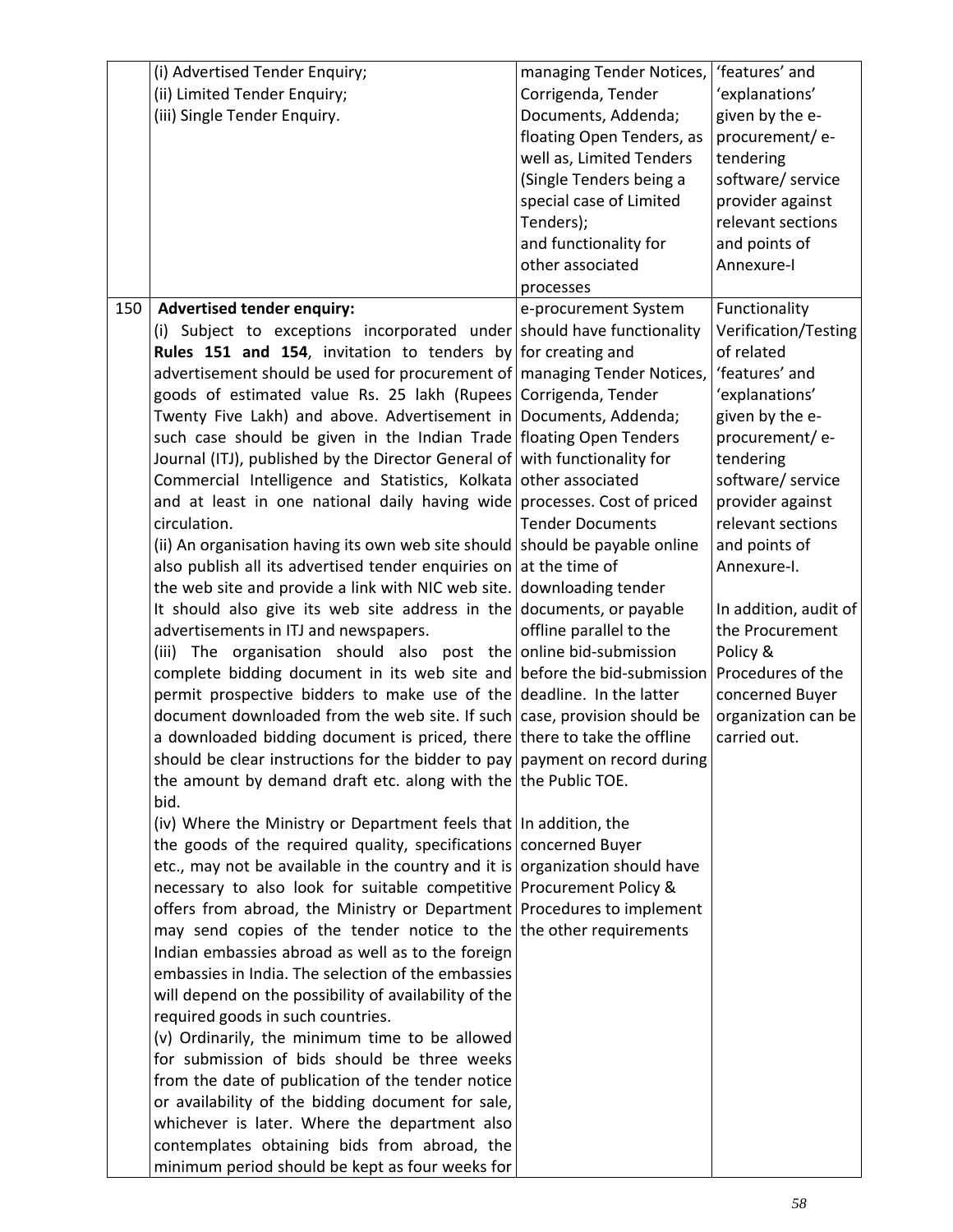|     | both domestic and foreign bidders.                                             |                             |                       |
|-----|--------------------------------------------------------------------------------|-----------------------------|-----------------------|
| 151 | Limited tender enquiry:                                                        | e-procurement System        | Functionality         |
|     | (i) This method may be adopted when estimated should have functionality        |                             | Verification/Testing  |
|     | value of the goods to be procured is up to Rupees for inviting Limited         |                             | of related            |
|     | Twenty-five Lakhs. Copies of the bidding Tenders (Domestic, as                 |                             | 'features' and        |
|     | document should be sent directly by speed post/ well as, Global) with all      |                             | 'explanations'        |
|     | registered post/courier/ e-mail to firms which are related features such as -- |                             | given by the e-       |
|     | borne on the list of registered suppliers for the creating and managing        |                             | procurement/e-        |
|     | goods in question as referred under Rule 142 Tender Notices,                   |                             | tendering             |
|     | above.                                                                         | Corrigenda, Tender          | software/ service     |
|     | The number of supplier firms in Limited Tender   Documents, Addenda,           |                             | provider against      |
|     | Enquiry should be more than three. Further, web sending Invitation Letters,    |                             | relevant sections     |
|     | based publicity should be given for limited etc. Relevant Supplier             |                             | and points of         |
|     | tenders. Efforts should be made to identify a organizations registered         |                             | Annexure-I.           |
|     | higher number of approved suppliers to obtain by the Buyer under Rule          |                             |                       |
|     | more responsive bids on competitive basis.                                     | 142 should be sent          | In addition, audit of |
|     | (ii) Purchase through Limited Tender Enquiry may   Invitation Letters.         |                             | the Procurement       |
|     | be adopted even where the estimated value of For web-publicity Tender          |                             | Policy &              |
|     | the procurement is more than Rupees twenty five Notices of such Limited        |                             | Procedures of the     |
|     | Lakhs, in the following circumstances.                                         | Tenders (or Short-Term      | concerned Buyer       |
|     | (a) The competent authority in the Ministry or tenders) should be posted       |                             | organization can be   |
|     | Department certifies that the demand is urgent on the e-procurement            |                             | carried out.          |
|     | and any additional expenditure involved by not website for general             |                             |                       |
|     | procuring through advertised tender enquiry is publicity. This is also a       |                             |                       |
|     | justified in view of urgency. The Ministry or CVC requirement.                 |                             |                       |
|     | Department should also put on record the nature                                |                             |                       |
|     | of the urgency and reasons why the procurement In addition, the                |                             |                       |
|     | could not be anticipated.                                                      | concerned Buyer             |                       |
|     | (b) There are sufficient reasons, to be recorded in organization should have   |                             |                       |
|     | writing by the competent authority, indicating Procurement Policy &            |                             |                       |
|     | that it will not be in public interest to procure the Procedures to implement  |                             |                       |
|     | goods through advertised tender enquiry.                                       | the other requirements      |                       |
|     | (c) The sources of supply are definitely known and                             |                             |                       |
|     | possibility of fresh source(s) beyond those being                              |                             |                       |
|     | tapped is remote.                                                              |                             |                       |
|     | (iii) Sufficient time should be allowed for                                    |                             |                       |
|     | submission of bids in Limited Tender Enquiry                                   |                             |                       |
|     | cases.                                                                         |                             |                       |
| 152 | Two bid system:                                                                | e-procurement System        | Functionality         |
|     | For purchasing high value plant, machinery etc. of should have functionality   |                             | Verification/Testing  |
|     | a complex and technical nature, bids may be for inviting 'Single Stage         |                             | of related            |
|     | obtained in two parts as under :-                                              | Two Envelope' tenders or    | 'features' and        |
|     | (a) Technical bid consisting of all technical details                          | Two-Stage tenders (as       | 'explanations'        |
|     | alongwith commercial terms and conditions; and                                 | mentioned in CVC            | given by the e-       |
|     | (b) Financial bid indicating item-wise price for the                           | guidelines), with secure    | procurement/e-        |
|     | items mentioned in the technical bid.                                          | methodology for sealing     | tendering             |
|     | The technical bid and the financial bid should be                              | bids (ie data encryption of | software/ service     |
|     | sealed by the bidder in separate covers duly                                   | both the 'Technical', as    | provider against      |
|     | superscribed and both these sealed covers are to well as, 'Financial' bid      |                             | relevant sections     |
|     | be put in a bigger cover which should also be parts by the bidder              |                             | and points of         |
|     | sealed and duly superscribed. The technical bids himself before bid-           |                             | Annexure-I.           |
|     | are to be opened by the purchasing Ministry or submission. In addition,        |                             |                       |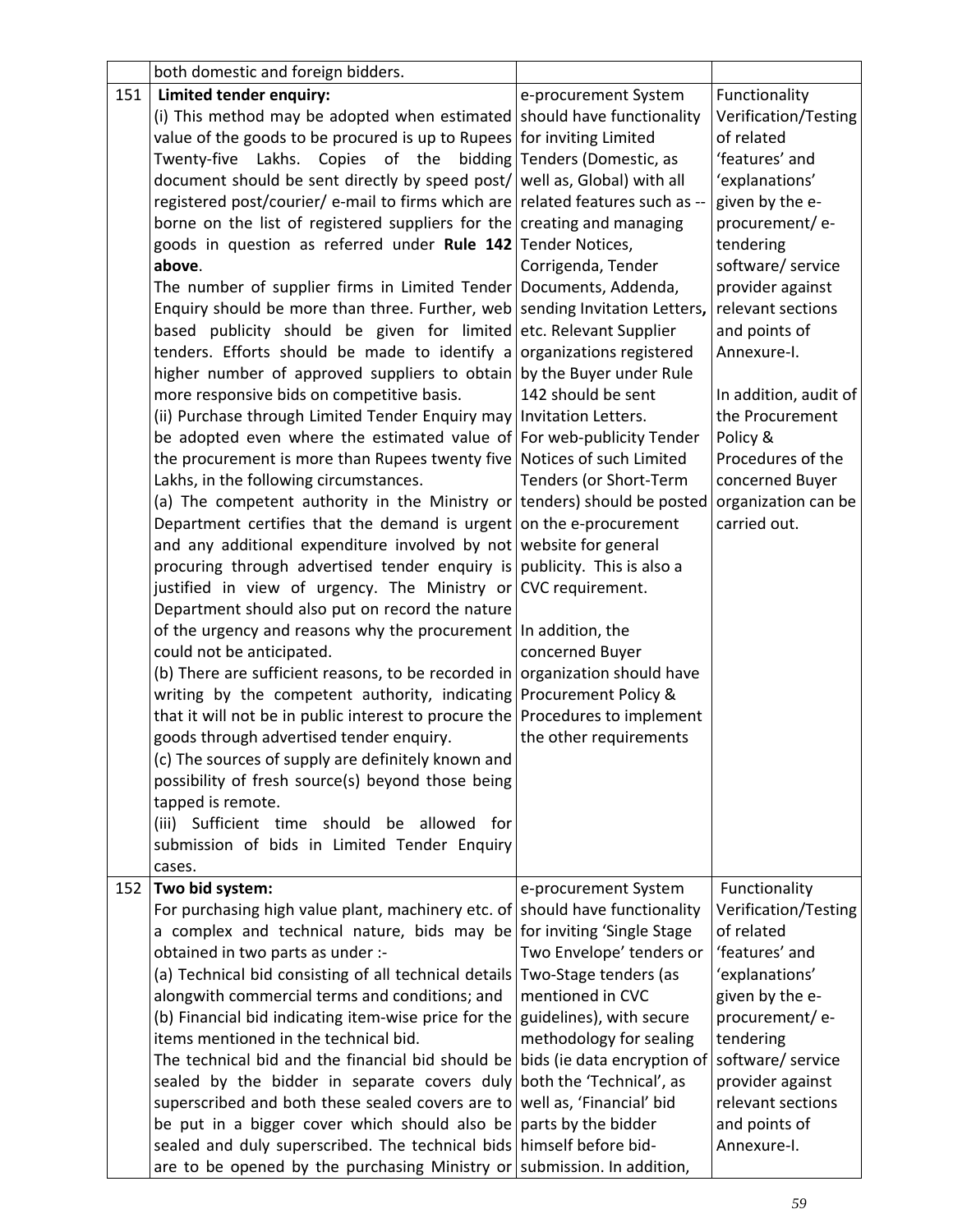|     | Department at the first instance and evaluated by there should be<br>a competent committee or authority. At the functionality for opening<br>second stage financial bids of only the technically only the technical bids<br>acceptable offers should be opened for further first; functionality for<br>evaluation and ranking before awarding the creating a short-list of<br>contract.                                                                                                                                                                                                                                                                                                                                                                                                                                                                                                                                                                                                                                                                                                                                                                                                                                                                                                                                                                                                                                                                                                                                            | technically responsive<br>bidders; functionality for<br>a second tender opening<br>event for opening the<br>financial bids of the<br>technically responsive |                                                                                                                                                                              |
|-----|------------------------------------------------------------------------------------------------------------------------------------------------------------------------------------------------------------------------------------------------------------------------------------------------------------------------------------------------------------------------------------------------------------------------------------------------------------------------------------------------------------------------------------------------------------------------------------------------------------------------------------------------------------------------------------------------------------------------------------------------------------------------------------------------------------------------------------------------------------------------------------------------------------------------------------------------------------------------------------------------------------------------------------------------------------------------------------------------------------------------------------------------------------------------------------------------------------------------------------------------------------------------------------------------------------------------------------------------------------------------------------------------------------------------------------------------------------------------------------------------------------------------------------|-------------------------------------------------------------------------------------------------------------------------------------------------------------|------------------------------------------------------------------------------------------------------------------------------------------------------------------------------|
|     |                                                                                                                                                                                                                                                                                                                                                                                                                                                                                                                                                                                                                                                                                                                                                                                                                                                                                                                                                                                                                                                                                                                                                                                                                                                                                                                                                                                                                                                                                                                                    | bidders                                                                                                                                                     |                                                                                                                                                                              |
| 153 | Late bids:<br>In the case of advertised tender enquiry or should have functionality<br>limited tender enquiry, late bids (i.e. bids for Not Accepting Late<br>received after the specified date and time for Bids'<br>receipt of bids) should not be considered.                                                                                                                                                                                                                                                                                                                                                                                                                                                                                                                                                                                                                                                                                                                                                                                                                                                                                                                                                                                                                                                                                                                                                                                                                                                                   | e-procurement System                                                                                                                                        | Functionality<br>Verification/Testing                                                                                                                                        |
| 154 | Single tender enquiry:<br>Procurement from a single source may<br>resorted to in the following circumstances:<br>(i) It is in the knowledge of the user department one specified Supplier<br>that only a particular firm is the manufacturer of organization with all<br>the required goods.<br>(ii) In a case of emergency, the required goods are Limited Tenders as<br>necessarily to be purchased from a particular highlighted above.<br>source and the reason for such decision is to be<br>recorded and approval of competent authority In addition, the<br>obtained.<br>(iii) For standardisation of machinery or spare organization should have<br>parts to be compatible to the existing sets of Procurement Policy &<br>equipment (on the advice of a competent Procedures to implement<br>technical expert and approved by the competent the other requirements<br>authority), the required item is to be purchased<br>only from a selected firm.<br>Note: Proprietary Article Certificate in the<br>following form is to be provided by the Ministry /<br>Department before procuring the goods from a<br>single source under the provision of sub Rule 154<br>(i) and 154 (iii) as applicable.<br>(i) The indented goods are manufactured by<br>M/s<br>(ii) No other make or model is acceptable for the<br>following reasons:<br>(iii) Concurrence of finance wing to the proposal<br>vide:<br>(iv) Approval of the competent authority vide:<br>(Signature with date and designation<br>of the procuring officer)' | e-procurement System<br>be should have functionality<br>for inviting bid from only<br>features applicable for<br>concerned Buyer                            | Functionality<br>Verification/Testing<br>In addition, audit of<br>the Procurement<br>Policy &<br>Procedures of the<br>concerned Buyer<br>organization can be<br>carried out. |
| 155 | <b>Contents of bidding document:</b>                                                                                                                                                                                                                                                                                                                                                                                                                                                                                                                                                                                                                                                                                                                                                                                                                                                                                                                                                                                                                                                                                                                                                                                                                                                                                                                                                                                                                                                                                               | e-procurement System                                                                                                                                        | Functionality                                                                                                                                                                |
|     | All the terms, conditions, stipulations and                                                                                                                                                                                                                                                                                                                                                                                                                                                                                                                                                                                                                                                                                                                                                                                                                                                                                                                                                                                                                                                                                                                                                                                                                                                                                                                                                                                                                                                                                        | should have functionality                                                                                                                                   | Verification/Testing                                                                                                                                                         |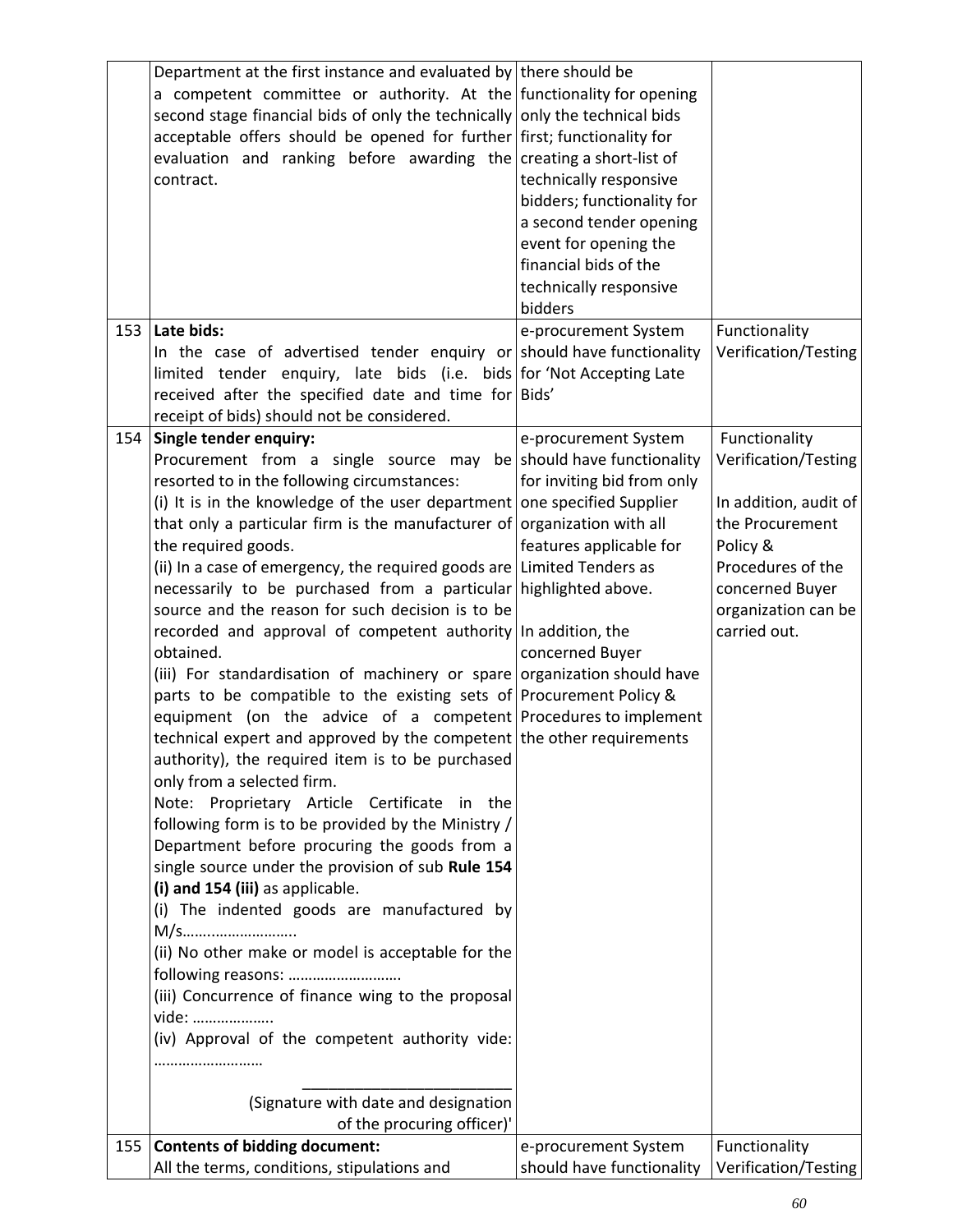|     | information to be incorporated in the bidding<br>document are to be shown in the appropriate<br>chapters as below:<br>Chapter-1: Instructions to Bidders.<br>Chapter-2: Conditions of Contract.<br>Chapter-3: Schedule of Requirements.<br>Chapter-4: Specifications and allied Technical<br>Details.<br>Chapter-5: Price Schedule (to be utilised by the<br>bidders for quoting their prices).<br>Chapter-6: Contract Form.<br>Chapter-7: Other Standard Forms, if any, to be<br>utilised by the purchaser and the bidders.                                                                                                                                                                                                                                                                                                                                                                                                                                                                                                                                                                                                                                                                                                                                                                                                                                                                                                                                                                               | for - General Terms and<br><b>Conditions, Special Terms</b><br>and Conditions, Detailed<br><b>Tender Documents and</b><br>Electronic Form (for<br>Technical details) and<br>Electronic Form (for<br>Financial details).<br>In addition, the<br>concerned Buyer<br>organization should have<br>Procurement Policy & | In addition, audit of<br>the Procurement<br>Policy &<br>Procedures of the<br>concerned Buyer<br>organization can be<br>carried out.                                          |
|-----|------------------------------------------------------------------------------------------------------------------------------------------------------------------------------------------------------------------------------------------------------------------------------------------------------------------------------------------------------------------------------------------------------------------------------------------------------------------------------------------------------------------------------------------------------------------------------------------------------------------------------------------------------------------------------------------------------------------------------------------------------------------------------------------------------------------------------------------------------------------------------------------------------------------------------------------------------------------------------------------------------------------------------------------------------------------------------------------------------------------------------------------------------------------------------------------------------------------------------------------------------------------------------------------------------------------------------------------------------------------------------------------------------------------------------------------------------------------------------------------------------------|--------------------------------------------------------------------------------------------------------------------------------------------------------------------------------------------------------------------------------------------------------------------------------------------------------------------|------------------------------------------------------------------------------------------------------------------------------------------------------------------------------|
|     |                                                                                                                                                                                                                                                                                                                                                                                                                                                                                                                                                                                                                                                                                                                                                                                                                                                                                                                                                                                                                                                                                                                                                                                                                                                                                                                                                                                                                                                                                                            | Procedures to implement<br>the other requirements                                                                                                                                                                                                                                                                  |                                                                                                                                                                              |
| 156 | <b>Maintenance contract:</b><br>Depending on the cost and nature of the goods to should have functionality<br>be purchased, it may also be necessary to enter for inviting bids for such<br>into maintenance contract(s) of suitable period Maintenance contracts.<br>either with the supplier of the goods or with any<br>other competent firm, not necessarily the In addition, the<br>supplier of the subject goods. Such maintenance concerned Buyer<br>contracts are especially needed for sophisticated organization should have<br>and costly equipment and machinery. It may Procurement Policy &<br>however be kept in mind that the equipment or Procedures to implement<br>machinery is maintained free of charge by the the other requirements<br>supplier during its warranty period or such other<br>extended periods as the contract terms may<br>provide and the paid maintenance<br>should<br>commence only thereafter.                                                                                                                                                                                                                                                                                                                                                                                                                                                                                                                                                                   | e-procurement System                                                                                                                                                                                                                                                                                               | Functionality<br>Verification/Testing<br>In addition, audit of<br>the Procurement<br>Policy &<br>Procedures of the<br>concerned Buyer<br>organization can be<br>carried out. |
| 157 | <b>Bid security:</b><br>(i) To safeguard against a bidder's withdrawing or should have functionality<br>altering its bid during the bid validity period in the for payment of Bid<br>case of advertised or limited tender enquiry, Bid Security (ie Earnest<br>Security (also known as Earnest Money) is to be Money Deposit) as per<br>obtained from the bidders except those who are instructions of the Buyer,<br>the<br>Central<br>registered<br>with<br>Organisation,<br>National<br>Small<br>Corporation (NSIC) or the concerned Ministry or (subject to the payment<br>Department. The bidders should be asked to limits of the Payment<br>furnish bid security along with their bids. Amount Gateway), or payable<br>of bid security should ordinarily range between offline parallel to the<br>two percent to five percent of the estimated online bid-submission<br>value of the goods to be procured. The exact before the bid-submission<br>amount of bid security should be determined deadline. In the latter<br>accordingly by the Ministry or Department and case, provision should be<br>indicated in the bidding documents. The bid there to take the offline<br>security may be accepted in the form of Account payment on record during<br>Payee Demand Draft, Fixed Deposit Receipt, the Public TOE.<br>Banker's Cheque or Bank Guarantee from any of<br>the commercial banks in an acceptable form, In addition, the<br>safeguarding the purchaser's interest in all concerned Buyer | e-procurement System<br>Purchase either online at the time<br>Industries of online bid-submission                                                                                                                                                                                                                  | Functionality<br>Verification/Testing<br>In addition, audit of<br>the Procurement<br>Policy &<br>Procedures of the<br>concerned Buyer<br>organization can be<br>carried out. |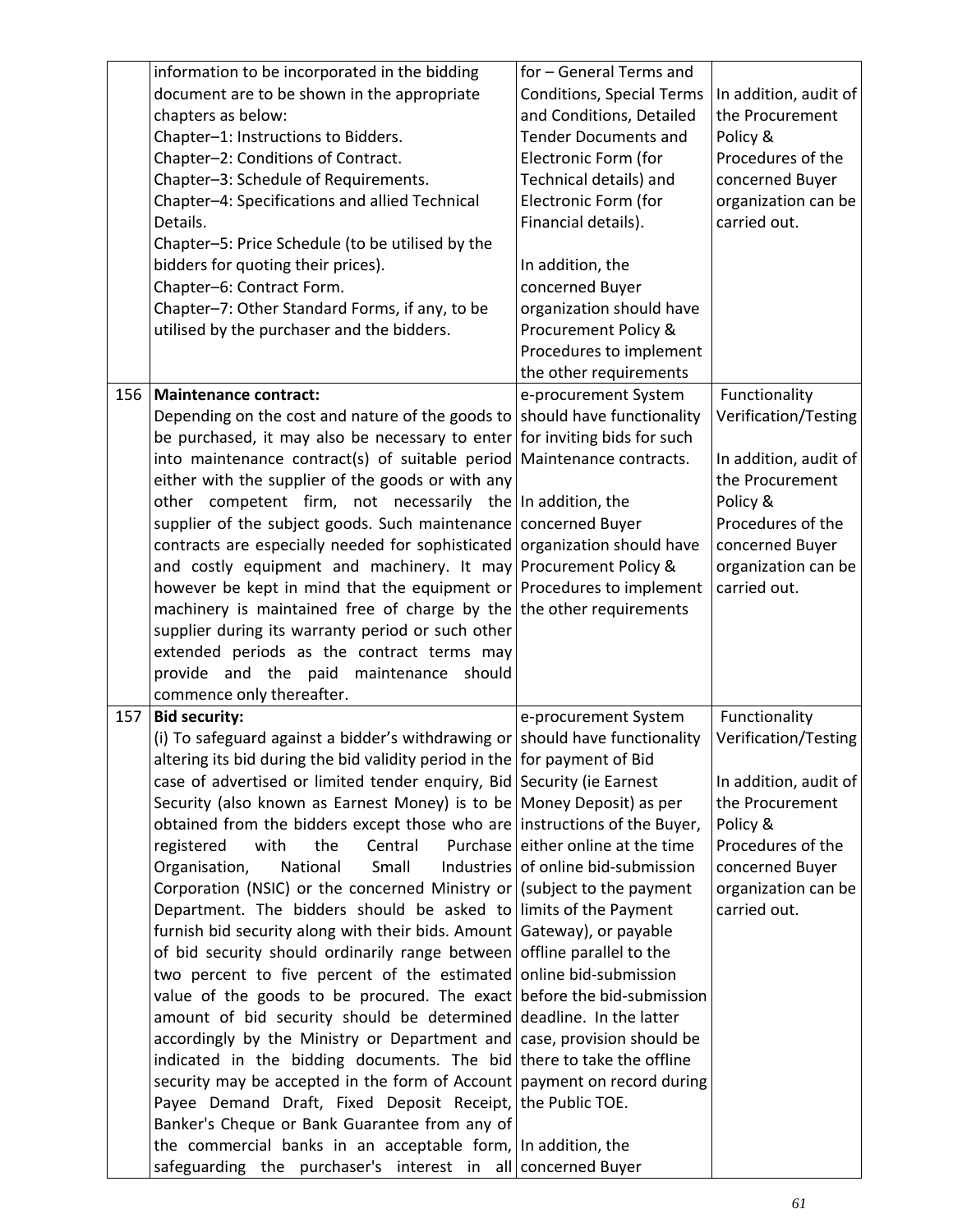|     | respects. The bid security is normally to remain organization should have<br>valid for a period of forty-five days beyond the Procurement Policy &<br>final bid validity period.<br>(ii) Bid securities of the unsuccessful bidders the other requirements<br>should be returned to them at the earliest after<br>expiry of the final bid validity and latest on or<br>before the 30th day after the award of the<br>contract.                                                                                                                                                                                                                                                                                                                                                                                                                                                                                                                                                                                                                                                                                                                                                                                                                             | Procedures to implement                                                                                                                                   |                                                                                                                                                                              |
|-----|------------------------------------------------------------------------------------------------------------------------------------------------------------------------------------------------------------------------------------------------------------------------------------------------------------------------------------------------------------------------------------------------------------------------------------------------------------------------------------------------------------------------------------------------------------------------------------------------------------------------------------------------------------------------------------------------------------------------------------------------------------------------------------------------------------------------------------------------------------------------------------------------------------------------------------------------------------------------------------------------------------------------------------------------------------------------------------------------------------------------------------------------------------------------------------------------------------------------------------------------------------|-----------------------------------------------------------------------------------------------------------------------------------------------------------|------------------------------------------------------------------------------------------------------------------------------------------------------------------------------|
| 158 | <b>Performance security:</b><br>(i) To ensure due performance of the contract, should have functionality<br>Performance Security is to be obtained from the for recording important<br>successful<br>bidder awarded<br>the<br>Performance Security is to be obtained from Execution which would<br>every successful bidder irrespective of its include submission of<br>registration status etc. Performance Security Performance Security by<br>should be for an amount of five to ten per cent. of the successful bidder(s)<br>the value of the contract. Performance Security<br>may be furnished in the form of an Account payee In addition, the<br>Demand Draft, Fixed Deposit Receipt from a concerned Buyer<br>Commercial bank, Bank Guarantee from a organization should have<br>Commercial<br>bank in an acceptable form Procurement Policy &<br>safeguarding the purchasers' interest in all Procedures to implement<br>respects.<br>(ii) Performance Security should remain valid for a<br>period of sixty days beyond the date of<br>completion of all contractual obligations of the<br>supplier including warranty obligations.<br>(iii) Bid security should be refunded to the<br>successful bidder on receipt of Performance<br>Security. | e-procurement System<br>contract.   milestones of Contract<br>the other requirements                                                                      | Functionality<br>Verification/Testing<br>In addition, audit of<br>the Procurement<br>Policy &<br>Procedures of the<br>concerned Buyer<br>organization can be<br>carried out. |
| 159 | (1) Advance payment to supplier: Ordinarily, e-procurement System<br>payments for services rendered or supplies made should have functionality<br>should be released only after the services have for recording important<br>been rendered or supplies made. However, it may milestones of Contract<br>become necessary to make advance payments in Execution which would<br>the following types of cases:<br>(i) Advance payment demanded by firms holding Payments and other<br>maintenance contracts for servicing of Air-<br>conditioners, computers, other costly equipment,<br>etc.<br>(ii) Advance payment demanded by firms against<br>fabrication contracts, turn-key contracts etc.<br>Such advance payments should not exceed the concerned Buyer<br>following limits:<br>(i) Thirty per cent. of the contract value to private Procurement Policy &<br>firms;<br>(ii) Forty per cent. of the contract value to a State the other requirements<br>or Central Government agency or a Public Sector<br>Undertaking; or<br>(iii) In case of maintenance contract, the amount<br>should not exceed the amount payable for six<br>months under the contract.                                                                                         | include Advance<br>payments made to the<br>successful bidder(s)/<br>suppliers.<br>In addition, the<br>organization should have<br>Procedures to implement | Functionality<br>Verification/Testing<br>In addition, audit of<br>the Procurement<br>Policy &<br>Procedures of the<br>concerned Buyer<br>organization can be<br>carried out. |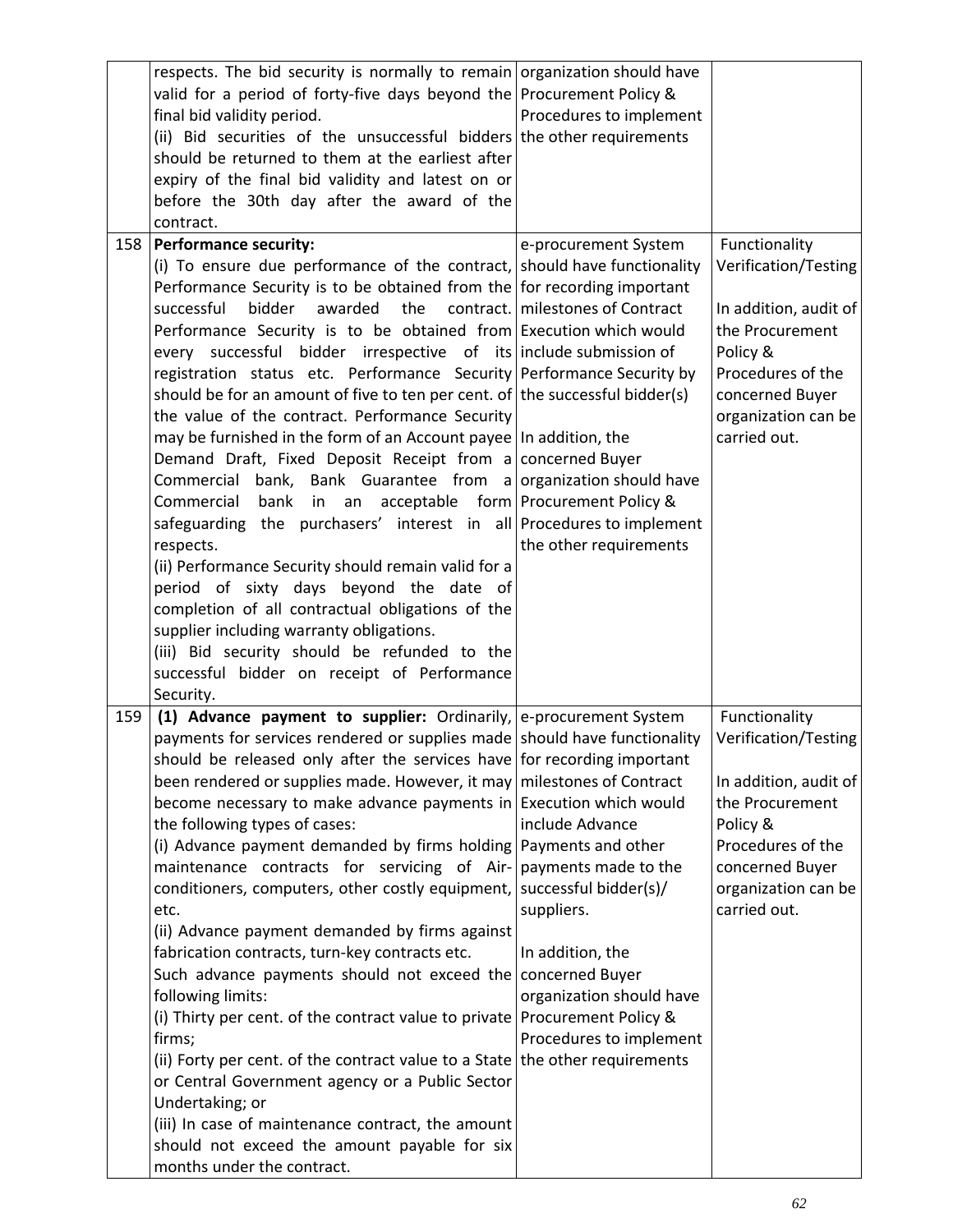| Ministries or Departments of the Central                                                          |  |
|---------------------------------------------------------------------------------------------------|--|
| Government may relax, in consultation with their                                                  |  |
| Advisers concerned, the<br>Financial<br>ceilings                                                  |  |
| (including percentage laid down for advance                                                       |  |
| payment for private firms) mentioned above.                                                       |  |
| While making any advance payment as above,                                                        |  |
| adequate safeguards in the form of bank                                                           |  |
| guarantee etc. should be obtained from the firm.                                                  |  |
| (2) Part payment to suppliers: Depending on the                                                   |  |
| terms of delivery incorporated in a contract, part                                                |  |
| payment to the supplier may be released after it                                                  |  |
| dispatches the goods from its premises in terms                                                   |  |
| of the contract.                                                                                  |  |
| competition,<br>fairness<br>and e-procurement System<br>Functionality<br>160<br>Transparency,     |  |
| elimination of arbitrariness in the procurement should have functionality<br>Verification/Testing |  |
| to ensure transparency,<br>process:                                                               |  |
| All government purchases should be made in a accountability, fairness<br>In addition, Audit       |  |
| transparent, competitive and fair manner, to and elimination of<br>of the Procurement             |  |
| secure best value for money. This will also enable arbitrariness in the<br>Policy &               |  |
| the prospective bidders to formulate and send procurement process.<br>Procedures of the           |  |
| their competitive bids with confidence. Some of This should be ensured by<br>concerned Buyer      |  |
| the measures for ensuring the above are as e-procurement system<br>organization can be            |  |
| follows:<br>strictly and satisfactorily<br>carried out.                                           |  |
| (i) The text of the bidding document should be addressing the various                             |  |
| self-contained and comprehensive without any issues especially outlined                           |  |
| ambiguities. All essential information, which $a$ in Annexure-I of these                          |  |
| bidder needs for sending responsive bid, should Guidelines. Specifically for                      |  |
| be clearly spelt out in the bidding document in fairness it must be                               |  |
| simple language. The bidding document should ensured that the e-                                  |  |
| contain, inter alia;<br>procurement system                                                        |  |
| (a) The criteria for eligibility and qualifications supports all legitimate                       |  |
| to be met by the bidders such as minimum processes and                                            |  |
| level of experience, past performance, methodologies for                                          |  |
| technical capability, manufacturing facilities inviting bids in a                                 |  |
| and financial position etc.;<br>transparent manner, and                                           |  |
| (b) Eligibility criteria for goods indicating any under no circumstances                          |  |
| legal restrictions or conditions about the origin should the confidentiality                      |  |
| of goods etc. which may be required to be met of the bid be                                       |  |
| by the successful bidder;<br>compromised before the                                               |  |
| (c) The procedure as well as date, time and<br><b>Online Public Tender</b>                        |  |
| place for sending the bids;<br>Opening Event.                                                     |  |
| (d) Date, time and place of opening of the bid;<br>Importantly, a properly                        |  |
| (e) Terms of delivery;<br>conducted Public Tender                                                 |  |
| (f) Special terms affecting performance, if any.<br>Opening Event is the                          |  |
| (ii) Suitable provision should be kept in the backbone of transparency                            |  |
| bidding document to enable a bidder to question in public procurement.                            |  |
| the bidding conditions, bidding process and/ or $ $ The e-procurement<br>rejection of its bid.    |  |
| system must have a very<br>(iii) Suitable provision for settlement of disputes, transparent and   |  |
| if any, emanating from the resultant contract, comprehensive Online                               |  |
| should be kept in the bidding document.<br><b>Public Tender Opening</b>                           |  |
| (iv) The bidding document should indicate clearly Event with simultaneous                         |  |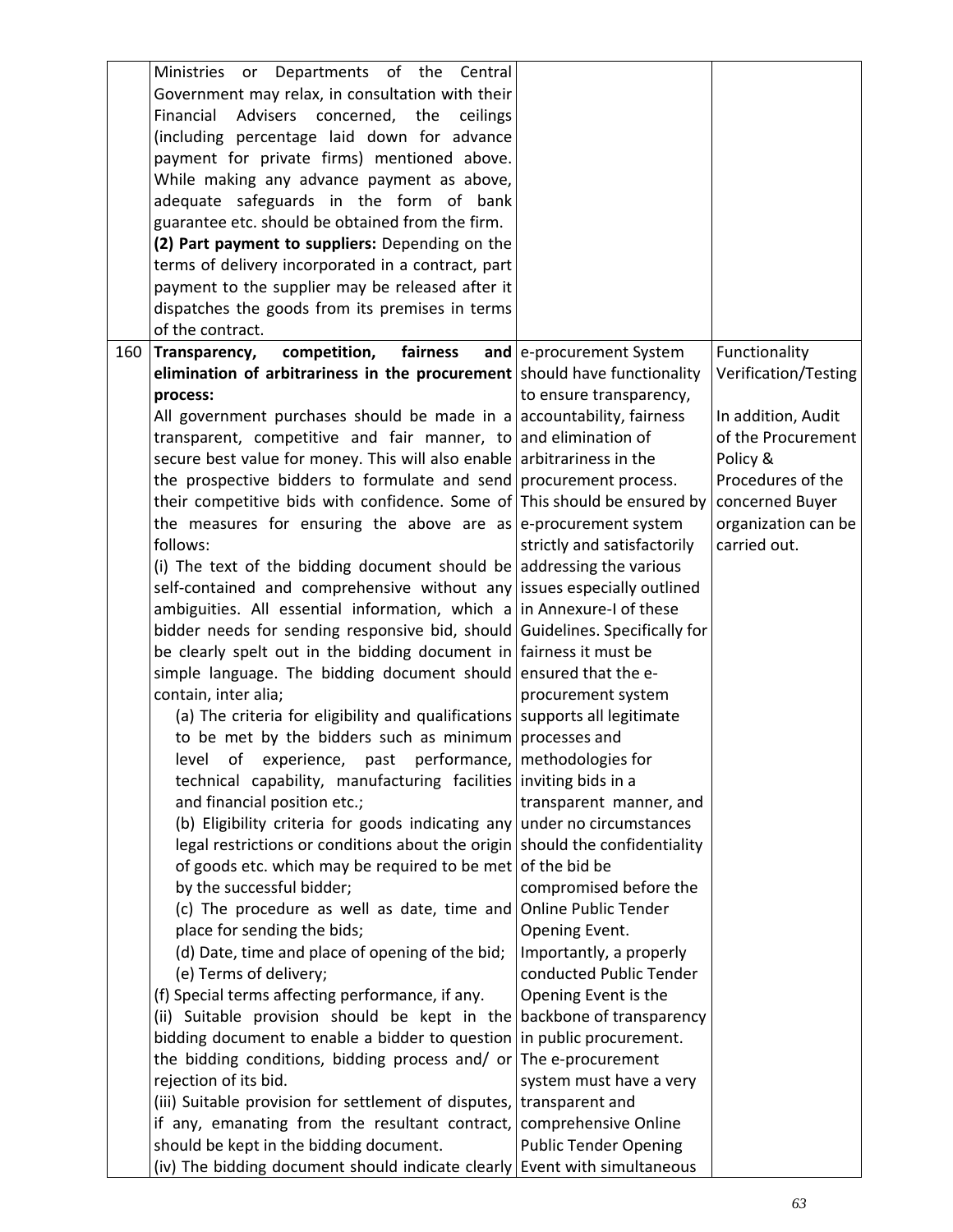| that the resultant contract will be interpreted online presence of            |                                     |  |
|-------------------------------------------------------------------------------|-------------------------------------|--|
| under Indian Laws.                                                            | authorized                          |  |
| (v) The bidders should be given reasonable time representatives of            |                                     |  |
| to send their bids.                                                           | bidders, and to eliminate           |  |
| (vi) The bids should be opened in public and arbitrariness each opened        |                                     |  |
| authorised representatives of the bidders should bid should be                |                                     |  |
| be permitted to attend the bid opening.                                       | countersigned by the                |  |
| (vii) The specifications of the required goods TOE-officers in the            |                                     |  |
| should be clearly stated without any ambiguity so simultaneous online         |                                     |  |
| that the prospective bidders can send meaningful presence of the              |                                     |  |
| bids. In order to attract sufficient number of authorized bidders.            |                                     |  |
| bidders, the specification should be broad based                              |                                     |  |
| to the extent feasible. Efforts should also be   In addition, authorized      |                                     |  |
| made to use standard specifications which are representatives of              |                                     |  |
| widely known to the industry.                                                 | bidders may also be                 |  |
| (viii) Pre-bid conference: In case of turn-key present offline during a       |                                     |  |
| contract(s) or contract(s) of special nature for TOE. However, to             |                                     |  |
| procurement of<br>sophisticated and costly eliminate any                      |                                     |  |
| equipment, a suitable provision is to be kept in arbitrariness and any        |                                     |  |
| the bidding documents for a pre-bid conference doubt about tampering,         |                                     |  |
| for clarifying issues and clearing doubts, if any, the simultaneous online    |                                     |  |
| about the specifications and other allied technical presence of bidders       |                                     |  |
| details of the plant, equipment and machinery during TOE is important.        |                                     |  |
| projected in the bidding document. The date, Bidders may have doubts          |                                     |  |
| time and place of pre-bid conference should be about the transparency of      |                                     |  |
| indicated in the bidding document. This date the process if the bids are      |                                     |  |
| should be sufficiently ahead of bid opening date.   opened by the Buyer       |                                     |  |
| (ix) Criteria for determining responsiveness of independently in the          |                                     |  |
| bids, criteria as well as factors to be taken into backend (ie without the    |                                     |  |
| account for evaluating the bids on a common simultaneous online               |                                     |  |
| platform and the criteria for awarding the presence of bidders), and          |                                     |  |
| contract to the responsive lowest bidder should then subsequently             |                                     |  |
| be clearly indicated in the bidding documents.                                | displayed to the bidders.           |  |
| $(x)$ Bids received should be evaluated in terms of For comparison, this      |                                     |  |
| the conditions already incorporated in the would tantamount to bids           |                                     |  |
| bidding documents; no new condition which was being opened by the             |                                     |  |
| not incorporated in the bidding documents Buyer in another room               |                                     |  |
| should be brought in for evaluation of the bids. (where the bidders are       |                                     |  |
| Determination of a bid's responsiveness should not present), and then         |                                     |  |
| be based on the contents of the bid itself without brought to a second room   |                                     |  |
| recourse to extrinsic evidence.                                               | where the bidders are               |  |
| (xi) Bidders should not be permitted to alter or waiting. This is obviously   |                                     |  |
| modify their bids after expiry of the deadline for not a transparent public   |                                     |  |
| receipt of bids.                                                              | opening, and so it is not           |  |
| (xii) Negotiation with bidders after bid opening acceptable.                  |                                     |  |
| must be severely discouraged. However, in                                     |                                     |  |
| exceptional<br>circumstances<br>where                                         | price   Furthermore, e-             |  |
| negotiation against an ad-hoc procurement is procurement system               |                                     |  |
| due<br>necessary<br>to<br>some                                                | unavoidable should allow submission |  |
| circumstances, the same may be resorted to only of Modification/              |                                     |  |
| with the lowest evaluated responsive bidder.                                  | Substitution/ Withdrawal            |  |
| (xiii) In the rate contract system, where a number of bids only till the bid- |                                     |  |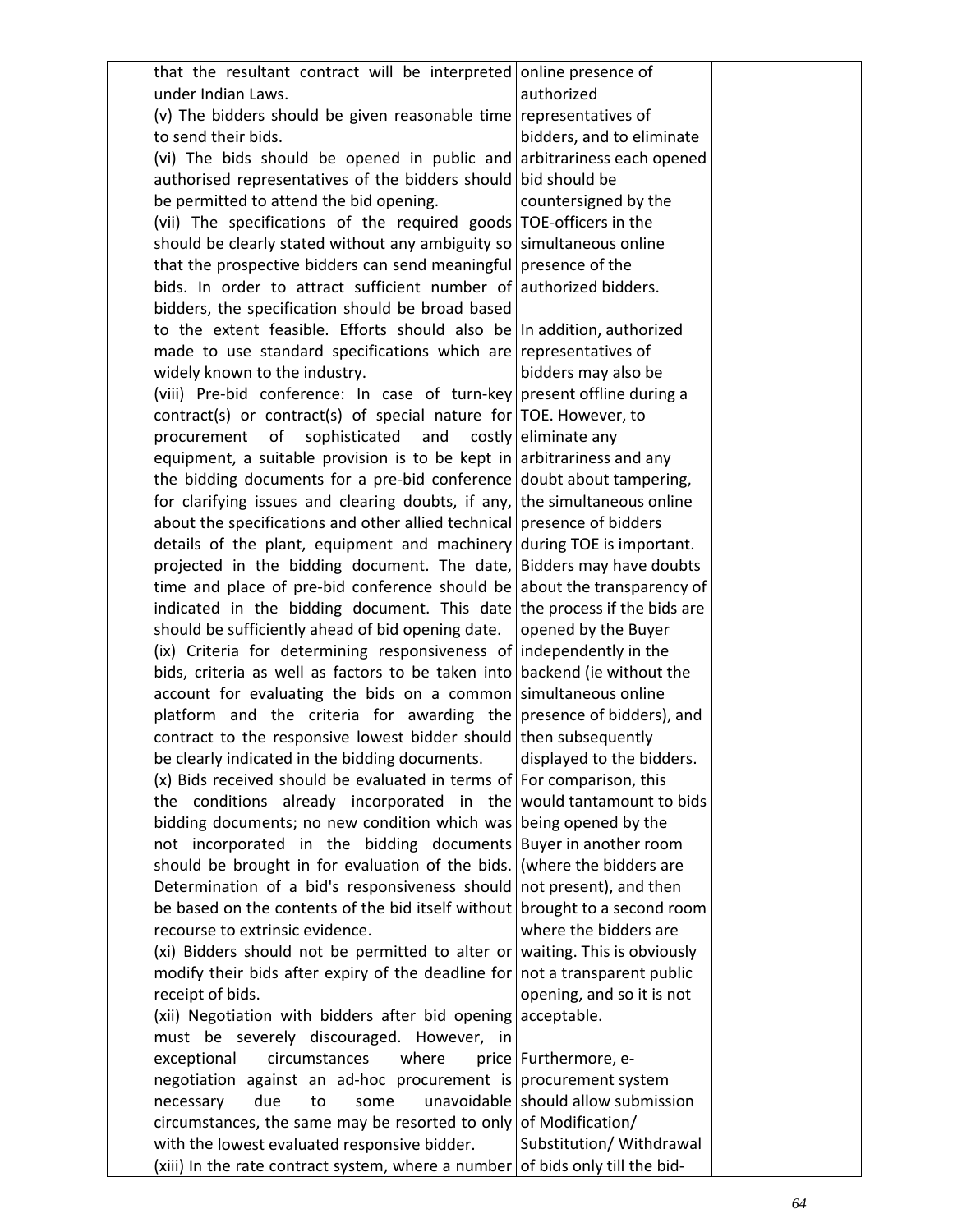|     | of firms are brought on rate contract for the same submission deadline.<br>item, negotiation as well as counter offering of<br>rates are permitted with the bidders in view and $\overline{I}$ To further eliminate<br>for this purpose special permission has been arbitrariness, the e- |                          |                                          |
|-----|-------------------------------------------------------------------------------------------------------------------------------------------------------------------------------------------------------------------------------------------------------------------------------------------|--------------------------|------------------------------------------|
|     | given to the Directorate General of Supplies and procurement system                                                                                                                                                                                                                       |                          |                                          |
|     | Disposals (DGS&D).                                                                                                                                                                                                                                                                        | should have              |                                          |
|     | (xiv) Contract should ordinarily be awarded to the comprehensive<br>lowest evaluated bidder whose bid has been electronic-forms for                                                                                                                                                       |                          |                                          |
|     | found to be responsive and who is eligible and capturing specific data                                                                                                                                                                                                                    |                          |                                          |
|     | qualified to perform the contract satisfactorily as requirements of each                                                                                                                                                                                                                  |                          |                                          |
|     | per the terms and conditions incorporated in the tender, and detailed                                                                                                                                                                                                                     |                          |                                          |
|     | corresponding bidding document. However, response from each                                                                                                                                                                                                                               |                          |                                          |
|     | where the lowest acceptable bidder against ad- bidder to General Terms                                                                                                                                                                                                                    |                          |                                          |
|     | hoc requirement is not in a position to supply the $\&$ Conditions (GTC) and                                                                                                                                                                                                              |                          |                                          |
|     | full quantity required, the remaining quantity, as Special Terms &                                                                                                                                                                                                                        |                          |                                          |
|     | far as possible, be ordered from the next higher Conditions (STC).                                                                                                                                                                                                                        |                          |                                          |
|     | responsive bidder at the rates offered by the                                                                                                                                                                                                                                             |                          |                                          |
|     | lowest responsive bidder.<br>(xv) The name of the successful bidder awarded functionality of the e-                                                                                                                                                                                       | Where required,          |                                          |
|     | the contract should be mentioned in the procurement system                                                                                                                                                                                                                                |                          |                                          |
|     | Ministries or Departments notice board or should be supplemented                                                                                                                                                                                                                          |                          |                                          |
|     | bulletin or web site                                                                                                                                                                                                                                                                      | with Procurement Policy  |                                          |
|     |                                                                                                                                                                                                                                                                                           | & Procedures internal to |                                          |
|     |                                                                                                                                                                                                                                                                                           | the Buyer organization.  |                                          |
| 161 | Efficiency, Economy and Accountability in public For accountability, e-                                                                                                                                                                                                                   |                          | Functionality                            |
|     | procurement system:                                                                                                                                                                                                                                                                       | procurement system       | Verification/Testing                     |
|     | Public procurement procedure is also to ensure should have a                                                                                                                                                                                                                              |                          |                                          |
|     | efficiency, economy and accountability in the comprehensive Hierarchy<br>system. To achieve the same, the following keys and Role Authorization of                                                                                                                                        |                          | In addition, Audit<br>of the Procurement |
|     | areas should be addressed:                                                                                                                                                                                                                                                                | officers with detailed   | Policy &                                 |
|     | (i) To reduce delay, appropriate time frame for Audit Trails as outlined in                                                                                                                                                                                                               |                          | Procedures of the                        |
|     | each stage of procurement should be prescribed Annexure-I of these                                                                                                                                                                                                                        |                          | concerned Buyer                          |
|     | by the Ministry or Department. Such a time frame Guidelines.                                                                                                                                                                                                                              |                          | organization can be                      |
|     | will also make the concerned purchase officials                                                                                                                                                                                                                                           |                          | carried out.                             |
|     | more alert.                                                                                                                                                                                                                                                                               | Where required,          |                                          |
|     | (ii) To minimise the time needed for decision functionality of the e-                                                                                                                                                                                                                     |                          |                                          |
|     | making and placement of contract, every procurement system                                                                                                                                                                                                                                |                          |                                          |
|     | Ministry/ Department, with the approval of the should be supplemented<br>competent authority, may delegate, wherever with Procurement Policy                                                                                                                                              |                          |                                          |
|     | necessary, appropriate purchasing powers to the $\&$ Procedures internal to                                                                                                                                                                                                               |                          |                                          |
|     | lower functionaries.                                                                                                                                                                                                                                                                      | the Buyer organization.  |                                          |
|     | (iii) The Ministries or Departments should ensure                                                                                                                                                                                                                                         |                          |                                          |
|     | placement of contract within the original validity                                                                                                                                                                                                                                        |                          |                                          |
|     | of the bids. Extension of bid validity must be                                                                                                                                                                                                                                            |                          |                                          |
|     | discouraged and resorted to only in exceptional                                                                                                                                                                                                                                           |                          |                                          |
|     | circumstances.                                                                                                                                                                                                                                                                            |                          |                                          |
|     | (iv) The Central Purchase Organisation (e.g.                                                                                                                                                                                                                                              |                          |                                          |
|     | DGS&D) should bring into the rate contract<br>system more and more common user items which                                                                                                                                                                                                |                          |                                          |
|     | are frequently needed in bulk by various Central                                                                                                                                                                                                                                          |                          |                                          |
|     | Government departments. The Central Purchase                                                                                                                                                                                                                                              |                          |                                          |
|     | Organisation (e.g. DGS&D) should also ensure                                                                                                                                                                                                                                              |                          |                                          |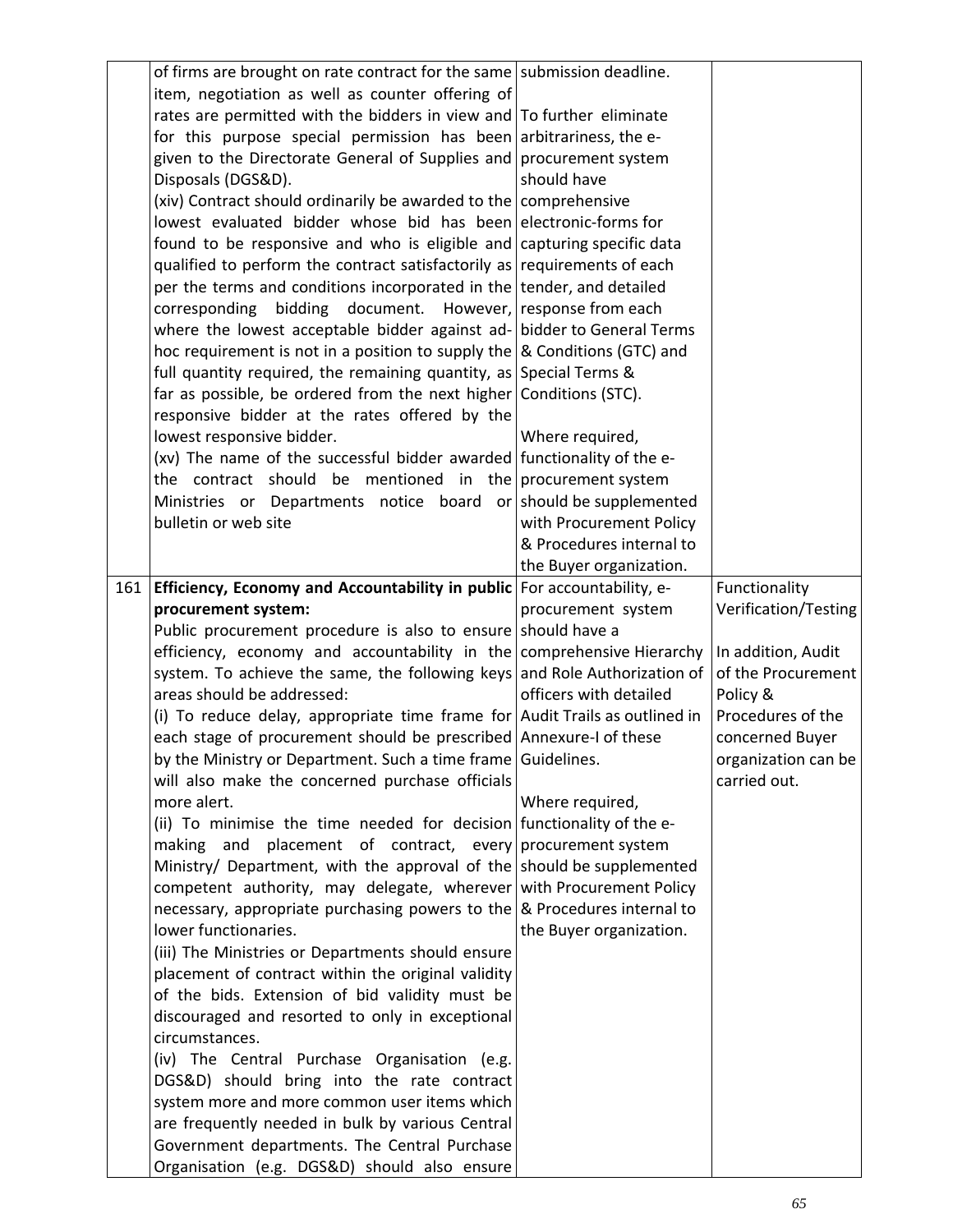|     | that the rate contracts remain available without                                                         |                             |                                       |
|-----|----------------------------------------------------------------------------------------------------------|-----------------------------|---------------------------------------|
|     | any break.                                                                                               |                             |                                       |
| 162 | <b>Buy-back offer:</b>                                                                                   | e-procurement System        | Functionality                         |
|     | When it is decided with the approval of the should have functionality                                    |                             | Verification/Testing                  |
|     | competent authority to replace an existing old where 'Buy Back Price'                                    |                             |                                       |
|     | item(s) with a new and better version, the should also be captured                                       |                             |                                       |
|     | department may trade the existing old item while in the Financial-Bid and                                |                             |                                       |
|     | purchasing the new one. For this purpose, a provision should be there                                    |                             |                                       |
|     | suitable clause is to be incorporated in the for Net Procurement                                         |                             |                                       |
|     | bidding document so that the prospective and Price' after taking into                                    |                             |                                       |
|     | interested<br><b>bidders</b><br>formulate<br>their                                                       | bids account the 'Buy Back  |                                       |
|     | accordingly. Depending on the value                                                                      | and Price'                  |                                       |
|     | condition of the old item to be traded, the time as                                                      |                             |                                       |
|     | well as the mode of handing over the old item to                                                         |                             |                                       |
|     | the successful bidder should be decided and                                                              |                             |                                       |
|     | details<br>this<br>relevant<br>in<br>regard<br>suitably                                                  |                             |                                       |
|     | incorporated in the bidding document. Further,                                                           |                             |                                       |
|     | suitable provision should also be kept in the                                                            |                             |                                       |
|     | bidding document to enable the purchaser either                                                          |                             |                                       |
|     | to trade or not to trade the item while purchasing                                                       |                             |                                       |
|     | the new one.                                                                                             |                             |                                       |
|     | B) Procurement of Services Rule 163 to 177                                                               |                             |                                       |
| 163 | The Ministries or Departments may hire external Procurement Policy &                                     |                             | Process                               |
|     | professionals, consultancy firms or consultants Procedures internal to the                               |                             | Audit                                 |
|     | for a specific job, which is well defined in terms Buyer organization                                    |                             |                                       |
|     | of content and time frame for its completion or                                                          |                             |                                       |
|     | outsource certain services.                                                                              | Note: Generally no specific |                                       |
|     |                                                                                                          | requirements for e-         |                                       |
|     |                                                                                                          | procurement.                |                                       |
| 164 | This chapter contains the fundamental principles  -                                                      |                             |                                       |
|     | applicable to all Ministries or Departments                                                              |                             |                                       |
|     | regarding engagement of consultant(s) and                                                                |                             |                                       |
|     | outsourcing of services.                                                                                 |                             |                                       |
| 165 | <b>Identification of Work/ Services required to be</b> e-procurement System<br>performed by Consultants: | should functionality for    | Functionality<br>Verification/Testing |
|     | Engagement of consultants may be resorted to obtaining approval of an                                    |                             |                                       |
|     | in situations requiring high quality services for Indent or Requisition Note                             |                             |                                       |
|     | which the concerned Ministry/ Department does for engagement of                                          |                             |                                       |
|     | not have requisite expertise. Approval of the consultants with provision                                 |                             |                                       |
|     | competent authority should be obtained before for recording relevant                                     |                             |                                       |
|     | engaging consultant(s).                                                                                  | justification.              |                                       |
| 166 | Preparation of scope of the required work/ $ e$ -procurement System                                      |                             | Functionality                         |
|     | service:                                                                                                 | should functionality for    | Verification/Testing                  |
|     | The Ministries/ Departments should prepare in obtaining approval of an                                   |                             |                                       |
|     | simple and concise language the requirement, Indent or Requisition Note                                  |                             |                                       |
|     | objectives and the scope of the assignment. The for engagement of                                        |                             |                                       |
|     | eligibility and pre-qualification criteria to be met consultants with provision                          |                             |                                       |
|     | by the consultants should also be clearly for recording relevant                                         |                             |                                       |
|     | identified at this stage.                                                                                | justification.              |                                       |
| 167 | <b>Estimating reasonable expenditure:</b>                                                                | e-procurement System        | Functionality                         |
|     | Ministry or Department proposing to engage should functionality for                                      |                             | Verification/Testing                  |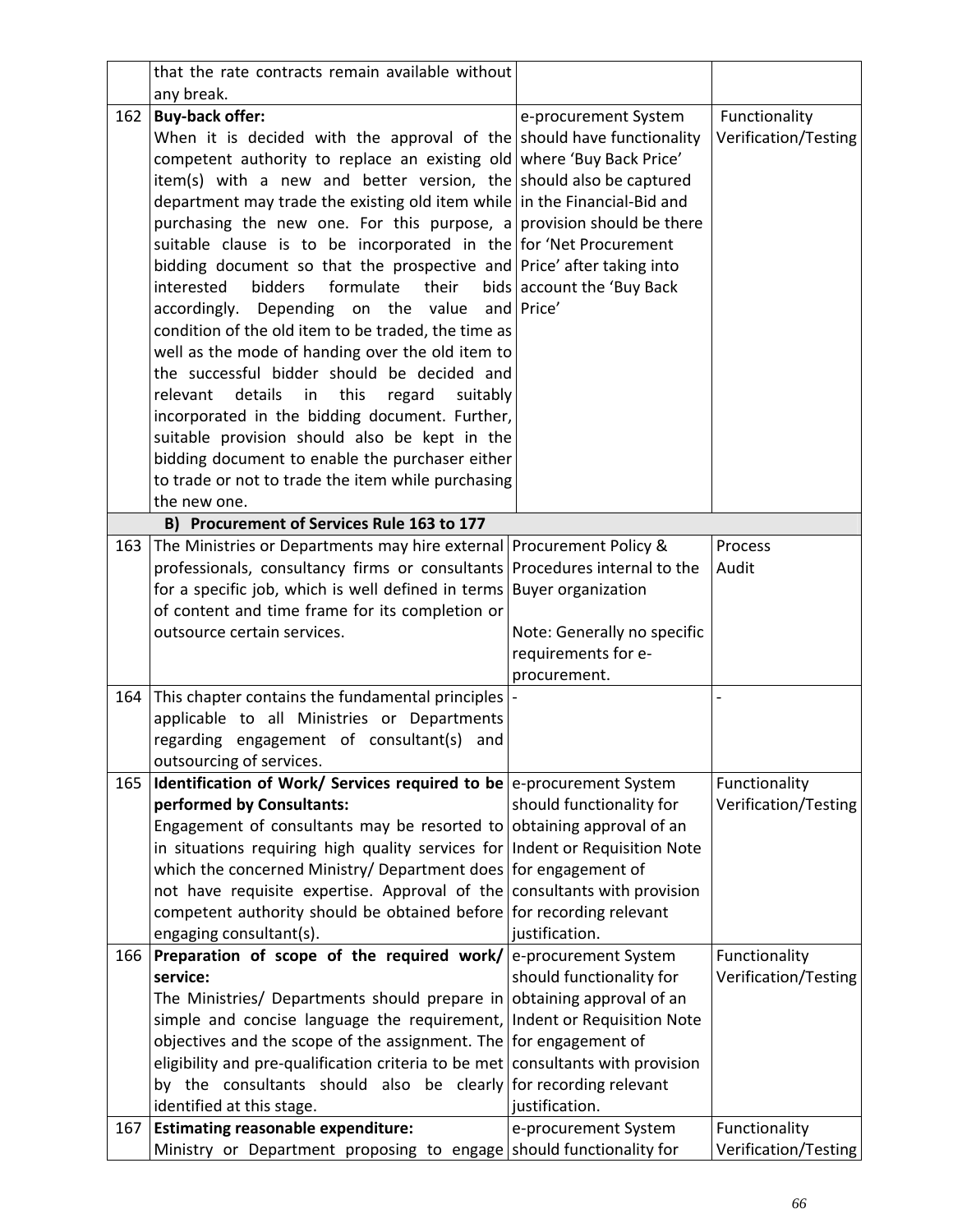|     | consultant(s)<br>should<br>estimate                                           | reasonable obtaining approval of an |                      |
|-----|-------------------------------------------------------------------------------|-------------------------------------|----------------------|
|     | expenditure for the same by ascertaining the Indent or Requisition Note       |                                     |                      |
|     | prevalent market conditions and consulting for engagement of                  |                                     |                      |
|     | other organisations engaged in similar activities.                            | consultants with provision          |                      |
|     |                                                                               | for recording relevant              |                      |
|     |                                                                               | justification with estimated        |                      |
|     |                                                                               | expenditure.                        |                      |
| 168 | Identification of likely sources:                                             | e-procurement System                | Functionality        |
|     | (i) Where the estimated cost of the work or should have functionality         |                                     | Verification/Testing |
|     | service is upto Rupees twenty-five lakhs, for inviting 'Expression of         |                                     | of related           |
|     | preparation of a long list of potential consultants   Interest (EOI)' through |                                     | 'features' and       |
|     | may be done on the basis of formal or informal Limited or Open Invitation,    |                                     | 'explanations'       |
|     | enquiries from other Ministries or Departments with other functionality as    |                                     | given by the e-      |
|     | or Organisations involved in similar activities, applicable for Limited and   |                                     | procurement/e-       |
|     | Chambers of Commerce & Industry, Association Open Tenders. This could         |                                     | tendering            |
|     | of consultancy firms etc.                                                     | be done through first               | software/ service    |
|     | (ii) Where the estimated cost of the work or Inviting Applications for        |                                     | provider against     |
|     | service is above Rupees twenty-five lakhs, in Pre-qualification followed      |                                     | relevant sections    |
|     | addition to (i) above, an enquiry for seeking by Bidding, or directly         |                                     | and points of        |
|     | 'Expression of Interest' from consultants should inviting Bids in one or two  |                                     | Annexure-I.          |
|     | be published in at least one national daily and envelopes.                    |                                     |                      |
|     | the Ministry's web site. The web site address                                 |                                     | In addition, Audit   |
|     | should also be given in the advertisements. Where required,                   |                                     | of the Procurement   |
|     | Enquiry for seeking Expression of Interest should functionality of the e-     |                                     | Policy &             |
|     | include in brief, the broad scope of work or procurement system               |                                     | Procedures of the    |
|     | service, inputs to be provided by the Ministry or should be supplemented      |                                     | concerned Buyer      |
|     | Department, eligibility and the pre-qualification with Procurement Policy &   |                                     | organization can be  |
|     | criteria to be met by the consultant(s) and Procedures internal to the        |                                     | carried out.         |
|     | consultant's past experience in similar work or Buyer organization.           |                                     |                      |
|     | service. The consultants may also be asked to                                 |                                     |                      |
|     | send their comments on the objectives and                                     |                                     |                      |
|     | scope of the work or service projected in the                                 |                                     |                      |
|     | enquiry. Adequate time should be allowed for                                  |                                     |                      |
|     | getting responses from interested consultants                                 |                                     |                      |
| 169 | <b>Short listing of consultants:</b>                                          | e-procurement System                | Functionality        |
|     | On the basis of responses received from the should have functionality         |                                     | Verification/Testing |
|     | interested parties as per Rule 168 above, for short listing consultants       |                                     |                      |
|     | consultants meeting the requirements should be who have been found to         |                                     | In addition, Audit   |
|     | short listed for further consideration. The be eligible after the first       |                                     | of the Procurement   |
|     | number of short listed consultants should not be round/ pre-qualification.    |                                     | Policy &             |
|     | less than three.                                                              |                                     | Procedures of the    |
|     |                                                                               | Where required,                     | concerned Buyer      |
|     |                                                                               | functionality of the e-             | organization can be  |
|     |                                                                               | procurement system                  | carried out.         |
|     |                                                                               | should be supplemented              |                      |
|     |                                                                               | with Procurement Policy &           |                      |
|     |                                                                               | Procedures internal to the          |                      |
|     |                                                                               | Buyer organization.                 |                      |
| 170 | <b>Preparation of Terms of Reference (TOR):</b>                               | e-procurement System                | Functionality        |
|     | The TOR should include:                                                       | should have functionality           | Verification/Testing |
|     | 1. Precise statement of objectives;                                           | for including in the                |                      |
|     | 2. Outline of the tasks to be carried out;                                    | Request for Proposal (RFP)          |                      |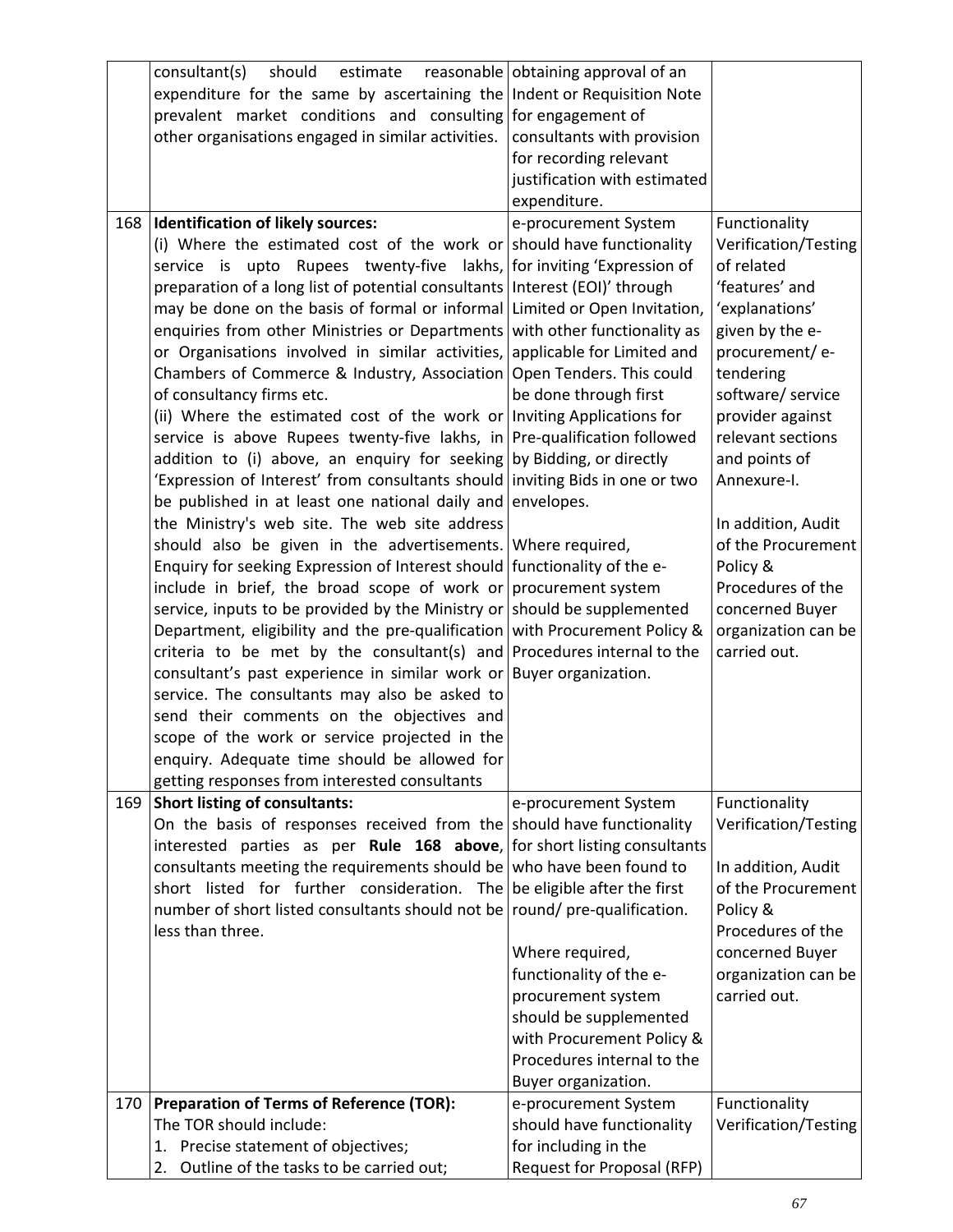|     | 3. Schedule for completion of tasks;                                          | documents, the detailed        |                      |
|-----|-------------------------------------------------------------------------------|--------------------------------|----------------------|
|     | 4. The support or inputs to be provided by the Terms of Reference (TOR)       |                                |                      |
|     | Ministry or Department to facilitate the                                      |                                |                      |
|     | consultancy;                                                                  |                                |                      |
|     | 5. The final outputs that will be required of the                             |                                |                      |
|     | Consultant.                                                                   |                                |                      |
| 171 | Preparation and issue of Request for Proposal e-procurement System            |                                | Functionality        |
|     | (RFP):                                                                        | should have functionality      | Verification/Testing |
|     | RFP is the document to be used by the Ministry/ for creating detailed         |                                | of related           |
|     | Department for obtaining offers from the Request for Proposal (RFP)           |                                | 'features' and       |
|     | consultants for the required work/ service. The and posting this on the e-    |                                | 'explanations'       |
|     | RFP should be issued to the shortlisted procurement system                    |                                | given by the e-      |
|     | consultants to seek their technical and financial website with allied         |                                | procurement/e-       |
|     | proposals.                                                                    | functionality for              | tendering            |
|     | The RFP should contain:                                                       | Corrigenda and Addenda         | software/ service    |
|     | 1. A letter of Invitation                                                     | to RFP. The functionality      | provider against     |
|     | 2. Information to Consultants regarding the should also include               |                                | relevant sections    |
|     | procedure for submission of proposal                                          | creation of Electronic         | and points of        |
|     | 3. Terms of Reference (TOR)                                                   | Forms to capture precise       | Annexure-I.          |
|     | 4. Eligibility and pre-qualification criteria in data in the application/ bid |                                |                      |
|     | case the same has not been ascertained submitted by each                      |                                | In addition, Audit   |
|     |                                                                               |                                | of the Procurement   |
|     | through Enquiry for Expression of Interest consultant.                        |                                |                      |
|     | (EOI)                                                                         |                                | Policy &             |
|     | 5. List of key position whose CV and experience Where required,               |                                | Procedures of the    |
|     | would be evaluated                                                            | functionality of the e-        | concerned Buyer      |
|     | 6. Bid<br>evaluation<br>criteria<br>and                                       | selection   procurement system | organization can be  |
|     | procedure                                                                     | should be supplemented         | carried out.         |
|     | 7. Standard formats for technical and financial with Procurement Policy &     |                                |                      |
|     | proposal                                                                      | Procedures internal to the     |                      |
|     | 8. Proposed contract terms                                                    | Buyer organization.            |                      |
|     | 9. Procedure proposed to be followed for                                      |                                |                      |
|     | midterm review of the progress of the work                                    |                                |                      |
|     | and review of the final draft report                                          |                                |                      |
| 172 | Receipt and opening of proposals:                                             | e-procurement System           | Functionality        |
|     | Proposals should ordinarily be asked for from should have functionality       |                                | Verification/Testing |
|     | consultants in 'Two-bid' system with technical for inviting 'Single Stage     |                                | of related           |
|     | and financial bids sealed separately. The bidder Two Envelope' tenders, or    |                                | 'features' and       |
|     | should put these two sealed envelopes in a                                    | Two-Stage tenders (as          | 'explanations'       |
|     | bigger envelop duly sealed and submit the same mentioned in CVC               |                                | given by the e-      |
|     | to the Ministry or Department by the specified                                | guidelines), with secure       | procurement/e-       |
|     | date and time at the specified place. On receipt,                             | methodology for sealing        | tendering            |
|     | the technical proposals should be opened first bids (ie data encryption of    |                                | software/ service    |
|     | by the Ministry or Department at the specified                                | both the 'Technical', as       | provider against     |
|     | date, time and place.                                                         | well as, 'Financial' bid parts | relevant sections    |
|     |                                                                               | by the bidder himself          | and points of        |
|     |                                                                               | before bid-submission. In      | Annexure-I.          |
|     |                                                                               | addition, there should be      |                      |
|     |                                                                               | functionality for opening      |                      |
|     |                                                                               | only the technical bids        |                      |
|     |                                                                               | first; functionality for       |                      |
|     |                                                                               | creating a short-list of       |                      |
|     |                                                                               | technically responsive         |                      |
|     |                                                                               |                                |                      |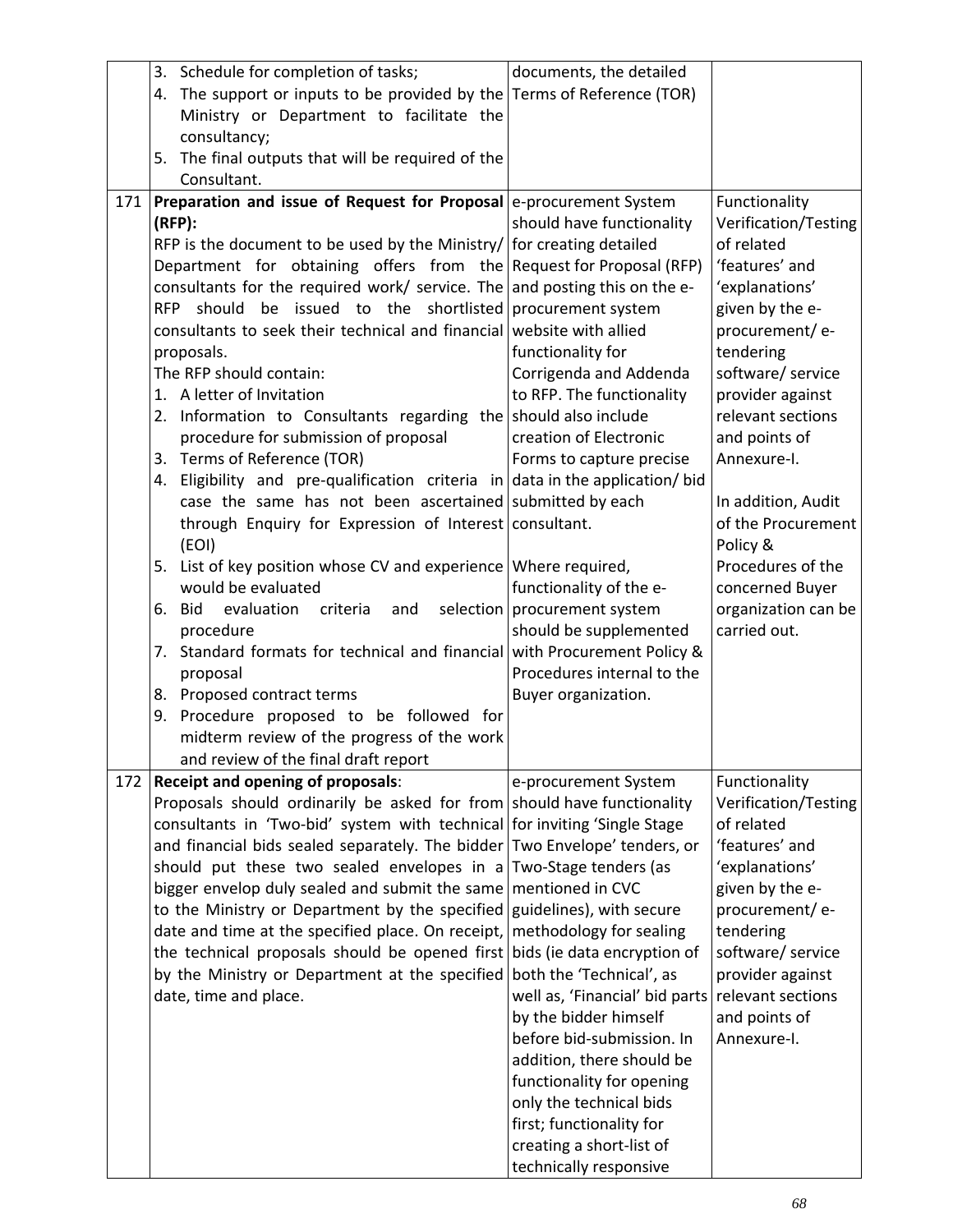|     |                                                                               | bidders; functionality for a     |                       |
|-----|-------------------------------------------------------------------------------|----------------------------------|-----------------------|
|     |                                                                               | second tender opening            |                       |
|     |                                                                               | event for opening the            |                       |
|     |                                                                               | financial bids of the            |                       |
|     |                                                                               |                                  |                       |
|     |                                                                               | technically responsive           |                       |
|     |                                                                               | bidders                          |                       |
| 173 | Late bids:                                                                    | e-procurement System             | Functionality         |
|     | Late bids i.e. bids received after the specified should have functionality    |                                  | Verification/         |
|     | date and time of receipt should not be for Not Accepting Late                 |                                  | <b>Testing</b>        |
|     | considered.                                                                   | Bids'                            |                       |
| 174 | <b>Evaluation of technical bids:</b>                                          | In the e-procurement             | Functionality         |
|     | Technical bids should be analysed and evaluated System after the TOE in       |                                  | Verification/         |
|     | by a Consultancy Evaluation Committee (CEC)                                   | which the Technical-Bids         | <b>Testing</b>        |
|     | constituted by the Ministry or Department. The are opened, functionality      |                                  |                       |
|     | CEC shall record in detail the reasons for should exist for members           |                                  |                       |
|     | acceptance or rejection of the technical of Consultancy Evaluation            |                                  |                       |
|     | proposals analysed and evaluated by it.                                       | Committee (CEC) to access        |                       |
|     |                                                                               | the Technical-Bids for           |                       |
|     |                                                                               |                                  |                       |
|     |                                                                               | evaluation with provision        |                       |
|     |                                                                               | to record                        |                       |
|     |                                                                               | recommendations.                 |                       |
| 175 | Evaluation of financial bids of the technically In the e-procurement          |                                  | Functionality         |
|     | qualified bidders:                                                            | System after the TOE in          | Verification/         |
|     | The Ministry or Department shall open the which the Financial-Bids of         |                                  | <b>Testing</b>        |
|     | financial bids of only those bidders who have the technically qualified       |                                  |                       |
|     | been declared technically qualified by the bidders are opened,                |                                  |                       |
|     | <b>Consultancy Evaluation 69</b>                                              | functionality should exist       |                       |
|     | Committee as per Rule 174 above for further for members of                    |                                  |                       |
|     | analysis or evaluation and ranking and selecting Consultancy Evaluation       |                                  |                       |
|     | the successful bidder for placement of the Committee (CEC) to access          |                                  |                       |
|     | consultancy contract.                                                         | the Financial-Bids for           |                       |
|     |                                                                               | evaluation with provision        |                       |
|     |                                                                               |                                  |                       |
|     |                                                                               | to record                        |                       |
|     |                                                                               | recommendations.                 |                       |
| 176 | <b>Consultancy by nomination:</b>                                             | Procurement Policy &             | Process Audit         |
|     | Under some special circumstances, it may Procedures internal to the           |                                  |                       |
|     | necessary to select a particular Buyer organization<br>become                 |                                  |                       |
|     | consultant where adequate justification is                                    |                                  |                       |
|     | available for such single-source selection in the Note: Generally no specific |                                  |                       |
|     | context of the overall interest of the Ministry or requirements for e-        |                                  |                       |
|     | Department. Full justification for single source procurement.                 |                                  |                       |
|     | selection should be recorded in the file and                                  |                                  |                       |
|     | approval of the competent authority obtained                                  |                                  |                       |
|     | before resorting to such single-source selection.                             |                                  |                       |
| 177 | <b>Monitoring the contract:</b>                                               | e-procurement System             | Functionality         |
|     | The Ministry/ Department should be involved should have functionality         |                                  | Verification/Testing  |
|     | throughout in the conduct of consultancy,                                     | for monitoring                   |                       |
|     | preferably by taking a task force approach and performance of a               |                                  | In addition, audit of |
|     | continuously monitoring the performance of the consultant, which would        |                                  | the Procurement       |
|     |                                                                               |                                  |                       |
|     | so that the output of the include recording of<br>consultant(s)               |                                  | Policy &              |
|     | consultancy is in line with the                                               | Ministry   important parameters/ | Procedures of the     |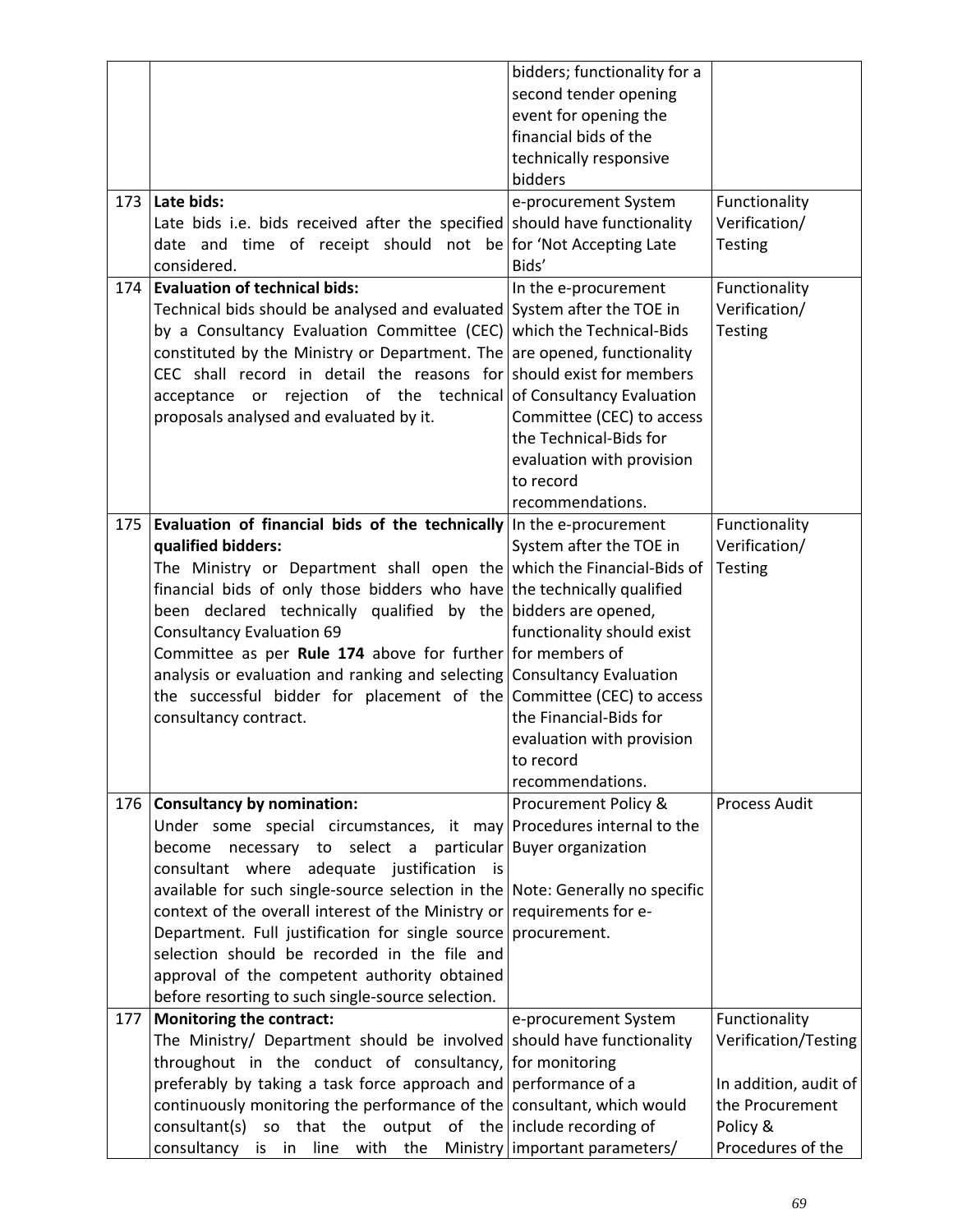| /Department's objectives.<br>mile-stones relating the<br>consultant's performance.                                                                                | concerned Buyer<br>organization can be<br>carried out. |
|-------------------------------------------------------------------------------------------------------------------------------------------------------------------|--------------------------------------------------------|
| In addition, the concerned<br>Buyer organization should<br>have Procurement Policy &<br>Procedures to implement                                                   |                                                        |
| the other requirements<br>C) Outsourcing of Services: Rule 178 to 185                                                                                             |                                                        |
| 178<br><b>Outsourcing of Services:</b><br>Procurement Policy &                                                                                                    | Process                                                |
| A Ministry or Department may outsource certain Procedures internal to the<br>Audit                                                                                |                                                        |
| services in the interest of economy and Buyer organization                                                                                                        |                                                        |
| efficiency and it may prescribe<br>detailed                                                                                                                       |                                                        |
| instructions and procedures for this purpose Note: Generally no                                                                                                   |                                                        |
| without, however, contravening the following specific requirements for                                                                                            |                                                        |
| basic guidelines.<br>e-procurement.                                                                                                                               |                                                        |
| <b>Identification of likely contractors:</b><br>179<br>e-procurement System                                                                                       | Functionality                                          |
| The Ministry or Department should prepare a list   should have functionality<br>of likely and potential contractors on the basis of for creating Classified Lists | Verification/Testing                                   |
| formal or informal enquiries from other of likely and potential                                                                                                   |                                                        |
| Ministries or Departments and Organisations contractors. Also                                                                                                     |                                                        |
| involved in similar activities, scrutiny of 'Yellow functionality should exist<br>pages', and trade journals, if available, web site for a Buyer organization     |                                                        |
| to Create/ Manage<br>etc.                                                                                                                                         |                                                        |
| Contractor organizations                                                                                                                                          |                                                        |
| under different Heads and                                                                                                                                         |                                                        |
| Grades                                                                                                                                                            |                                                        |
| <b>Preparation of Tender enquiry:</b><br>180<br>e-procurement System                                                                                              | Functionality                                          |
| Ministry or Department should prepare a tender should have functionality                                                                                          | Verification/Testing                                   |
| enquiry containing, inter alia :<br>for creating and managing                                                                                                     | of related 'features'                                  |
| (i) The details of the work or service to be Tender Notices,                                                                                                      | and 'explanations'                                     |
| performed by the contractor;<br>Corrigenda, Tender                                                                                                                | given by the e-                                        |
| (ii) The facilities and the inputs which will be Documents, Addenda;                                                                                              | procurement/e-                                         |
| provided to the contractor by the Ministry or floating Open Tenders, as<br>Department;                                                                            | tendering software/                                    |
| well as, Limited Tenders;<br>(iii) Eligibility and qualification criteria to be met and functionality for other                                                   | service provider<br>against relevant                   |
| by the contractor for performing the required associated processes                                                                                                | sections and points                                    |
| work / service; and                                                                                                                                               | of Annexure-I                                          |
| (iv) The statutory and contractual obligations to In addition, the concerned                                                                                      |                                                        |
| be complied with by the contractor.<br>Buyer organization should                                                                                                  | In addition, Audit of                                  |
| have Procurement Policy                                                                                                                                           | the Procurement                                        |
| & Procedures to                                                                                                                                                   | Policy & Procedures                                    |
| implement the other                                                                                                                                               | of the concerned                                       |
| requirements                                                                                                                                                      | <b>Buyer organization</b>                              |
|                                                                                                                                                                   | can be carried out.                                    |
| 181<br><b>Invitation of Bids:</b><br>e-procurement System                                                                                                         | Functionality                                          |
| (a) For estimated value of the work or service should have functionality                                                                                          | Verification/Testing<br>of related 'features'          |
| upto Rupees ten lakhs or less:<br>for creating and managing<br>The Ministry or Department should scrutinise Tender Notices,                                       |                                                        |
|                                                                                                                                                                   |                                                        |
| the preliminary list of likely contractors as Corrigenda, Tender                                                                                                  | and 'explanations'<br>given by the e-                  |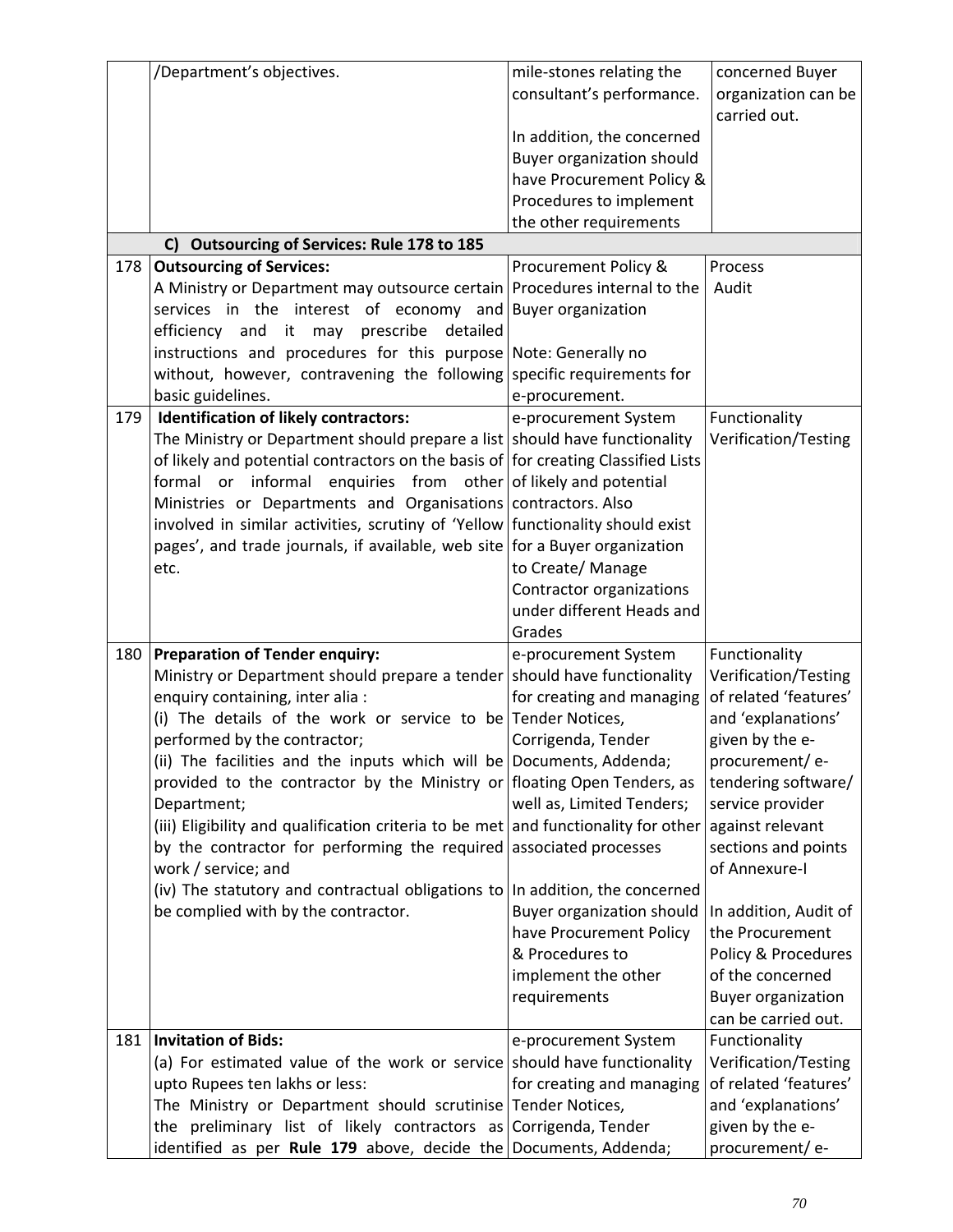|     | prima facie eligible and capable contractors and floating Open Tenders, as<br>issue limited tender enquiry to them asking for well as, Limited Tenders;<br>their offers by a specified date and time etc. as and functionality for other<br>per standard practice. The number of the associated processes<br>contractors so identified for issuing limited<br>tender enquiry should not be less than six.<br>(b) For estimated value of the work or service Buyer organization should<br>above Rupees ten lakhs:<br>The Ministry or Department should issue $\&$ Procedures to<br>advertised tender enquiry asking for the offers implement the other<br>by a specified date and time etc. in at least one requirements<br>popular largely circulated national newspaper<br>and web site of the Ministry or Department. | In addition, the concerned<br>have Procurement Policy                                                                                                | tendering software/<br>service provider<br>against relevant<br>sections and points<br>of Annexure-I<br>In addition, Audit of<br>the Procurement<br>Policy & Procedures<br>of the concerned<br><b>Buyer organization</b><br>can be carried out. |
|-----|-------------------------------------------------------------------------------------------------------------------------------------------------------------------------------------------------------------------------------------------------------------------------------------------------------------------------------------------------------------------------------------------------------------------------------------------------------------------------------------------------------------------------------------------------------------------------------------------------------------------------------------------------------------------------------------------------------------------------------------------------------------------------------------------------------------------------|------------------------------------------------------------------------------------------------------------------------------------------------------|------------------------------------------------------------------------------------------------------------------------------------------------------------------------------------------------------------------------------------------------|
| 182 | Late Bids:                                                                                                                                                                                                                                                                                                                                                                                                                                                                                                                                                                                                                                                                                                                                                                                                              | e-procurement System                                                                                                                                 | Functionality                                                                                                                                                                                                                                  |
|     | Late bids i.e. bids received after the specified should have functionality<br>date and time of receipt should not be for 'Not Accepting Late<br>considered.                                                                                                                                                                                                                                                                                                                                                                                                                                                                                                                                                                                                                                                             | Bids'                                                                                                                                                | Verification/Testing                                                                                                                                                                                                                           |
| 183 | <b>Evaluation of Bids Received:</b>                                                                                                                                                                                                                                                                                                                                                                                                                                                                                                                                                                                                                                                                                                                                                                                     | In the e-procurement                                                                                                                                 | Functionality                                                                                                                                                                                                                                  |
|     | The Ministry or Department should evaluate, System after the TOE in<br>segregate, rank the responsive bids and select which the Bids are<br>the successful bidder for placement of the opened, functionality<br>contract.                                                                                                                                                                                                                                                                                                                                                                                                                                                                                                                                                                                               | should exist for members<br>of the Evaluation<br>Committee (EC) to access<br>the Bids for evaluation<br>with provision to record<br>recommendations. | Verification/ Testing                                                                                                                                                                                                                          |
| 184 | <b>Outsourcing by Choice:</b>                                                                                                                                                                                                                                                                                                                                                                                                                                                                                                                                                                                                                                                                                                                                                                                           | Procurement Policy &                                                                                                                                 | Testing & Audit                                                                                                                                                                                                                                |
|     | Should it become necessary, in an exceptional Procedures internal to the<br>situation to outsource a job to a specifically Buyer organization                                                                                                                                                                                                                                                                                                                                                                                                                                                                                                                                                                                                                                                                           |                                                                                                                                                      |                                                                                                                                                                                                                                                |
|     | chosen contractor, the Competent Authority in                                                                                                                                                                                                                                                                                                                                                                                                                                                                                                                                                                                                                                                                                                                                                                           |                                                                                                                                                      |                                                                                                                                                                                                                                                |
|     | the Ministry or Department may do so in Note: Generally no                                                                                                                                                                                                                                                                                                                                                                                                                                                                                                                                                                                                                                                                                                                                                              |                                                                                                                                                      |                                                                                                                                                                                                                                                |
|     | consultation with the Financial Adviser. In such specific requirements for                                                                                                                                                                                                                                                                                                                                                                                                                                                                                                                                                                                                                                                                                                                                              |                                                                                                                                                      |                                                                                                                                                                                                                                                |
|     | detailed<br>justification,<br>the<br>cases                                                                                                                                                                                                                                                                                                                                                                                                                                                                                                                                                                                                                                                                                                                                                                              | the e-procurement.                                                                                                                                   |                                                                                                                                                                                                                                                |
|     | circumstances leading to the outsourcing by<br>choice and the special interest or purpose it shall                                                                                                                                                                                                                                                                                                                                                                                                                                                                                                                                                                                                                                                                                                                      |                                                                                                                                                      |                                                                                                                                                                                                                                                |
|     | serve shall form an integral part of the proposal.                                                                                                                                                                                                                                                                                                                                                                                                                                                                                                                                                                                                                                                                                                                                                                      |                                                                                                                                                      |                                                                                                                                                                                                                                                |
| 185 | <b>Monitoring the Contract:</b>                                                                                                                                                                                                                                                                                                                                                                                                                                                                                                                                                                                                                                                                                                                                                                                         | e-procurement System                                                                                                                                 | Functionality                                                                                                                                                                                                                                  |
|     | The Ministry or Department should be involved should have functionality                                                                                                                                                                                                                                                                                                                                                                                                                                                                                                                                                                                                                                                                                                                                                 |                                                                                                                                                      | Verification/Testing                                                                                                                                                                                                                           |
|     | throughout in the conduct of the contract and for recording important<br>continuously monitor the performance of the milestones of Contract                                                                                                                                                                                                                                                                                                                                                                                                                                                                                                                                                                                                                                                                             |                                                                                                                                                      | In addition, audit of                                                                                                                                                                                                                          |
|     | contractor.                                                                                                                                                                                                                                                                                                                                                                                                                                                                                                                                                                                                                                                                                                                                                                                                             | Execution.                                                                                                                                           | the Procurement                                                                                                                                                                                                                                |
|     |                                                                                                                                                                                                                                                                                                                                                                                                                                                                                                                                                                                                                                                                                                                                                                                                                         |                                                                                                                                                      | Policy & Procedures                                                                                                                                                                                                                            |
|     |                                                                                                                                                                                                                                                                                                                                                                                                                                                                                                                                                                                                                                                                                                                                                                                                                         | In addition, the concerned                                                                                                                           | of the concerned                                                                                                                                                                                                                               |
|     |                                                                                                                                                                                                                                                                                                                                                                                                                                                                                                                                                                                                                                                                                                                                                                                                                         | Buyer organization should<br>have Procurement Policy                                                                                                 | <b>Buyer organization</b><br>can be carried out.                                                                                                                                                                                               |
|     |                                                                                                                                                                                                                                                                                                                                                                                                                                                                                                                                                                                                                                                                                                                                                                                                                         | & Procedures to                                                                                                                                      |                                                                                                                                                                                                                                                |
|     |                                                                                                                                                                                                                                                                                                                                                                                                                                                                                                                                                                                                                                                                                                                                                                                                                         | implement the other                                                                                                                                  |                                                                                                                                                                                                                                                |
|     |                                                                                                                                                                                                                                                                                                                                                                                                                                                                                                                                                                                                                                                                                                                                                                                                                         | requirements                                                                                                                                         |                                                                                                                                                                                                                                                |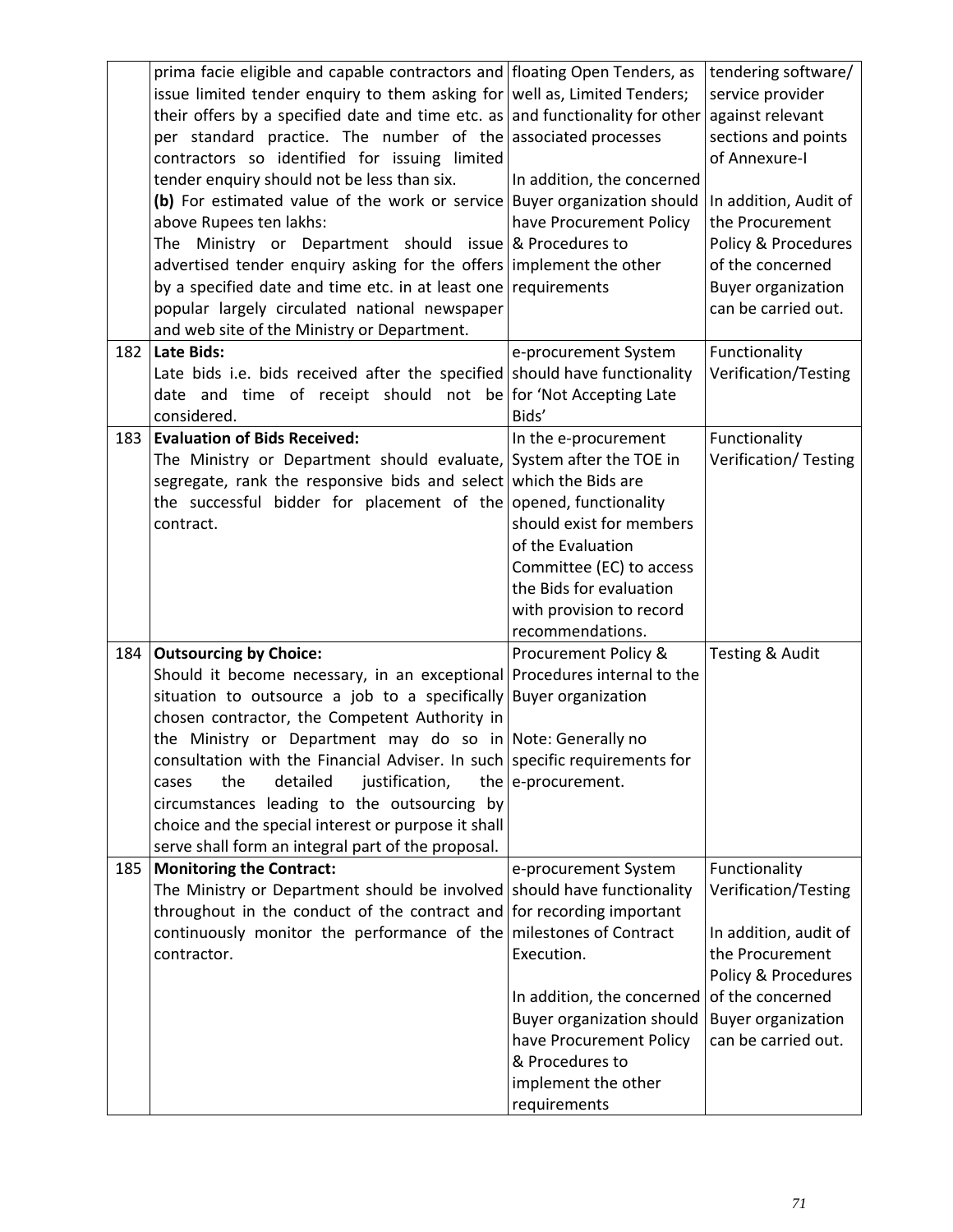## **Annexure‐IV ‐ Checklist for Compliance with IT ACT (IT ACT 2000 and Amendment 2008)**

| SI.          |      | <b>Issues to be Checked</b>                                                                      | <b>IT ACT</b> | <b>Means of Checking</b> |
|--------------|------|--------------------------------------------------------------------------------------------------|---------------|--------------------------|
| No.          |      |                                                                                                  | Reference     |                          |
| $\mathbf{1}$ |      | <b>Electronic Signature Implementation:</b>                                                      | 3, 3A, 5, 6,  | Verification of          |
|              | i)   | ESC (Electronic Signature Certificate) used for                                                  | 15, 42, Ch-   | Implementation/          |
|              |      | the e-Procurement System by the users are                                                        | $VI$ ;        | Functionality and        |
|              |      | Issued by CC(Certifying Authority) recognized                                                    | Sch-2, 13     | the ESC used.            |
|              |      | by Govt. of India CCA(Controller of Certifying                                                   |               |                          |
|              |      | Authority).                                                                                      |               |                          |
|              | ii)  | The private key or the signature creation data                                                   |               |                          |
|              |      | should not be stored in the e-Procurement                                                        |               |                          |
|              |      | System or kept under the control of the e-                                                       |               |                          |
|              |      | Procurement Service Provider.                                                                    |               |                          |
|              | iii) | By the use of a public key of the subscriber/                                                    |               |                          |
|              |      | signer, it should be possible to verify the                                                      |               |                          |
|              |      | electronic record. This may be read in                                                           |               |                          |
|              |      | conjunction with Sch-2, 13 85B(2)(b) "except                                                     |               |                          |
|              |      | in the case of a secure electronic record or a                                                   |               |                          |
|              |      | secure digital signature, nothing in this                                                        |               |                          |
|              |      | section shall create any presumption relating                                                    |               |                          |
|              |      | to authenticity and integrity of the electronic                                                  |               |                          |
|              |      | record or any digital signature".                                                                |               |                          |
|              |      | (Explanation: This implies that important                                                        |               |                          |
|              |      | electronic records of an e-procurement                                                           |               |                          |
|              |      | application, like - Tender Notice, Corrigenda,                                                   |               |                          |
|              |      | Tender Documents, Addenda, Clarifications                                                        |               |                          |
|              |      | to Tender Documents, Bids, etc should not                                                        |               |                          |
|              |      | only be electronically signed, there should                                                      |               |                          |
|              |      | also be provision in the e-procurement                                                           |               |                          |
|              |      | application to verify the electronic                                                             |               |                          |
|              |      | signatures).                                                                                     |               |                          |
|              | iv)  | Every subscriber shall exercise reasonable                                                       |               |                          |
|              |      | care to retain control of the private key                                                        |               |                          |
|              |      | corresponding to the public key listed in his                                                    |               |                          |
|              |      | Digital Signature Certificate and take all steps                                                 |               |                          |
|              |      | to prevent its disclosure (Explanation: There<br>should be no limitation in the functionality of |               |                          |
|              |      | the e-procurement system which may                                                               |               |                          |
|              |      | necessitate for the tendering processes to                                                       |               |                          |
|              |      | continue uninterrupted that the private key                                                      |               |                          |
|              |      | of any officer be handed over to anybody                                                         |               |                          |
|              |      | else (who may be absent or unavailable), or                                                      |               |                          |
|              |      | where a private key is shared by multiple                                                        |               |                          |
|              |      | users due to any reason such as - absence of                                                     |               |                          |
|              |      | detailed hierarchy within a user organization,                                                   |               |                          |
|              |      | or multiple users of a group using a common                                                      |               |                          |
|              |      | key.                                                                                             |               |                          |
|              | v)   | Similarly, functionality of the e-procurement                                                    |               |                          |
|              |      | system should cover other aspects outlined                                                       |               |                          |
|              |      | in various sections (specified in the adjacent                                                   |               |                          |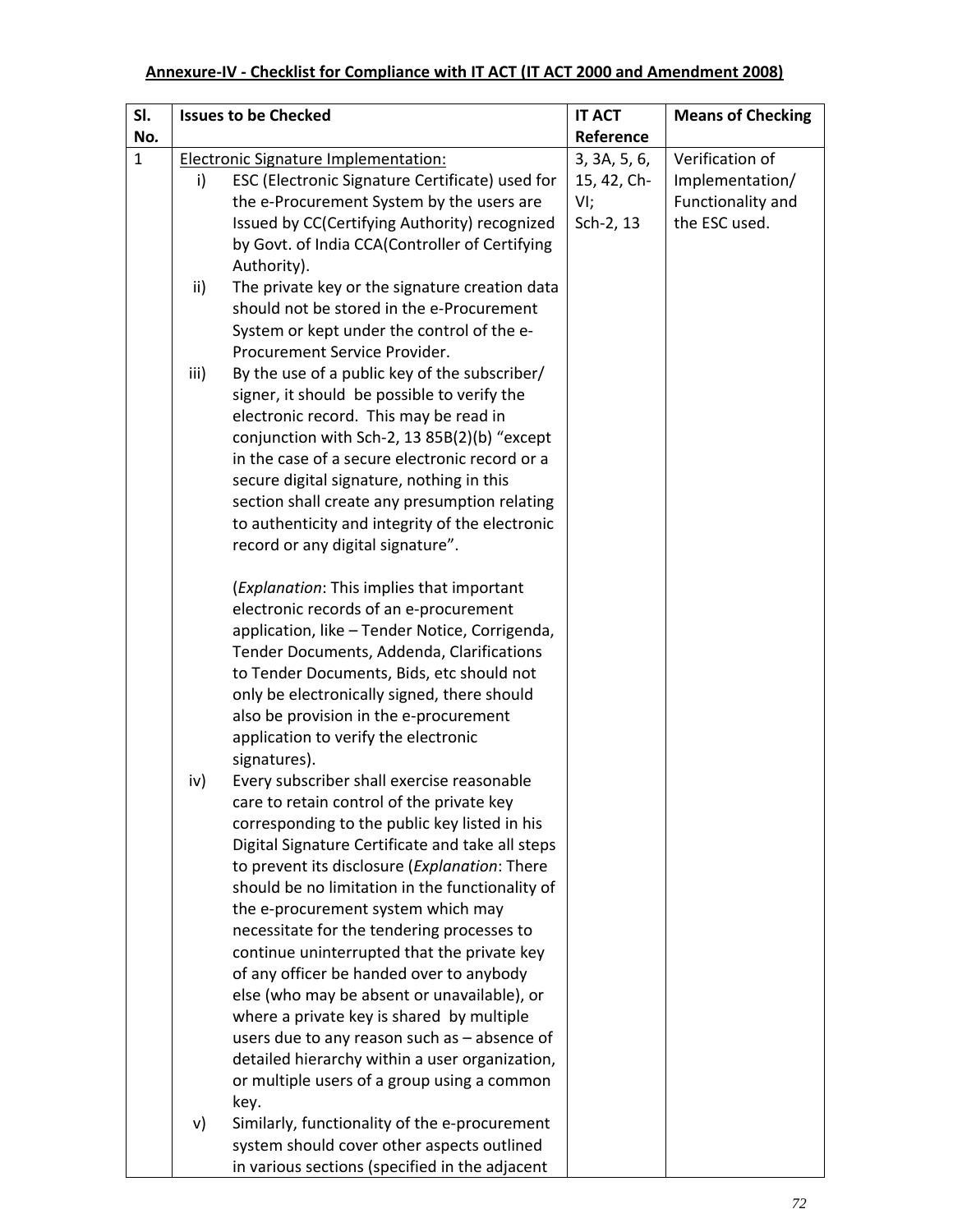|                | column) of the IT Act.                                                                                                                                                                                                                                                                                                                                                                                                                                                                                                                                                                                                                                                                                                                       |                                               |                                                                                                                                                                                                            |
|----------------|----------------------------------------------------------------------------------------------------------------------------------------------------------------------------------------------------------------------------------------------------------------------------------------------------------------------------------------------------------------------------------------------------------------------------------------------------------------------------------------------------------------------------------------------------------------------------------------------------------------------------------------------------------------------------------------------------------------------------------------------|-----------------------------------------------|------------------------------------------------------------------------------------------------------------------------------------------------------------------------------------------------------------|
| $\overline{2}$ | Electronic Document & Record Control:<br>Suitable controls are established for electronic<br>documents /records generated, processed, stored,<br>disposed of by the e-Procurement System to comply<br>The information contained in e-<br>i)<br>Documents/e-Records remains<br>accessible/usable for subsequent reference;<br>ii)<br>The e-Records are retained in the original<br>format, it was generated, to accurately<br>demonstrate how it was<br>generated/sent/received.<br>The e-Records should be maintained with<br>iii)<br>identification of origin, destination, date and<br>time of dispatch or receipt.<br>The retention period of the e-Records should<br>iv)<br>be compliant with the legal and contractual<br>requirements. | $\overline{7}$                                | Verification of<br>policies,<br>procedures,<br>mechanisms and<br>relevant records,<br>and functionality of<br>the e-procurement<br>system.                                                                 |
| 3              | Data Protection:<br>i)<br>Adequate and reasonable security practices<br>and procedures are in place to protect<br>confidentiality and integrity of the users data<br>and credentials<br>ii)<br>The e-procurement system has to<br>satisfactorily address the above) through<br>suitable functionality built into the e-<br>procurement application. Where, in<br>addition, some issues are being further<br>addressed through organizational<br>procedures, these should be explicitly<br>defined with satisfactory explanations.<br>The reasonable security practices and<br>procedures followed should be documented<br>in line with the international standard<br>ISO/IEC 27001.                                                          | 43A,<br>Draft rule<br>under<br>Section<br>43A | Verification of<br>policies,<br>procedures,<br>mechanisms and<br>relevant records,<br>and functionality of<br>the e-procurement<br>system.<br>(Some checks are<br>covered in<br>Annexure-I, II and<br>III) |
| 4              | Due diligence exercise:<br>The Service Provider shall publish the terms<br>i)<br>and conditions of use of its e-Procurement<br>System, user agreement, privacy policy etc.<br>The Service Provider shall notify users not to<br>ii)<br>use, display, upload, modify, publish,<br>transmit, update, share or store any<br>information that:<br>(a) belongs to another person;<br>(b) is harmful, threatening, abusive,<br>harassing, blasphemous, objectionable,<br>defamatory, vulgar, obscene,<br>pornographic, pedophilic, libelous,                                                                                                                                                                                                       | 79,<br>Draft rule<br>under<br>Section 79      | Verification of the<br>terms and<br>conditions of use of<br>the e-Procurement<br>System, user<br>agreement, privacy<br>policy, and other<br>notifications as<br>mentioned.                                 |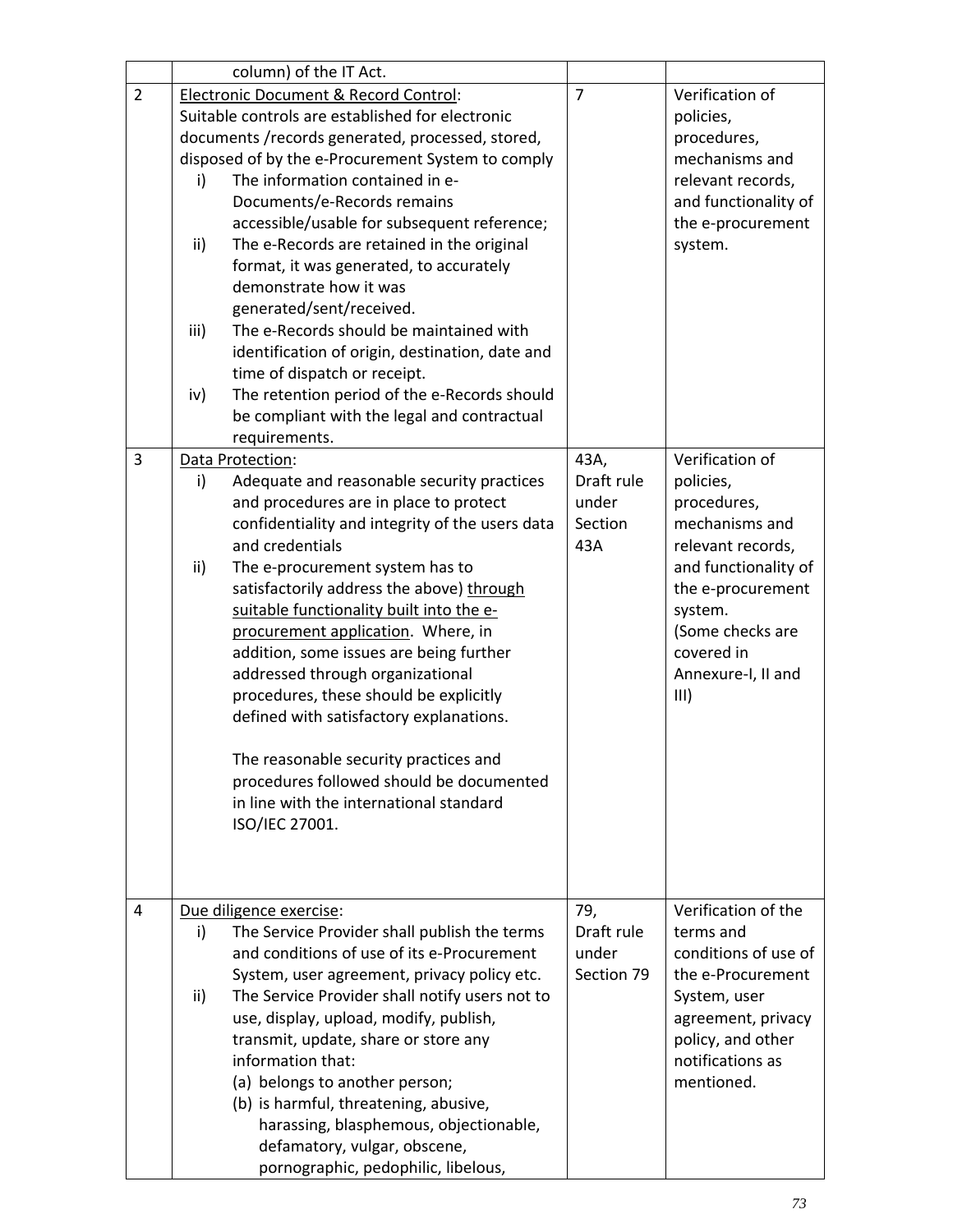|      | invasive of another's privacy, hateful, or      |  |
|------|-------------------------------------------------|--|
|      | racially, ethnically or otherwise               |  |
|      | objectionable, disparaging, relating or         |  |
|      | encouraging money laundering or                 |  |
|      | gambling, or otherwise unlawful in any          |  |
|      | manner whatever;                                |  |
|      | (c) harm minors in any way;                     |  |
|      | (d) infringes any patent, trademark,            |  |
|      | copyright or other proprietary rights;          |  |
|      | (e) violates any law for the time being in      |  |
|      | force;                                          |  |
|      | (f) discloses sensitive personal information    |  |
|      | of other person or to which the user does       |  |
|      | not have any right to;                          |  |
|      | (g) causes annoyance or inconvenience or        |  |
|      | deceives or misleads the addressee about        |  |
|      | the origin of such messages or                  |  |
|      | communicates any information which is           |  |
|      | grossly offensive or menacing in nature;        |  |
|      | (h) impersonate another person;                 |  |
|      | (i) contains software viruses or any other      |  |
|      | computer code, files or programs                |  |
|      | designed to interrupt, destroy or limit the     |  |
|      | functionality of any computer resource;         |  |
|      | (j) threatens the unity, integrity, defence,    |  |
|      | security or sovereignty of India, friendly      |  |
|      | relations with foreign states, or public        |  |
|      | order or causes incitement to the               |  |
|      | commission of any cognizable offence or         |  |
|      | prevents investigation of any offence or is     |  |
|      | insulting any other nation.                     |  |
| iii) | The Service Provider shall not itself host or   |  |
|      | publish or edit or store any information or     |  |
|      | shall not initiate the transmission, select the |  |
|      | receiver of transmission, and select or modify  |  |
|      | the information contained in the                |  |
|      | transmission as specified in (ii) above.        |  |
| iv)  | The Service Provider shall inform its users     |  |
|      | that in case of non-compliance with terms of    |  |
|      | use of the services and privacy policy          |  |
|      | provided by the Service Provider, it has the    |  |
|      | right to immediately terminate the access       |  |
|      | rights of the users to the e-Procurement        |  |
|      | System.                                         |  |
| v)   | The Service Provider shall publish on the e-    |  |
|      | Procurement website about the designated        |  |
|      | agent to receive notification of claimed        |  |
|      | infringements.                                  |  |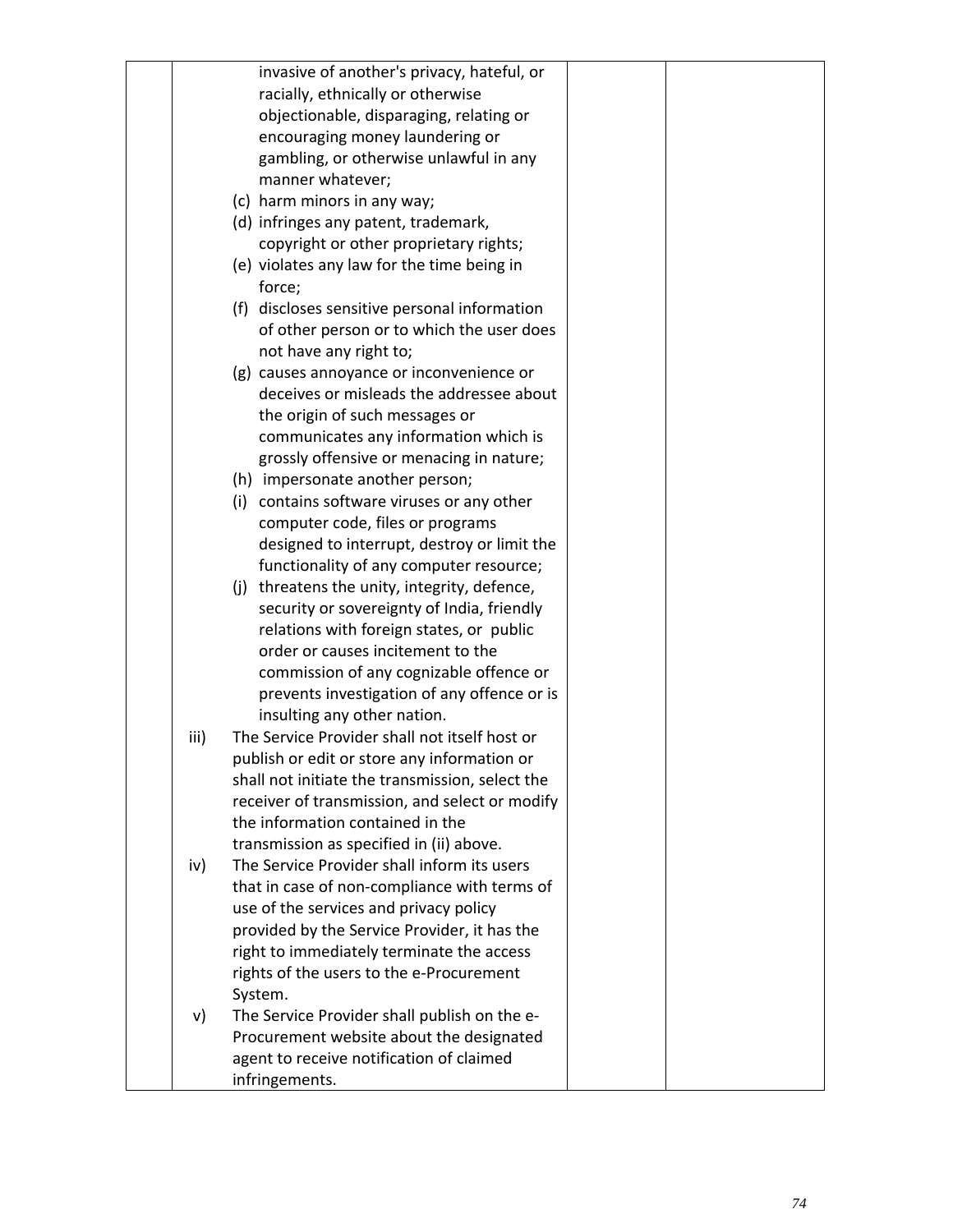**Reference Documents**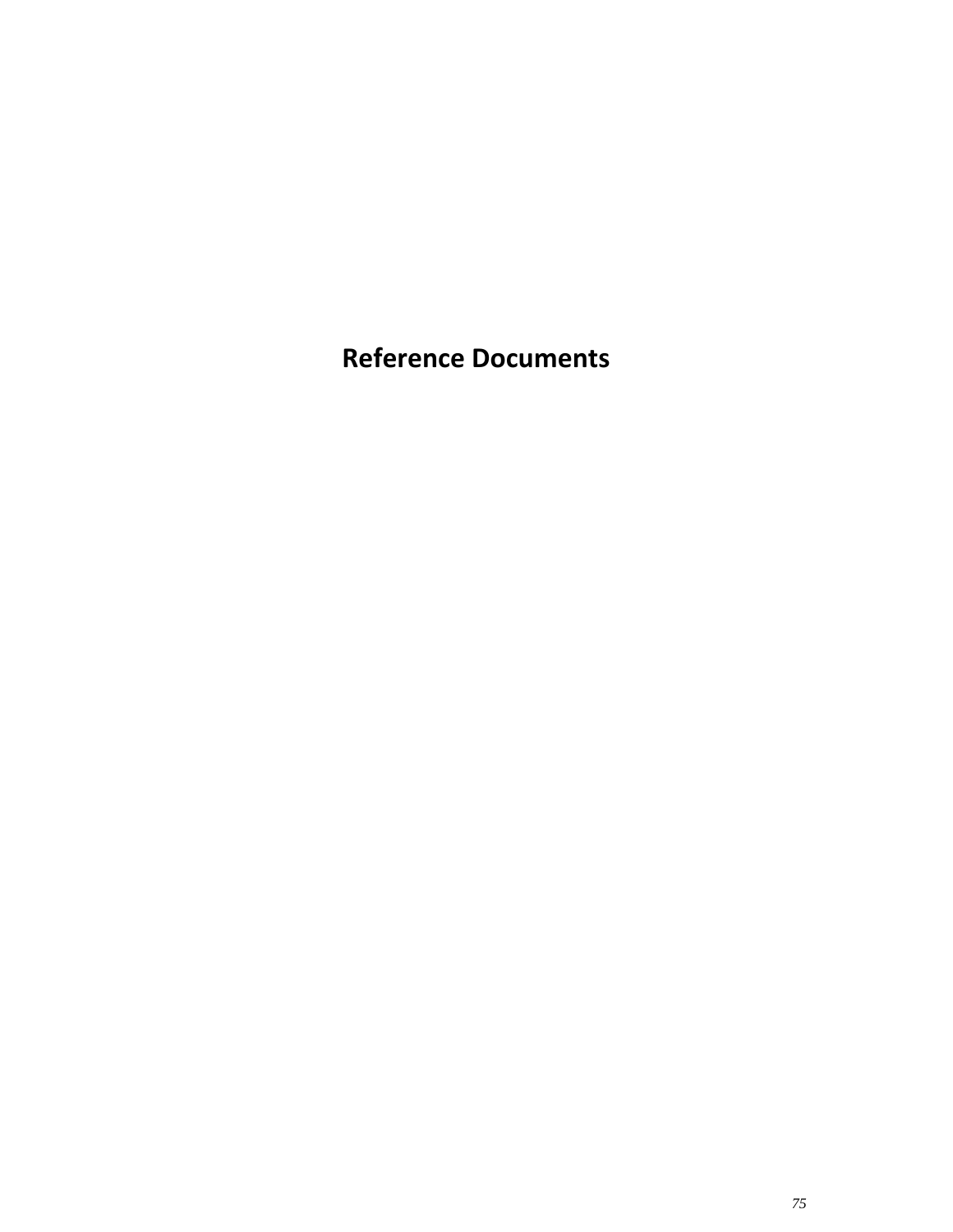## **Reference Document – 1 eTendering Processes**

#### **e‐tendering portal**

an e-tendering portal, or an e-tendering website, refers to an internet-based portal on which an e-tendering application software is hosted in a secure manner. One or more Government organizations register on the portal (as Buyer organizations). Various vendors also register on the portal (as Supplier organizations). A Buyer organization floats (i.e. invites) a tender on the portal, and Supplier organizations respond to such tenders. Depending on the functionality offered by an e-tendering portal, all the tendering related activities, from 'Indent Management (or Requisition Management)' to 'Award of Contract' can be carried out 'Online' over the Internet by a Buyer organization, and related activities by Supplier organizations.

#### **Non‐negotiable founding principles of Public Procurement like transparency, encouraging competitiveness and fair treatment to all etc.**

- Switchover from manual system of tendering to electronic tendering or e‐tendering is major change. Some 'process re-engineering' (i.e. change or improvement in the methodology of conducting various activities) becomes inevitable when changeover is made to a new technology, or a new method of working is adopted. However, while switching over to e-tendering, no compromise should be made by the Government organization on `Security and Transparency' related aspects of the Government Tendering Policy and Rules on the pretext of re‐engineering.
- While switching over to e-tendering, a Government organization (in the role of a Buyer) which urges its Suppliers/Vendors to changeover to e‐tendering, should ensure that the e-tendering portal also takes care of the Supplier organizations needs for security and transparency, and that suppliers are given reasonable time to change‐over in a phased manner.

#### **core activities related to tendering**

● From a Buyer's perspective, `core activities related to tendering' refers to activities likeraising indents (or requisitions) for procuring some item or service, approving such requisitions, configuring the e-tendering system to act as per that organisation's tendering policy, creating a hierarchy of officers with specific authorizations to manage and control activities related to e-tendering for various tenders, configuring the etendering system to act as per specific rules for a given tender, creating a list of bidders to be invited for a `limited tender', creating a tender notice, approving a tender notice, authorizing issue of corrigenda , creating corrigenda, approving tender documents, authorizing issue of addenda, approving addenda, furnishing clarifications to tender documents, conducing online public tender opening event(s) and sharing salient points of each bid with all participating bidders, counter‐signing each opened bid during tender opening event, evaluating the bids which have been opened, creating a list of bidders for the next stage (where applicable). From a Supplier's (or Vendor's perspective), `core tendering activities' or `core activities related to tendering' refers to activities relating to responding to various tenders. These include-creating a hierarchy of executives with specific authorizations to manage and control activities related to e‐tendering for various tenders, procuring tender documents for a tender, seeking clarifications to tender documents, preparing a bid in multiple parts(as required by the Buyer) and required), attending online public tender opening event(s).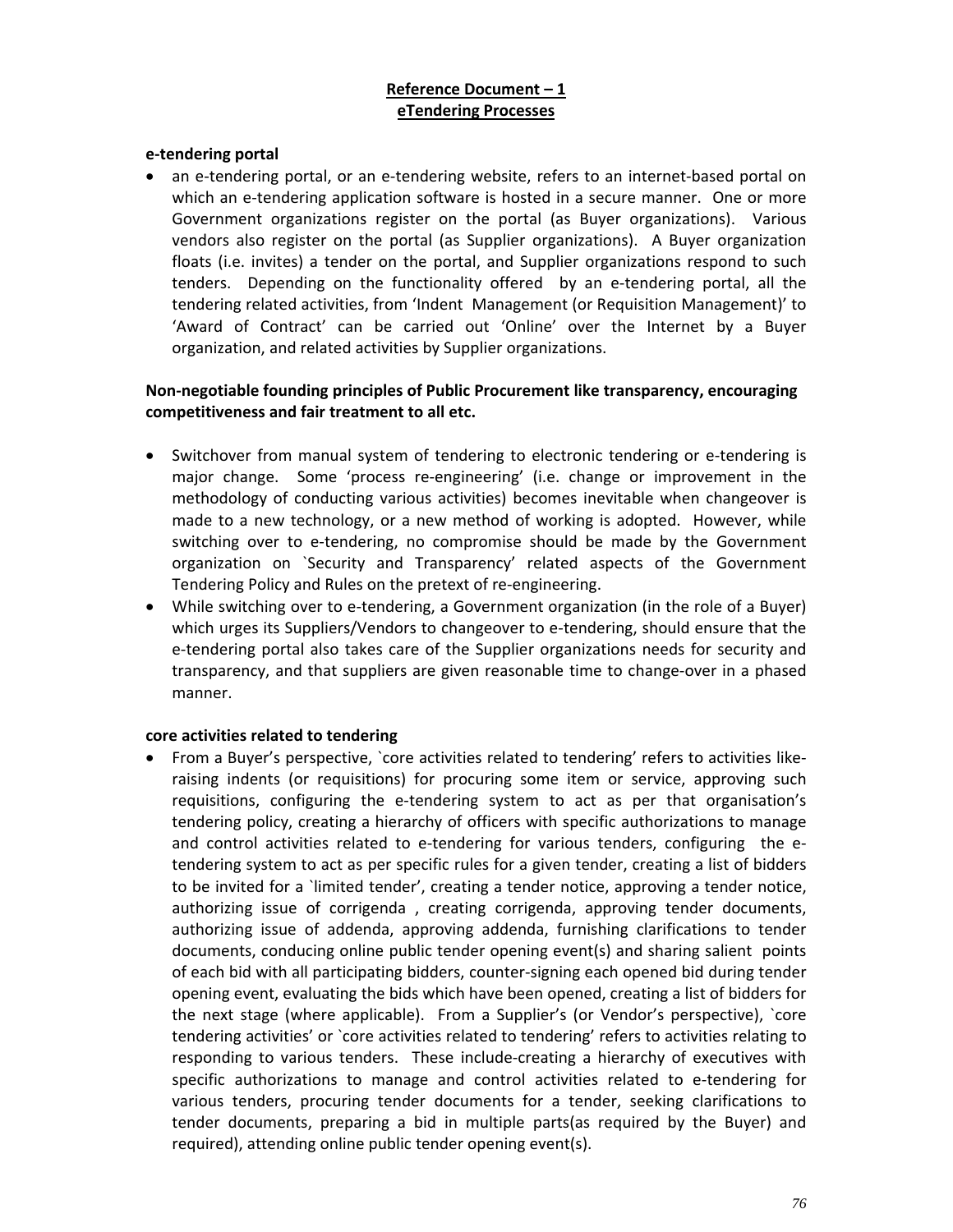#### **Operating Models for e‐Tendering**

A variety of `Operating Models' have emerged through which e‐tendering services are currently being offered. Some prominent models are ‐ `Dedicated e‐Tendering Portals' (also referred to as Captive e‐Tendering Portals), `Shared e‐Tendering Portals' [ where services are offered in ASP (Application Service Provider) mode/SaaS (Software as a Service) mode, and different types of `Outsourcing Models'. Also, it is important to differentiate between the concepts of the portal. In view of the emphasis on Security and Transparency in Public‐Procurement, the acceptability of these models varies. Guidelines are as follows:

- A) (Dedicated e‐Tendering Portals)‐ where the Government organization wishing to do e-tendering, owns and controls the portal infrastructure, and also controls all the core tendering activities carried out on the portal.
- A Government organization wishing to set up a dedicated e-tendering portal for its tendering requirements should float an `Open Tender' for selecting a suitable vendor. It should not resort to by-passing of the tendering process on the grounds, that as a Buyer organization it has been offered the service free of charge or at nominal charge, and only Suppliers or Vendors have to pay to the Service Provider or the Supplier of the e-tendering software, as the case may be. In situations like this, as in the case of infrastructure projects, the total revenue which accrues to the Service provider of the e‐tendering portal should be considered, viz revenue from the Buyer organization(s), revenue from registration of Supplier organizations which will register on the portal at the behest of that Buyer organization, and any other sources of revenue.
- B) (Use of a Shared e‐Tendering Portal)‐ where the Government organization wishing to do e-tendering controls all the core tendering activities of its organization carried out on the portal, but where ownership and control of the portal infrastructure is with the Service Provider.
- A Government organization wishing to use an existing e-tendering portal on shared basis for its tendering requirements may float a tender for the purpose of selecting a suitable Service Provider. In such situations, the nomination route may be used if both the following conditions are satisfied.
	- i) The total annual revenue which accrues to the Service Provider from that Government organization and its Suppliers who register specifically at the behest of that Government organization is less than Rs. Five/ten lakhs a year. (Note: Limit to be defined by the appropriate Govt body keeping in view Finance Ministry's current limit of Rs. Ten lakhs for consultancy service through the nomination route). For this purpose, revenue should include registration and portal usage charges of the Buyer organization, registration charges of supplier organizations which register at the behest of that buyer organization, and portal‐usage charges of the aforesaid supplier organizations specifically in respect of responding to tenders of that Buyer organization.
	- ii) The arrangement of that Government organization with the Service Provider is on a `non‐exclusive' basis.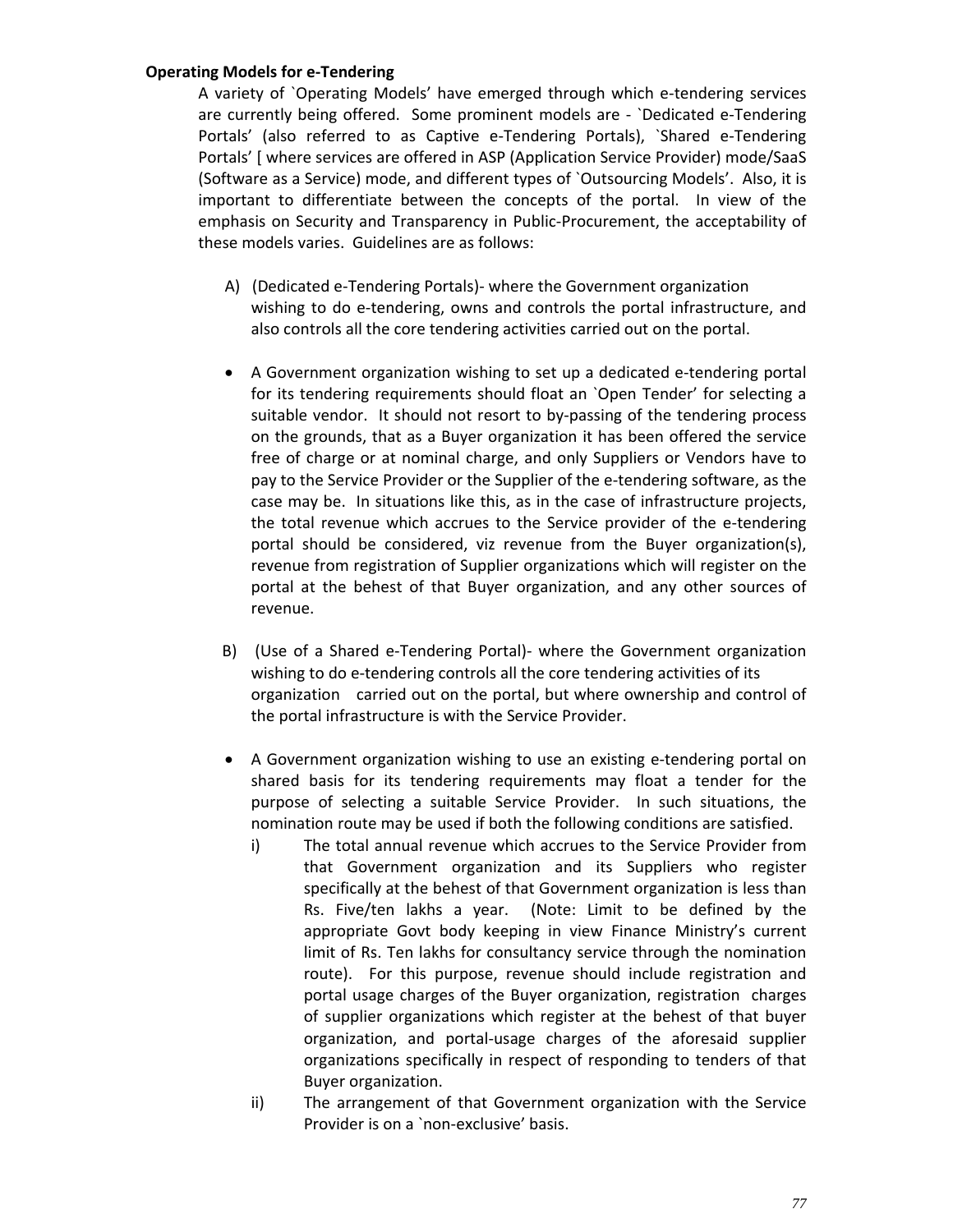C) (Outsourcing Model‐1): The Government organization outsources its tendering activities to a Service Provider. The control of all or most of the core tendering activities is in the hands of the Service Provider. The Service Provider also owns and controls the portal infrastructure.

(Outsourcing Model 2): The government organization procures and owns partially or fully the portal infrastructure, but does not manage it. Furthermore, the Government organization outsources the management and control of its tendering activities to a Service Provider.

It is important to note that `Outsourcing' as outlines above is substantively distinct from `Use of a Shared e‐Tendering Portal' as outlined in (ii) B above. In case of the `Shared e‐Tendering Portal, the Government organization wishing to so e‐tendering controls all the core tendering activities of its organization carried out on the portal.

In case of `outsourcing' since `complete control is in the hands of a third party Service Provider', number of `legal' and `security' related issues arise. Some of these issues are:

- i) ``Tendering' is a sensitive activity, where integrity and transparency of the procurement process is on paramount importance. Can such a sensitive activity be outsourced to a third party Service Provider (who in turn may be a public sector entity, or a private entity) where `complete control is in the hands of the third party Service Provider'?
- ii) In case of a Government organization, the officers authorized for `tendering' are legally accountable under the official Secrets Act'. Certain Standards of propriety, integrity and confidentiality are expected of Government officers and Government departments. How will this be ensured from personnel of a third party private Service Provider, who would gain complete control of the tendering activities under the outsourcing‐contract?
- iii) Guidelines pertaining Access to the e-Tendering Portal:
	- Access shall be provided to the general public for viewing `tendering opportunities' (i.e. Tender Notices) posted on the e‐tendering portal for all `Open Tenders', as well as `Limited Tenders' (the exception in case of Limited Tenders is where due to reasons of national security it is expedient not to do so). Access shall imply-viewing a Tender Notice, searching a Tender Notice with its reference number, or name of the Buyer organization.
	- Access shall be provided to the general public for accessing any other `Public Information' sections of the e‐tendering portal, such as – Information pertaining to forthcoming Tendering Opportunities, Information pertaining to `Award of Contracts i.e. Purchase Orders'.
- iv) Guidelines pertaining use of Digital Signatures, IT Act 2000 and Phased Approach:
	- Any e-tendering portal to be used by a Government organization must allow the users of the portal to use any one Digital Certificate (Digital Signature) issued by any Certifying Authority licensed by the CCA subject to other conditions of the Digital Certificate issuing authority.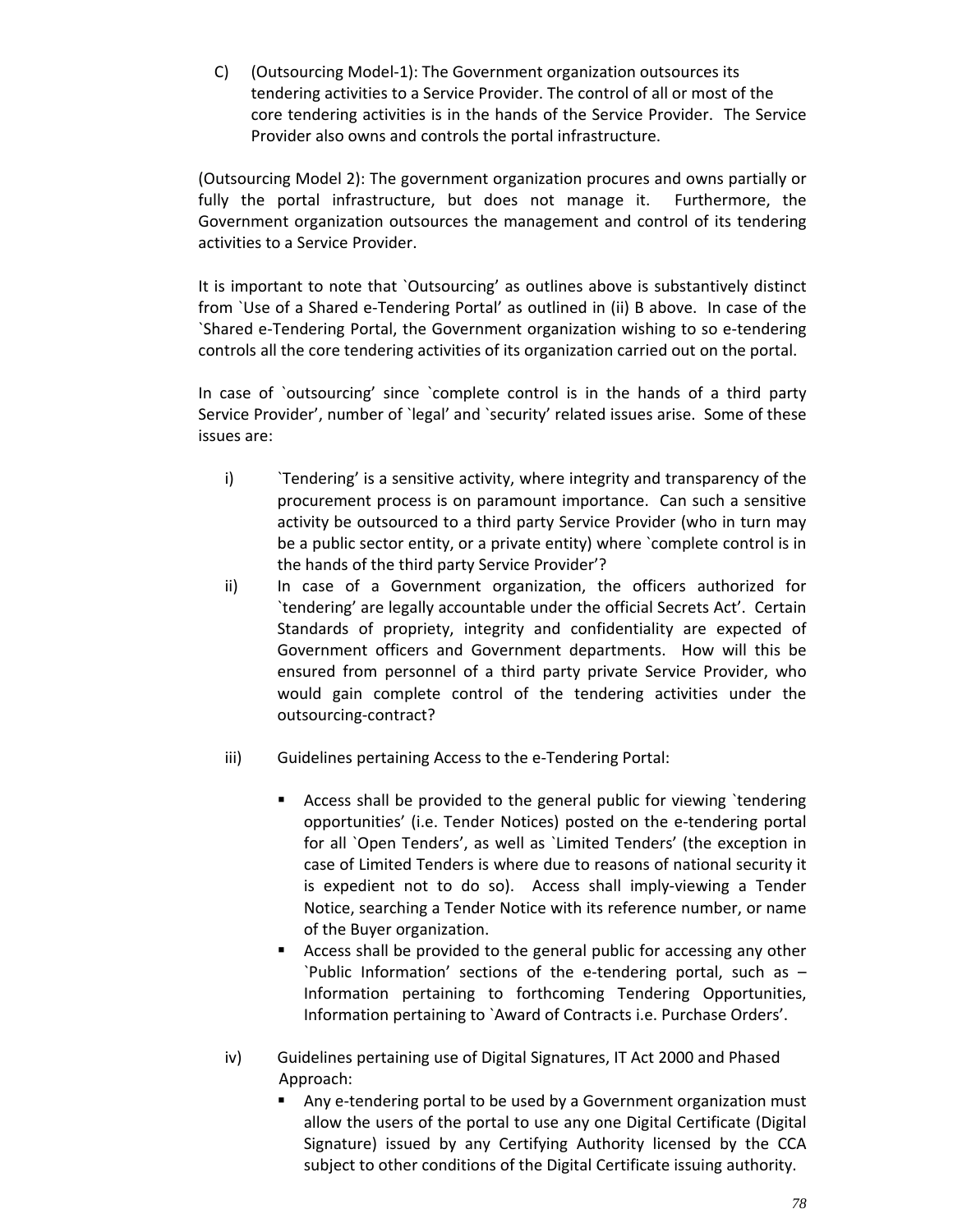- **The Digital Signature (i.e. Private Key) cannot be handed over by the** owner of that key to any other person. (It has been observed that in some e-tendering portals, the private digital keys of the authorized officers are handed over to the staff of the service provider, or the keys are freely exchanged amongst the users. This practice should be stopped forthwith).
- No technology should be forced on the users suddenly. A phased approach must be adopted. Specifically in case of e-tendering, unless a large number of users are comfortable with use of Digital Signatures, there is no point forcing them to deal with more sophisticated features like online bid‐submission involving encryption of bids etc. (It has been observed that in some e‐tendering portals that the staff of the Service Provider have been encrypting bids on behalf of the bidders and conducting the Tender Opening Events on behalf of the authorized Government officers.
- All Digital Signature Certificates should be PKI based and issued by a Certifying Authority duly licensed by the CCA.
- Compliance with IT Act 2000: Vendors of e-tendering portals, ortendering software, should be specifically instructed to keep in view s‐ 42 (1), and s-85B2(b) of the IT Act 2000 while giving a `confirmation of compliance with the IT Act 2000'.
- To avoid compromise of security (i.e. compromise of private key in this context), users of an e-tendering portal should not obtain `preprepared' digital certificates' through the service provider or any other source. The digital certificate should be generated by the concerned user (i.e. the applicant of the digital certificate) himself, preferably on his own computer, and securely stored under a password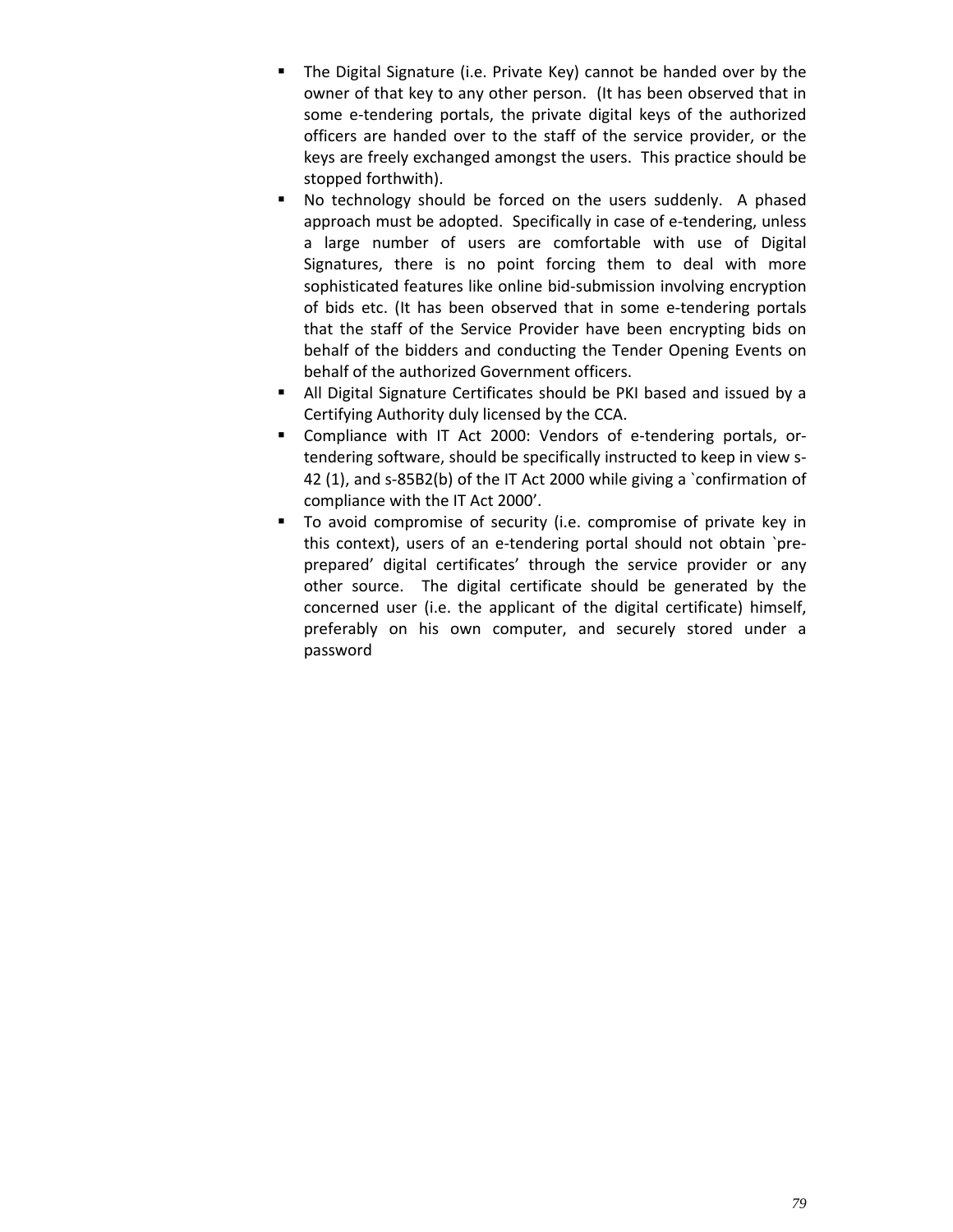# **Reference Document – 2 Electronic Tendering Glossary**

| <b>Information Entity</b>   | Definition                                                           |
|-----------------------------|----------------------------------------------------------------------|
| Goods                       | The supply of Goods with minimal Labour                              |
| <b>Invitation to Tender</b> | A request by procuring entity to contractors of commercial offer for |
|                             | the entity to appoint a contractor to execute the works              |
| Open Tender                 | All interested suppliers may submit a tender                         |
| Opening of tenders          | Tenders shall be opened under procedures and conditions              |
|                             | guaranteeing the regularity of the openings                          |
| <b>Optional Contract</b>    | Procuring entity identifies a tenderer who has suitable assets,      |
|                             | repute and ability and then contracts with it as its discretion      |
| Registration                | A system to ensure that tenders are sought only from contracts       |
|                             | whom the procuring entity has already established as having the      |
|                             | requisite resources and experience to perform the intended work      |
|                             | satisfactorily.                                                      |
| <b>Public Invitation</b>    | An invitation to participate in intended procurement published by    |
|                             | procuring entities. The notice shall be published in the appropriate |
|                             | publication                                                          |
| Selective Tender            | Suppliers invited to do so by the procuring entity may submit a      |
|                             | tender                                                               |
| <b>Services</b>             | The supply of Services, mainly Intellectually based Labour           |
| Tender                      | The letter of Tender and all other documents which the Contractor    |
|                             | submitted with the Letter of Tender, as included in the Contract.    |
| <b>Tender Documents</b>     | Documents which should be issued by the procuring entity to those    |
|                             | firms who have been selected to tender, or who wish to tender in     |
|                             | case of an Open tender                                               |
| Tenderer                    | Firm answering an invitation to tender                               |
| <b>Tender Result</b>        | Procuring entity creates tender result notice, issues it to tenders  |
| <b>Notice</b>               |                                                                      |
| <b>Contract Award</b>       | Procuring entity publishes the contract award                        |
| Publication                 |                                                                      |
| Qualification               | Procuring entity verifies tender participation qualification of      |
|                             | tenders                                                              |
| Works                       | The supply of Labour, Materials and associated Plant.                |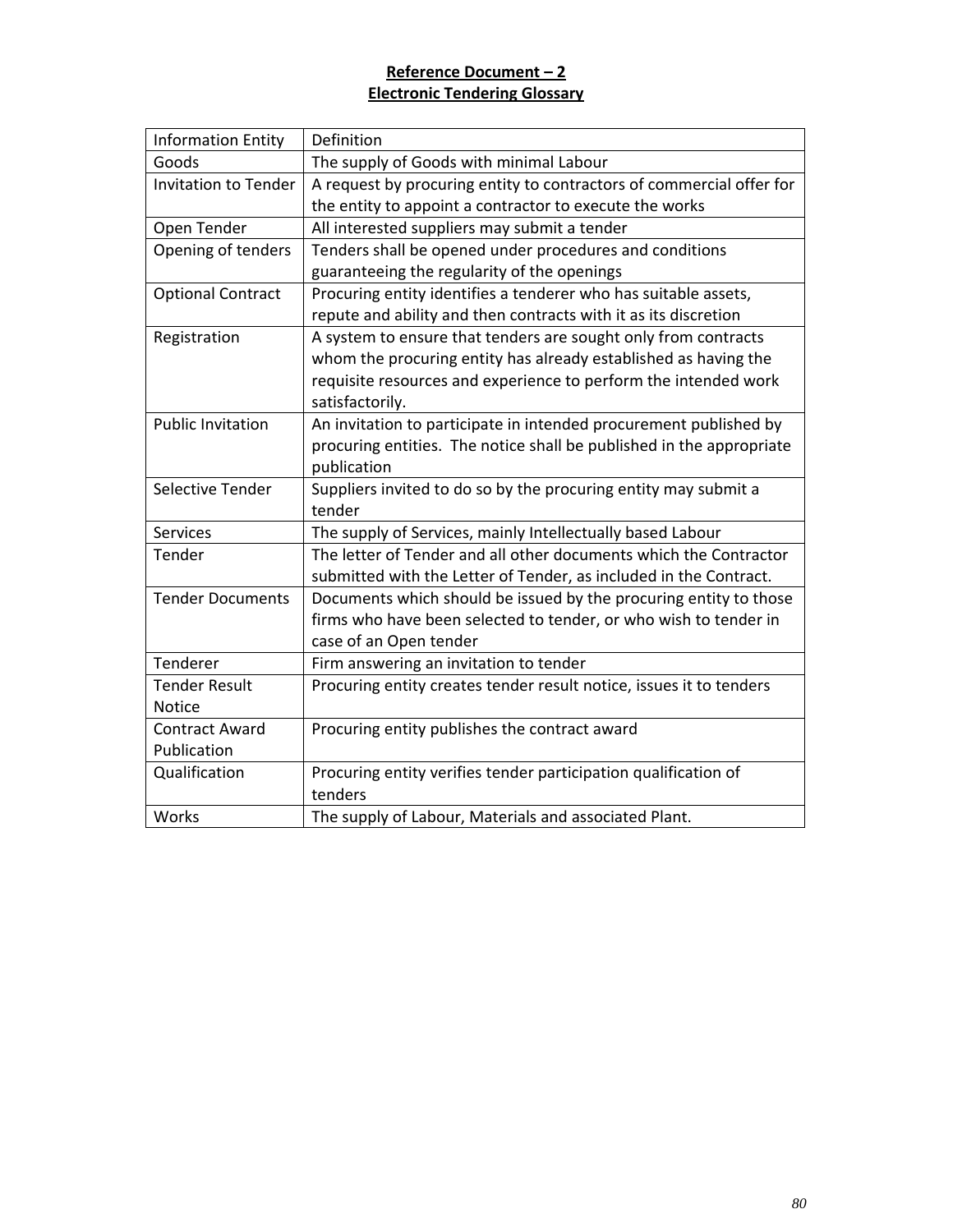# **Reference Document – 3 OWASP(Open Web Application Security Project) Top 10 Application Security Risks‐2010**

| A1-Injection                                          | Injection flaws, such as SQL, OS, and LDAP injection, occur when untrusted<br>data is sent to an interpreter as part of a command or query. The attacker's<br>hostile data can trick the interpreter into executing unintended commands<br>or accessing unauthorized data.                                                                                                                                    |
|-------------------------------------------------------|---------------------------------------------------------------------------------------------------------------------------------------------------------------------------------------------------------------------------------------------------------------------------------------------------------------------------------------------------------------------------------------------------------------|
| A2-Cross Site Scripting<br>(XSS)                      | XSS flaws occur whenever an application takes untrusted data and sends it<br>to a web browser without proper validation and escaping. XSS allows<br>attackers to execute scripts in the victim's browser which can hijack user<br>sessions, deface web sites, or redirect the user to malicious sites.                                                                                                        |
| A3-Broken<br>Authentication and<br>Session Management | Application functions related to authentication and session management<br>are often not implemented correctly, allowing attackers to compromise<br>passwords, keys, session tokens, or exploit other implementation flaws to<br>assume other users' identities.                                                                                                                                               |
| A4-Insecure Direct<br>Object References               | A direct object reference occurs when a developer exposes a reference to<br>an internal implementation object, such as a file, directory, or database key.<br>Without an access control check or other protection, attackers can<br>manipulate these references to access unauthorized data.                                                                                                                  |
| A5-Cross Site Request<br>Forgery (CSRF)               | A CSRF attack forces a logged-on victim's browser to send a forged HTTP<br>request, including the victim's session cookie and any other automatically<br>included authentication information, to a vulnerable web application. This<br>allows the attacker to force the victim's browser to generate requests the<br>vulnerable application thinks are legitimate requests from the victim.                   |
| A6-Security<br>Misconfiguration                       | Good security requires having a secure configuration defined and deployed<br>for the application, frameworks, application server, web server, database<br>server, and platform. All these settings should be defined, implemented,<br>and maintained as many are not shipped with secure defaults. This includes<br>keeping all software up to date, including all code libraries used by the<br>application. |
| A7-Insecure<br>Cryptographic Storage                  | Many web applications do not properly protect sensitive data, such as<br>credit cards, SSNs, and authentication credentials, with appropriate<br>encryption or hashing. Attackers may steal or modify such weakly protected<br>data to conduct identity theft, credit card fraud, or other crimes.                                                                                                            |
| A8-Failure to Restrict<br><b>URL Access</b>           | Many web applications check URL access rights before rendering protected<br>links and buttons. However, applications need to perform similar access<br>control checks each time these pages are accessed, or attackers will be able<br>to forge URLs to access these hidden pages anyway.                                                                                                                     |
| A9-Insufficient<br>Transport Layer<br>Protection      | Applications frequently fail to authenticate, encrypt, and protect the<br>confidentiality and integrity of sensitive network traffic. When they do, they<br>sometimes support weak algorithms, use expired or invalid certificates, or<br>do not use them correctly.                                                                                                                                          |
| A10-Unvalidated<br><b>Redirects and</b><br>Forwards   | Web applications frequently redirect and forward users to other pages and<br>websites, and use untrusted data to determine the destination pages.<br>Without proper validation, attackers can redirect victims to phishing or<br>malware sites, or use forwards to access unauthorized pages.                                                                                                                 |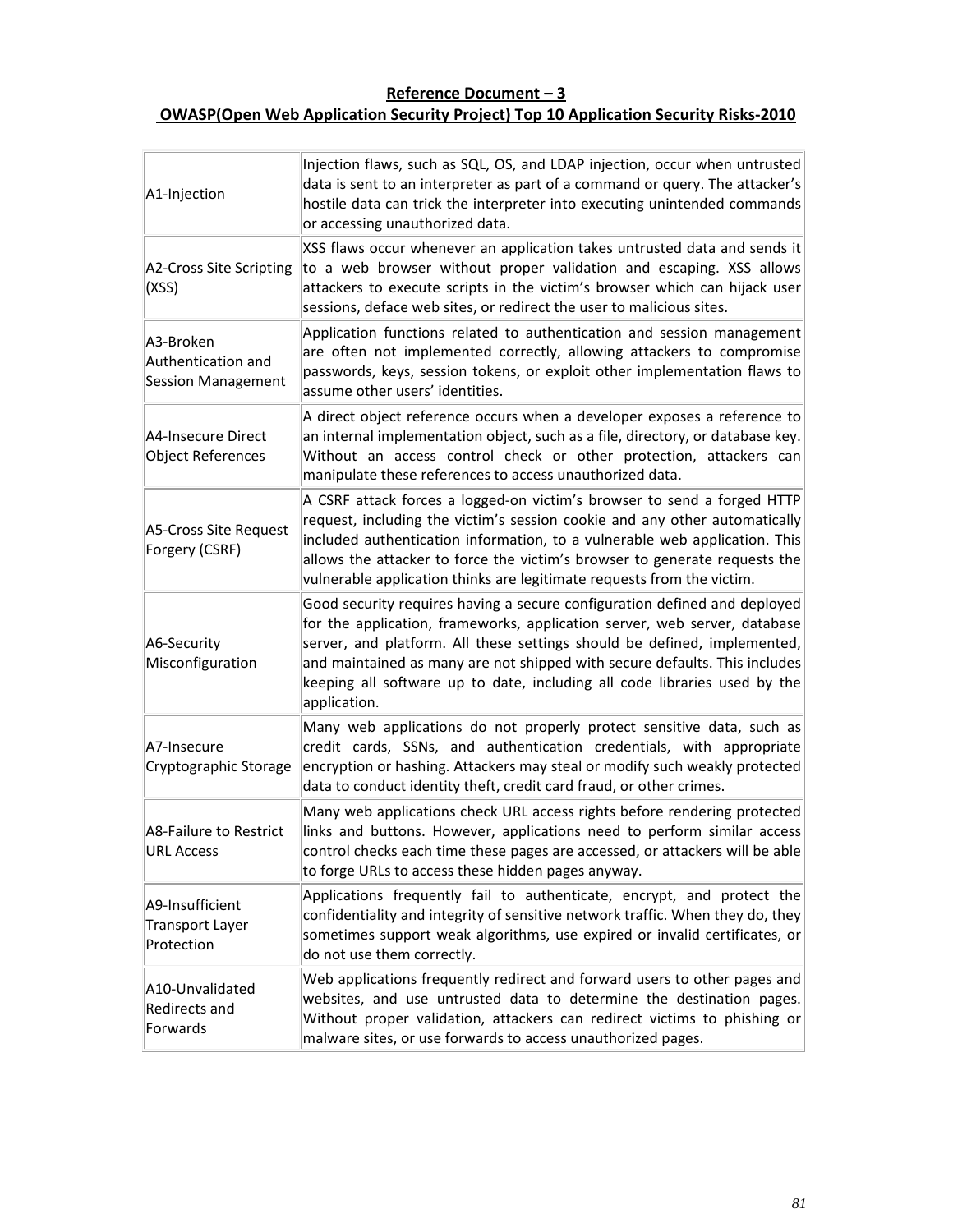## **Reference document – 4**

# **Business requirements specification‐ cross industry e‐Tendering process (Source CWA 15666)**

To attain the objective of interoperability and compatibility of various solutions, both at buyer and supplier end it is required that processes and information entities shall be standardized across industrial electronic tendering. Following are the business requirements for the same.

#### **Business Process Elaboration**

- E-Tendering
- Registration
- Public Invitation
- Tender/Opening of Tenders
- Publication of Award

#### **Business Information Flow Definition**

- Submit Registration Application
- Issue Examination Result Notification
- Publish prior information notice
- Publish invitation to tender
- Submit pre-qualification application
- Issue letter of invitation to tender
- Request Tender Information
- Issue tender information
- Issue tender guaranty
- Submit the response of tender guaranty
- Submit tender
- Submit qualification and application
- Issue qualification result notice
- Issue tender result notice

Following are the process details:

#### **Registration**

| Preconditions | None                                                      |
|---------------|-----------------------------------------------------------|
| Begins When   | Tenderers apply for registration                          |
| Definitions   | Tenderers apply for registration                          |
|               | Procuring entity receives registration application        |
|               | Procuring entity examines registration application        |
|               | Procuring entity notifies tenderers of examination result |
|               | Tenderers receive examination result                      |

#### **Public Invitation**

| Preconditions | Procuring entity has a tendering subject release invitation to tender |
|---------------|-----------------------------------------------------------------------|
| Begins When   | Procuring entity establishes project strategy                         |
| Definition    | Procuring entity establishes project strategy                         |
|               | Procuring entity publishes invitation to tender                       |
|               | If necessary, tenderers should be pre-qualified                       |
|               | If necessary, procuring entity selects tenders                        |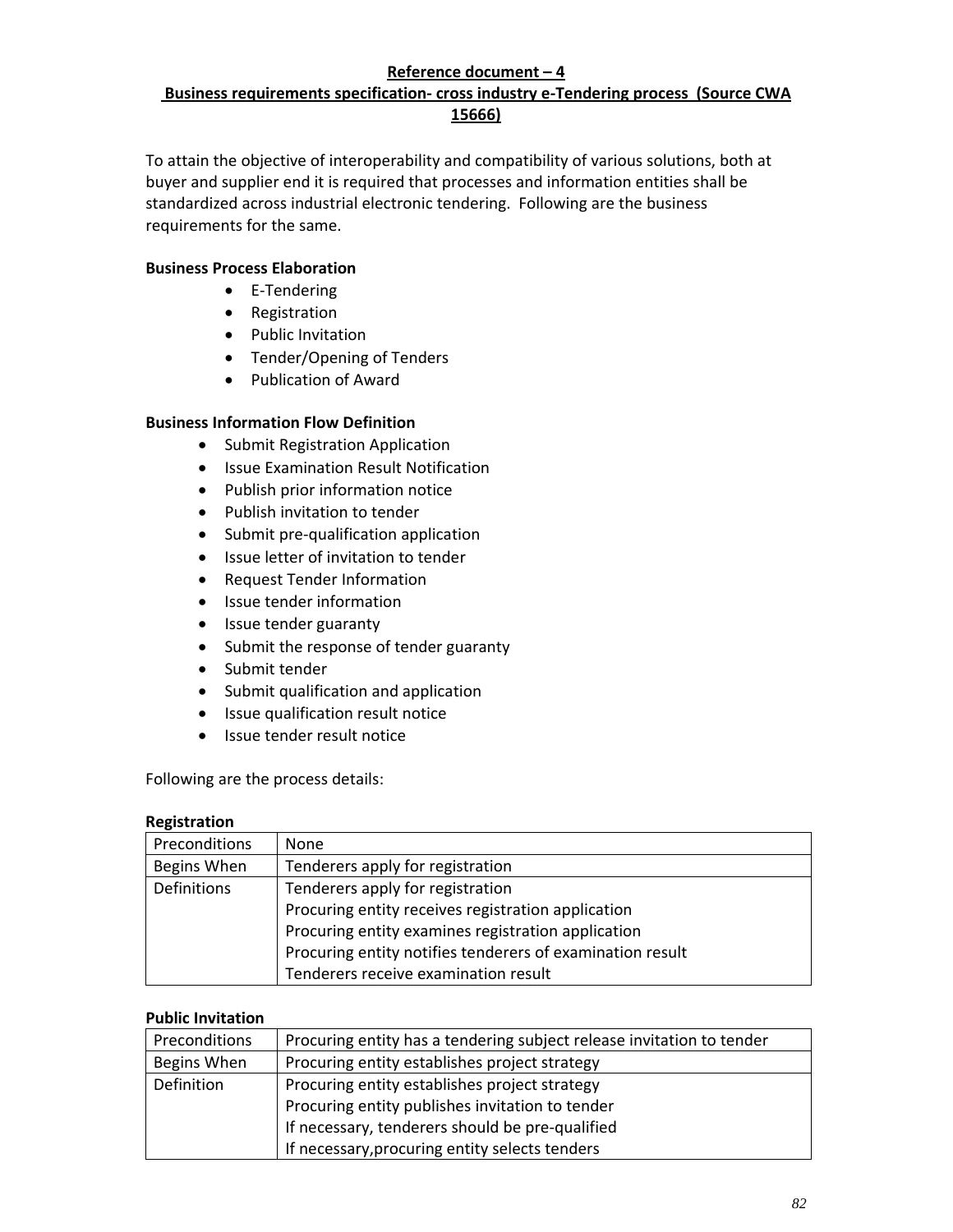|                 | When tenderers have intention to submit tenders                            |
|-----------------|----------------------------------------------------------------------------|
|                 | Tenderers request detailed information of the tendering subject            |
|                 | Procuring entity receives request for detailed information of the          |
|                 | tendering subject                                                          |
|                 | Procuring entity issues detailed information of the tendering<br>٠         |
|                 | subject to tenders                                                         |
|                 | Tenders receive detailed information of the tendering subject<br>$\bullet$ |
| Ends When       | Tenderers receive detailed information of the tendering subject            |
| Exceptions      | Procuring entity does not receive request for detailed information of the  |
|                 | tendering subject by tenderers                                             |
|                 | Tenderers do not receive detailed information of the tendering subject     |
|                 | from procuring entity                                                      |
|                 | Tenderers have no intention to participate in tender                       |
| Post conditions | Tenderers get detailed information of the tendering subject                |

# **Tender/Opening of Tenders**

| Preconditions   | Targeted tendering subject is within submission period of tenders<br>Tenderers receive detailed information of the tendering subject |
|-----------------|--------------------------------------------------------------------------------------------------------------------------------------|
| Begins When     | Tenderers submit tenders                                                                                                             |
| Definitions     | Tenderers submit tenders                                                                                                             |
|                 | Procuring entity receives tenders                                                                                                    |
|                 | Procuring entity opens tenders                                                                                                       |
|                 | If necessary, procuring entity verifies qualification of the tenderer                                                                |
|                 | Procuring entity notifies tender result                                                                                              |
|                 | Tenders receive tender result                                                                                                        |
| Ends When       | Tenderers receive tender result                                                                                                      |
| Exceptions      | Procuring entity does not receive tenders from tenderers                                                                             |
|                 | Tenderers do not receive tender result from procuring entity                                                                         |
| Post conditions | Tenderers get details of tender result.                                                                                              |

#### **Publication of Award**

| Preconditions  | Procuring entity notifies tender result to tenderers                    |
|----------------|-------------------------------------------------------------------------|
| Begins when    | Procuring entity publishes tender result                                |
| Definitions    | Procuring entity publishes tender result                                |
|                | Note: This definitions are example of executing business collaborations |
|                | within this business process                                            |
| Ends When      | Procuring entity publishes tender result                                |
| Exceptions     | None                                                                    |
| Postconditions | Procuring entity proves that the tender has been performed without      |
|                | injustice.                                                              |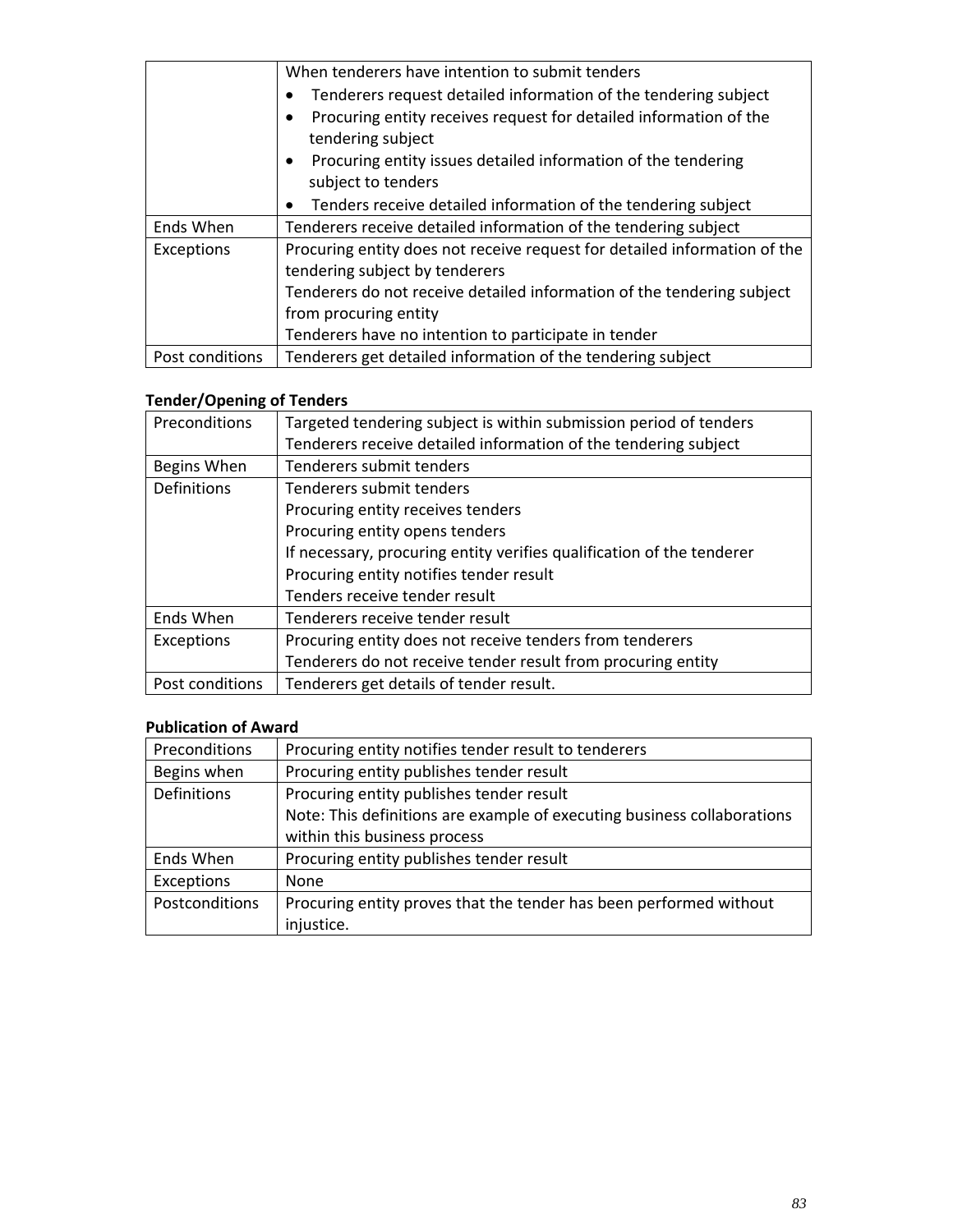**Templates & Forms**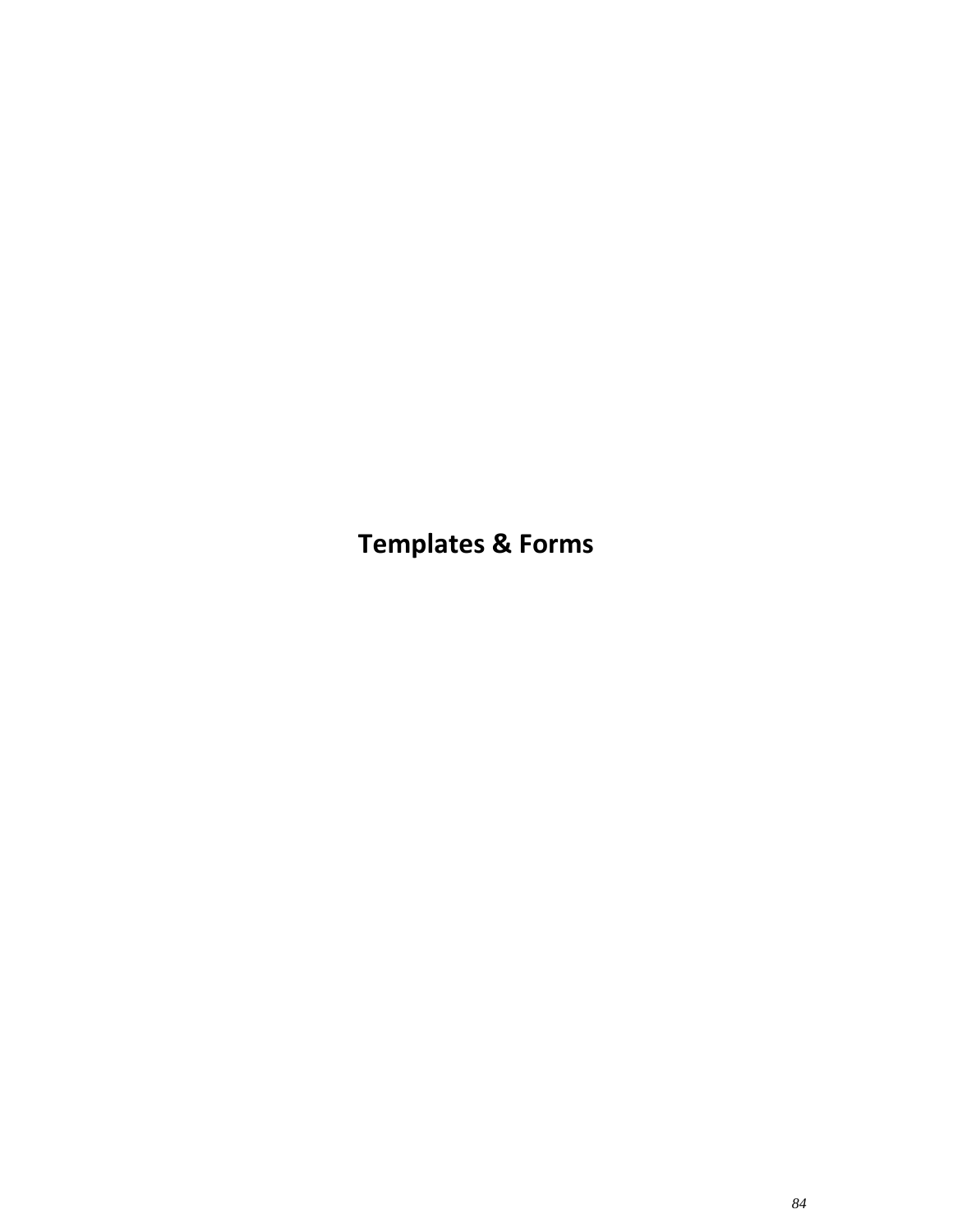# **Template 1 : Defining Usability Requirement Specifications of the Software Product**

#### **USABILITY REQUIREMENTS SPECIFICATIONS OF < > SOFTWARE PRODUCT**

Note: This is an illustration only. Applicant shall specify the parameters like files size(MB), time(second and bandwidth for each item). Only applicable clauses of this template should be used.

## 1. **NAME AND PURPOSE OF THE PRODUCT :**

**< >** is a web based eGovernance solution designed and developed for complete automation of the tendering/ procurement of materials, components, contracts, works and services.

This specification defines the Usability requirements for  $\lt$   $\gt$  software application

#### 2. **CONTEXT OF USE**

< >has the capability to support the complete tendering process which includes placing of on‐line technical bids, commercial bids, facility for e‐payment and secure opening of vendor bids with provision for interface to e‐payment gateways and incorporating PKI enabled digital signatures.

Fine details of tendering like creation of vendor database, tender announcement and corrigendum; tender offer processing, opening, negotiation, dynamic pricing mechanism, automatic generation of comparative statement of bids received tender awarding and management of tender contract operation and re‐tendering are supported in a real time interactive environment. This system enables both procurers and vendors to interact with each other and transact business.

## **a. Specification of users:**

Based on the analysis of the product, the main classes of users are

- Department users (ie Buyers or Purchasers)
- Portal/ e-Procurement Application Administrators (for Dedicated Portal of a Buyer)
- Registered suppliers/ contractors/vendors
- Portal/ e-Procurement Application Administrators (for Service Providers)

## **Registered suppliers/ contractors/vendors**

- i. Skills & knowledge
	- Should be computer literate and in the habit of surfing the net
	- Should have Knowledge about tendering process
- ii. Training on the usage of software mandatory
- iii. Product Experience Nil
- iv. Organizational experience Nil
- v. Physical attributes Normal

#### **Department Users** (ie Buyers or Purchasers)

- i. Skills & knowledge
	- Should be computer literate and in the habit of surfing the net
	- Should have Knowledge about tendering process
- ii. Training on the usage of software mandatory
- iii. Product Experience Nil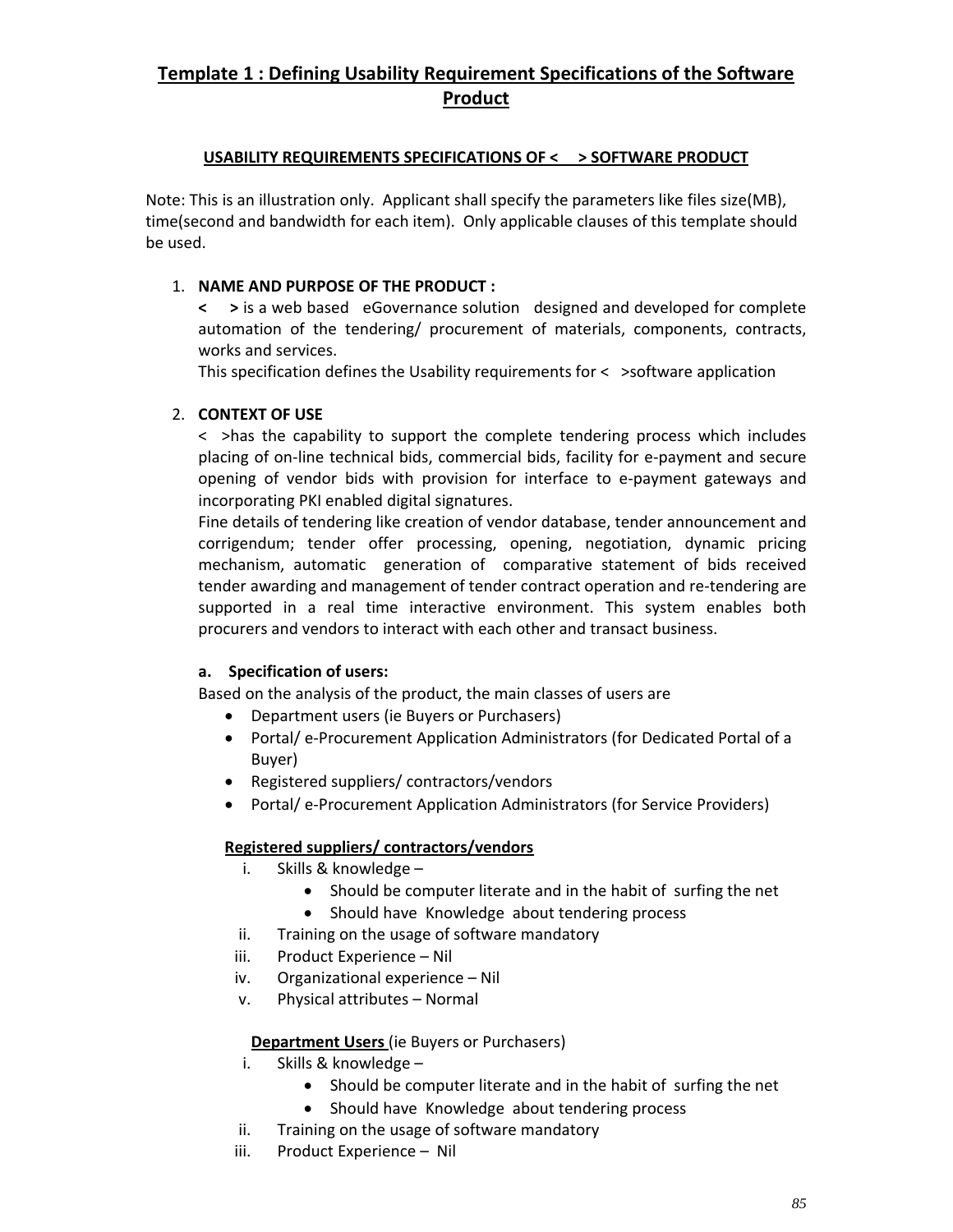- iv. Organizational experience Required
- v. Physical attributes ‐ Normal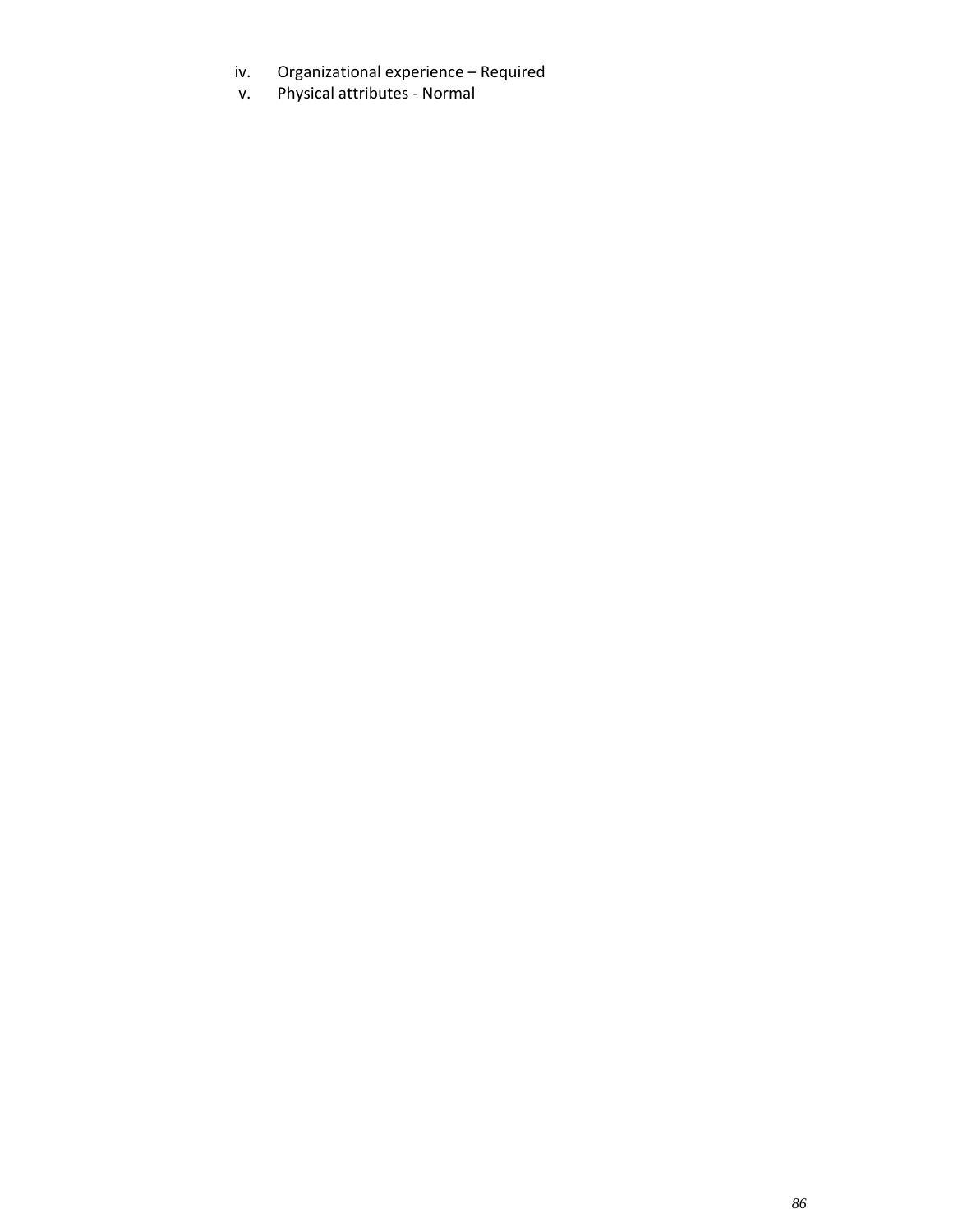# **b. Broad Specification of tasks**

The major work flows analysed in terms of severity, criticality and frequency of use for the respective users are as given below :

# **Department Users**

- 1. **Vendor Registration** specific to a particular Buyer/ Department‐ Any person who wants to bid for any tender of that Buyer/ Department, has first to register with the department (after having registered on the portal) . Where required, Department Administrator can create vendors
	- a. They receive filled in application with credentials of the vendors , and then register them for a particular classification and grade
- 2. **The Tendering Creation** : Creation ,Uploading of tender and Authorizing the tender
- 3. **Tender Opening** ‐ Tender Opening in the simultaneous online presence of authorized bidder representatives with additional optional offline presence, EMD Authorisation , countersigning of each opened bid in the simultaneous online presence of authorized bidder representatives, Downloading of submitted vendor documents , Disqualification of a vendor (i.e. archiving a bid unopened) and Comparative statement generation

**Sub activities:** verification of documents and EMD/Bank Guarantee

# **Suppliers/ contractors/vendors**

a. Self Registration on the e‐procurement by the first user of an organization, and submission his Public Key

## **Sub activities:**

- i. Where required, registration by an authorized user for particular Department/ Buyer for a particular classification of trade, region and vendor class for a particular duration
- ii. Attachment of supporting documents required for the registration
- b. PKI based login and Request/ Procurement of tender documents
- c. Pre‐qualification based on projects/tenders
- d. Download tender documents/ addenda
- e. Upload filled tender documents (ie bids, in envelopes and stages as instructed in the tender documents)

## **Sub activities:**

- i. Attachment of supporting documents required for the tender
- ii. Submission

## **c. Specification of environment**

As this application is generally used in an office environment , testing can be done in an office ambience .

So the Usability Lab at  $\langle \rangle$  and be used for carrying out the user tests.

#### **3. SPECIFICATION OF MEASURES OF USABILITY FOR PARTICULAR CONTEXTS Department Users**

- 1. Vendor Registration
	- a. **Effectiveness** (Accuracy & Completeness): All Vendor Registrations have been completed successfully .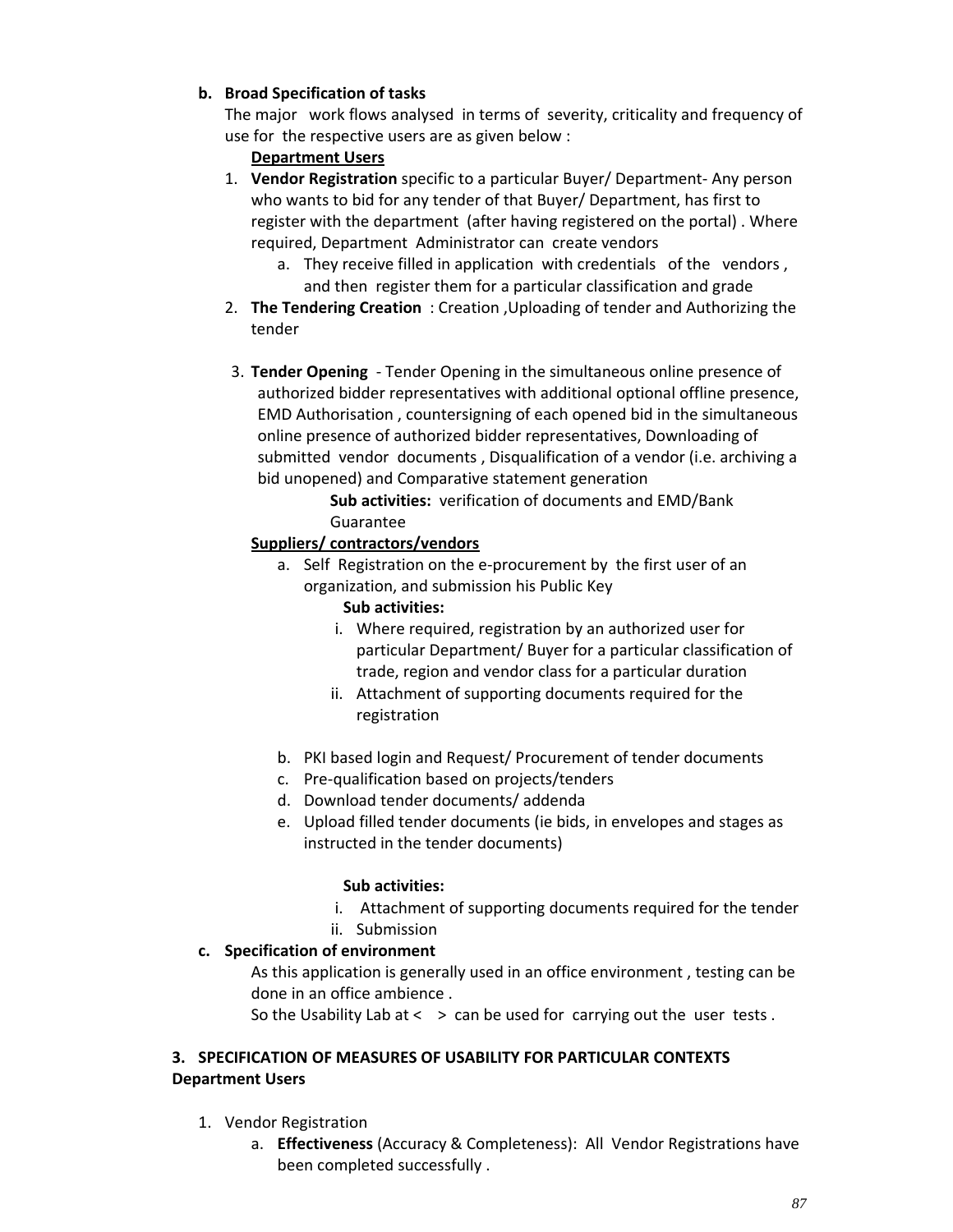- b. **Efficiency**: Registration to be completed by the user within <10 minutes>.
- c. **Satisfaction**: Less than 10% of users report dissatisfaction with the vendor registration procedures.
- 2. Generation of a tender‐ Creation
	- a. **Effectiveness** (Accuracy & Completeness); All Tenders have been completed correctly and successfully .
	- b. **Efficiency**: Tender Creation to be completed by the user within 10 minutes.
	- c. **Satisfaction**: Less than 10% of users report dissatisfaction with the tender generation process.
- 3. Uploading of tender
	- a. **Effectiveness** (Accuracy & Completeness): All tenders have been uploaded successfully.
	- b. **Efficiency**: Uploading to be completed by the user within 3 minutes.
	- c. **Satisfaction**: Less than 10% of users report dissatisfaction with the uploading procedures.
- 4. Opening of Tenders
	- a. **Effectiveness** (Accuracy & Completeness): The opening of all tenders have been completed successfully .
	- b. **Efficiency**: Opening of tenders to be completed by the user within 5 minutes.
	- c. **Satisfaction**: Less than 10% of users report dissatisfaction with the tender opening procedures.
- 5. EMD Authorisation ,
	- a. **Effectiveness** (Accuracy & Completeness): The EMD Authorisation of all tenders has been completed successfully.
	- b. **Efficiency**: EMD Authorisation to be completed by the user within 1 minute
	- c. **Satisfaction**: Less than 10% of users report dissatisfaction with the EMD Authorisation procedures.
- 6. Downloading of submitted vendor documents ,
	- a. **Effectiveness** (Accuracy & Completeness) : The downloading of all submitted tenders have been completed successfully.
	- b. **Efficiency**: Downloading of submitted vendor documents to be completed by the user within 5 minutes.
	- c. **Satisfaction**: Less than 10% of users report dissatisfaction with the Downloading procedures.
- 7. Disqualification of one vendor
	- a. **Effectiveness** (Accuracy & Completeness) Vendor Disqualification has been completed successfully.
	- b. **Efficiency**: Disqualification of one vendor to be completed by the user within 3 minutes.
	- c. **Satisfaction**: Less than 10% of users report dissatisfaction with the disqualification procedures.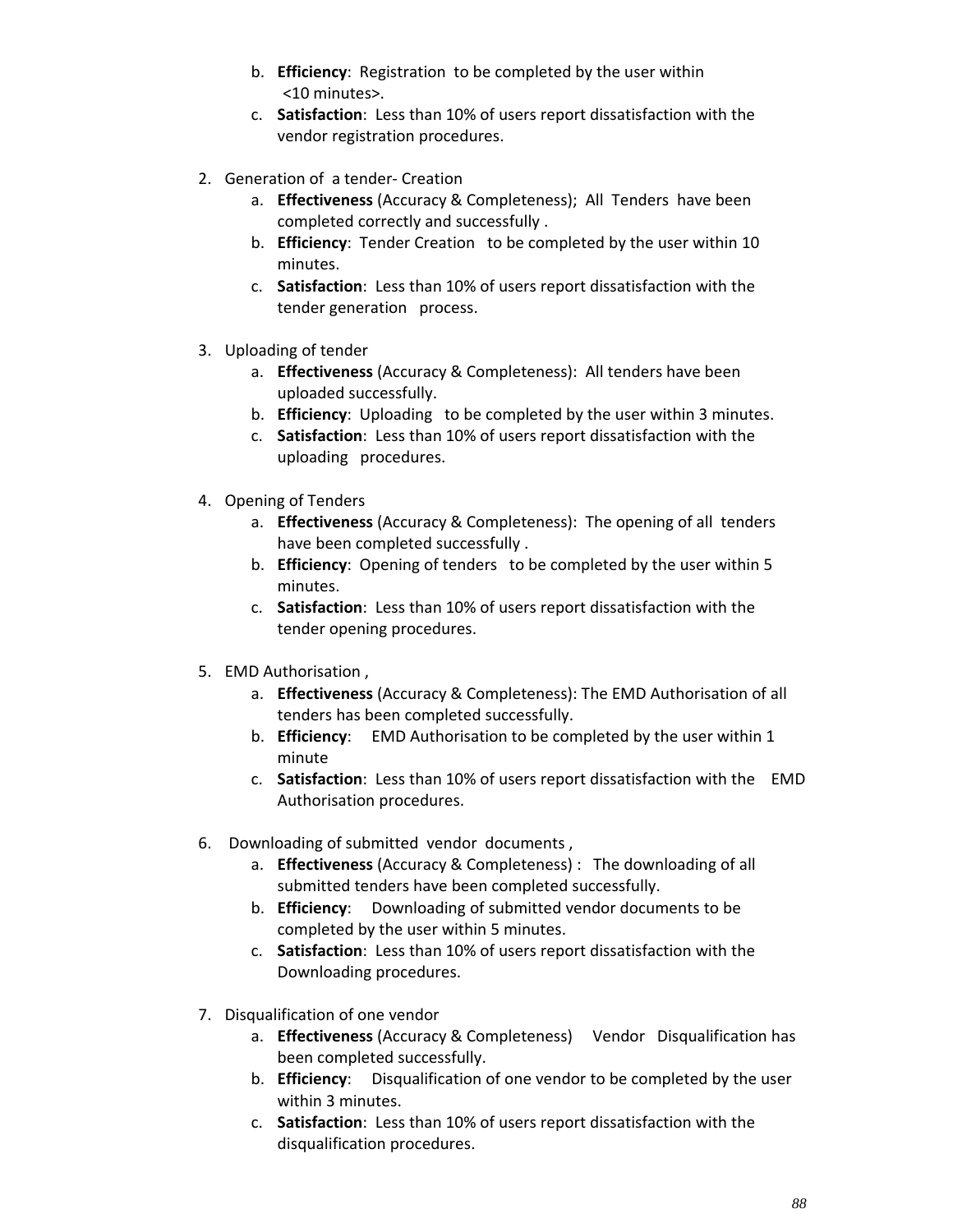- 8. Comparative statement generation
	- a. **Effectiveness** (Accuracy & Completeness) Generation of Comparative statement has been completed successfully .
	- b. **Efficiency**: Comparative statement generation to be completed by the user within 2 minutes.
	- c. **Satisfaction**: Less than 10% of users report dissatisfaction with the Comparative statement procedures.

## **Suppliers/ contractors/vendors**

- 1. Self Registration with PKI
	- a. **Effectiveness** (Accuracy & Completeness) Self Registration with PKI has been completed successfully.
	- b. **Efficiency**: Registration to be completed by the user within 12 minutes.
	- c. **Satisfaction**: Less than 10% of users report dissatisfaction with the PKI registration procedures.
- 2. PKI based login and Request for tender documentation
	- a. **Effectiveness** (Accuracy & Completeness) All Vendor requests have been completed successfully .
	- b. **Efficiency**: Tender request to be completed by the user within 5 minutes.
	- c. **Satisfaction**: Less than 10% of users report dissatisfaction with the Tender request procedures.
- 3. Downloading of tender documents
	- a. **Effectiveness** (Accuracy & Completeness) All the tender documents have been downloaded successfully .
	- b. **Efficiency**: Downloading of tender documents to be completed by the user within 3 minutes.
	- c. **Satisfaction**: Less than 10% of users report dissatisfaction with the downloading procedures.
- 4. Upload filled tender documents, Supporting documents and Submission of tender
	- a. **Effectiveness** (Accuracy & Completeness) All the tender documents have been uploaded and submitted successfully .
	- b. **Efficiency**: Tender Submission to be completed by the user within 15 minutes.
	- c. **Satisfaction**: Less than 10% of users report dissatisfaction with the whole tender submission procedures.

## 4. **Usability objective : Overall usability**

## **1. Effectiveness measures**

- a. Percentage of goals achieved ‐ 100%
- b. Percentage of users successfully completing task‐ 100%
- **2. Efficiency measures**
	- a. Average time to complete a task ‐ less than 40 mts
	- b. Average no of tasks completed per unit time ‐ 0ne per 10 mts
- **3. Satisfaction measures** 
	- a. Rating scale for satisfaction ‐ more than 90%
	- b. No of complaints less than 10%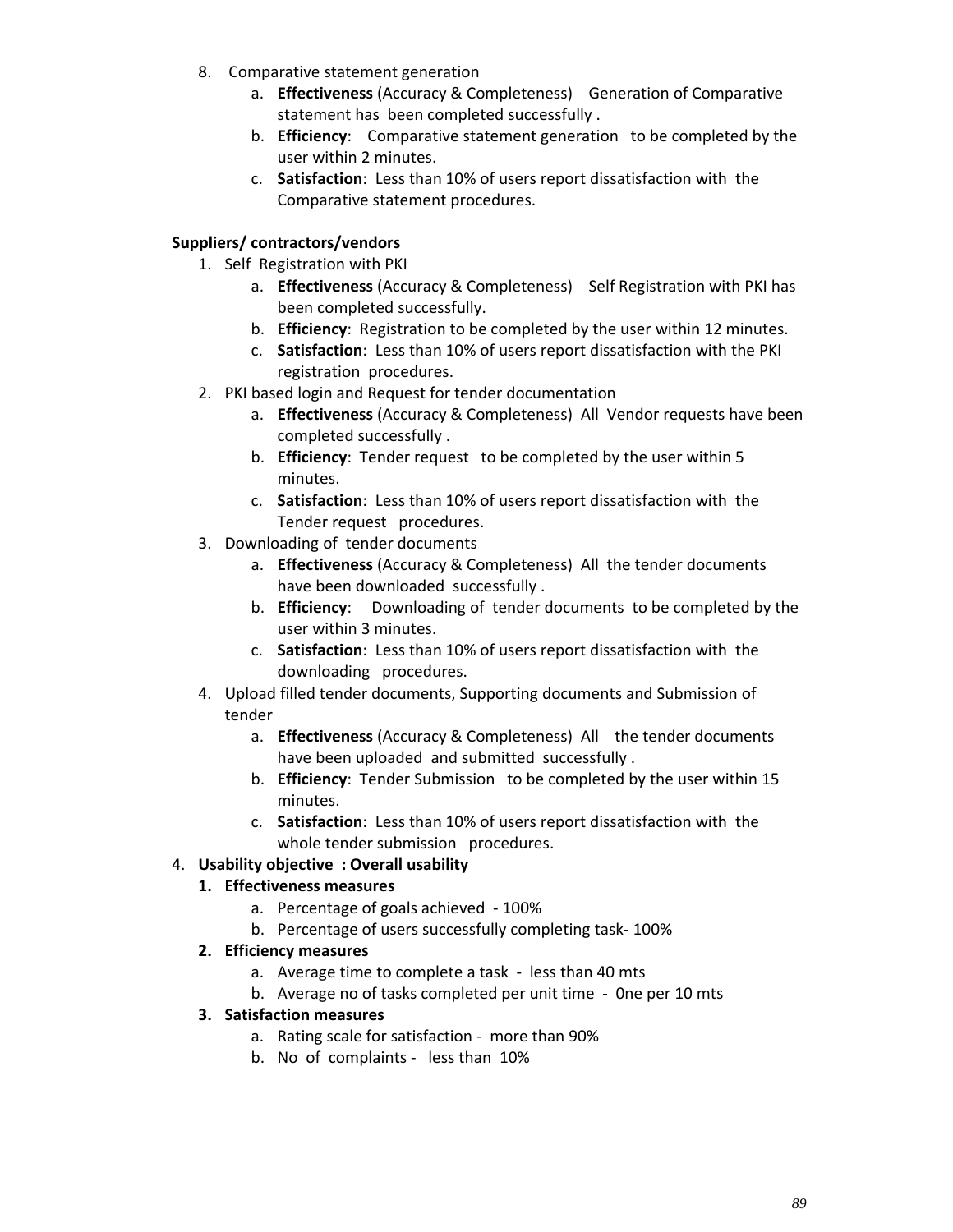# **Template 2: ‐ Defining Performance Specifications**

To be provided by developer/user

- The application < Brief about application >
- The data model < Use of Data base and Data Architecture>
- The technology < Use of Technology e.g. Net, Oracle, SQL, Soft etc)
- The user profiles Type of User (Internal, External etc)
- The business requirements

| SI. | Characteristic/requirement                                                   | Supplied   |
|-----|------------------------------------------------------------------------------|------------|
| No. |                                                                              | Data Value |
| 1.  | Type of user's (e.g. administrator/power user/user/guest etc. on the basis   |            |
|     | of access rights & frequency of use.                                         |            |
| 2.  | Type of activities to be performed by the users (Identify each               |            |
|     | activity/function)                                                           |            |
| 3.  | No. of user's for each activity/function/scenario                            |            |
|     | (with concurrent users/activities)                                           |            |
| 4.  | Response time for each activity/scenario                                     |            |
|     | (a) At normal load                                                           |            |
|     | (b) At max. load                                                             |            |
| 5.  | Total no. of Task (identify & list each task)                                |            |
| 6.  | Response time for each task                                                  |            |
|     | (c) At normal load                                                           |            |
|     | (d) At max. load                                                             |            |
| 7.  | Throughput (for each activity) in terms of Bytes/second or task/second or    |            |
|     | no. of tasks to be completed within a specified period                       |            |
|     | (a) At normal load                                                           |            |
|     | (b) At max. load                                                             |            |
| 8.  | Turn-Around Time(activity wise)                                              |            |
|     | (a) At normal load                                                           |            |
|     | (b) At max. load                                                             |            |
| 9.  | I/O Devices (e.g. printer, Keyboard, Mouse, scanner, Modem etc.)             |            |
|     | (a) Utilization time for I/O devices                                         |            |
|     | (b) I/O error messages /warning /failure messages at max. load               |            |
|     | (c) Waiting time for I/O utilization at max. load                            |            |
| 10. | <b>Memory Utilization</b>                                                    |            |
|     | (a) Memory utilization at max. load                                          |            |
|     | (b) Memory related error messages/warning/failure messages at max. load      |            |
| 11  | Transmission resources utilization                                           |            |
|     | (a) Specify the followings:                                                  |            |
|     | Data transfer speed of network cable<br>i)                                   |            |
|     | ii) NIC card                                                                 |            |
|     | iii) Modem                                                                   |            |
|     | iv) Hub, Switch and Router                                                   |            |
|     | (b) Internet Service provider(e.g. ISDN dial-up/lease line with 64/128 KBPS) |            |
|     | (c) No. of error messages at max. load                                       |            |
|     | (d) Transmission capacity at max. load                                       |            |
| 12. | Compliance:                                                                  |            |
|     | Identify the activities /functions requiring conformance to standard         |            |
|     | (Organization specific/national/international), rules & regulations.         |            |
|     | Signature of supplier/user:                                                  |            |
|     | Place:<br>Dated:                                                             |            |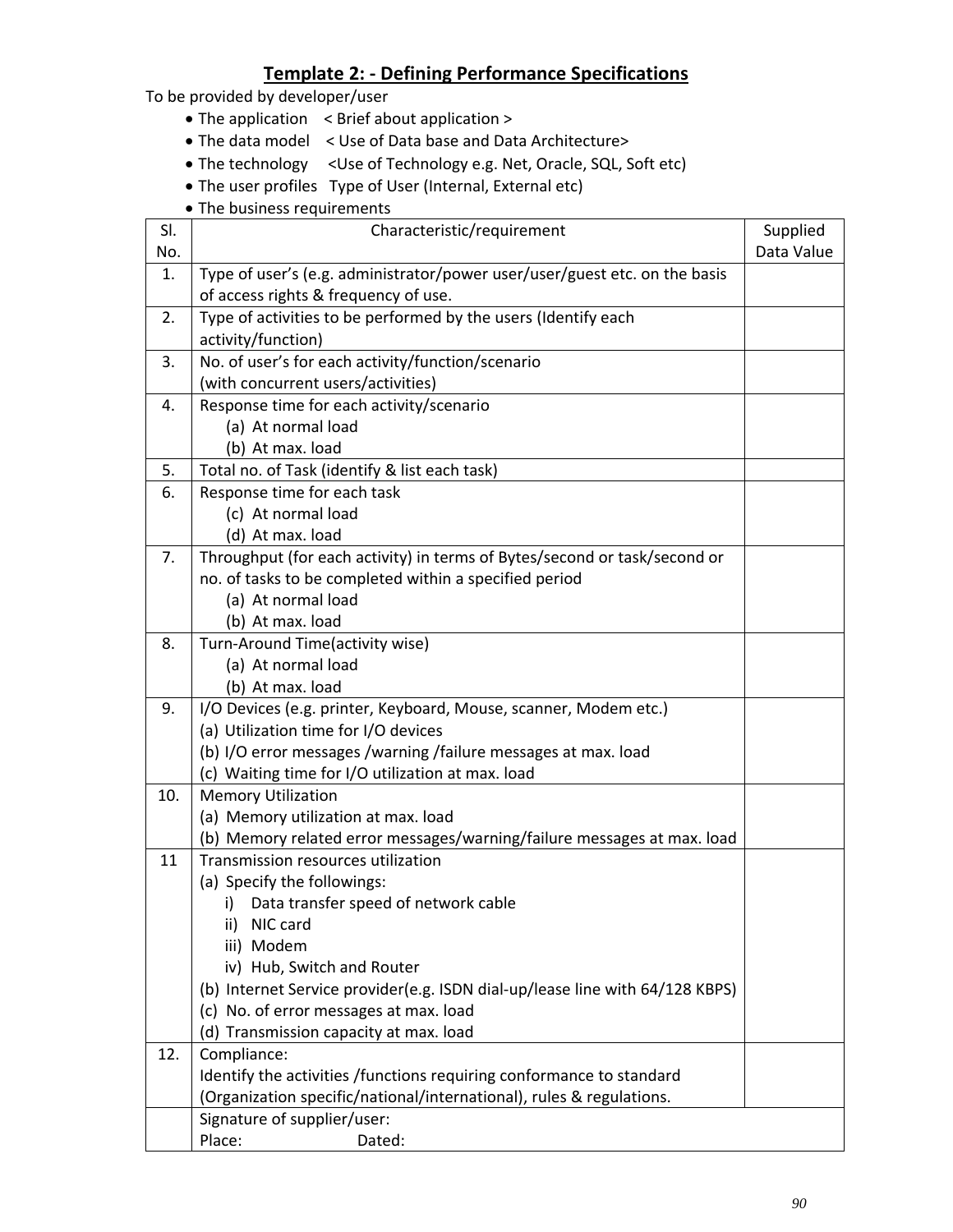# **Definitions and Reference Documents**

 **E‐Procurement**:‐ Electronic procurement (e‐procurement) is use of electronic tools and systems to increase efficiency and reduce costs during each stage of the purchasing process

# **Amendments/Modifications to Tenders**

 The tender, after submitting its tender, is permitted to submit alterations/modifications to its tender so long such alterations/modifications are received duly sealed and marked like original tender, upto the date and time of receipt of tender. Any amendment/modification received after the prescribed date and time of receipt of tenders are not to be considered. Source: Manual on Policies and Procedures for purchase of goods (Ministry of Finance)

## **Withdrawal, substitution and modification of Bids**

#### **STANDARD BIDDING DOCUMENT Procurement of Goods User's Guide‐ Asian Development Bank**

- 26.1A Bidder may withdraw, substitute, or modify its Bid after it has been submitted by sending a written Notice, duly signed by an authorized representative, and shall include a copy of the authorization in accordance with ITB 22.2 (except that Withdrawal Notices do not require copies). The corresponding substitution or modification of the Bid must accompany the respective written Notice. All Notices must be:
	- a) submitted in accordance with ITB Clauses 22 and 23 (except that Withdrawal Notices do not require copies), and in addition, the respective envelopes shall be clearly marked "Withdrawal", "Substitution", "Modification" and
	- b) received by the Purchaser prior to the deadline prescribed for submission of bids, in accordance with ITB 24.

 26.2Bids requested to be withdrawn in accordance with ITB 26.1 shall be returned unopened to the Bidders.

- 26.3 No Bid shall be withdrawn, substituted, or modified in the interval between the deadline for submission of bids and the expiration of the period of bid validity specified by the Bidder on the Bid Submission Sheet or any extension thereof.
- **E-Sourcing**: Electronic sourcing (esourcing) is the use of internet technology to establish, manage and monitor contracts. It includes:
	- \*eTendering
	- \* eEvaluation
	- \* eCollaboration, and
	- \* eContract Management
- **Public Service Organization (PSO)**:‐ An organization which provides service (s) to public at large and/or whose activities influences influence public interest. eg: Government ministries and departments, Regulatory bodies, Public utility service providers, etc.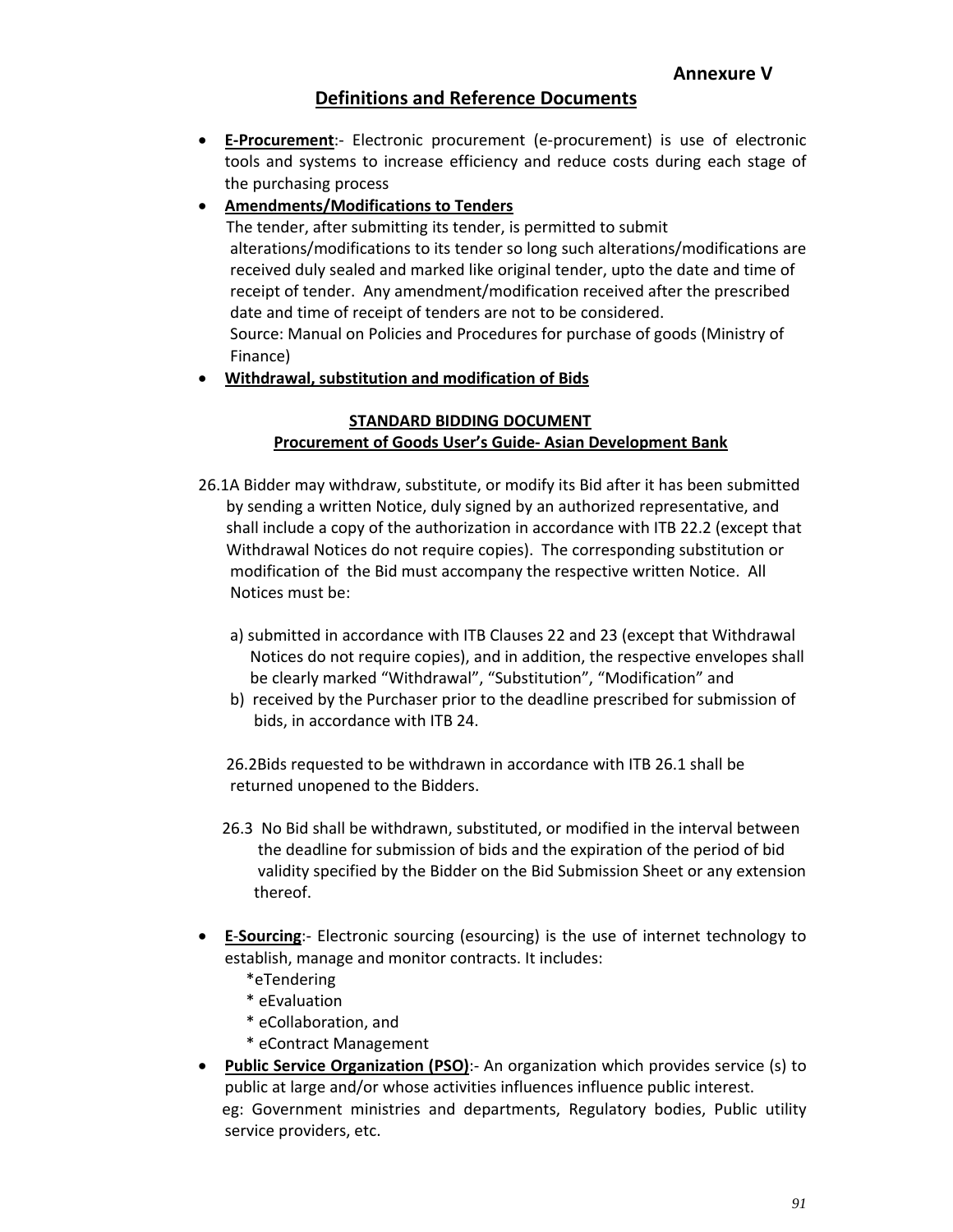- **Purchase Officer:** A Purchase officer is an employee within Public service organization(Govt. Department/ Public Service Undertaking) who is responsible at some level for buying or approving the acquisition of goods and services needed by the organization. A Purchase Officer may oversee the acquisition of materials, general supplies for offices and facilities or equipment. The term Purchase Officer is also known as "Procurement Manager". They are overall responsible for building and managing their organization supply chains.
- **Service Provider**: ‐ A service provider is an entity that provides services to other entities. In the context of this document Service Provider refers to a business that provides e‐procurement services to the Public service organization (Govt. Department/ Public Sector Undertaking).
- **Solution Provider**:‐ A solution provider is a vendor, a service provider or a value‐ added reseller (VAR) that comprehensively handles the project needs of their client from concept to installation through support. This process normally involves studying the client's current infrastructure, evaluating the client's needs, specifying the mix of manufacturers' hardware and software required to meet project goals, installing the hardware and software at the client's site(s). In many cases, the "solution" also includes ongoing service and support from the VAR.
- **Senior Administrators**: Employee within Public service organization charged with improving their company's profits, responsiveness, and standing in the market. They are also termed as (Executive Director, Material Management or Chief Executive Officer) depending on the size of the organization.
- **Financial Advisor (CFO):‐** Employee of Public service organization focused on controlling costs and optimizing their organization resources. They are also designated as Chief financial Advisors (CFO).
- **Head IT:**‐Employee of Public Service Organization involved in selecting and implementing e‐Governance in the P.S.O also Known as chief information officer. He is also responsible for managing consultants and system integrators (SI) tasked with identifying leading e‐Procurement solutions.
- **Facility Management Partner (FMP):**‐ In some cases PSO's take services of Front end FMP's for implementation, operation, management and training of eProcurement Solution. PSO's outsourced the operation of the e‐procurement solution through front end facility management partner